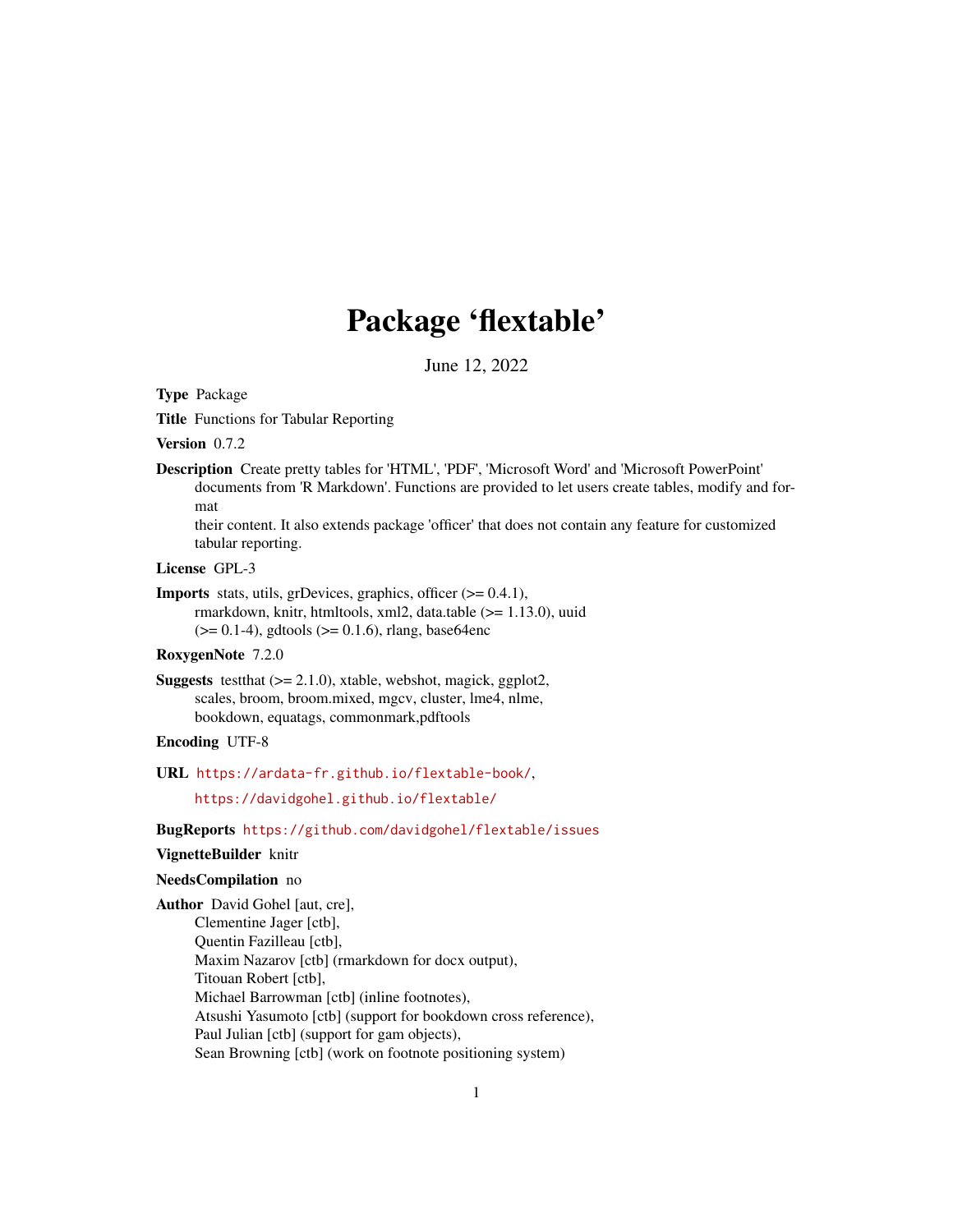Maintainer David Gohel <david.gohel@ardata.fr> **Repository CRAN** Date/Publication 2022-06-12 15:40:02 UTC

# R topics documented:

|                                                                                                                  | 5              |
|------------------------------------------------------------------------------------------------------------------|----------------|
|                                                                                                                  | 5              |
|                                                                                                                  | 6              |
|                                                                                                                  | $\overline{7}$ |
|                                                                                                                  | 8              |
|                                                                                                                  | 9              |
|                                                                                                                  | 10             |
|                                                                                                                  | 12             |
|                                                                                                                  | 13             |
|                                                                                                                  | 14             |
|                                                                                                                  | 14             |
|                                                                                                                  | 15             |
|                                                                                                                  | 16             |
|                                                                                                                  | 17             |
|                                                                                                                  | 18             |
|                                                                                                                  | 19             |
|                                                                                                                  | 20             |
|                                                                                                                  | 21             |
|                                                                                                                  | 22             |
|                                                                                                                  | 22             |
|                                                                                                                  | 24             |
|                                                                                                                  | 24             |
|                                                                                                                  | 25             |
|                                                                                                                  | 26             |
|                                                                                                                  | 27             |
|                                                                                                                  | 27             |
| as flextable.xtable $\ldots \ldots \ldots \ldots \ldots \ldots \ldots \ldots \ldots \ldots \ldots \ldots \ldots$ | 29             |
|                                                                                                                  | 31             |
|                                                                                                                  | 32             |
|                                                                                                                  | 33             |
|                                                                                                                  | 33             |
|                                                                                                                  | 35             |
|                                                                                                                  | 36             |
|                                                                                                                  | 37             |
|                                                                                                                  | 38             |
|                                                                                                                  | 39             |
|                                                                                                                  | 40             |
|                                                                                                                  | 42             |
|                                                                                                                  | 43             |
|                                                                                                                  | 44             |
|                                                                                                                  | 46             |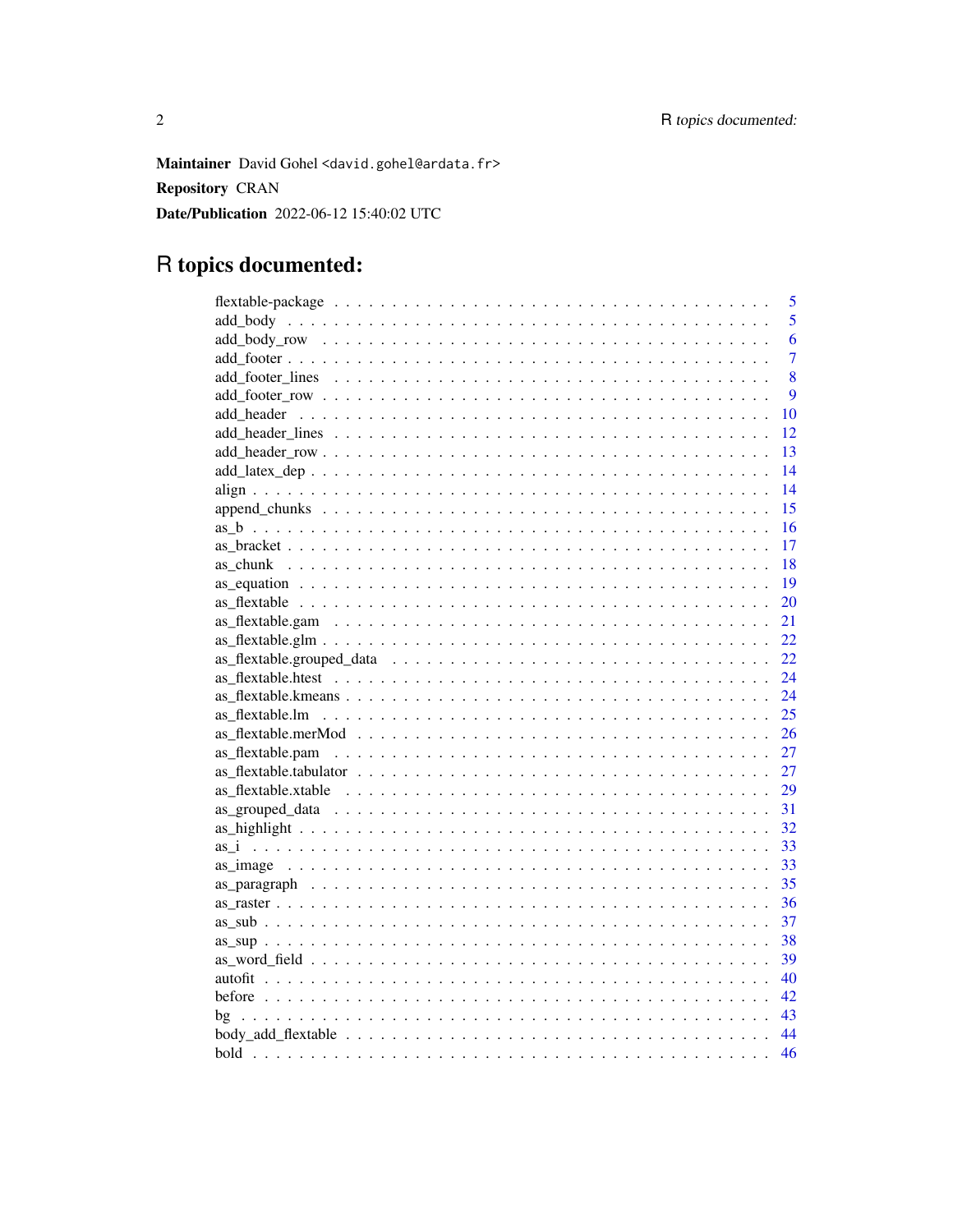|                                                                                                               | 46 |
|---------------------------------------------------------------------------------------------------------------|----|
|                                                                                                               | 47 |
| border inner $v_1, \ldots, v_n, \ldots, v_n, \ldots, v_n, \ldots, v_n, \ldots, v_n, \ldots, v_n, \ldots, v_n$ | 48 |
|                                                                                                               | 49 |
|                                                                                                               | 50 |
|                                                                                                               | 50 |
|                                                                                                               | 51 |
|                                                                                                               | 52 |
|                                                                                                               | 53 |
|                                                                                                               | 55 |
|                                                                                                               | 56 |
|                                                                                                               | 57 |
|                                                                                                               | 58 |
|                                                                                                               | 59 |
|                                                                                                               | 61 |
|                                                                                                               | 61 |
|                                                                                                               | 63 |
|                                                                                                               | 64 |
|                                                                                                               | 64 |
|                                                                                                               | 65 |
|                                                                                                               | 66 |
|                                                                                                               | 67 |
|                                                                                                               | 68 |
|                                                                                                               | 69 |
|                                                                                                               | 69 |
|                                                                                                               | 71 |
|                                                                                                               | 72 |
|                                                                                                               | 72 |
|                                                                                                               | 74 |
|                                                                                                               | 75 |
|                                                                                                               | 76 |
|                                                                                                               | 77 |
|                                                                                                               | 78 |
|                                                                                                               | 79 |
|                                                                                                               | 80 |
|                                                                                                               | 82 |
|                                                                                                               | 83 |
|                                                                                                               | 84 |
| height                                                                                                        | 84 |
|                                                                                                               | 86 |
|                                                                                                               | 87 |
| hline bottom                                                                                                  | 88 |
| hline top                                                                                                     | 89 |
|                                                                                                               | 90 |
|                                                                                                               | 91 |
|                                                                                                               | 91 |
| <i>italic</i> .                                                                                               | 92 |
|                                                                                                               | 93 |

 $\overline{3}$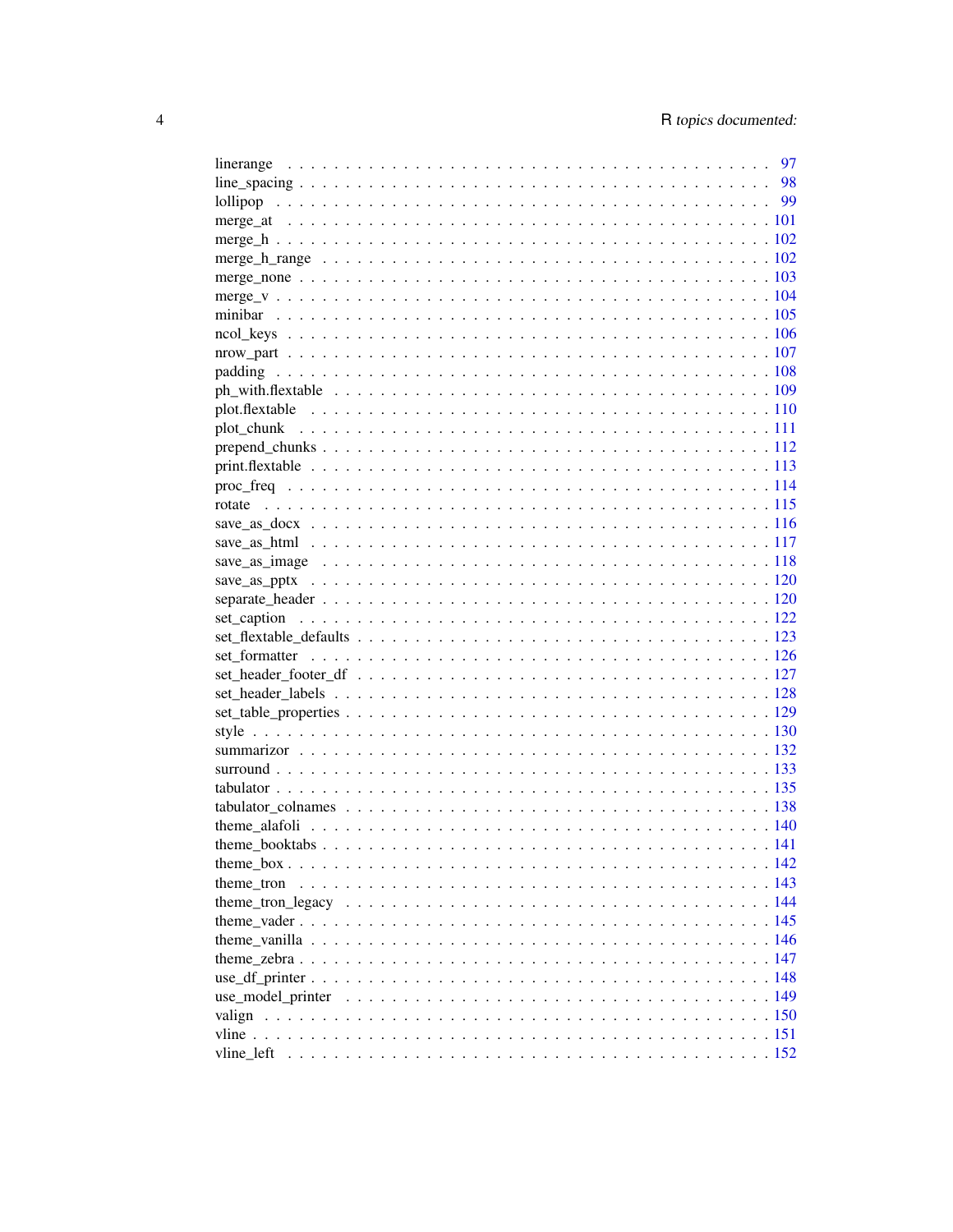# <span id="page-4-0"></span>flextable-package 5

| Index |  |  |  |  |  |  |  |  |  |  |  |  |  |  |  |  |  |  |  | 156 |  |
|-------|--|--|--|--|--|--|--|--|--|--|--|--|--|--|--|--|--|--|--|-----|--|
|       |  |  |  |  |  |  |  |  |  |  |  |  |  |  |  |  |  |  |  |     |  |
|       |  |  |  |  |  |  |  |  |  |  |  |  |  |  |  |  |  |  |  |     |  |

flextable-package *flextable: Functions for Tabular Reporting*

#### Description

The flextable package facilitates access to and manipulation of tabular reporting elements from R.

The documentation of functions can be opened with command help(package =  $"flextable"$ ).

To learn more about flextable, start with the vignettes: browseVignettes(package = "flextable").

flextable() function is producing flexible tables where each cell can contain several chunks of text with their own set of formatting properties (bold, font color, etc.). Function [compose\(\)](#page-60-1) lets customise text of cells.

# See Also

<https://davidgohel.github.io/flextable/>, [flextable\(\)](#page-68-1)

<span id="page-4-1"></span>

add\_body *Add column values as new lines in body*

### Description

The function adds a list of values to be inserted as new rows in the body. The values are inserted in existing columns of the input data of the flextable. Rows can be inserted at the top or the bottom of the body.

If some columns are not provided, they will be replaced by NA and displayed as empty.

# Usage

 $add\_body(x, top = TRUE, ..., values = NULL)$ 

### Arguments

| x   | a flextable object                                                                                                                                                                                                                                                                                                                                                       |
|-----|--------------------------------------------------------------------------------------------------------------------------------------------------------------------------------------------------------------------------------------------------------------------------------------------------------------------------------------------------------------------------|
| top | should the rows be inserted at the top or the bottom.                                                                                                                                                                                                                                                                                                                    |
| .   | named arguments (names are data colnames) of values to add. It is important to<br>insert data of the same type as the original data, otherwise it will be transformed<br>(probably into strings if you add a character where a double is expected). This<br>makes possible to still format cell contents with the colformat_* functions, for<br>example colformat_num(). |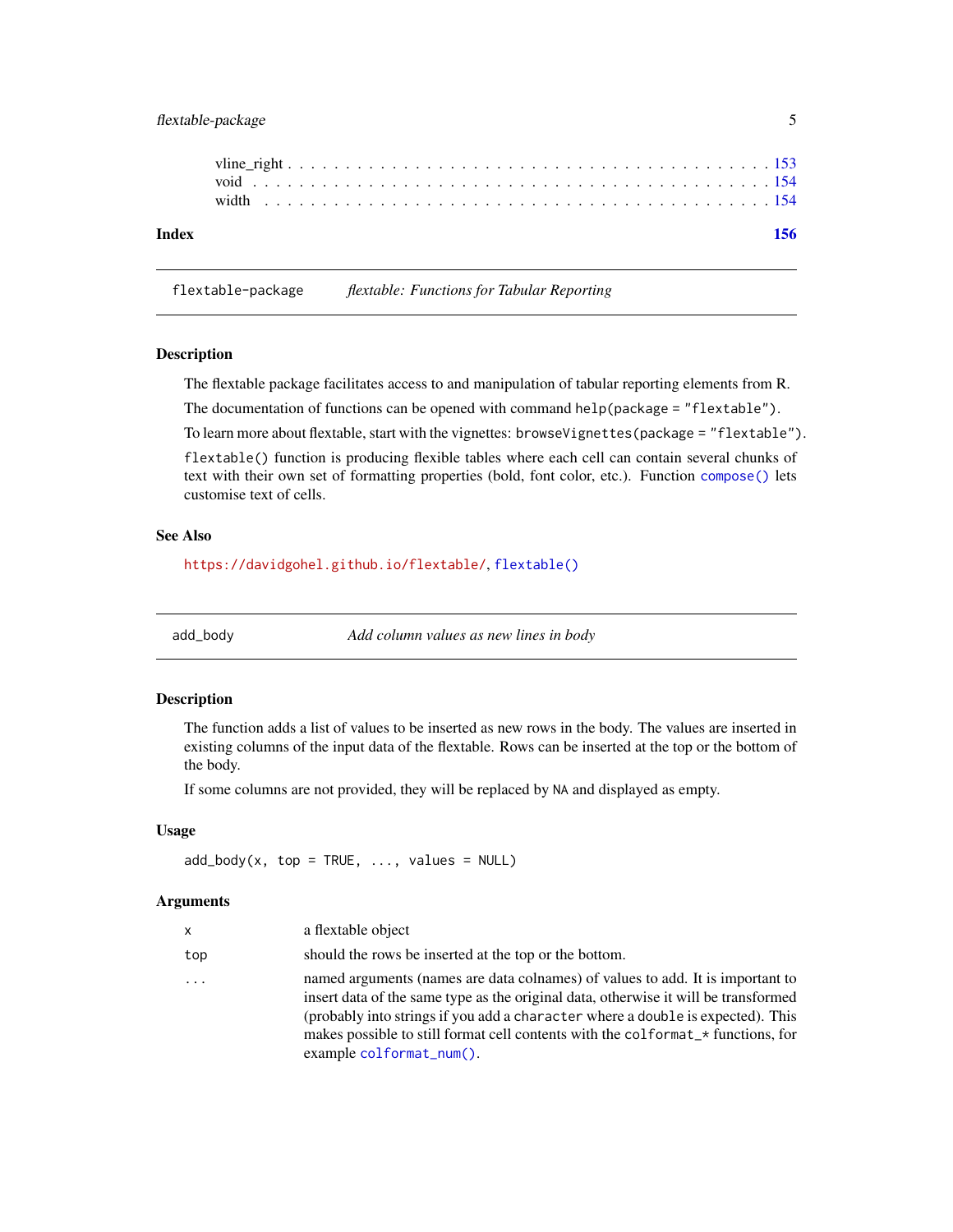<span id="page-5-0"></span>6 add\_body\_row

| values | a list of name-value pairs of labels or values, names should be existing col_key |
|--------|----------------------------------------------------------------------------------|
|        | values. This argument can be used instead of for programming purpose (If         |
|        | values is supplied argument $\ldots$ is ignored).                                |

# See Also

# [flextable\(\)](#page-68-1)

Other functions that add lines in the table: [add\\_body\\_row\(](#page-5-1)), [add\\_footer\\_lines\(](#page-7-1)), [add\\_footer\\_row\(](#page-8-1)), [add\\_footer\(](#page-6-1)), [add\\_header\\_row\(](#page-12-1)), [add\\_header\(](#page-9-1))

# Examples

```
ft <- flextable(head(iris),
  col\_keys = c("Species", "Sepal.Length", "Petal.Length",
    "Sepal.Width", "Petal.Width"
  )
)
ft < -add\_body(x = ft, Sepal.Length = 1:5,
  Sepal.Width = 1:5 * 2, Petal.Length = 1:5 * 3,
  Petal.Width = 1:5 + 10, Species = "Blah", top = FALSE
)
ft <- theme_booktabs(ft)
ft
```
<span id="page-5-1"></span>add\_body\_row *Add body labels*

#### Description

Add a row of new columns labels in body part. Labels can be spanned along multiple columns, as merged cells.

Labels are associated with a number of columns to merge that default to one if not specified. In this case, you have to make sure that the number of labels is equal to the number of columns displayed.

The function can add only one single row by call.

### Usage

```
add\_body\_row(x, top = TRUE, values = list(), columns = integer(0))
```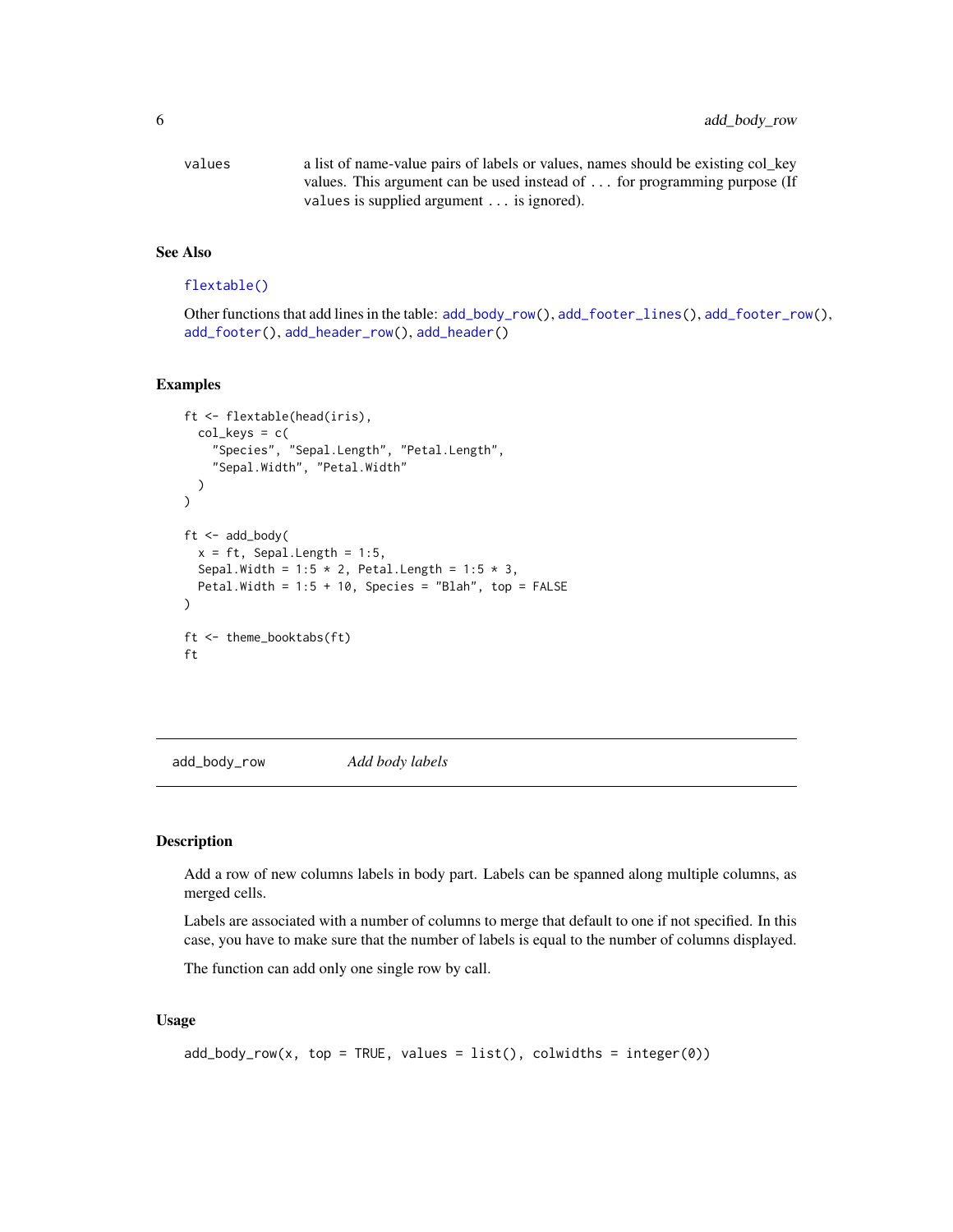# <span id="page-6-0"></span>add\_footer 7

### Arguments

| $\times$  | a flextable object                                                                                                                                                                                                                                                                                                                                                                                                                                                                                                                                                                                                                                    |
|-----------|-------------------------------------------------------------------------------------------------------------------------------------------------------------------------------------------------------------------------------------------------------------------------------------------------------------------------------------------------------------------------------------------------------------------------------------------------------------------------------------------------------------------------------------------------------------------------------------------------------------------------------------------------------|
| top       | should the row be inserted at the top or the bottom.                                                                                                                                                                                                                                                                                                                                                                                                                                                                                                                                                                                                  |
| values    | values to add. It can be a list or a character () vector. If it is a list, it must<br>be a named list using the names of the columns of the original data. frame or<br>the colleges; this is the recommended method because it allows to keep the<br>original data types and therefore allows to perform conditional formatting. If a<br>character, columns of the original data.frame stored in the flextable object are<br>changed to character(); this is often not an issue with footer and header but<br>can be inconvenient if adding rows into body as it will change data types to<br>character and prevent efficient conditional formatting. |
| colwidths | the number of columns to merge in the row for each label                                                                                                                                                                                                                                                                                                                                                                                                                                                                                                                                                                                              |

# See Also

[flextable\(\)](#page-68-1), [add\\_header\\_row\(\)](#page-12-1)

Other functions that add lines in the table: [add\\_body\(](#page-4-1)), [add\\_footer\\_lines\(](#page-7-1)), [add\\_footer\\_row\(](#page-8-1)), [add\\_footer\(](#page-6-1)), [add\\_header\\_row\(](#page-12-1)), [add\\_header\(](#page-9-1))

# Examples

```
ft <- flextable(head(iris))
ft <- add_body_row(ft, values = list(1000), colwidths = 5)
ft
```
<span id="page-6-1"></span>add\_footer *Add column values as new lines in footer*

# Description

The function adds a list of values to be inserted as new rows in the footer. The values are inserted in existing columns of the input data of the flextable. Rows can be inserted at the top or the bottom of the footer.

If some columns are not provided, they will be replaced by NA and displayed as empty.

# Usage

 $add\_footer(x, top = TRUE, ..., values = NULL)$ 

### Arguments

|     | a flextable object                                    |
|-----|-------------------------------------------------------|
| top | should the rows be inserted at the top or the bottom. |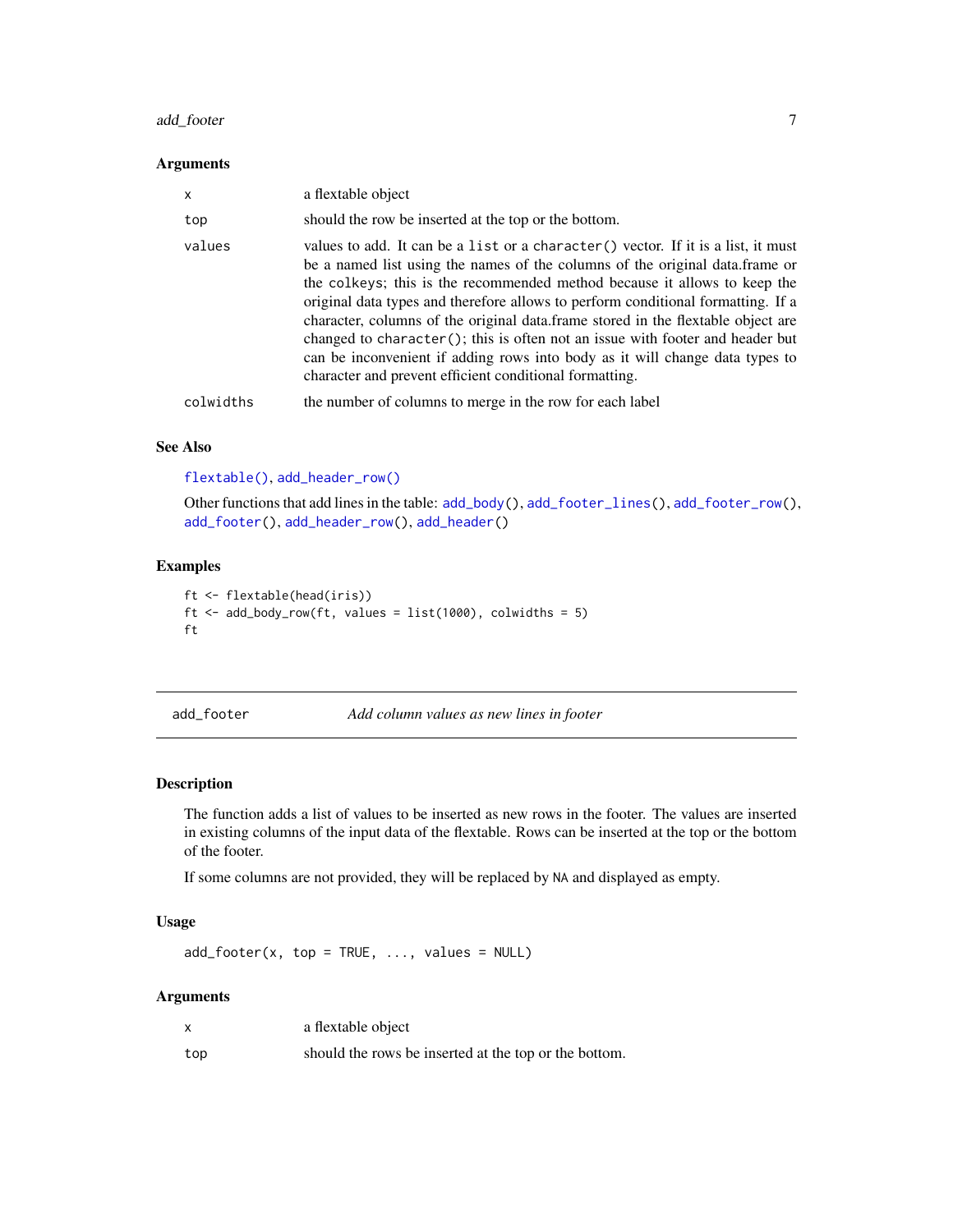<span id="page-7-0"></span>

| $\cdot$ $\cdot$ $\cdot$ | named arguments (names are data colnames) of values to add. It is important to<br>insert data of the same type as the original data, otherwise it will be transformed<br>(probably into strings if you add a character where a double is expected). This<br>makes possible to still format cell contents with the colformat_* functions, for<br>$example$ colformat_num(). |
|-------------------------|----------------------------------------------------------------------------------------------------------------------------------------------------------------------------------------------------------------------------------------------------------------------------------------------------------------------------------------------------------------------------|
| values                  | a list of name-value pairs of labels or values, names should be existing col key<br>values. This argument can be used instead of  for programming purpose (If<br>values is supplied argument is ignored).                                                                                                                                                                  |

# Illustrations

### See Also

Other functions that add lines in the table: [add\\_body\\_row\(](#page-5-1)), [add\\_body\(](#page-4-1)), [add\\_footer\\_lines\(](#page-7-1)), [add\\_footer\\_row\(](#page-8-1)), [add\\_header\\_row\(](#page-12-1)), [add\\_header\(](#page-9-1))

Other functions to add rows in header or footer:  $add\_footer\_lines(), add\_footer\_row(), add\_header\_lines(),$ [add\\_header\\_row\(](#page-12-1)), [add\\_header\(](#page-9-1)), [separate\\_header\(](#page-119-1)), [set\\_header\\_footer\\_df](#page-126-1), [set\\_header\\_labels\(](#page-127-1))

### Examples

```
new_row <- as.list(colMeans(iris[, -5]))
new_row$Species <- "Means"
formatter <- function(x) sprintf("%.1f", x)
ft <- flextable(data = head(iris))
ft <- add_footer(ft, values = new_row)
# cosmetics
ft <- compose(
 x = ft, j = 1:4,value = as_paragraph(
    as_{\text{c}}chunk(., formatter = formatter)
  ),
  part = "footer", use_dot = TRUE
\lambdaft \le - align(ft, part = "footer", align = "right", j = 1:4)
ft
```
<span id="page-7-1"></span>add\_footer\_lines *Add labels as new rows in the footer*

# Description

Add labels as new rows in the footer, where all columns are merged.

This is a sugar function to be used when you need to add labels in the footer, a footnote for example.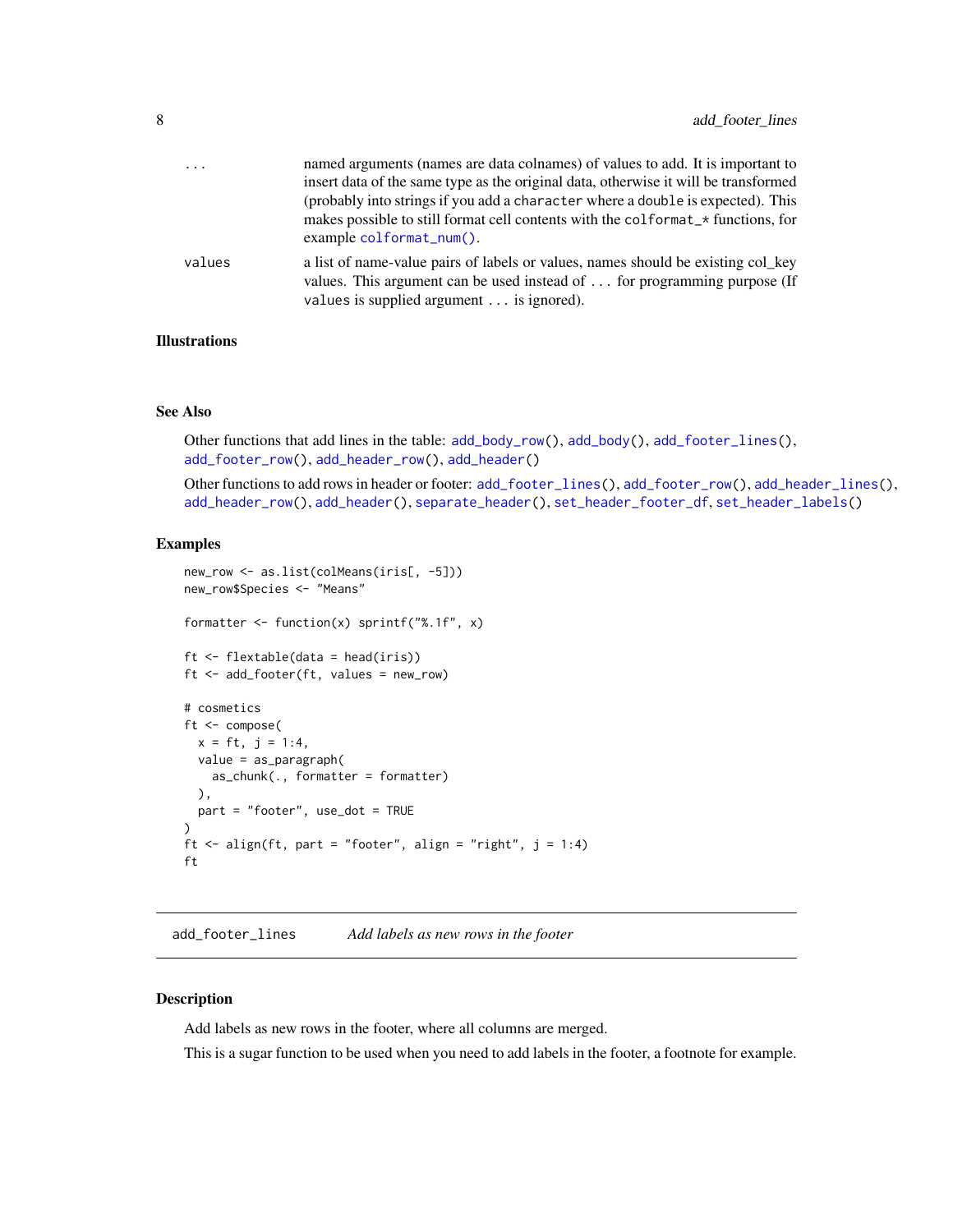# <span id="page-8-0"></span>add\_footer\_row 9

### Usage

 $add\_footer\_lines(x, values = character(0), top = FALSE)$ 

### Arguments

| x      | a flextable object                                                    |
|--------|-----------------------------------------------------------------------|
| values | a character vector, each element will be added as a new row.          |
| top    | should the row be inserted at the top or the bottom. Default to TRUE. |

### Illustrations

### See Also

Other functions that add lines in the table: [add\\_body\\_row\(](#page-5-1)), [add\\_body\(](#page-4-1)), [add\\_footer\\_row\(](#page-8-1)), [add\\_footer\(](#page-6-1)), [add\\_header\\_row\(](#page-12-1)), [add\\_header\(](#page-9-1))

Other functions to add rows in header or footer: [add\\_footer\\_row\(](#page-8-1)), [add\\_footer\(](#page-6-1)), [add\\_header\\_lines\(](#page-11-1)), [add\\_header\\_row\(](#page-12-1)), [add\\_header\(](#page-9-1)), [separate\\_header\(](#page-119-1)), [set\\_header\\_footer\\_df](#page-126-1), [set\\_header\\_labels\(](#page-127-1))

# Examples

```
ft_1 <- flextable(head(iris))
ft_1 <- add_footer_lines(ft_1,
  values = c("blab 1", "blab 2"))
ft_1
```
<span id="page-8-1"></span>add\_footer\_row *Add footer labels*

#### Description

Add a row of new columns labels in footer part. Labels can be spanned along multiple columns, as merged cells.

Labels are associated with a number of columns to merge that default to one if not specified. In this case, you have to make sure that the number of labels is equal to the number of columns displayed.

The function can add only one single row by call.

# Usage

 $add\_footer\_row(x, top = TRUE, values = character(0), colwidths = integer(0))$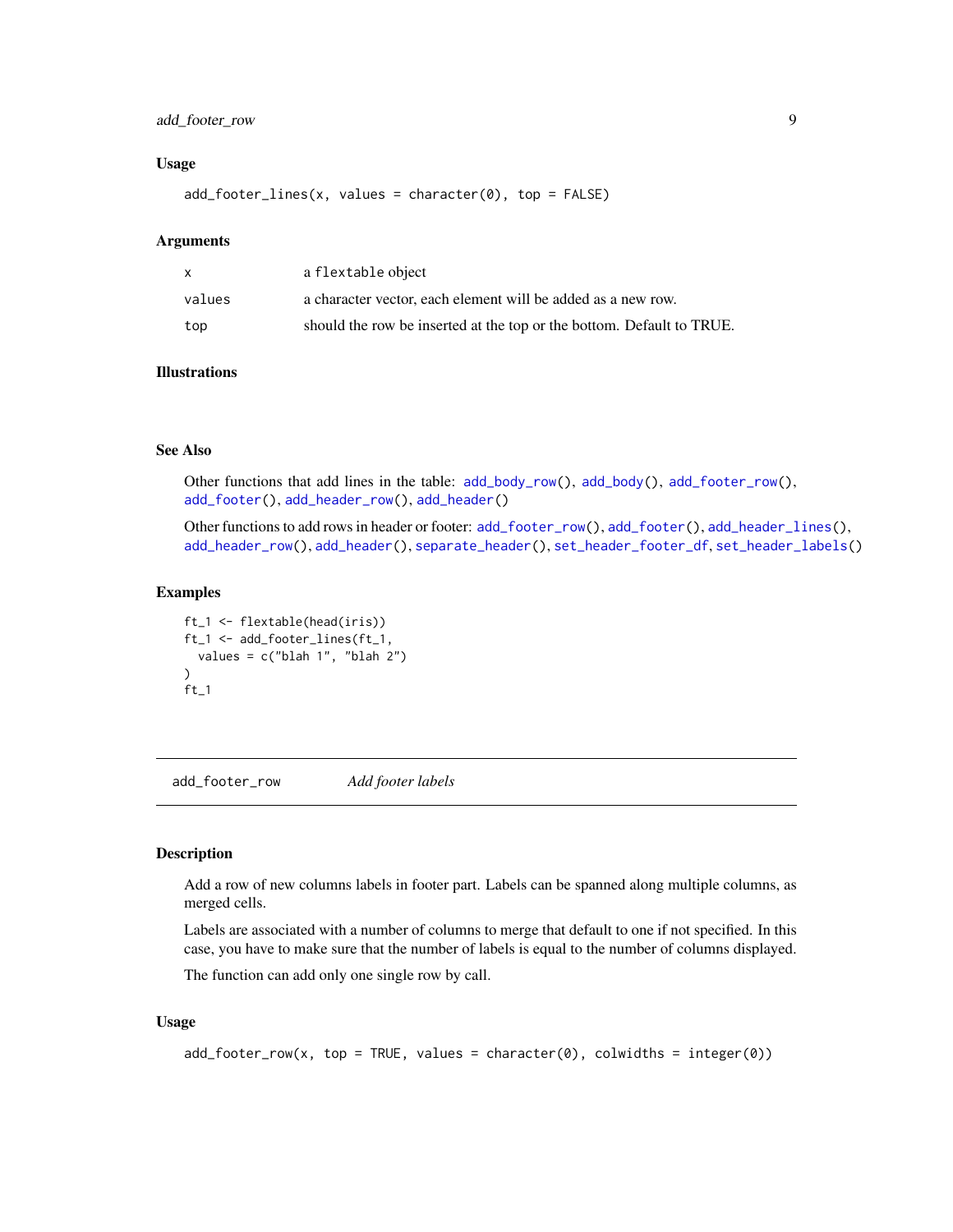#### <span id="page-9-0"></span>Arguments

| $\mathsf{x}$ | a flextable object                                                                                                                                                                                                                                                                                                                                                                                                                                                                                                                                                                                                                                    |
|--------------|-------------------------------------------------------------------------------------------------------------------------------------------------------------------------------------------------------------------------------------------------------------------------------------------------------------------------------------------------------------------------------------------------------------------------------------------------------------------------------------------------------------------------------------------------------------------------------------------------------------------------------------------------------|
| top          | should the row be inserted at the top or the bottom.                                                                                                                                                                                                                                                                                                                                                                                                                                                                                                                                                                                                  |
| values       | values to add. It can be a list or a character () vector. If it is a list, it must<br>be a named list using the names of the columns of the original data. frame or<br>the colleges; this is the recommended method because it allows to keep the<br>original data types and therefore allows to perform conditional formatting. If a<br>character, columns of the original data.frame stored in the flextable object are<br>changed to character(); this is often not an issue with footer and header but<br>can be inconvenient if adding rows into body as it will change data types to<br>character and prevent efficient conditional formatting. |
| colwidths    | the number of columns to merge in the row for each label                                                                                                                                                                                                                                                                                                                                                                                                                                                                                                                                                                                              |

### Illustrations

### See Also

Other functions that add lines in the table: [add\\_body\\_row\(](#page-5-1)), [add\\_body\(](#page-4-1)), [add\\_footer\\_lines\(](#page-7-1)), [add\\_footer\(](#page-6-1)), [add\\_header\\_row\(](#page-12-1)), [add\\_header\(](#page-9-1))

Other functions to add rows in header or footer:  $add\_footer\_lines(), add\_footer(), add\_header\_lines(),$ [add\\_header\\_row\(](#page-12-1)), [add\\_header\(](#page-9-1)), [separate\\_header\(](#page-119-1)), [set\\_header\\_footer\\_df](#page-126-1), [set\\_header\\_labels\(](#page-127-1))

# Examples

```
ft_1 <- flextable(head(iris))
ft_1 <- add_footer_row(ft_1,
  values = "blah blah", colwidths = 5
)
ft_1 <- add_footer_row(ft_1,
  values = c("blah", "blah"),
  colwidths = c(3, 2))
ft_1
```
<span id="page-9-1"></span>add\_header *Add column values as new lines in header*

### Description

The function adds a list of values to be inserted as new rows in the header. The values are inserted in existing columns of the input data of the flextable. Rows can be inserted at the top or the bottom of the header.

If some columns are not provided, they will be replaced by NA and displayed as empty.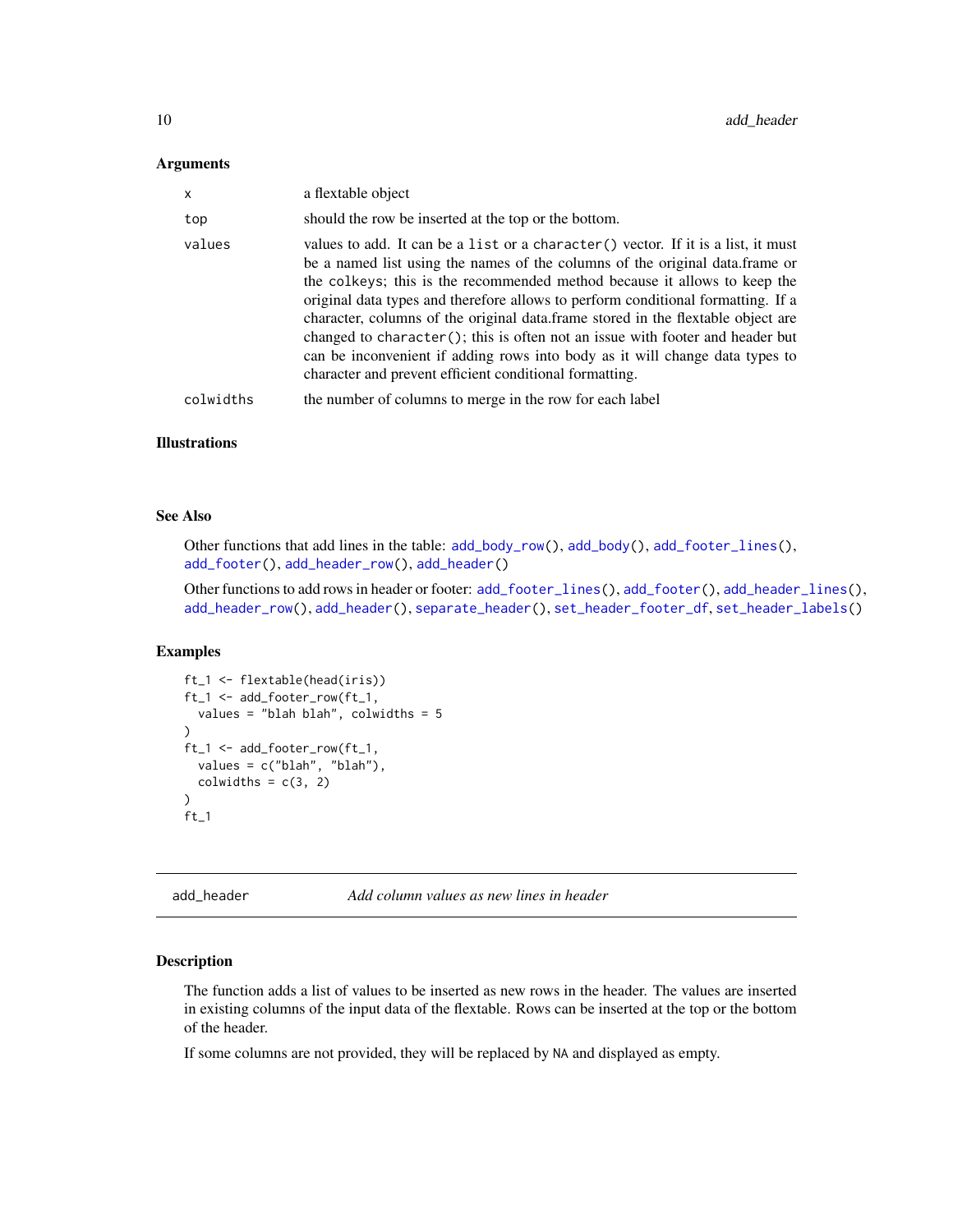# add\_header 11

### Usage

 $add\_header(x, top = TRUE, ..., values = NULL)$ 

### Arguments

| X        | a flextable object                                                                                                                                                                                                                                                                                                                                                         |
|----------|----------------------------------------------------------------------------------------------------------------------------------------------------------------------------------------------------------------------------------------------------------------------------------------------------------------------------------------------------------------------------|
| top      | should the rows be inserted at the top or the bottom.                                                                                                                                                                                                                                                                                                                      |
| $\cdots$ | named arguments (names are data colnames) of values to add. It is important to<br>insert data of the same type as the original data, otherwise it will be transformed<br>(probably into strings if you add a character where a double is expected). This<br>makes possible to still format cell contents with the colformat_* functions, for<br>$example$ colformat_num(). |
| values   | a list of name-value pairs of labels or values, names should be existing colley<br>values. This argument can be used instead of $\dots$ for programming purpose (If<br>values is supplied argument $\ldots$ is ignored).                                                                                                                                                   |

### Illustrations

# Note

when repeating values, they can be merged together with function merge<sub>n</sub>h() and merge<sub>n</sub>v().

### See Also

Other functions that add lines in the table: [add\\_body\\_row\(](#page-5-1)), [add\\_body\(](#page-4-1)), [add\\_footer\\_lines\(](#page-7-1)), [add\\_footer\\_row\(](#page-8-1)), [add\\_footer\(](#page-6-1)), [add\\_header\\_row\(](#page-12-1))

Other functions to add rows in header or footer: [add\\_footer\\_lines\(](#page-7-1)), [add\\_footer\\_row\(](#page-8-1)), [add\\_footer\(](#page-6-1)), [add\\_header\\_lines\(](#page-11-1)), [add\\_header\\_row\(](#page-12-1)), [separate\\_header\(](#page-119-1)), [set\\_header\\_footer\\_df](#page-126-1), [set\\_header\\_labels\(](#page-127-1))

```
library(flextable)
fun \leq function(x) {
  paste0(
    c("min: ", "max: "),
    formatC(range(x))
  )
}
new_row <- list(
  Sepal.Length = fun(iris$Sepal.Length),
  Sepal.Width = fun(iris$Sepal.Width),
  Petal.Width = fun(iris$Petal.Width),
  Petal.Length = fun(iris$Petal.Length)
)
ft_1 <- flextable(data = head(iris))
```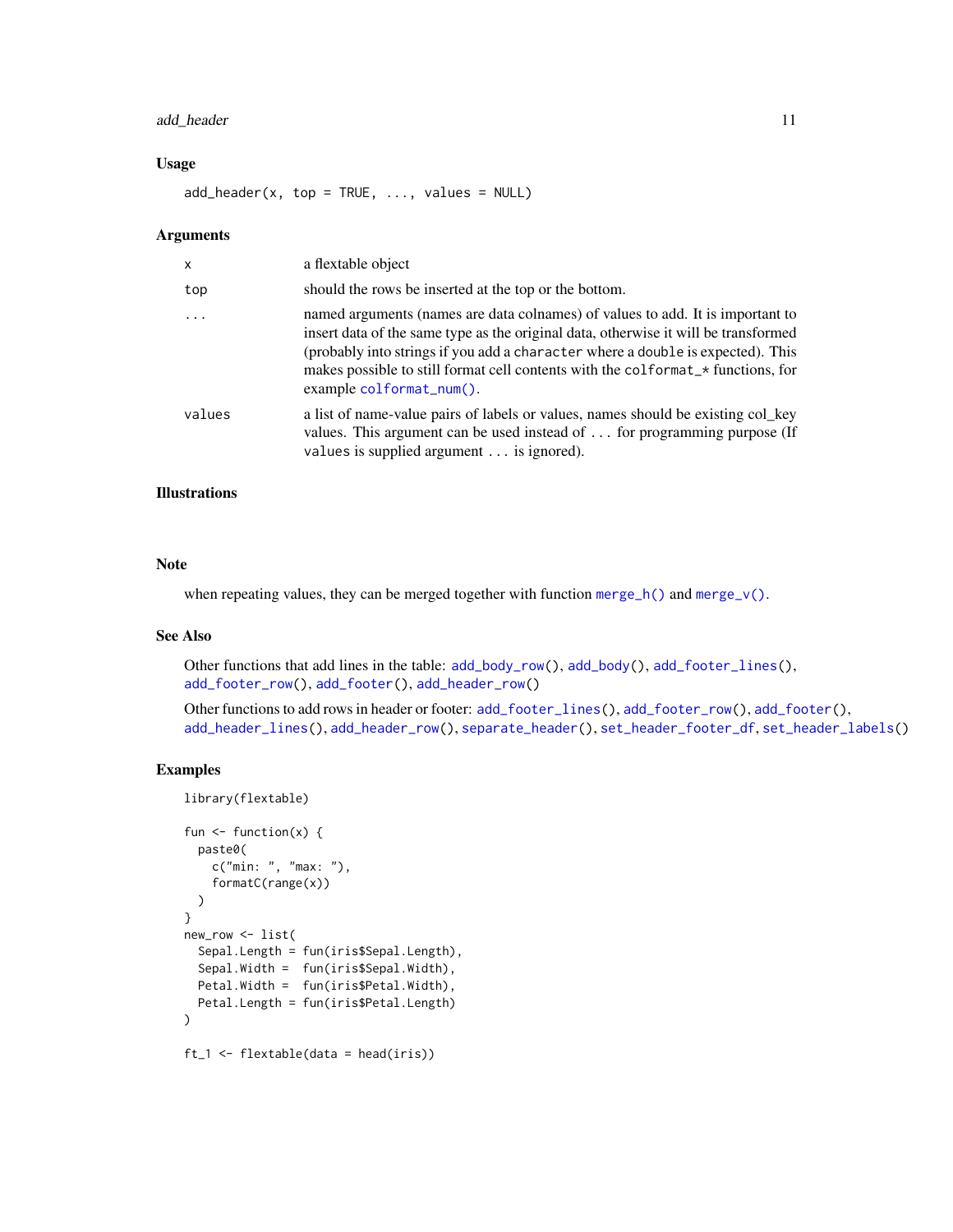```
ft_1 \leftarrow add\_header(ft_1, values = new\_row, top = FALSE)ft_1 \leftarrow append_{chunks}(ft_1, part = "header", i = 2, )ft_1 <- theme_booktabs(ft_1, bold_header = TRUE)
ft_1 <- align(ft_1, align = "center", part = "all")ft_1
```
<span id="page-11-1"></span>add\_header\_lines *Add labels as new rows in the header*

### Description

Add labels as new rows in the header, where all columns are merged.

This is a sugar function to be used when you need to add labels in the header, most of the time it will be used to adding titles on the top rows of the flextable.

#### Usage

```
add\_header\_lines(x, values = character(0), top = TRUE)
```
### Arguments

|        | a flextable object                                                    |
|--------|-----------------------------------------------------------------------|
| values | a character vector, each element will be added as a new row.          |
| top    | should the row be inserted at the top or the bottom. Default to TRUE. |

# Illustrations

#### See Also

Other functions to add rows in header or footer: [add\\_footer\\_lines\(](#page-7-1)), [add\\_footer\\_row\(](#page-8-1)), [add\\_footer\(](#page-6-1)), [add\\_header\\_row\(](#page-12-1)), [add\\_header\(](#page-9-1)), [separate\\_header\(](#page-119-1)), [set\\_header\\_footer\\_df](#page-126-1), [set\\_header\\_labels\(](#page-127-1))

```
ft_1 <- flextable(head(iris))
ft_1 <- add_header_lines(ft_1, values = "blah blah")
ft_1 <- add_header_lines(ft_1, values = c("blah 1", "blah 2"))ft_1 <- autofit(ft_1)
ft_1
```
<span id="page-11-0"></span>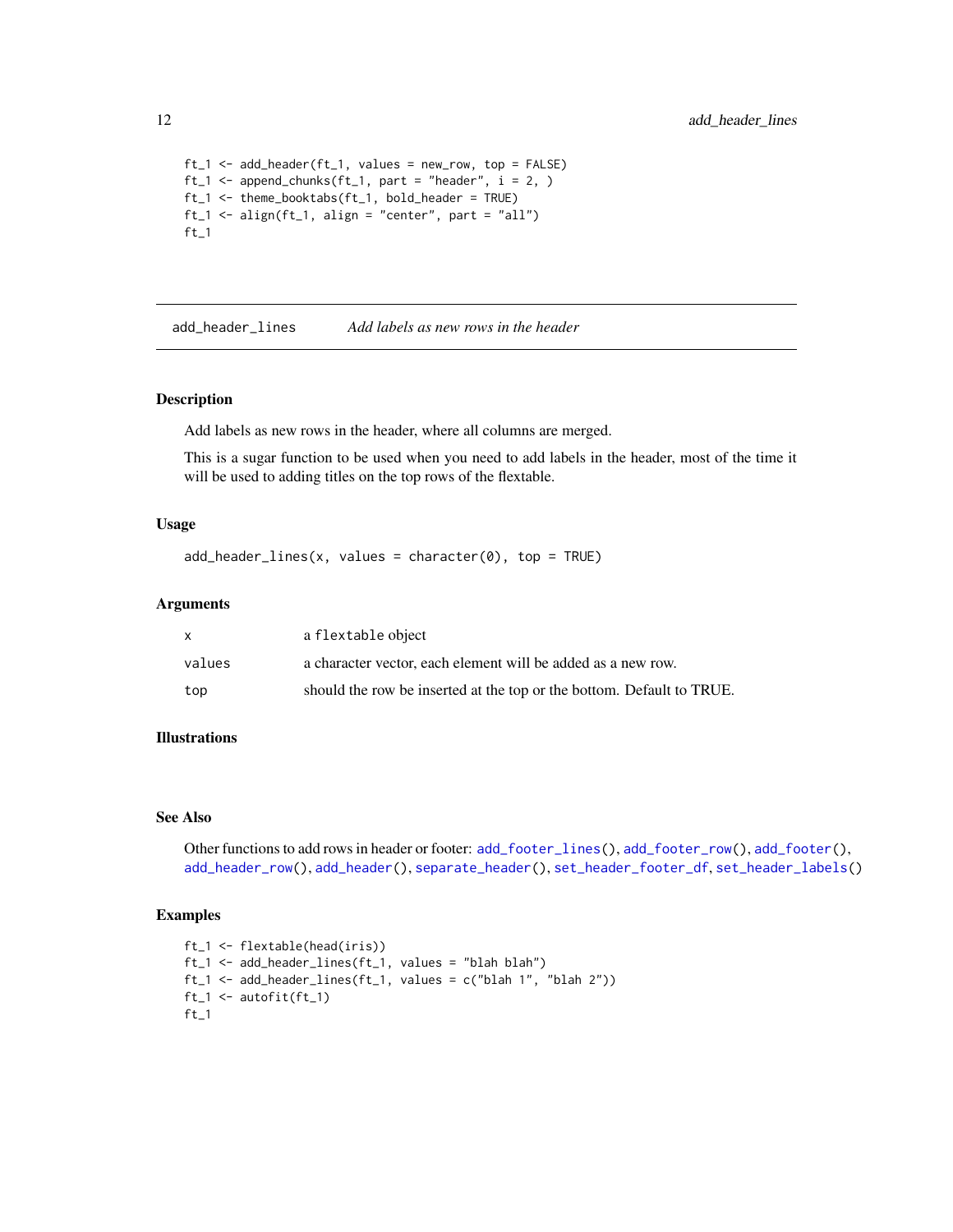### <span id="page-12-1"></span><span id="page-12-0"></span>Description

Add a row of new columns labels in header part. Labels can be spanned along multiple columns, as merged cells.

Labels are associated with a number of columns to merge that default to one if not specified. In this case, you have to make sure that the number of labels is equal to the number of columns displayed.

The function can add only one single row by call.

### Usage

```
add\_header\_row(x, top = TRUE, values = character(0), colwidths = integer(0))
```
### Arguments

| X         | a flextable object                                                                                        |
|-----------|-----------------------------------------------------------------------------------------------------------|
| top       | should the row be inserted at the top or the bottom. Default to TRUE.                                     |
| values    | values to add, a character vector (as header rows contains only character val-<br>ues/columns) or a list. |
| colwidths | the number of columns used for each label                                                                 |

# Illustrations

#### See Also

Other functions that add lines in the table: [add\\_body\\_row\(](#page-5-1)), [add\\_body\(](#page-4-1)), [add\\_footer\\_lines\(](#page-7-1)), [add\\_footer\\_row\(](#page-8-1)), [add\\_footer\(](#page-6-1)), [add\\_header\(](#page-9-1))

Other functions to add rows in header or footer: [add\\_footer\\_lines\(](#page-7-1)), [add\\_footer\\_row\(](#page-8-1)), [add\\_footer\(](#page-6-1)), [add\\_header\\_lines\(](#page-11-1)), [add\\_header\(](#page-9-1)), [separate\\_header\(](#page-119-1)), [set\\_header\\_footer\\_df](#page-126-1), [set\\_header\\_labels\(](#page-127-1))

```
ft_1 <- flextable(head(iris))
ft_1 <- add_header_row(ft_1,
 values = "blah blah", colwidths = 5
)
ft_1 <- add_header_row(ft_1,
 values = c("blah", "blah"),
 colwidths = c(3, 2))
ft_1
```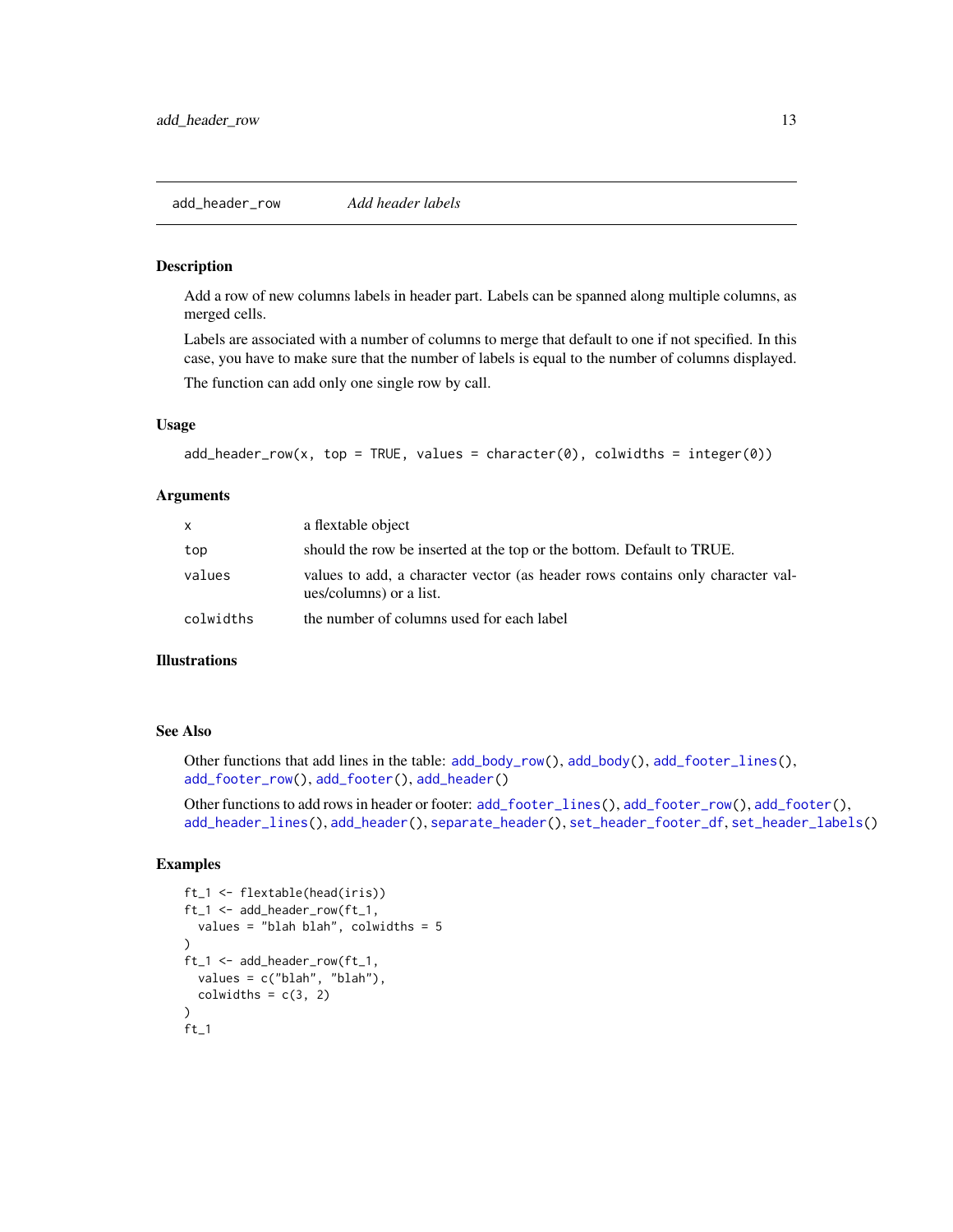<span id="page-13-0"></span>

# Description

Manually add flextable latex dependencies to the knitr session via [knit\\_meta\\_add\(\)](#page-0-0).

When enabling caching in 'R Markdown' documents for PDF output, the flextable cached result is used directly. Call add\_latex\_dep() in a non cached chunk so that flextable latex dependencies are added to knitr metadata.

# Usage

add\_latex\_dep(float = FALSE, wrapfig = FALSE)

# Arguments

| float   | load package 'float'   |
|---------|------------------------|
| wrapfig | load package 'wrapfig' |

### Examples

add\_latex\_dep()

align *Set text alignment*

# Description

change text alignment of selected rows and columns of a flextable.

# Usage

```
align(x, i = NULL, j = NULL, align = "left", part = "body")align\_text\_col(x, align = "left", header = TRUE, footer = TRUE)align\_nottext\_col(x, align = "right", header = TRUE, footer = TRUE)
```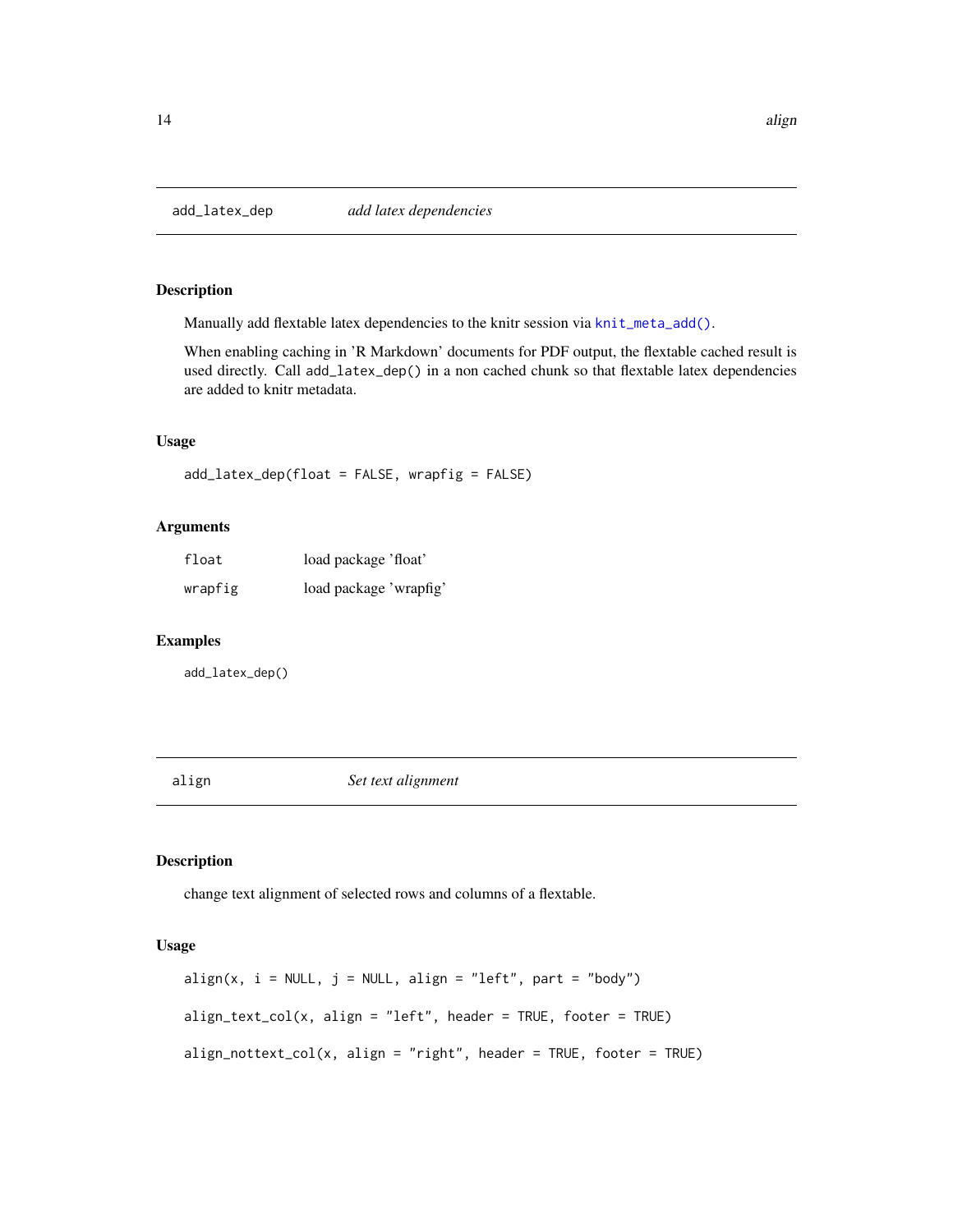# <span id="page-14-0"></span>append\_chunks 15

# Arguments

| X      | a flextable object                                                                                           |
|--------|--------------------------------------------------------------------------------------------------------------|
| i      | rows selection                                                                                               |
| j      | columns selection                                                                                            |
| align  | text alignment - a single character value, expected value is one of 'left', 'right',<br>'center', 'justify'. |
| part   | partname of the table (one of 'all', 'body', 'header', 'footer')                                             |
| header | should the header be aligned with the body                                                                   |
| footer | should the footer be aligned with the body                                                                   |
|        |                                                                                                              |

### Illustrations

# See Also

```
Other sugar functions for table style: bg(), bold(), color(), empty_blanks(), fontsize(),
font(), highlight(), italic(), line_spacing(), padding(), rotate(), valign()
```
# Examples

```
ft <- flextable(head(mtcars)[, 3:6])
ft <- align(ft, align = "right", part = "all")
ft <- theme_tron_legacy(ft)
ft
ftab <- flextable(mtcars)
ftab <- align_text_col(ftab, align = "left")
ftab <- align_nottext_col(ftab, align = "right")
ftab
```
<span id="page-14-1"></span>append\_chunks *append chunks to flextable content*

# Description

append chunks (for example chunk [as\\_chunk\(\)](#page-17-1)) in a flextable.

### Usage

```
append{\_}chunks(x, ..., i = NULL, j = NULL, part = "body")
```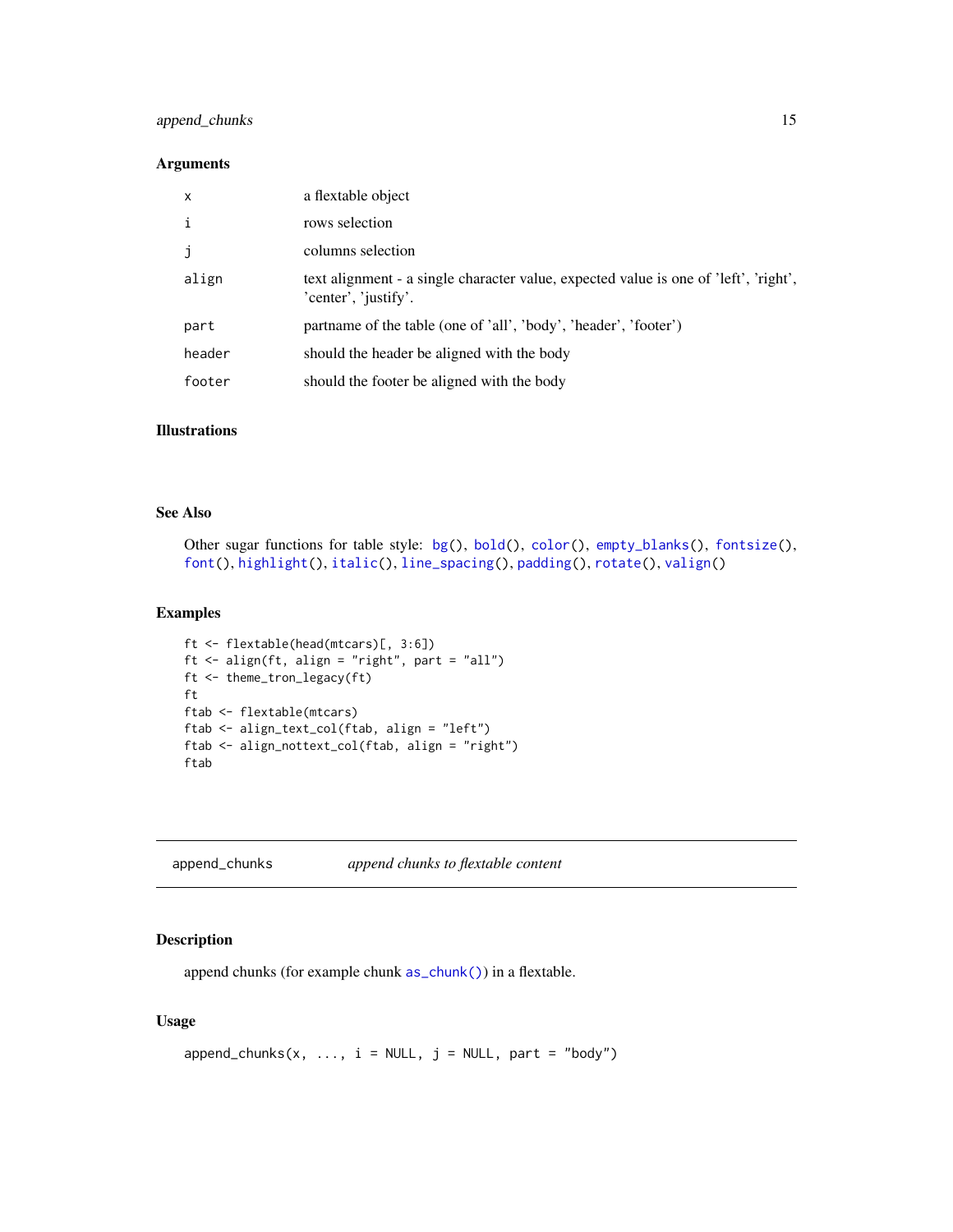# <span id="page-15-0"></span>Arguments

| $\mathsf{x}$            | a flextable object                                                                          |
|-------------------------|---------------------------------------------------------------------------------------------|
| $\cdot$ $\cdot$ $\cdot$ | chunks to be appened, see as_chunk(), gg_chunk() and other chunk elements<br>for paragraph. |
| i                       | rows selection                                                                              |
| j                       | column selection                                                                            |
| part                    | partname of the table (one of 'body', 'header', 'footer')                                   |

# Illustrations

# See Also

```
as_chunk(), as_sup(), as_sub(), colorize()
```
Other functions for mixed content paragraphs: [as\\_paragraph\(](#page-34-1)), [compose\(](#page-60-1)), [prepend\\_chunks\(](#page-111-1))

# Examples

```
library(flextable)
img.file <- file.path(R.home("doc"), "html", "logo.jpg")
ft_1 <- flextable(head(cars))
ft_1 <- append_chunks(ft_1,
  # where to append
  i = c(1, 3, 5),j = 1,
  # what to append
  as\_chunk(" " ),
  as_image(src = img.file, width = .20, height = .15)
)
ft_1 <- set_table_properties(ft_1, layout = "autofit")
ft_1
```
<span id="page-15-1"></span>

as\_b *bold chunk*

# Description

The function is producing a chunk with bold font.

It is used to add it to the content of a cell of the flextable with the functions [compose\(\)](#page-60-1), [append\\_chunks\(\)](#page-14-1) or [prepend\\_chunks\(\)](#page-111-1).

#### Usage

 $as_b(x)$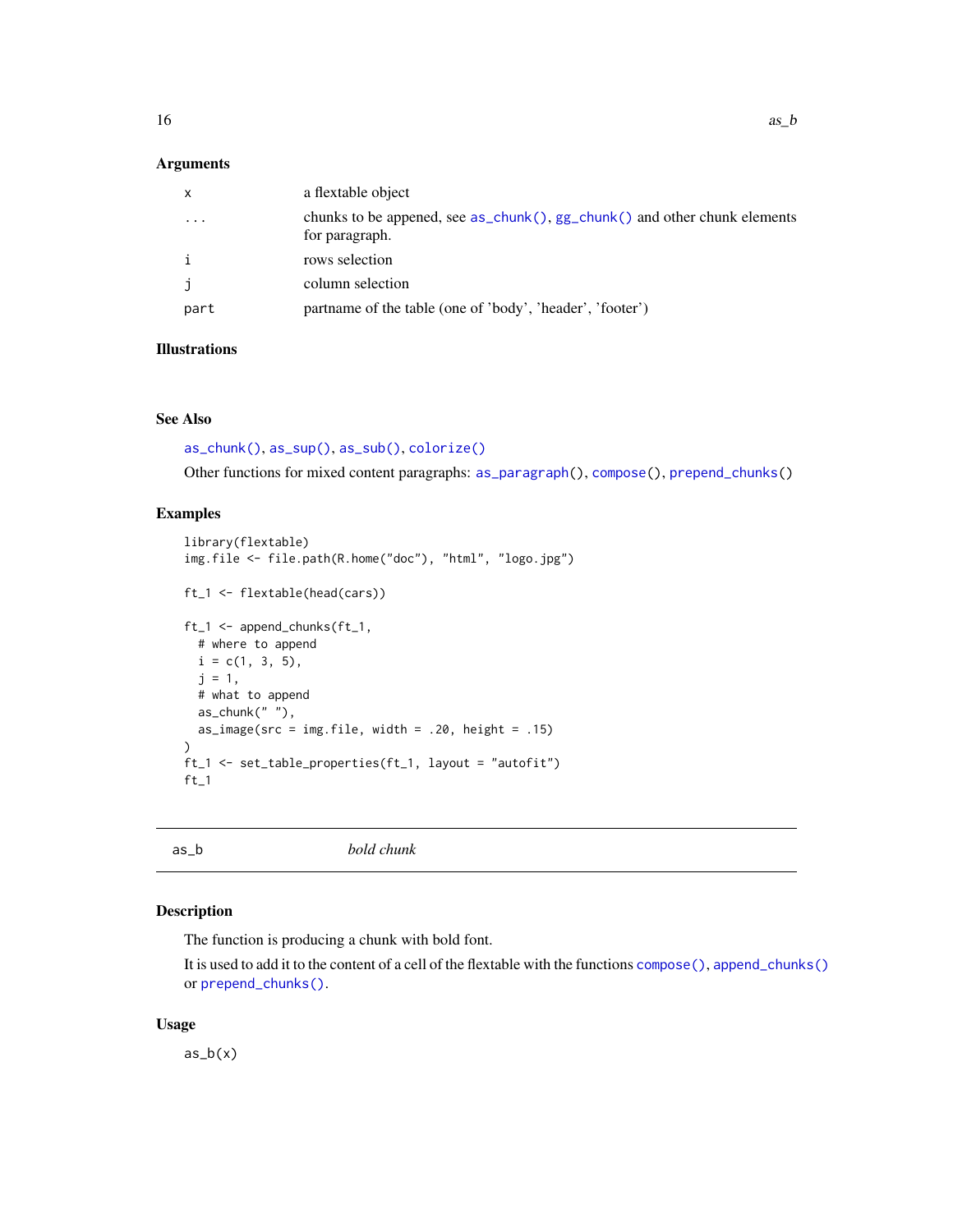# <span id="page-16-0"></span>as\_bracket 17

#### Arguments

x value, if a chunk, the chunk will be updated

# Illustrations

# See Also

```
Other chunk elements for paragraph: as_bracket(), as_chunk(), as_equation(), as_highlight(),
as_image(), as_i(), as_sub(), as_sup(), as_word_field(), colorize(), gg_chunk(), hyperlink_text(),
linerange(), lollipop(), minibar(), plot_chunk()
```
# Examples

```
ft <- flextable( head(iris),
  col_keys = c("Sepal.Length", "dummy") )
ft \leq compose(ft, j = "dummy",
   value = as_paragraph(
      as_b(Sepal.Length)
   ) )
ft
```
<span id="page-16-1"></span>as\_bracket *chunk with values in brackets*

# Description

The function is producing a chunk by pasting values and add the result in brackets.

It is used to add it to the content of a cell of the flextable with the functions [compose\(\)](#page-60-1), [append\\_chunks\(\)](#page-14-1) or [prepend\\_chunks\(\)](#page-111-1).

#### Usage

 $as\_bracket(..., sep = ", ", p = "(", s = ")"$ 

# Arguments

| $\cdot$ $\cdot$ $\cdot$ | text and column names     |
|-------------------------|---------------------------|
| sep                     | separator                 |
| р                       | prefix, default to $'$ .  |
| S.                      | suffix, default to $'$ )' |

# Illustrations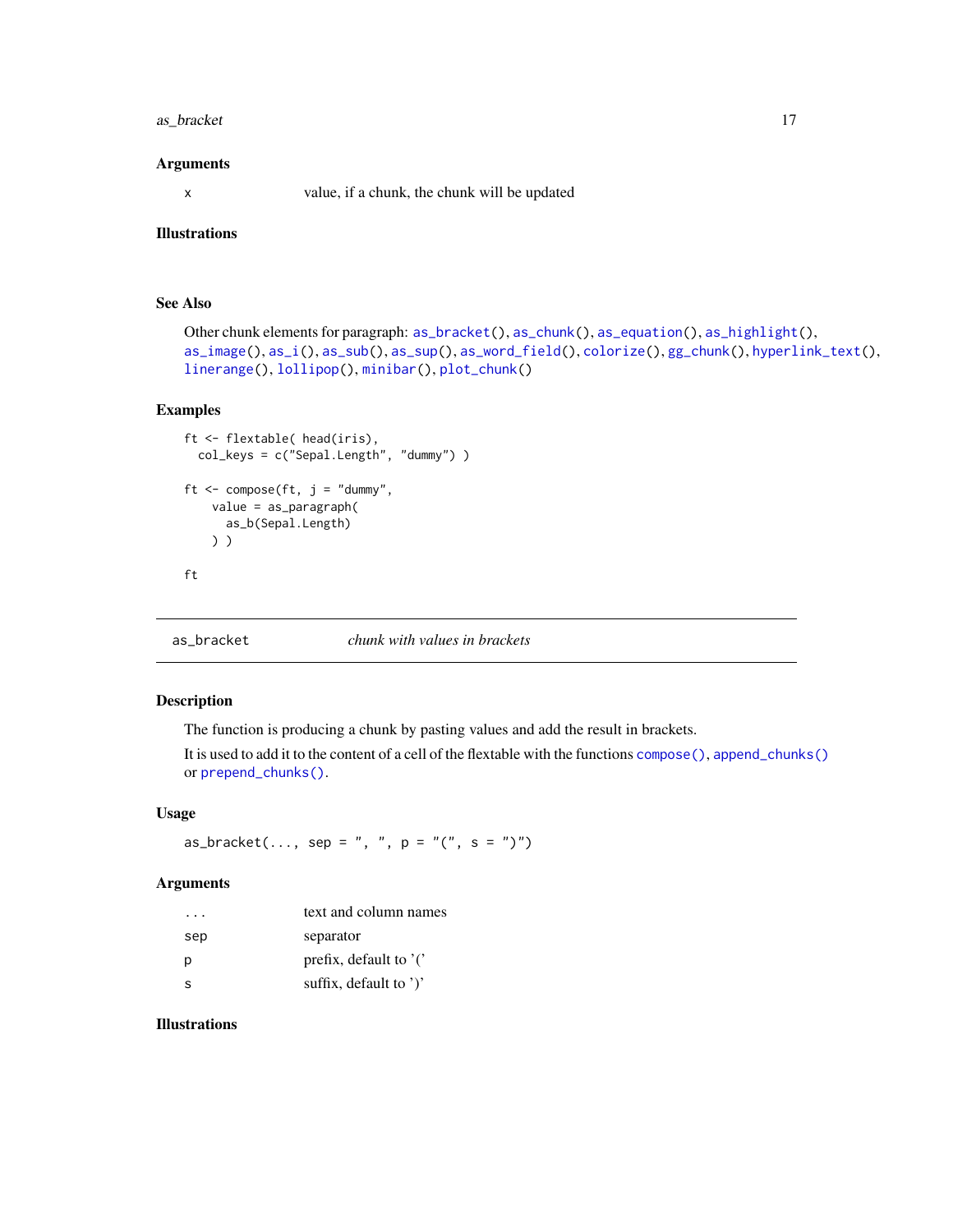### <span id="page-17-0"></span>See Also

```
Other chunk elements for paragraph: as_b(), as_chunk(), as_equation(), as_highlight(),
as_image(), as_i(), as_sub(), as_sup(), as_word_field(), colorize(), gg_chunk(), hyperlink_text(),
linerange(), lollipop(), minibar(), plot_chunk()
```
#### Examples

```
ft <- flextable( head(iris),
  col_keys = c("Species", "Sepal", "Petal") )
ft <- set_header_labels(ft, Sepal="Sepal", Petal="Petal")
ft \leq compose(ft, j = "Sepal",
  value = as_paragraph( as_bracket(Sepal.Length, Sepal.Width) ) )
ft \leq compose(ft, j = "Petal",
  value = as_paragraph( as_bracket(Petal.Length, Petal.Width) ) )
ft
```
<span id="page-17-1"></span>as\_chunk *chunk of text wrapper*

#### Description

The function lets add formated text in flextable cells.

It is used to add it to the content of a cell of the flextable with the functions [compose\(\)](#page-60-1), [append\\_chunks\(\)](#page-14-1) or [prepend\\_chunks\(\)](#page-111-1).

It should be used inside a call to [as\\_paragraph\(\)](#page-34-1).

### Usage

```
as\_chunk(x, propos = NULL, formatter = format_fun, ...)
```
### Arguments

| $\mathsf{x}$ | text or any element that can be formatted as text with function provided in argu-<br>ment formatter.                                                 |
|--------------|------------------------------------------------------------------------------------------------------------------------------------------------------|
| props        | an officer:: $fp_{\text{text}}()$ object to be used to format the text. If not specified, it<br>will be the default value corresponding to the cell. |
| formatter    | a function that will format x as a character vector.                                                                                                 |
| $\cdots$     | additional arguments for formatter function.                                                                                                         |

# Illustrations

# See Also

Other chunk elements for paragraph: [as\\_bracket\(](#page-16-1)), [as\\_b\(](#page-15-1)), [as\\_equation\(](#page-18-1)), [as\\_highlight\(](#page-31-1)), [as\\_image\(](#page-32-1)), [as\\_i\(](#page-32-2)), [as\\_sub\(](#page-36-1)), [as\\_sup\(](#page-37-1)), [as\\_word\\_field\(](#page-38-1)), [colorize\(](#page-60-2)), [gg\\_chunk\(](#page-82-1)), [hyperlink\\_text\(](#page-90-1)), [linerange\(](#page-96-1)), [lollipop\(](#page-98-1)), [minibar\(](#page-104-1)), [plot\\_chunk\(](#page-110-1))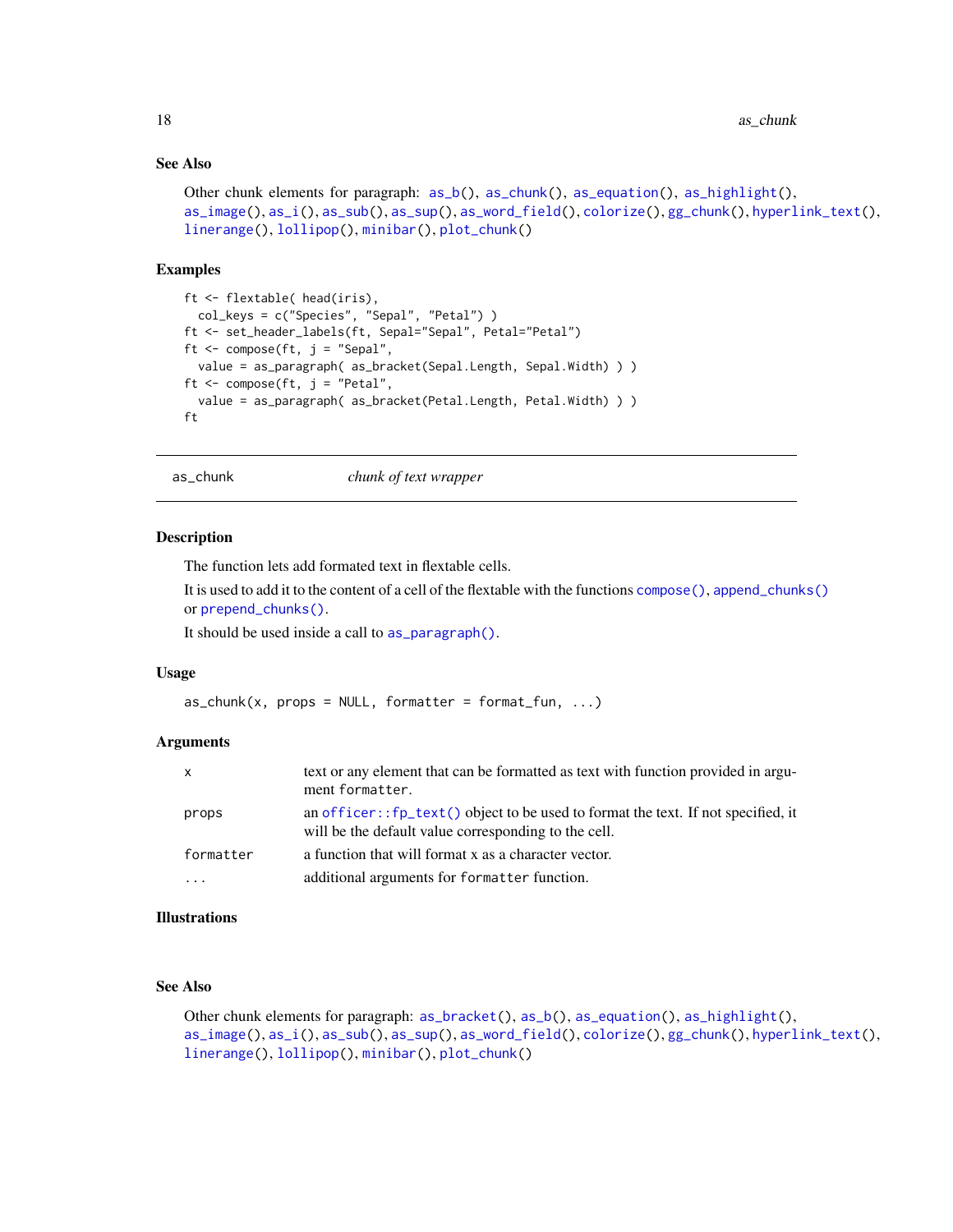# <span id="page-18-0"></span>as\_equation 19

### Examples

```
library(officer)
ft <- flextable( head(iris))
ft \leq compose( ft, j = "Sepal.Length",
 value = as_paragraph(
   "Sepal.Length value is ",
  as_chunk(Sepal.Length, props = fp_text(color = "red"))
 ),
part = "body")ft \le color(ft, color = "gray40", part = "all")
ft <- autofit(ft)
ft
```
<span id="page-18-1"></span>as\_equation *equation chunk*

### Description

This function is used to insert equations into flextable.

It is used to add it to the content of a cell of the flextable with the functions [compose\(\)](#page-60-1), [append\\_chunks\(\)](#page-14-1) or [prepend\\_chunks\(\)](#page-111-1).

To use this function, package 'equatags' is required; also equatags::mathjax\_install() must be executed only once to install necessary dependencies.

# Usage

as\_equation(x, width = 1, height =  $0.2$ , unit = "in")

### Arguments

| x             | values containing the 'MathJax' equations           |
|---------------|-----------------------------------------------------|
| width, height | size of the resulting equation                      |
| unit          | unit for width and height, one of "in", "cm", "mm". |

# See Also

Other chunk elements for paragraph: [as\\_bracket\(](#page-16-1)), [as\\_b\(](#page-15-1)), [as\\_chunk\(](#page-17-1)), [as\\_highlight\(](#page-31-1)), [as\\_image\(](#page-32-1)), [as\\_i\(](#page-32-2)), [as\\_sub\(](#page-36-1)), [as\\_sup\(](#page-37-1)), [as\\_word\\_field\(](#page-38-1)), [colorize\(](#page-60-2)), [gg\\_chunk\(](#page-82-1)), [hyperlink\\_text\(](#page-90-1)), [linerange\(](#page-96-1)), [lollipop\(](#page-98-1)), [minibar\(](#page-104-1)), [plot\\_chunk\(](#page-110-1))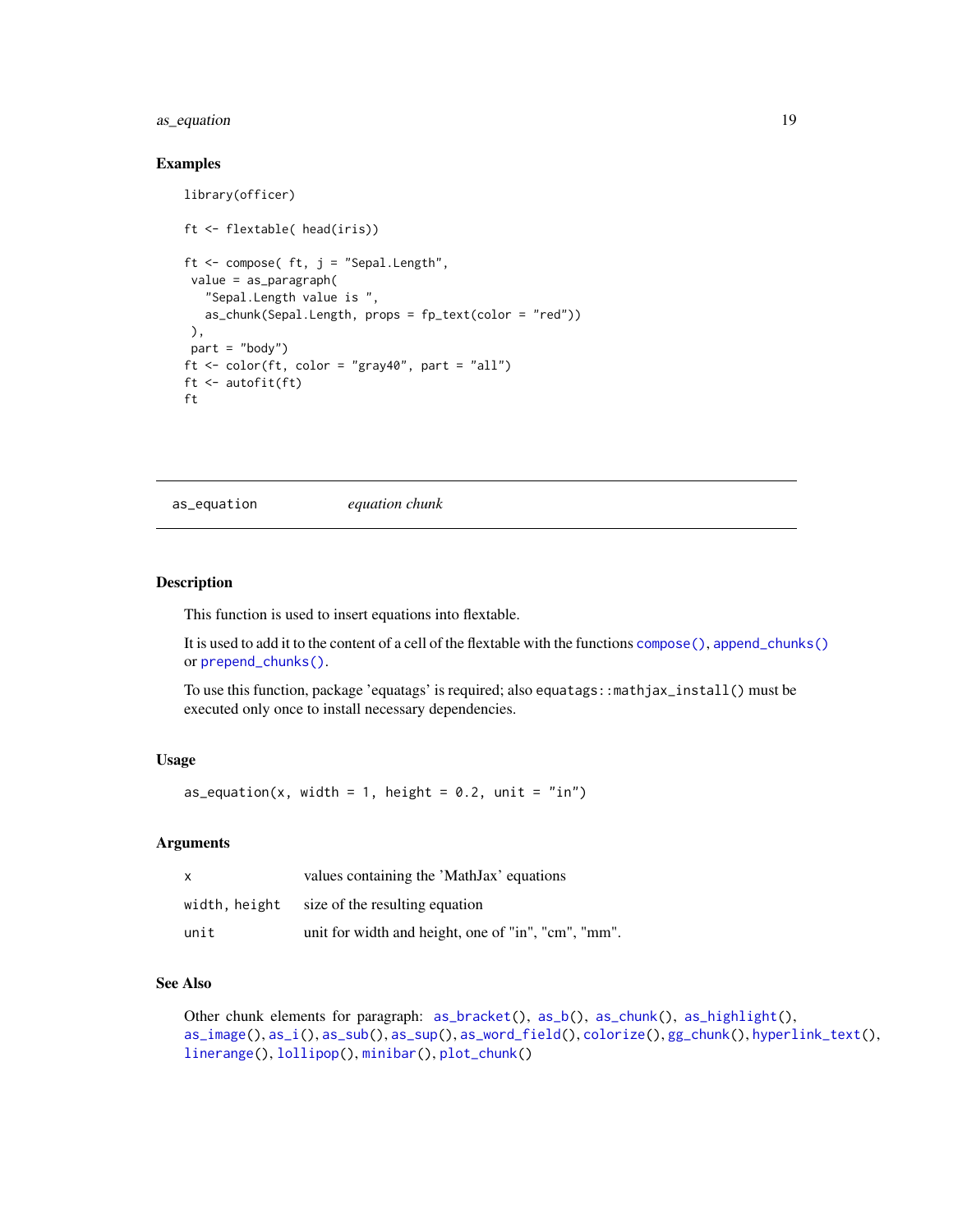### Examples

```
library(flextable)
if(require("equatags") && mathjax_available()){
egs \leftarrow c("(ax^2 + bx + c = 0)",
  "a \\ne 0",
  "x = {-b \l\pm \l\sqrt{b^2-4ac} \l\over 2a}")df <- data.frame(formula = eqs)
df
ft <- flextable(df)
ft <- compose(
 x = ft, j = "formula",value = as_paragraph(as_equation(formula, width = 2, height = .5)))
ft <- align(ft, align = "center", part = "all")
ft <- width(ft, width = 2)
ft
}
```
<span id="page-19-1"></span>as\_flextable *method to convert object to flextable*

# Description

This is a convenient function to let users create flextable bindings from any objects. Users should consult documentation of corresponding method to understand the details and see what arguments can be used.

# Usage

```
as_flextable(x, ...)
```
### Arguments

|          | object to be transformed as flextable |
|----------|---------------------------------------|
| $\cdots$ | arguments for custom methods          |

# See Also

Other as\_flextable methods: [as\\_flextable.gam\(](#page-20-1)), [as\\_flextable.glm\(](#page-21-1)), [as\\_flextable.grouped\\_data\(](#page-21-2)), [as\\_flextable.htest\(](#page-23-1)), [as\\_flextable.lm\(](#page-24-1)), [as\\_flextable.tabulator\(](#page-26-1)), [as\\_flextable.xtable\(](#page-28-1))

<span id="page-19-0"></span>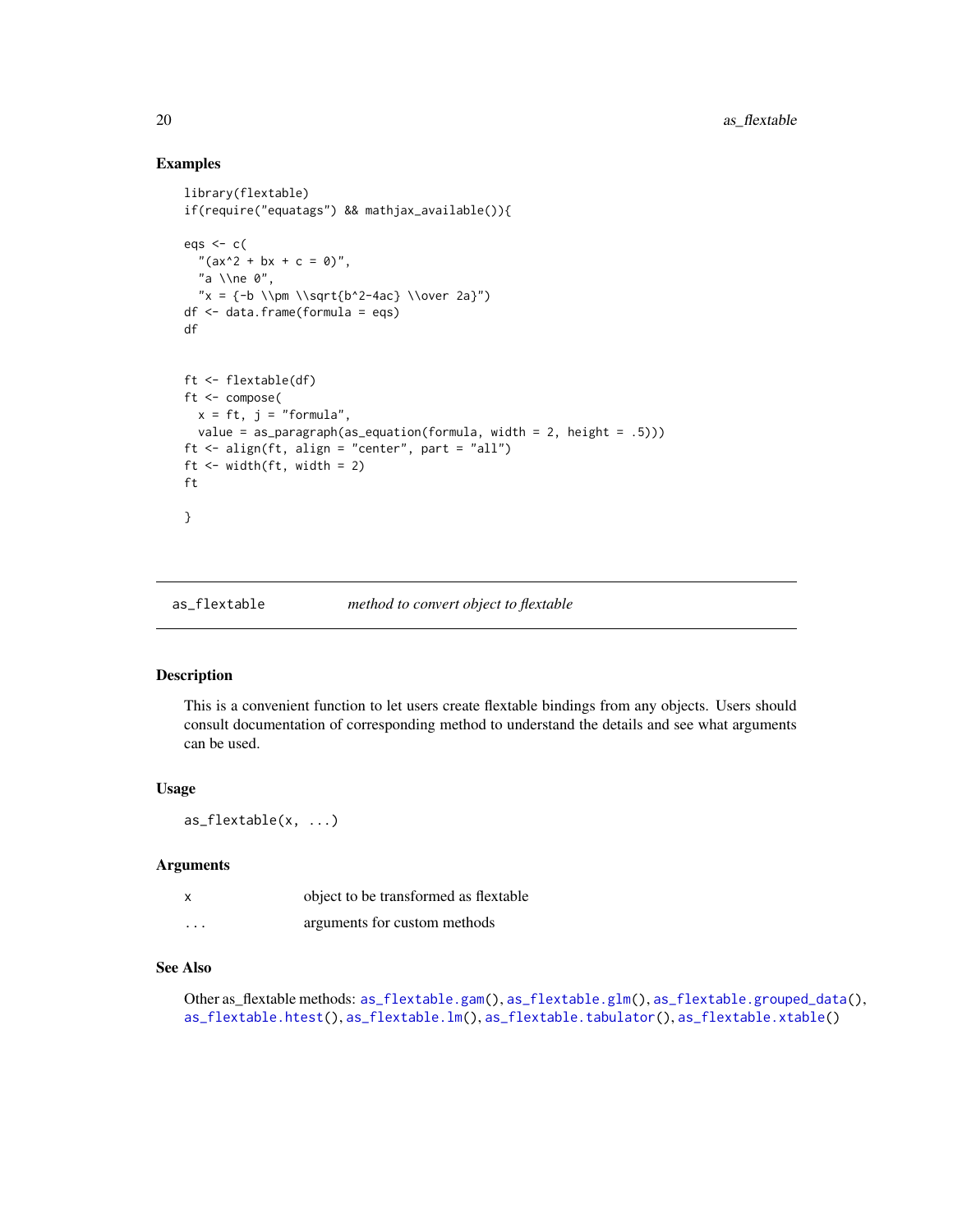### <span id="page-20-1"></span><span id="page-20-0"></span>Description

produce a flextable describing a generalized additive model produced by function mgcv::gam.

# Usage

```
## S3 method for class 'gam'
as_flextable(x, ...)
```
# Arguments

| x                       | gam model       |
|-------------------------|-----------------|
| $\cdot$ $\cdot$ $\cdot$ | unused argument |

# Illustrations

# See Also

```
Other as_flextable methods: as_flextable.glm(), as_flextable.grouped_data(), as_flextable.htest(),
as_flextable.lm(), as_flextable.tabulator(), as_flextable.xtable(), as_flextable()
```

```
if (require("mgcv")) {
  set.seed(2)
  # Simulated data
  dat \le gamSim(1, n = 400, dist = "normal", scale = 2)
  # basic GAM model
  b \leq-gam(y \sim s(x0) + s(x1) + s(x2) + s(x3), data = dat)
  ft <- as_flextable(b)
  ft
}
```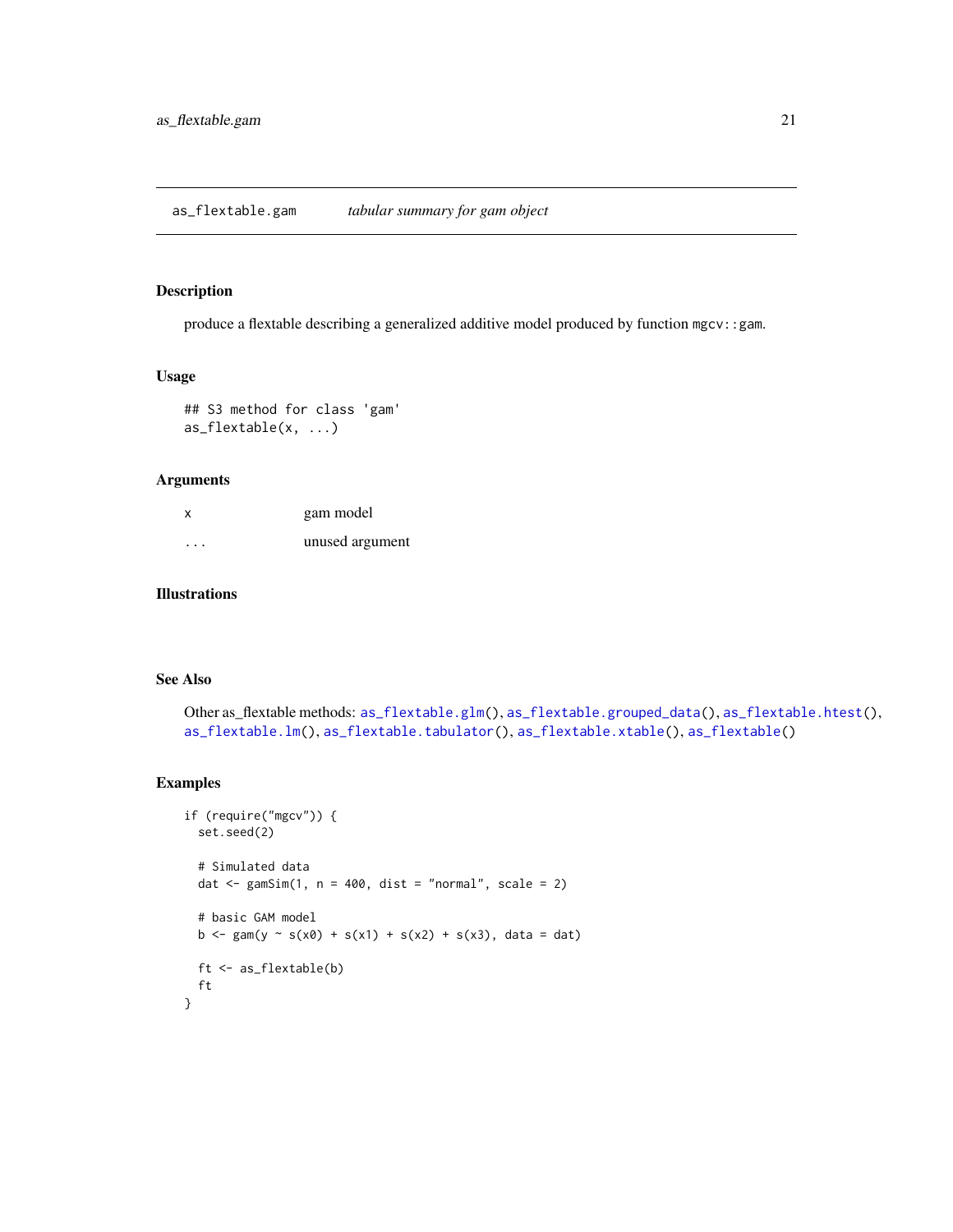<span id="page-21-1"></span><span id="page-21-0"></span>as\_flextable.glm *tabular summary for glm object*

# Description

produce a flextable describing a generalized linear model produced by function glm.

### Usage

```
## S3 method for class 'glm'
as_flextable(x, ...)
```
#### Arguments

| X       | glm model       |
|---------|-----------------|
| $\cdot$ | unused argument |

# Illustrations

### See Also

```
Other as_flextable methods: as_flextable.gam(), as_flextable.grouped_data(), as_flextable.htest(),
as_flextable.lm(), as_flextable.tabulator(), as_flextable.xtable(), as_flextable()
```
### Examples

```
if(require("broom")){
 dat <- attitude
 dat$high.rating <- (dat$rating > 70)
 probit.model <- glm(high.rating ~ learning + critical +
    advance, data=dat, family = binomial(link = "probit"))
 ft <- as_flextable(probit.model)
 ft
}
```
<span id="page-21-2"></span>as\_flextable.grouped\_data

*tabular summary for grouped\_data object*

### Description

produce a flextable from a table produced by function [as\\_grouped\\_data\(\)](#page-30-1).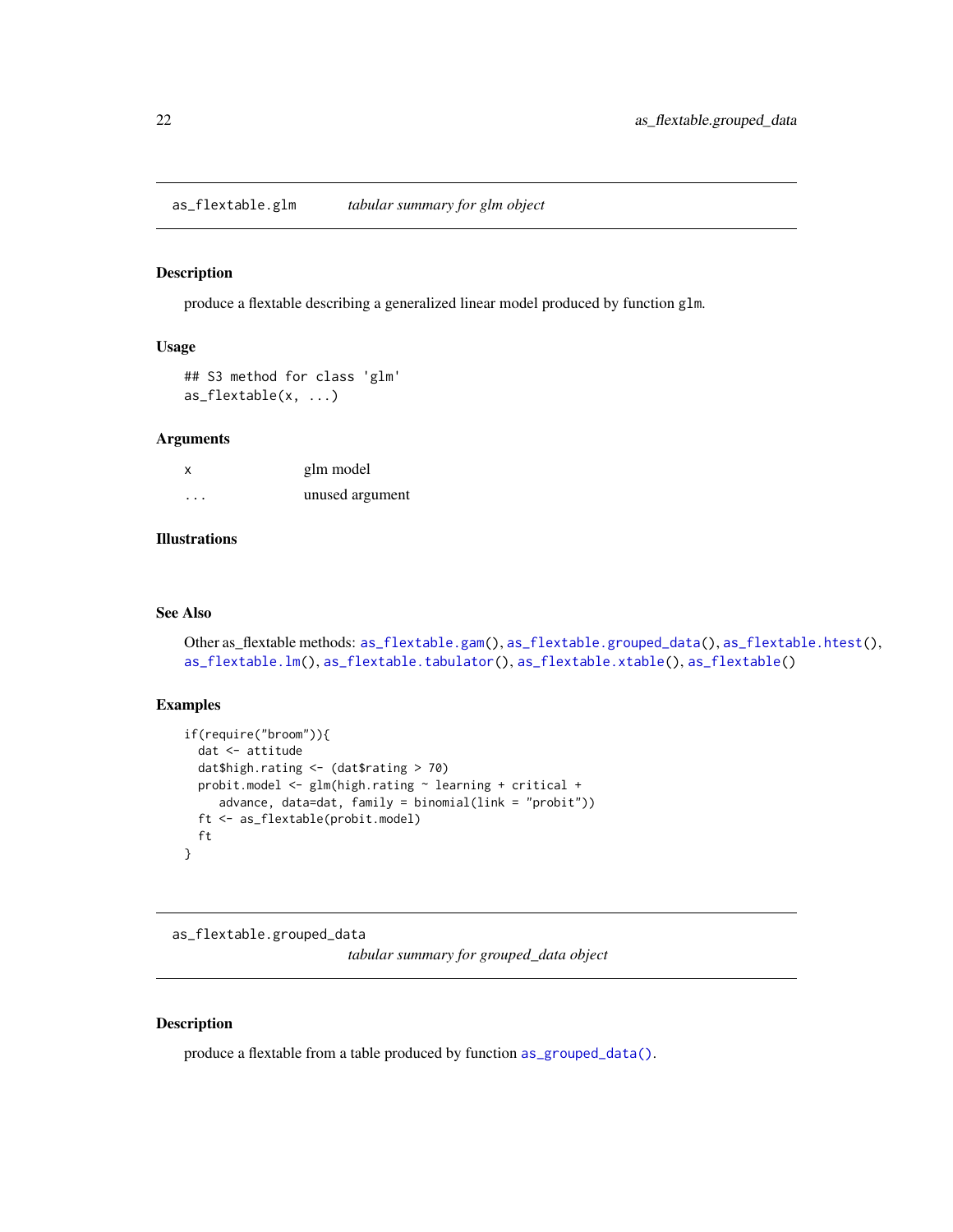# Usage

```
## S3 method for class 'grouped_data'
as_flextable(x, col_keys = NULL, hide_grouplabel = FALSE, ...)
```
### Arguments

| X.              | object to be transformed as flextable                                                                                          |
|-----------------|--------------------------------------------------------------------------------------------------------------------------------|
| col_kevs        | columns names/keys to display. If some column names are not in the dataset,<br>they will be added as blank columns by default. |
| hide_grouplabel |                                                                                                                                |
|                 | if TRUE, group label will not be rendered, only level/value will be rendered.                                                  |
| .               | unused argument                                                                                                                |

### **Illustrations**

# See Also

#### [as\\_grouped\\_data\(\)](#page-30-1)

Other as\_flextable methods: [as\\_flextable.gam\(](#page-20-1)), [as\\_flextable.glm\(](#page-21-1)), [as\\_flextable.htest\(](#page-23-1)), [as\\_flextable.lm\(](#page-24-1)), [as\\_flextable.tabulator\(](#page-26-1)), [as\\_flextable.xtable\(](#page-28-1)), [as\\_flextable\(](#page-19-1))

```
library(data.table)
CO2 <- CO2
setDT(CO2)
CO2$conc <- as.integer(CO2$conc)
data_co2 <- dcast(CO2, Treatment + conc ~ Type,
                  value.var = "uptake", fun.aggregate = mean)
data_co2 <- as_grouped_data(x = data_co2, groups = c("Treatment"))ft <- as_flextable( data_co2 )
ft <- add_footer_lines(ft, "dataset CO2 has been used for this flextable")
ft <- add_header_lines(ft, "mean of carbon dioxide uptake in grass plants")
ft <- set_header_labels(ft, conc = "Concentration")
ft <- autofit(ft)
ft \le width(ft, width = c(1, 1, 1))
ft
```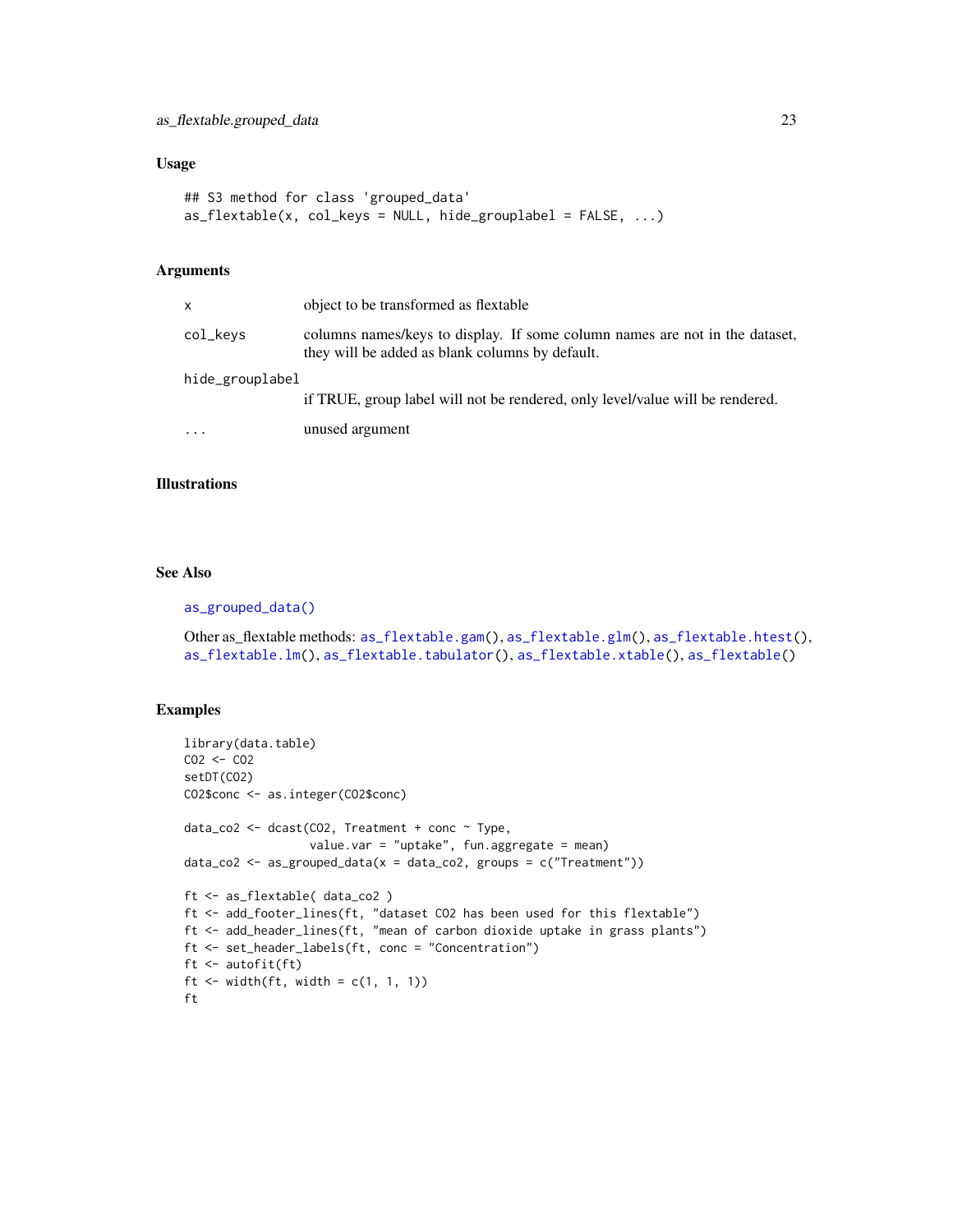<span id="page-23-1"></span><span id="page-23-0"></span>as\_flextable.htest *tabular summary for htest object*

### Description

produce a flextable describing an object oof class htest.

### Usage

```
## S3 method for class 'htest'
as_flextable(x, ...)
```
### Arguments

| x       | htest object    |
|---------|-----------------|
| $\cdot$ | unused argument |

# Illustrations

### See Also

```
Other as_flextable methods: as_flextable.gam(), as_flextable.glm(), as_flextable.grouped_data(),
as_flextable.lm(), as_flextable.tabulator(), as_flextable.xtable(), as_flextable()
```
# Examples

```
if(require("stats")){
 M <- as.table(rbind(c(762, 327, 468), c(484, 239, 477)))
  dimnames(M) <- list(gender = c("F", "M"),
  party = c("Democrat","Independent", "Republican"))
 ft_1 <- as_flextable(chisq.test(M))
 ft_1}
```
as\_flextable.kmeans *tabular summary for kmeans*

# Description

produce a flextable describing a kmeans object. The function is only using package 'broom' that provides the data presented in the resulting flextable.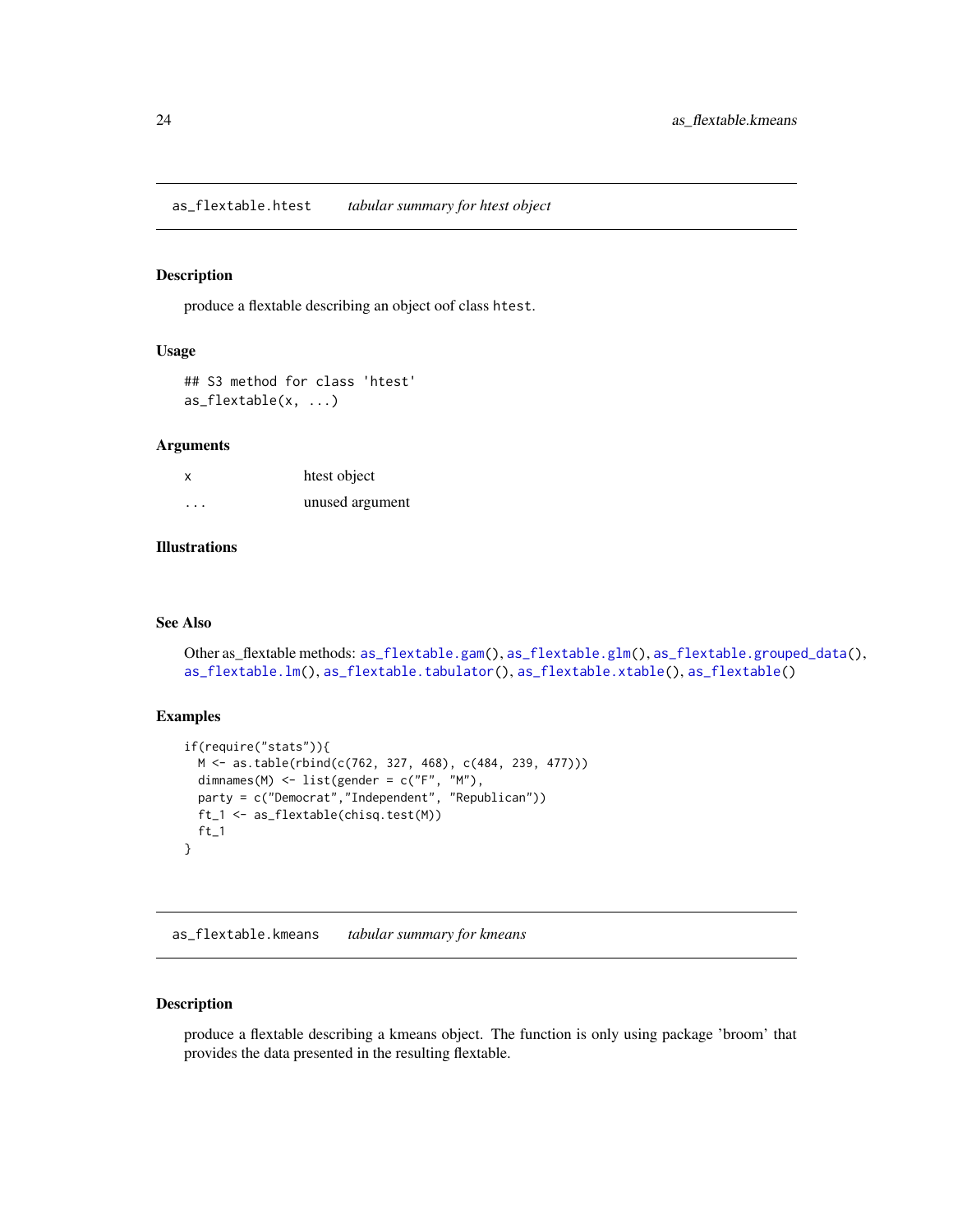# <span id="page-24-0"></span>as\_flextable.lm 25

# Usage

## S3 method for class 'kmeans' as\_flextable(x, digits =  $4, ...$ )

# Arguments

| $\mathsf{x}$ | a kmeans () object                       |
|--------------|------------------------------------------|
| digits       | number of digits for the numeric columns |
| .            | unused argument                          |

### Examples

```
if(require("stats")){
  cl <- kmeans(scale(mtcars[1:7]), 5)
  ft <- as_flextable(cl)
 ft
}
```
<span id="page-24-1"></span>as\_flextable.lm *tabular summary for lm object*

# Description

produce a flextable describing a linear model produced by function lm.

# Usage

```
## S3 method for class 'lm'
as_flextable(x, ...)
```
# Arguments

| x | lm model        |
|---|-----------------|
| . | unused argument |

# Illustrations

### See Also

Other as\_flextable methods: [as\\_flextable.gam\(](#page-20-1)), [as\\_flextable.glm\(](#page-21-1)), [as\\_flextable.grouped\\_data\(](#page-21-2)), [as\\_flextable.htest\(](#page-23-1)), [as\\_flextable.tabulator\(](#page-26-1)), [as\\_flextable.xtable\(](#page-28-1)), [as\\_flextable\(](#page-19-1))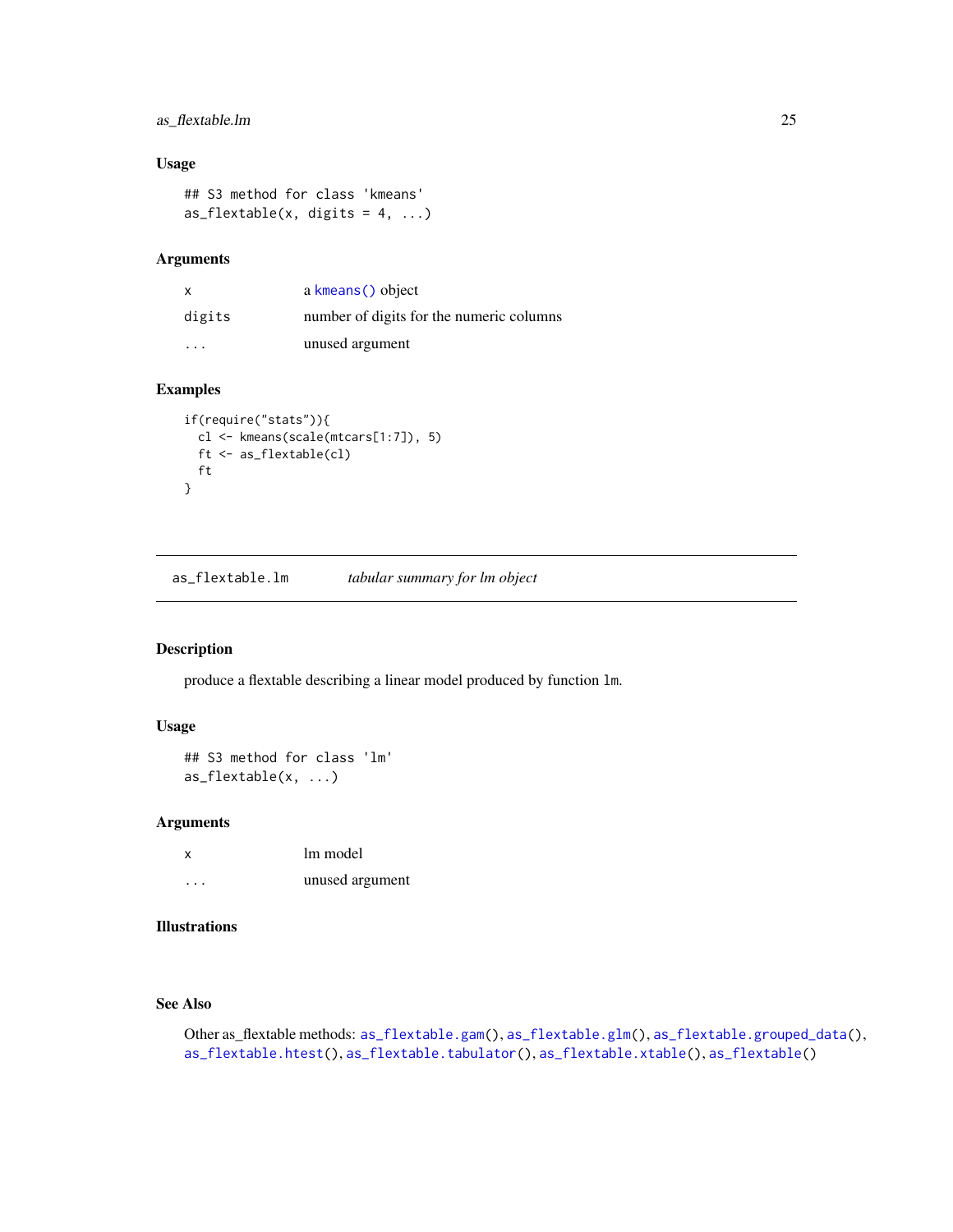# Examples

```
if(require("broom")){
 lmod <- lm(rating ~ complaints + privileges +
   learning + raises + critical, data=attitude)
 ft <- as_flextable(lmod)
 ft
}
```
as\_flextable.merMod *tabular summary for mixed model*

# Description

produce a flextable describing a mixed model. The function is only using package 'broom.mixed' that provides the data presented in the resulting flextable.

### Usage

```
## S3 method for class 'merMod'
as_flextable(x, ...)
## S3 method for class 'lme'
as_flextable(x, ...)
## S3 method for class 'gls'
as_flextable(x, ...)
## S3 method for class 'nlme'
as_flextable(x, ...)
## S3 method for class 'brmsfit'
as_flextable(x, ...)
## S3 method for class 'glmmTMB'
as_flextable(x, ...)
## S3 method for class 'glmmadmb'
as_flextable(x, ...)
```
# Arguments

| X. | a mixed model   |
|----|-----------------|
| .  | unused argument |

<span id="page-25-0"></span>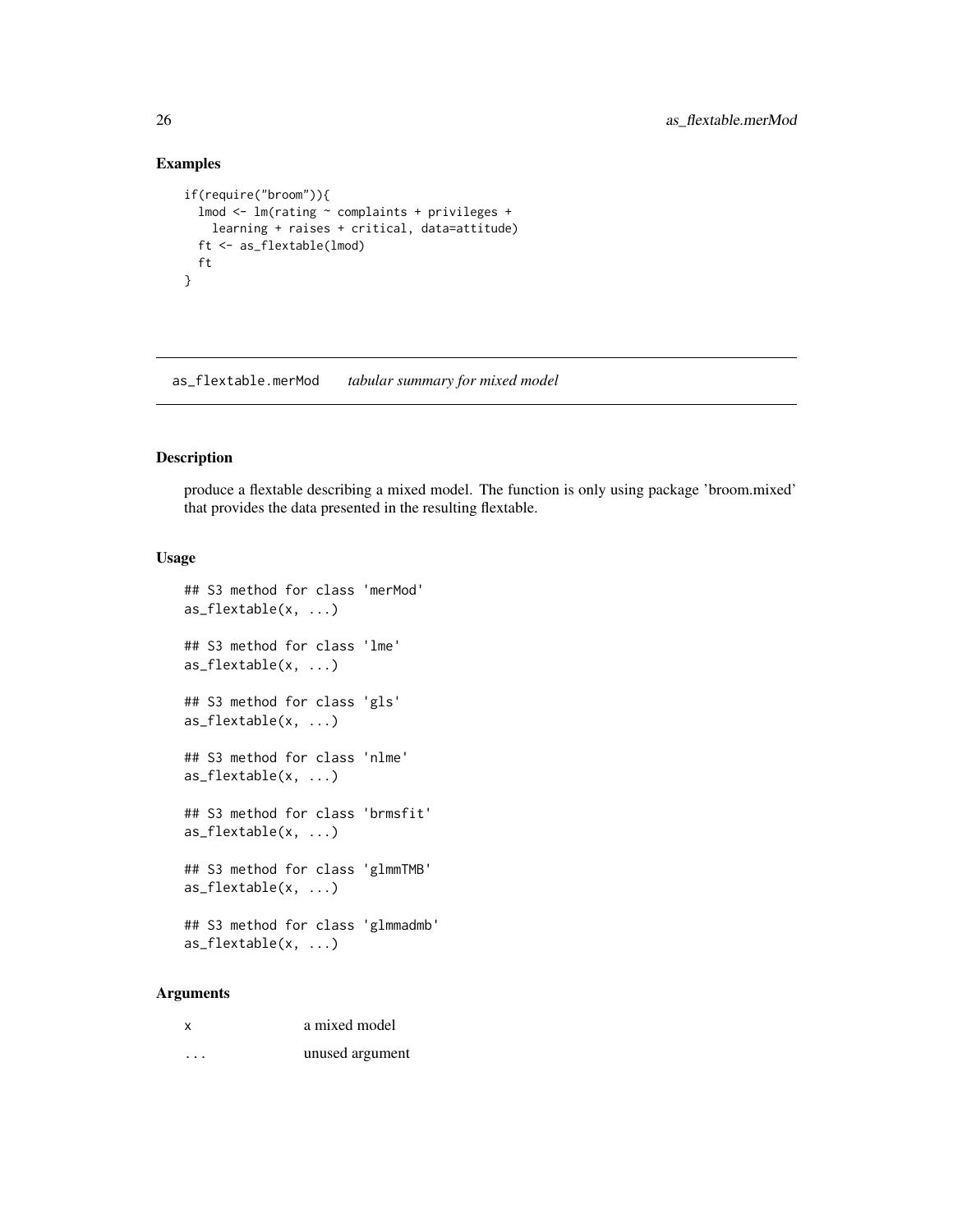# <span id="page-26-0"></span>as\_flextable.pam 27

# Examples

```
if(require("broom.mixed") && require("nlme")){
  m1 <- lme(distance \sim age, data = Orthodont)
  ft <- as_flextable(m1)
  ft
}
```
as\_flextable.pam *tabular summary for pam*

# Description

produce a flextable describing a pam object. The function is only using package 'broom' that provides the data presented in the resulting flextable.

# Usage

```
## S3 method for class 'pam'
as_flextable(x, digits = 4, ...)
```
# Arguments

| X                       | a pam() object                           |
|-------------------------|------------------------------------------|
| digits                  | number of digits for the numeric columns |
| $\cdot$ $\cdot$ $\cdot$ | unused argument                          |

# Examples

```
if(require("cluster")){
  dat <- as.data.frame(scale(mtcars[1:7]))
  cl \leftarrow pam(data, 3)ft <- as_flextable(cl)
  ft
}
```
<span id="page-26-1"></span>as\_flextable.tabulator

*tabulator to flextable*

# Description

tabulator object can be transformed as a flextable with method [as\\_flextable\(\)](#page-19-1).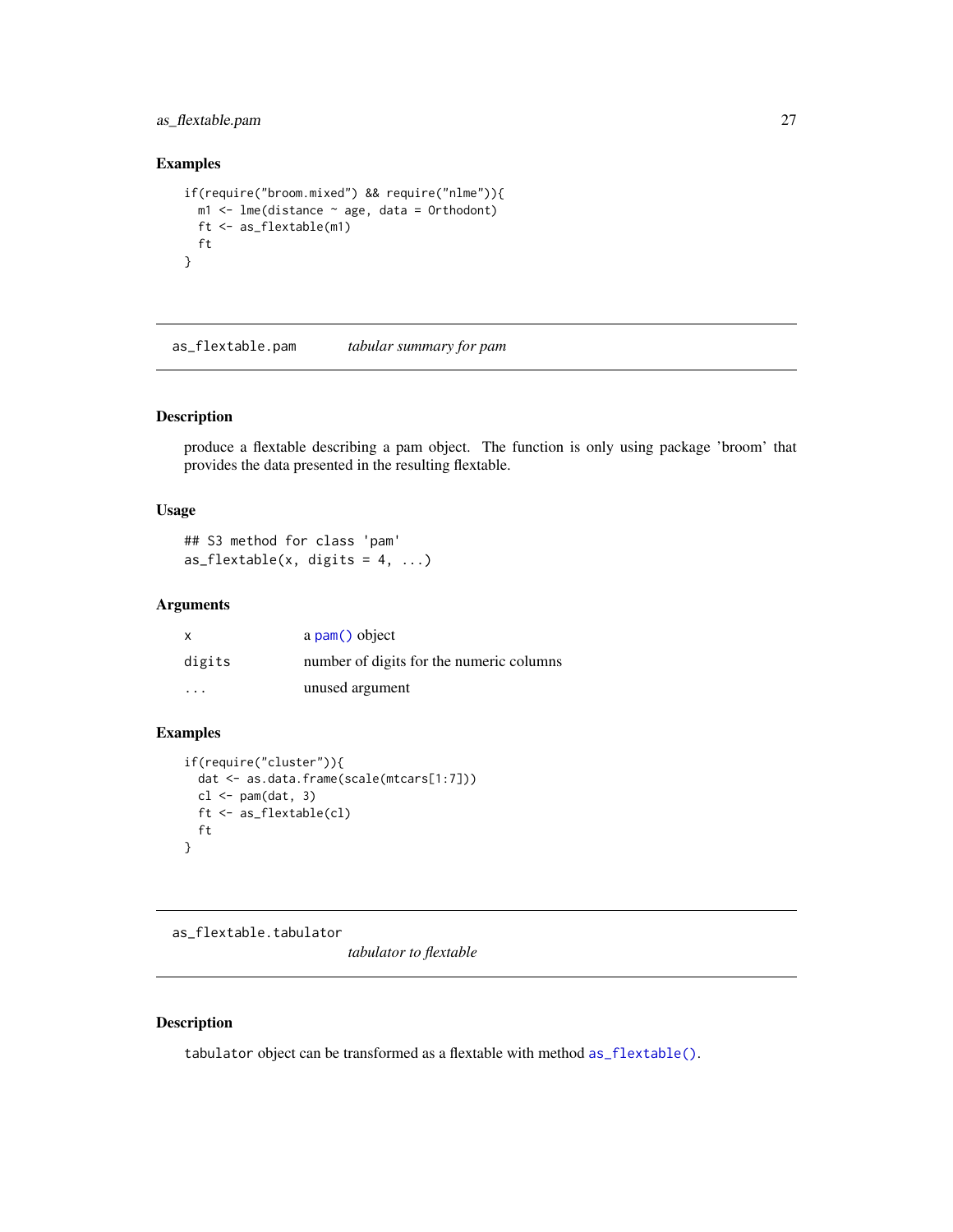# Usage

```
## S3 method for class 'tabulator'
as_flextable(
  x,
  separate_with = character(0),
  big_border = fp\_border\_default(width = 1.5),
  small\_border = fp\_border\_default(width = 0.75),
  rows_alignment = "left",
  columns_alignment = "center",
  sep_w = 0.05,
  unit = "in",...
\mathcal{L}
```
# Arguments

| $\times$                 | result from tabulator()                                                                                                                                       |
|--------------------------|---------------------------------------------------------------------------------------------------------------------------------------------------------------|
| separate_with            | columns used to sepatate the groups with an horizontal line.                                                                                                  |
| big_border, small_border |                                                                                                                                                               |
|                          | big and small border properties defined by a call to $fp\_border\_default()$ or<br>fo border $()$ .                                                           |
|                          | rows_alignment, columns_alignment<br>alignments to apply to columns corresponding to rows and columns; see argu-<br>ments rows and columns in $tabulator()$ . |
| sep_w                    | blank column separators' width to be used. If 0, blank column separators will<br>not be used.                                                                 |
| unit                     | unit of argument sep_w, one of "in", "cm", "mm".                                                                                                              |
| $\ddotsc$                | unused argument                                                                                                                                               |

# See Also

```
summarizor(), as_grouped_data()
```

```
Other as_flextable methods: as_flextable.gam(), as_flextable.glm(), as_flextable.grouped_data(),
as_flextable.htest(), as_flextable.lm(), as_flextable.xtable(), as_flextable()
```

```
library(flextable)
```

```
set_flextable_defaults(digits = 2, border.color = "gray")
if(require("stats")){
 dat <- aggregate(breaks ~ wool + tension,
   data = warpbreaks, mean)
 cft_1 \leftarrow tabulator(x = dat,rows = "wood",
```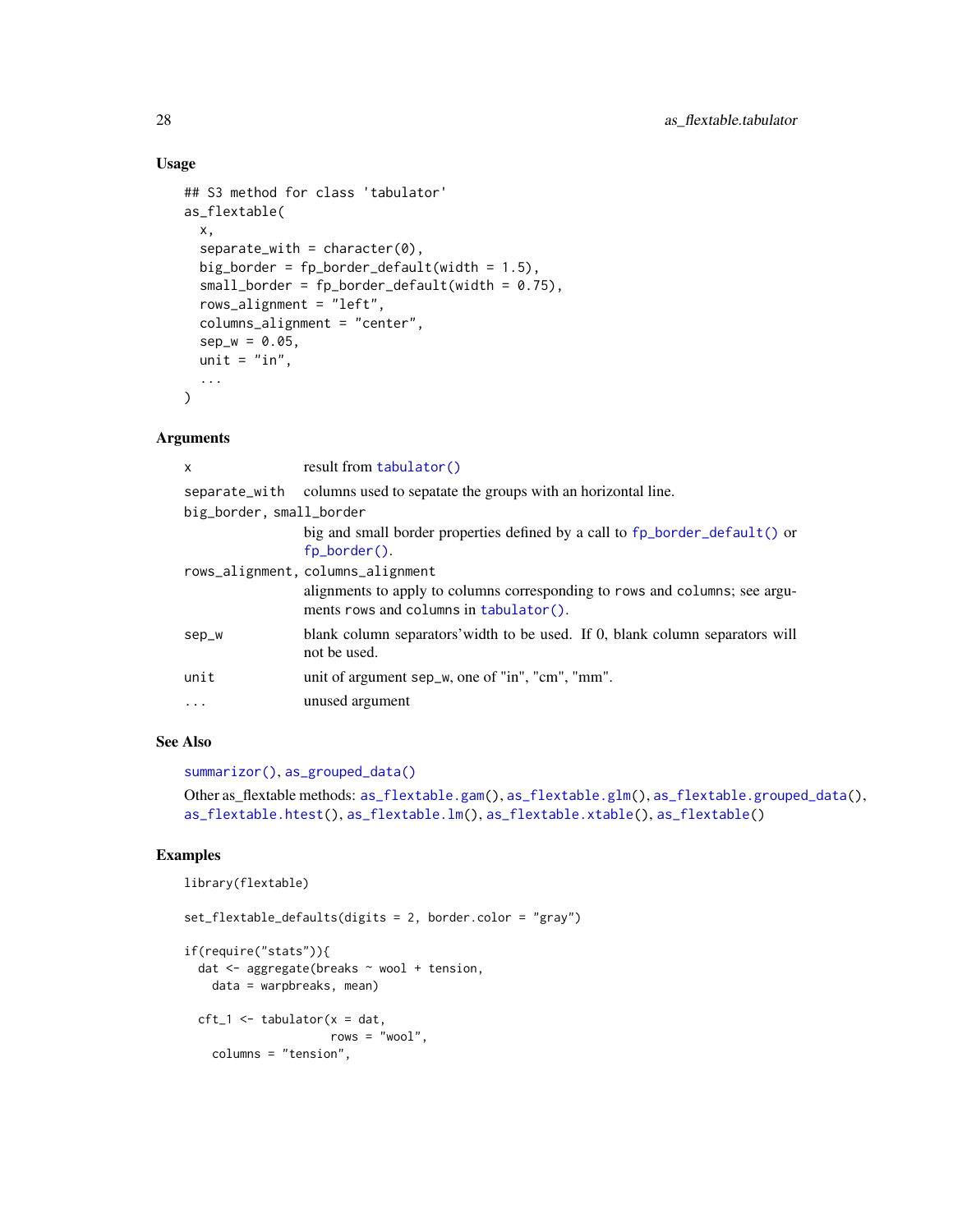```
`mean` = as_paragraph(as_chunk(breaks)),
    '(N)' = as\_paramph(as_chunk(length(breaks) ))
 \lambdaft_1 <- as_flextable(cft_1, sep_w = .1)
 ft_1set_flextable_defaults(padding = 1, font.size = 9, border.color = "orange")
 ft_2 \leftarrow as_flextable(cft_1, sep_w = 0)ft_2set_flextable_defaults(padding = 6, font.size = 11,
                         border.color = "white", font.color = "white",
                         background.color = "#333333")
 ft_3 <- as_flextable(
   x = cft_1, sep_w = 0,
   rows_alignment = "center",
   columns_alignment = "right")
 ft_3}
init_flextable_defaults()
```
<span id="page-28-1"></span>as\_flextable.xtable *get a flextable from a xtable object*

# Description

Get a flextable object from a xtable object.

xtable\_to\_flextable will be deprecated in favor of as\_flextable.xtable.

### Usage

```
## S3 method for class 'xtable'
as_flextable(
 x,
  text.properties = fp_text_default(),
  format.args = getOption("xtable.format.args", NULL),
  rowname_col = "rowname",
 hline.after = getOption("xtable.hline.after", c(-1, 0, nrow(x))),
 NA.string = getOption("xtable.NA.string", ""),
  include.rownames = TRUE,
  rotate.colnames = getOption("xtable.rotate.colnames", FALSE),
  ...
\mathcal{L}
```
xtable\_to\_flextable(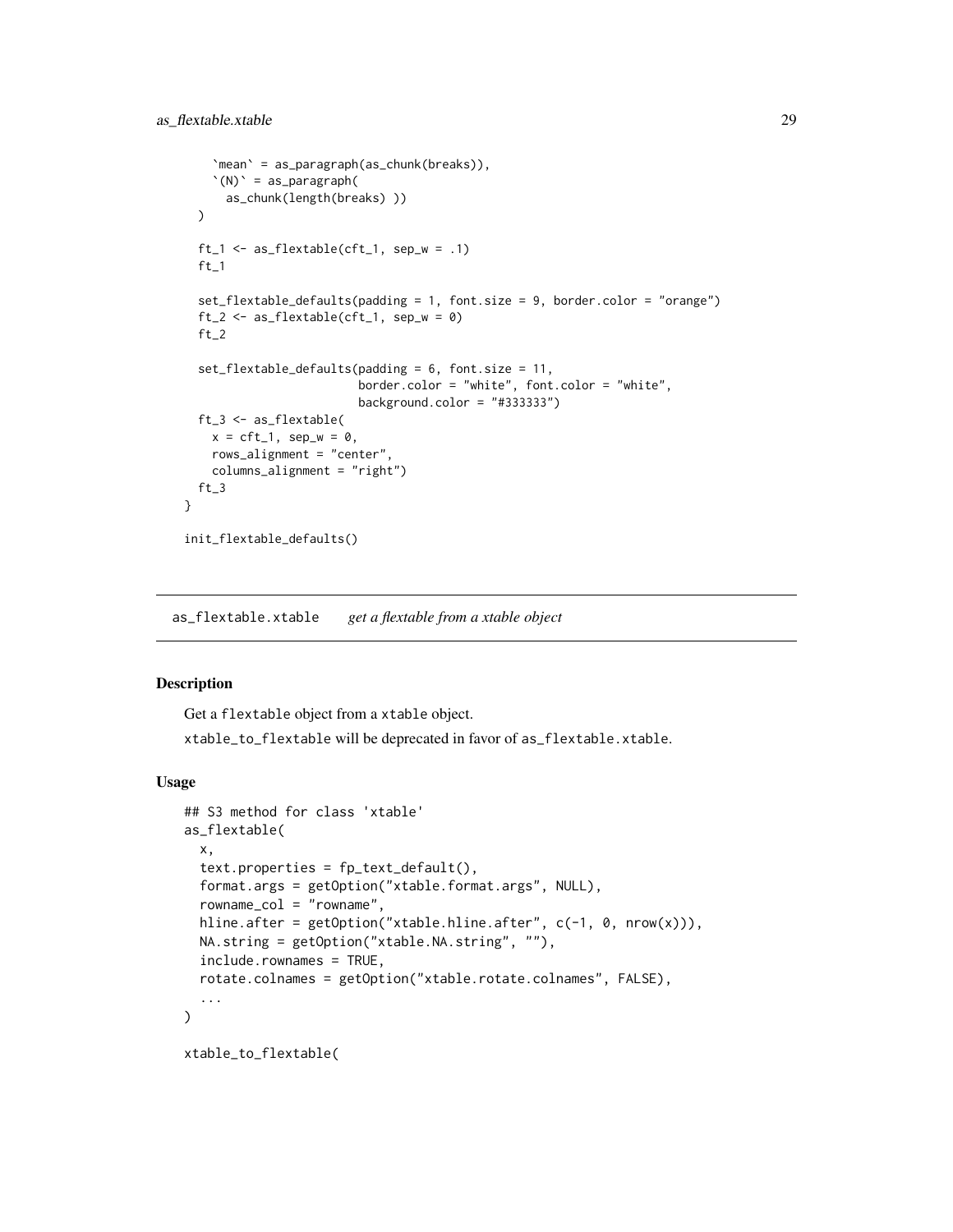```
x,
  text.properties = fp_text_default(),
  format.args = getOption("xtable.format.args", NULL),
  rowname_col = "rowname",
  hline.after = getOption("xtable.hline.after", c(-1, 0, nrow(x))),
  NA.string = getOption("xtable.NA.string", ""),
  include.rownames = TRUE,
  rotate.colnames = getOption("xtable.rotate.colnames", FALSE),
  ...
\mathcal{L}
```
# Arguments

| $\mathsf{x}$     | xtable object                                                                                                 |  |
|------------------|---------------------------------------------------------------------------------------------------------------|--|
| text.properties  |                                                                                                               |  |
|                  | default text formatting properties                                                                            |  |
| format.args      | List of arguments for the format function. See argument format. args of<br>print.xtable. Not yet implemented. |  |
| rowname_col      | colname used for row names column                                                                             |  |
| hline.after      | see ?print.xtable.                                                                                            |  |
| NA.string        | see ?print.xtable.                                                                                            |  |
| include.rownames |                                                                                                               |  |
|                  | see ?print.xtable.                                                                                            |  |
| rotate.colnames  |                                                                                                               |  |
|                  | see ?print.xtable.                                                                                            |  |
| $\cdots$         | unused arguments                                                                                              |  |

# Illustrations

# See Also

Other as\_flextable methods: [as\\_flextable.gam\(](#page-20-1)), [as\\_flextable.glm\(](#page-21-1)), [as\\_flextable.grouped\\_data\(](#page-21-2)), [as\\_flextable.htest\(](#page-23-1)), [as\\_flextable.lm\(](#page-24-1)), [as\\_flextable.tabulator\(](#page-26-1)), [as\\_flextable\(](#page-19-1))

```
library(officer)
if( require("xtable") ){
  data(tli)
  tli.table <- xtable(tli[1:10, ])
  align(tli.table) <- rep("r", 6)
  align(tli.table) <- "|r|r|clr|r|"
  ft_1 <- as_flextable(
   tli.table,
   rotate.colnames = TRUE,
```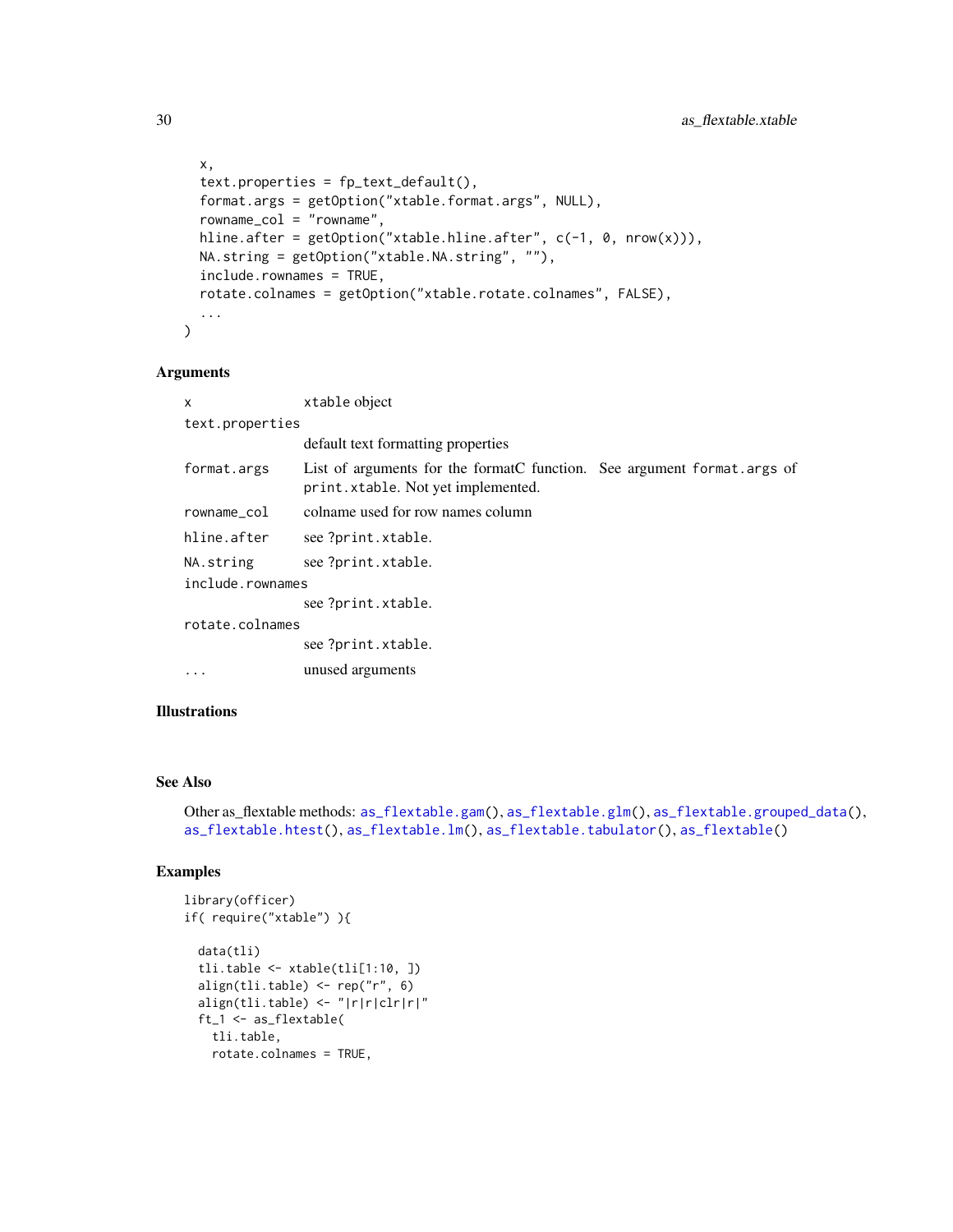```
include.rownames = FALSE)
ft_1 <- height(ft_1, i = 1, part = "header", height = 1)
ft_1Grade3 <- c("A","B","B","A","B","C","C","D","A","B",
  "C","C","C","D","B","B","D","C","C","D")
Grade6 <- c("A","A","A","B","B","B","B","B","C","C",
  "A","C","C","C","D","D","D","D","D","D")
Cohort <- table(Grade3, Grade6)
ft_2 <- as_flextable(xtable(Cohort))
ft_2 <- set_header_labels(ft_2, rowname = "Grade 3")
ft_2 <- autofit(ft_2)
ft_2 < - add\_header(ft_2, A = "Grade 6")ft_2 \leftarrow merge_at(ft_2, i = 1, j = seq_length(\text{ncol}(\text{Cohort})) + 1,part = "header" )
ft_2 \leftarrow bold (ft_2, j = 1, bold = TRUE, part = "body")ft_2 \leftarrow height\_all (ft_2, part = "header", height = .4)ft_2temp.ts <- ts(cumsum(1 + round(rnorm(100), 0)),
 start = c(1954, 7), frequency = 12)
ft_3 <- as_flextable(x = xtable(temp.ts, digits = 0),
 NA.string = "-")ft_3detach("package:xtable", unload = TRUE)
```
<span id="page-30-1"></span>as\_grouped\_data *grouped data transformation*

### Description

}

Repeated consecutive values of group columns will be used to define the title of the groups and will be added as a row title.

#### Usage

```
as\_grouped\_data(x, groups, columns = NULL)
```
### Arguments

| X       | dataset                                     |
|---------|---------------------------------------------|
| groups  | columns names to be used as row separators. |
| columns | columns names to keep                       |

# See Also

[as\\_flextable.grouped\\_data\(\)](#page-21-2)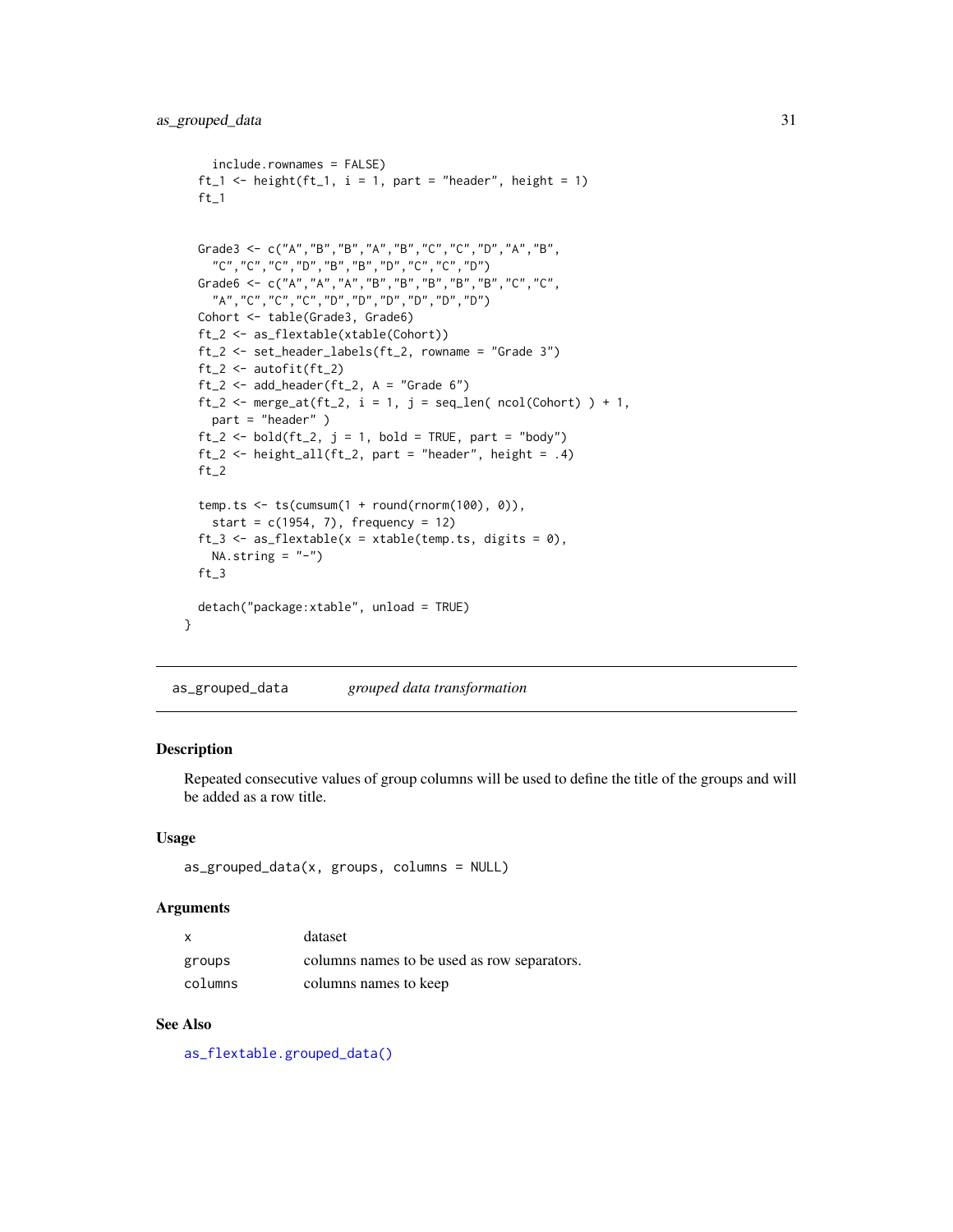### Examples

```
# as_grouped_data -----
library(data.table)
CO2 <- CO2
setDT(CO2)
CO2$conc <- as.integer(CO2$conc)
data_co2 <- dcast(CO2, Treatment + conc ~ Type,
  value.var = "uptake", fun.aggregate = mean)
data_co2
data_{02} < -as_{grouped\_data(x = data_{02}, groups = c("Treatment"))data_co2
```
<span id="page-31-1"></span>as\_highlight *highlight chunk*

# Description

The function is producing a chunk with an highlight chunk.

It is used to add it to the content of a cell of the flextable with the functions [compose\(\)](#page-60-1), [append\\_chunks\(\)](#page-14-1) or [prepend\\_chunks\(\)](#page-111-1).

#### Usage

as\_highlight(x, color)

### Arguments

|       | value, if a chunk, the chunk will be updated                 |
|-------|--------------------------------------------------------------|
| color | color to use as text highlighting color as character vector. |

# See Also

```
Other chunk elements for paragraph: as_bracket(), as_b(), as_chunk(), as_equation(), as_image(),
as_i(), as_sub(), as_sup(), as_word_field(), colorize(), gg_chunk(), hyperlink_text(),
linerange(), lollipop(), minibar(), plot_chunk()
```
# Examples

```
ft <- flextable( head(iris),
  col_keys = c("Sepal.Length", "dummy") )
ft \leq compose(ft, j = "dummy",
  value = as_paragraph(as_highlight(Sepal.Length, color = "yellow")) )
```
ft

<span id="page-31-0"></span>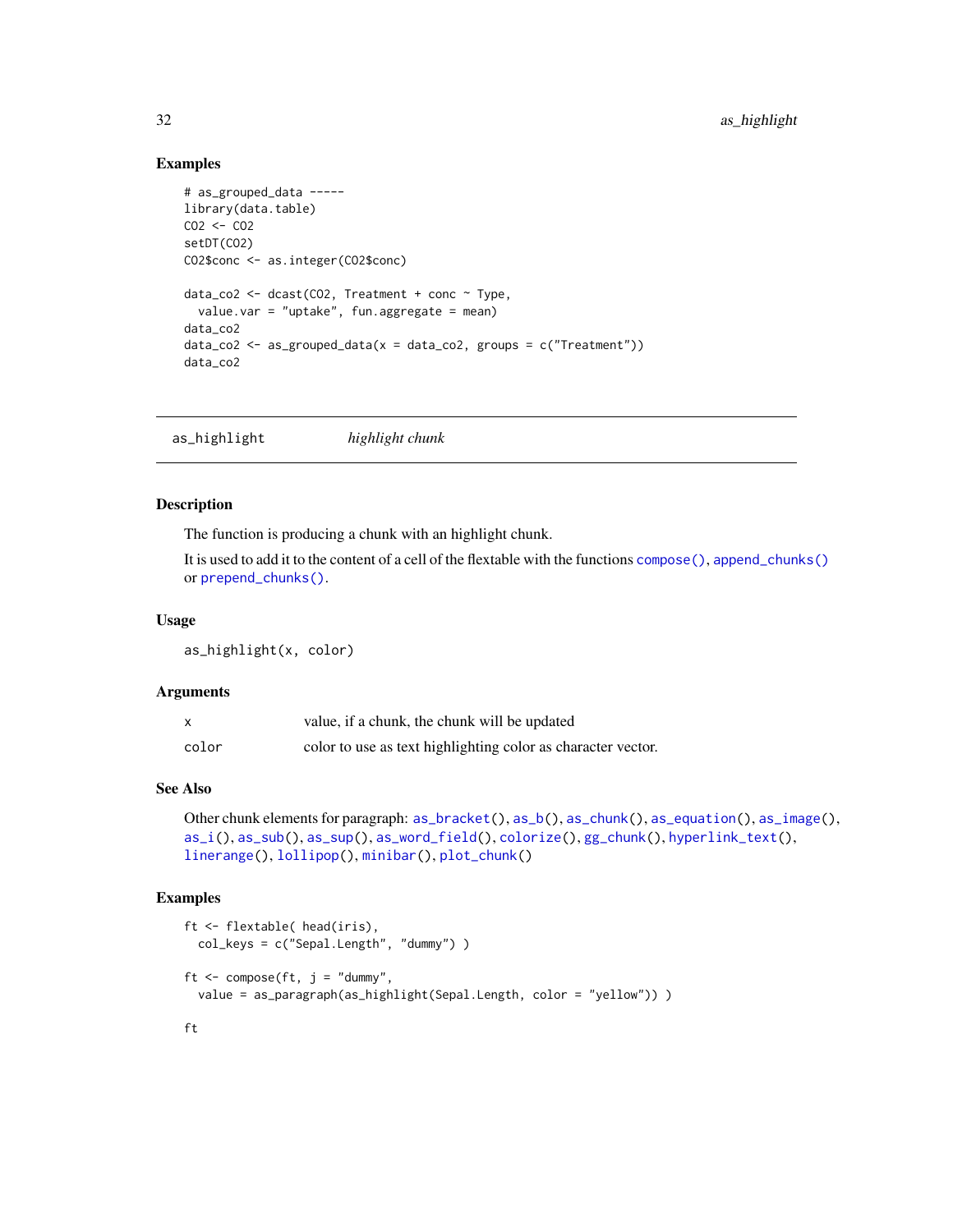<span id="page-32-2"></span><span id="page-32-0"></span>

### Description

The function is producing a chunk with italic font.

It is used to add it to the content of a cell of the flextable with the functions [compose\(\)](#page-60-1), [append\\_chunks\(\)](#page-14-1) or [prepend\\_chunks\(\)](#page-111-1).

#### Usage

 $as_i(x)$ 

### Arguments

x value, if a chunk, the chunk will be updated

# Illustrations

### See Also

```
Other chunk elements for paragraph: as\_bracket(), as\_b(), as\_chunk(), as\_equation(), as\_highlight(),as_image(), as_sub(), as_sup(), as_word_field(), colorize(), gg_chunk(), hyperlink_text(),
linerange(), lollipop(), minibar(), plot_chunk()
```
### Examples

```
ft <- flextable( head(iris),
 col_keys = c("Sepal.Length", "dummy") )
ft \leq compose(ft, j = "dummy",
 value = as_paragraph(as_i(Sepal.Length)) )
ft
```
<span id="page-32-1"></span>as\_image *image chunk wrapper*

### Description

The function lets add images within flextable objects with function [compose\(\)](#page-60-1). It should be used inside a call to [as\\_paragraph\(\)](#page-34-1).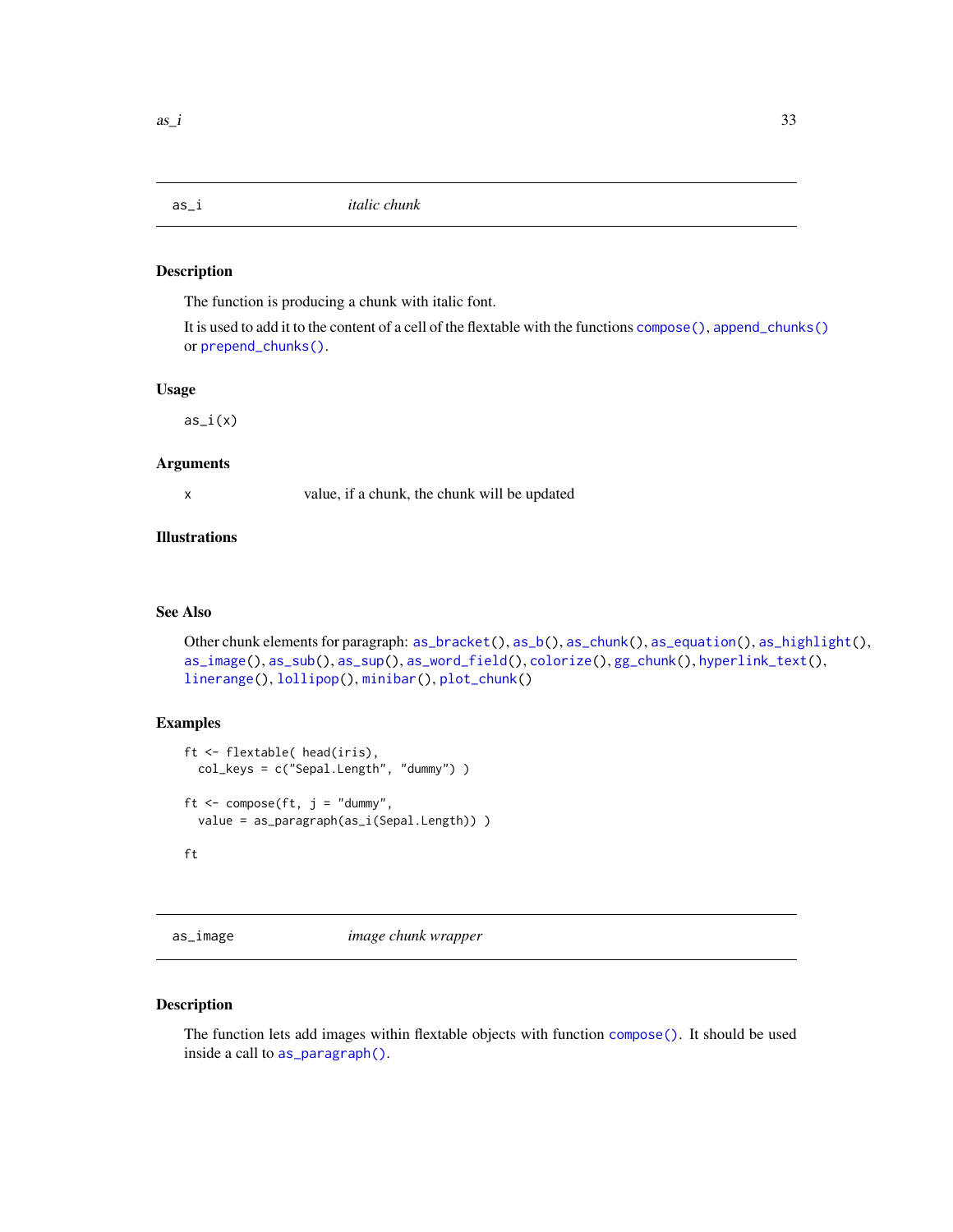### Usage

as\_image(src, width =  $0.5$ , height =  $0.2$ , unit = "in", ...)

### Arguments

| src           | image filename                                      |
|---------------|-----------------------------------------------------|
| width, height | size of the png file in inches                      |
| unit          | unit for width and height, one of "in", "cm", "mm". |
|               | unused argument                                     |

# Illustrations

#### Note

This chunk option requires package officedown in a R Markdown context with Word output format.

PowerPoint cannot mix images and text in a paragraph, images are removed when outputing to PowerPoint format.

# See Also

[compose\(\)](#page-60-1), [as\\_paragraph\(\)](#page-34-1)

Other chunk elements for paragraph: [as\\_bracket\(](#page-16-1)), [as\\_b\(](#page-15-1)), [as\\_chunk\(](#page-17-1)), [as\\_equation\(](#page-18-1)), [as\\_highlight\(](#page-31-1)), [as\\_i\(](#page-32-2)), [as\\_sub\(](#page-36-1)), [as\\_sup\(](#page-37-1)), [as\\_word\\_field\(](#page-38-1)), [colorize\(](#page-60-2)), [gg\\_chunk\(](#page-82-1)), [hyperlink\\_text\(](#page-90-1)), [linerange\(](#page-96-1)), [lollipop\(](#page-98-1)), [minibar\(](#page-104-1)), [plot\\_chunk\(](#page-110-1))

```
img.file <- file.path( R.home("doc"), "html", "logo.jpg" )
library(officer)
myft <- flextable( head(iris))
myft \le compose( myft, i = 1:3, j = 1,
value = as_paragraph(
  as_image(src = img.file, width = .20, height = .15),
   " blah blah ",
  as_chunk(Sepal.Length, props = fp_text(color = "red"))
 ),
 part = "body")ft <- autofit(myft)
ft
```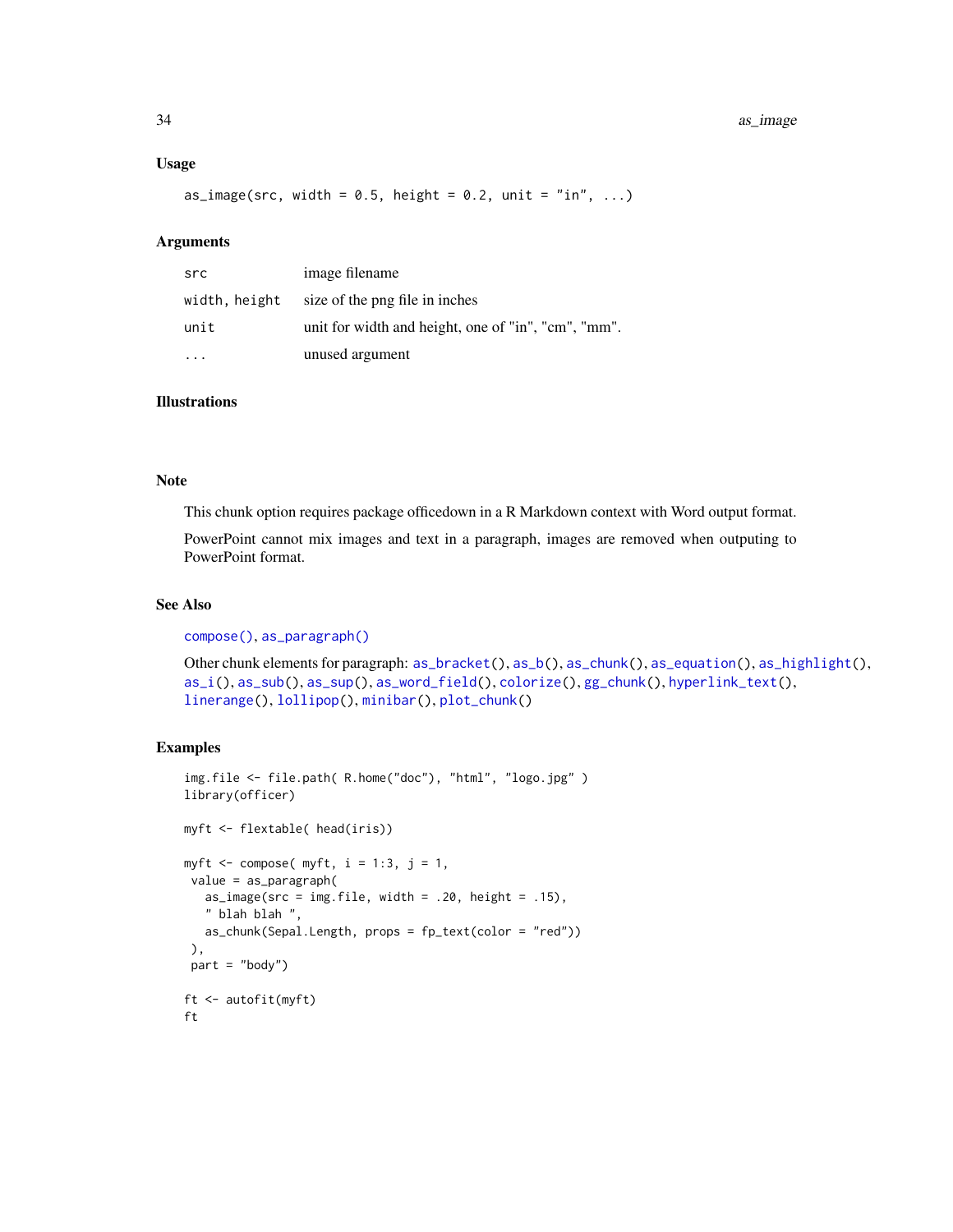<span id="page-34-1"></span><span id="page-34-0"></span>

# Description

The function is concatenating text and images within paragraphs of a flextable object, this function is to be used with function [compose\(\)](#page-60-1).

### Usage

```
as_paragraph(..., list_values = NULL)
```
# Arguments

| $\cdots$    | chunk elements that are defining paragraph                                                |
|-------------|-------------------------------------------------------------------------------------------|
| list values | a list of chunk elements that are defining paragraph. If specified argument<br>is unused. |

# Illustrations

### See Also

[as\\_chunk\(\)](#page-17-1), [minibar\(\)](#page-104-1), [as\\_image\(\)](#page-32-1), [hyperlink\\_text\(\)](#page-90-1)

Other functions for mixed content paragraphs: [append\\_chunks\(](#page-14-1)), [compose\(](#page-60-1)), [prepend\\_chunks\(](#page-111-1))

```
library(flextable)
ft <- flextable(airquality[sample.int(150, size = 10), ])
ft <- compose(ft,
  j = "Wind",value = as_paragraph(
    as_chunk(Wind, props = fp_text_default(color = "orange")),
    \left\langle n\right\rangle \left\langle n\right\rangleminibar(value = Wind, max = max(airquality$Wind), barcol = "orange", bg = "black", height = .15)
  ),
  part = "body"
\mathcal{L}ft <- autofit(ft)
ft
```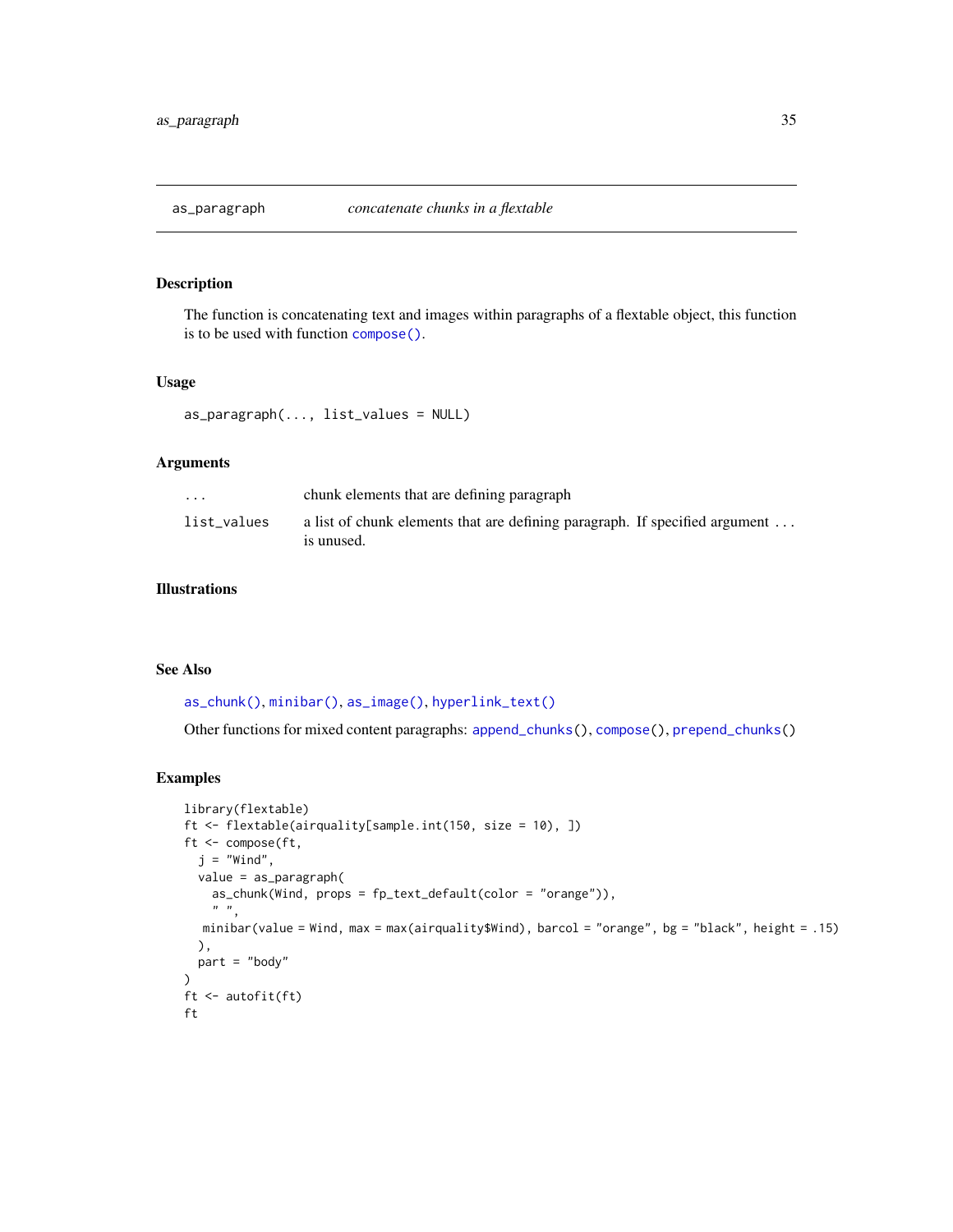<span id="page-35-0"></span>

### Description

save a flextable as an image and return the corresponding raster. This function has been implemented to let flextable be printed on a ggplot object.

# Usage

```
as\_raster(x, zoom = 2, expand = 2, webshot = "webshot")
```
### Arguments

|              | a flextable object                                                     |
|--------------|------------------------------------------------------------------------|
| zoom, expand | parameters used by webshot function.                                   |
| webshot      | webshot package as a scalar character, one of "webshot" or "webshot2". |

# Note

This function requires packages: webshot and magick.

# See Also

```
Other flextable print function: df_printer(), flextable_to_rmd(), htmltools_value(), knit_print.flextable(),
plot.flextable(), print.flextable(), save_as_docx(), save_as_html(), save_as_image(),
save_as_pptx()
```

```
ft <- qflextable( head( mtcars ) )
## Not run:
if( require("ggplot2") && require("webshot") ){
  print(qplot(speed, dist, data = cars, geom = "point"))
  grid::grid.raster(as_raster(ft))
}
## End(Not run)
```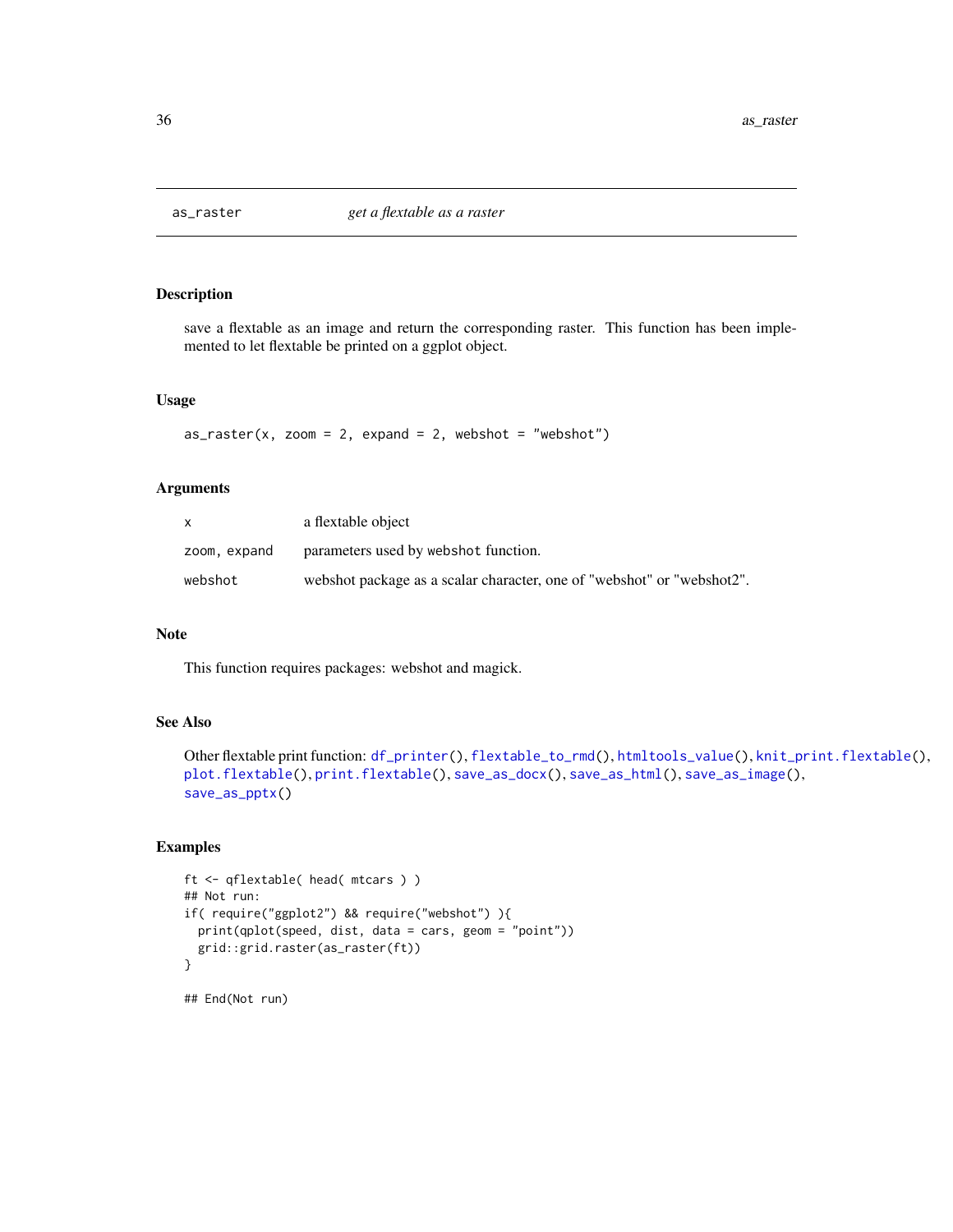<span id="page-36-0"></span>

The function is producing a chunk with subscript vertical alignment.

It is used to add it to the content of a cell of the flextable with the functions [compose\(\)](#page-60-0), [append\\_chunks\(\)](#page-14-0) or [prepend\\_chunks\(\)](#page-111-0).

# Usage

 $as\_sub(x)$ 

#### Arguments

x value, if a chunk, the chunk will be updated

## Illustrations

# See Also

```
Other chunk elements for paragraph: as_b(), as\_chunk(), as\_equation(), as\_highlight(),as_image(), as_i(), as_sup(), as_word_field(), colorize(), gg_chunk(), hyperlink_text(),
linerange(), lollipop(), minibar(), plot_chunk()
```

```
ft <- flextable( head(iris), col_keys = c("dummy") )
ft \leq compose(ft, i = 1, j = "dummy", part = "header",
   value = as_paragraph(
     as_sub("Sepal.Length"),
     " anything "
   ) )
ft <- autofit(ft)
ft
```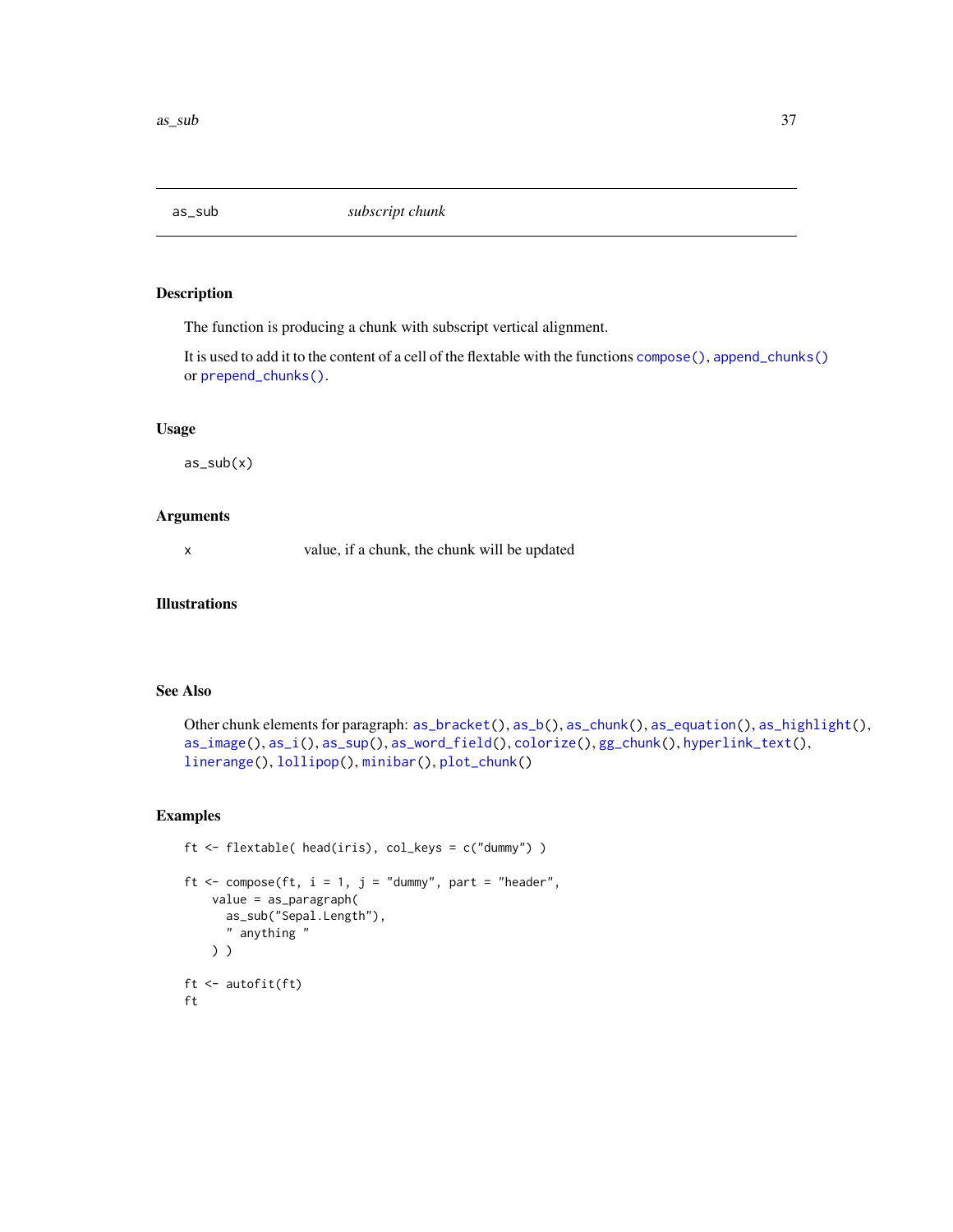<span id="page-37-0"></span>

The function is producing a chunk with superscript vertical alignment.

It is used to add it to the content of a cell of the flextable with the functions [compose\(\)](#page-60-0), [append\\_chunks\(\)](#page-14-0) or [prepend\\_chunks\(\)](#page-111-0).

## Usage

 $as\_sup(x)$ 

# Arguments

x value, if a chunk, the chunk will be updated

# **Illustrations**

#### Note

This is a sugar function that ease the composition of complex labels made of different formattings. It should be used inside a call to [as\\_paragraph\(\)](#page-34-0).

## See Also

```
Other chunk elements for paragraph: as_bracket(), as_b(), as_chunk(), as_equation(), as_highlight(),
as_image(), as_i(), as_sub(), as_word_field(), colorize(), gg_chunk(), hyperlink_text(),
linerange(), lollipop(), minibar(), plot_chunk()
```

```
ft <- flextable( head(iris), col_keys = c("dummy") )
ft \leq compose(ft, i = 1, j = "dummy", part = "header",
   value = as_paragraph(
      " anything ",
      as_sup("Sepal.Width")
   ) )
ft <- autofit(ft)
ft
```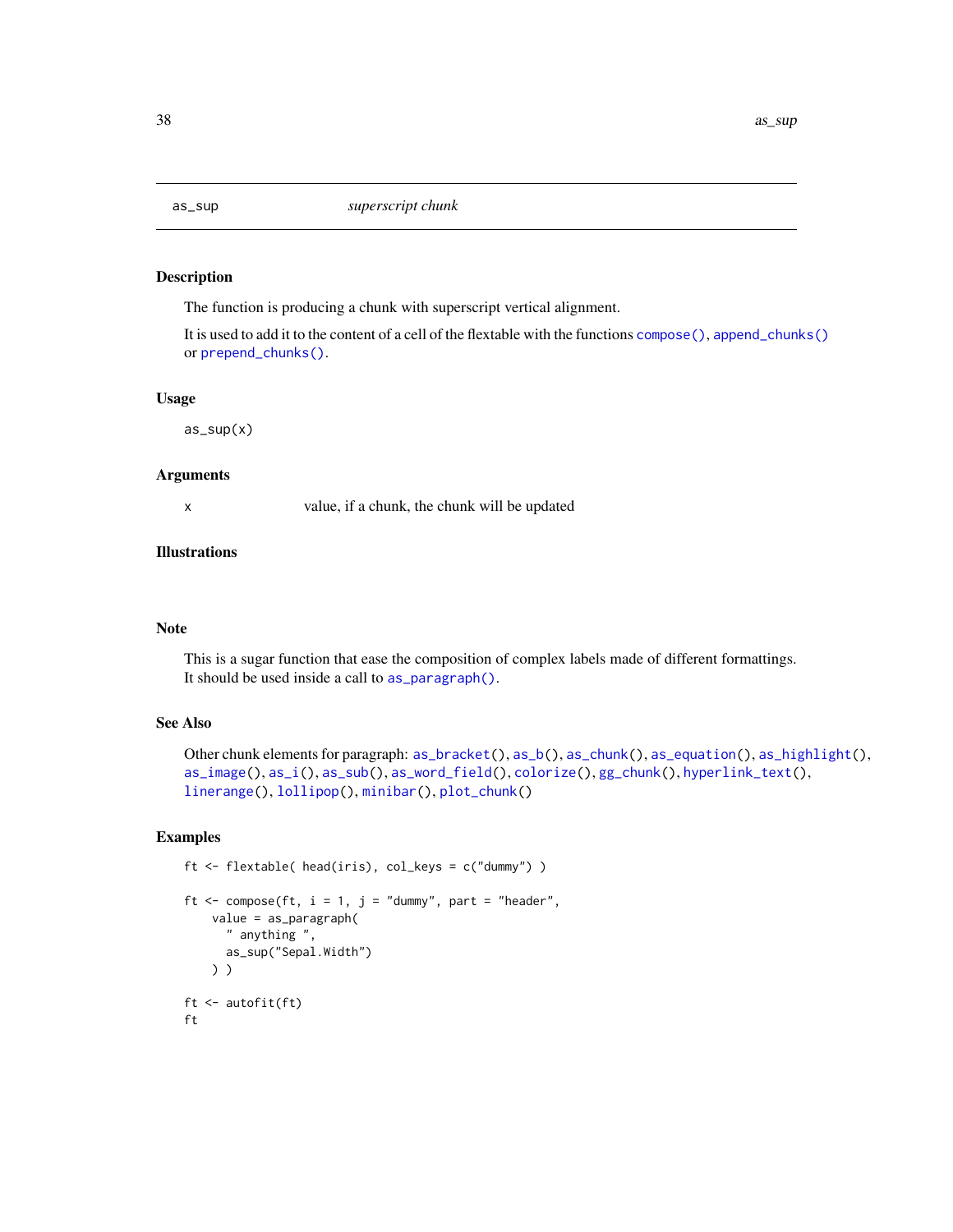<span id="page-38-0"></span>This function is used to insert 'Word' computed field into flextable.

It is used to add it to the content of a cell of the flextable with the functions [compose\(\)](#page-60-0), [append\\_chunks\(\)](#page-14-0) or [prepend\\_chunks\(\)](#page-111-0).

This has only effect on 'Word' output. If you want to condition its execution only for Word output, you can use it in the post processing step (see set\_flextable\_defaults(post\_process\_docx = ...))

Do not forget to update the computed field in Word. Fields are defined but are not computed, this computing is an operation that has to be made by 'Microsoft Word' (select all text and hit F9 when on mac os).

#### Usage

```
as_word_field(x, props = NULL, width = 0.1, height = 0.15, unit = "in")
```
## Arguments

| $\mathsf{x}$  | computed field strings                                                                                                                                                                                         |
|---------------|----------------------------------------------------------------------------------------------------------------------------------------------------------------------------------------------------------------|
| props         | text properties (see $fp_{\text{text}}$ default () or officer:: $fp_{\text{text}}()$ object to be<br>used to format the text. If not specified, it will use the default text properties of<br>the cell $(s)$ . |
| width, height | size computed field                                                                                                                                                                                            |
| unit          | unit for width and height, one of "in", "cm", "mm".                                                                                                                                                            |

## See Also

Other chunk elements for paragraph: [as\\_bracket\(](#page-16-0)), [as\\_b\(](#page-15-0)), [as\\_chunk\(](#page-17-0)), [as\\_equation\(](#page-18-0)), [as\\_highlight\(](#page-31-0)), [as\\_image\(](#page-32-0)), [as\\_i\(](#page-32-1)), [as\\_sub\(](#page-36-0)), [as\\_sup\(](#page-37-0)), [colorize\(](#page-60-1)), [gg\\_chunk\(](#page-82-0)), [hyperlink\\_text\(](#page-90-0)), [linerange\(](#page-96-0)), [lollipop\(](#page-98-0)), [minibar\(](#page-104-0)), [plot\\_chunk\(](#page-110-0))

```
library(flextable)
```

```
# define some default values ----
set_flextable_defaults(font.size = 22, border.color = "gray")
# an example with append_chunks ----
pp\_docx = function(x) {
  x <- add_header_lines(x, "Page ")
  x <- append_chunks(
   x = x, i = 1, part = "header", j = 1,
```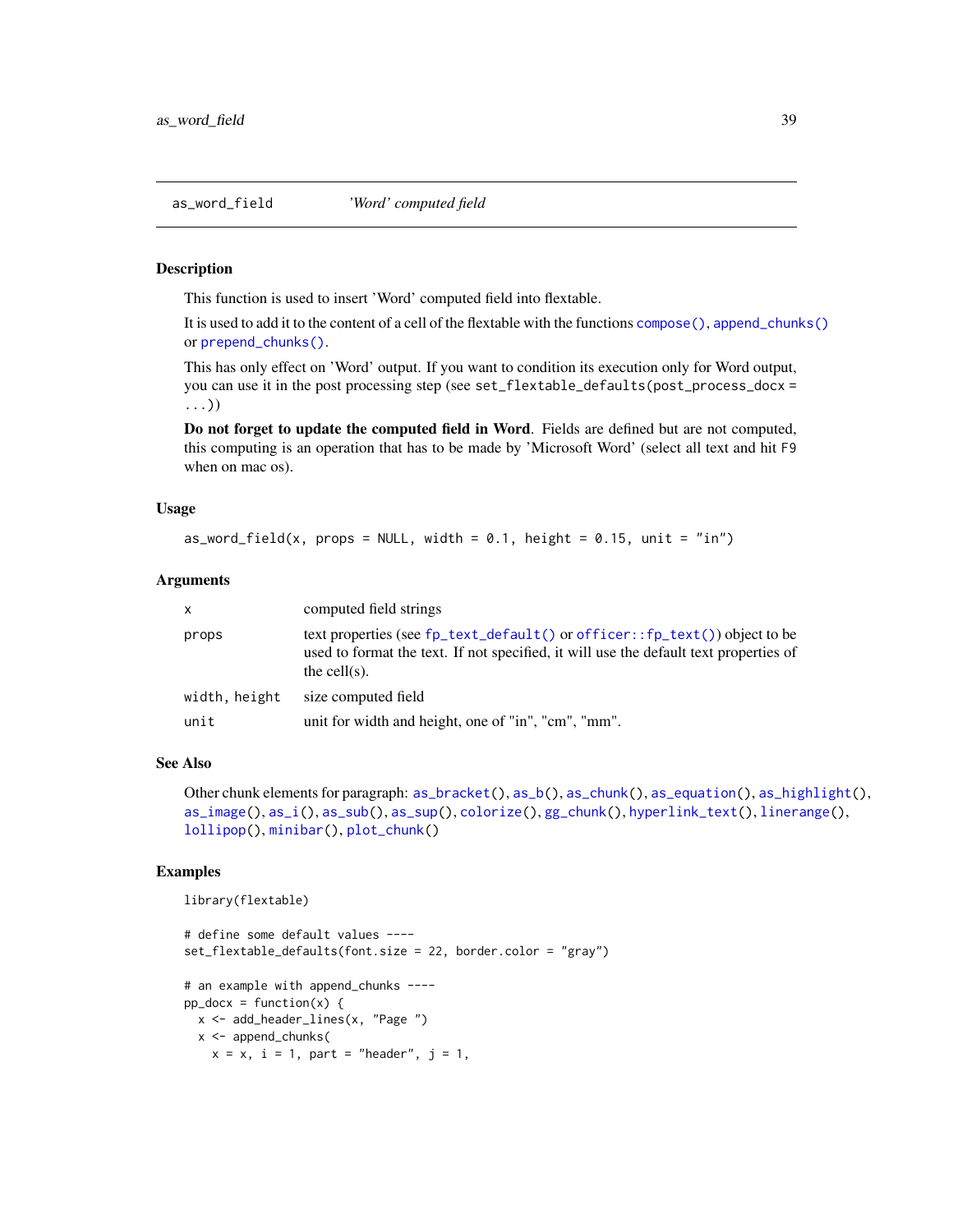```
as_word_field(x = "Page"))
  align(x, part = "header", align = "left")}
ft_1 <- flextable(cars)
ft_1 <- autofit(ft_1)
ft_1 \leftarrow pp\_docx(ft_1)## or:
# set_flextable_defaults(post_process_docx = pp_docx)
## to prevent this line addition when output is not docx
# print(ft_1, preview = "docx")
# an example with compose ----
library(officer)
ft_2 <- flextable(head(cars))
ft_2 <- add_footer_lines(ft_2, "temp text")
ft_2 <- compose(
  x = ft_2, part = "footer", i = 1, j = 1,
  as_paragraph("p. ",
               as_word_field(x = "Page", width = .05)," on ", as_word_field(x = "NumPages", width = .05))
)
ft_2 \leftarrow \text{autofit}(ft_2, \text{part} = c("header", "body"))doc <- read_docx()
doc <- body_add_flextable(doc, ft_2)
doc <- body_add_break(doc)
doc <- body_add_flextable(doc, ft_2)
outfile <- print(doc, target = tempfile(fileext = ".docx"))
# reset default values ----
init_flextable_defaults()
```
<span id="page-39-0"></span>

autofit *Adjusts cell widths and heights*

## **Description**

compute and apply optimized widths and heights (minimum estimated widths and heights for each table columns and rows in inches returned by function  $\dim_{\mathbb{P}}$  pretty()).

This function is to be used when the table widths and heights should be adjusted to fit the size of the content.

The function does not let you adjust a content that is too wide in a paginated document. It simply calculates the width of the columns so that each content has the minimum width necessary to display the content on one line.

Note that this function is not related to 'Microsoft Word' *Autofit* feature.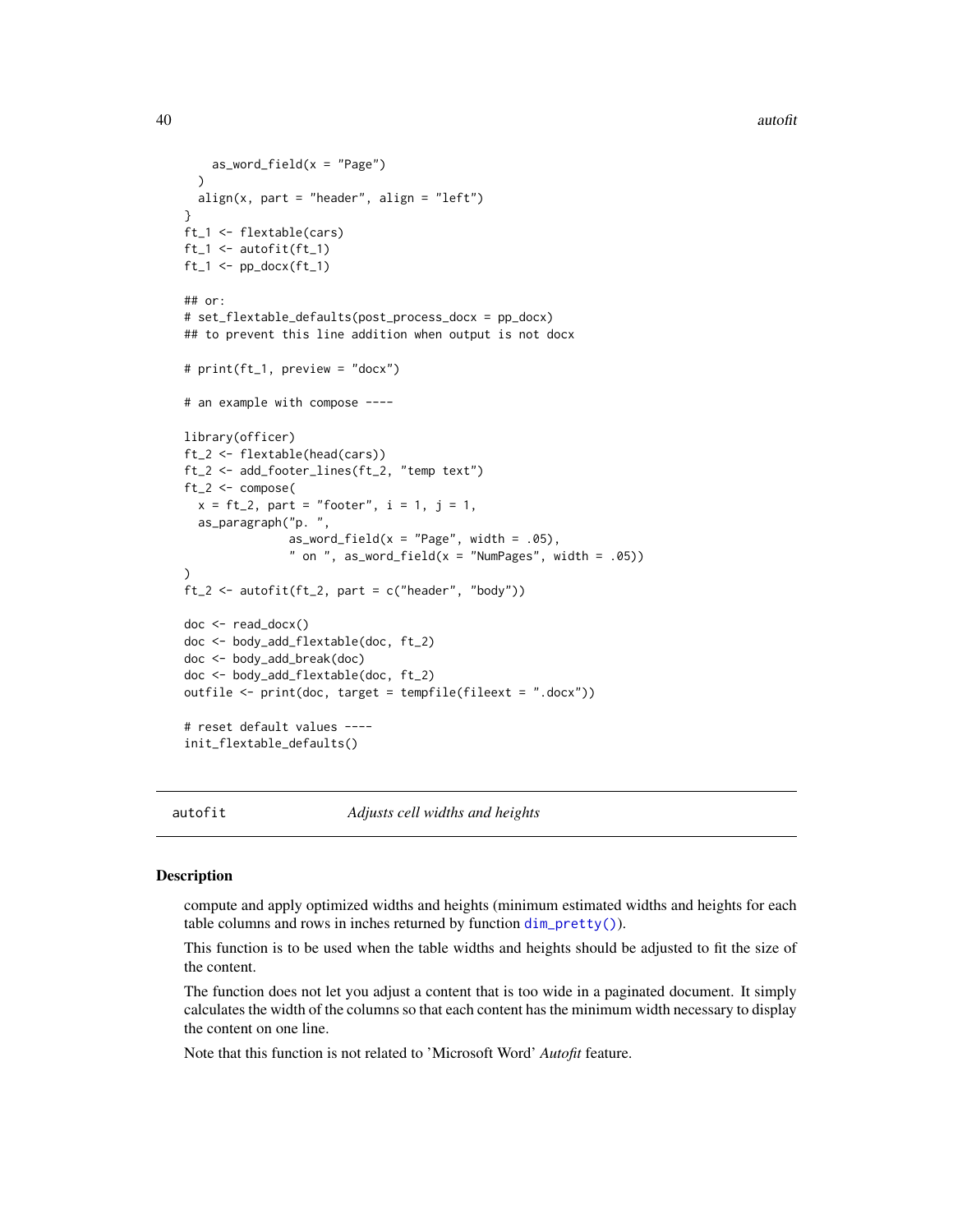#### autofit **41**

There is an alternative to fixed-width layouts that works well with HTML and Word output that can be set with set\_table\_properties(layout = "autofit"), see [set\\_table\\_properties\(\)](#page-128-0).

# Usage

```
autofit(
  x,
 add_w = 0.1,
 add_h = 0.1,
 part = c("body", "header"),
 unit = "in",hspans = "none"\mathcal{L}
```
# Arguments

| x      | flextable object                                                                                                                                                                                                                                                                                                                                                                                                                                                |
|--------|-----------------------------------------------------------------------------------------------------------------------------------------------------------------------------------------------------------------------------------------------------------------------------------------------------------------------------------------------------------------------------------------------------------------------------------------------------------------|
| add_w  | extra width to add in inches                                                                                                                                                                                                                                                                                                                                                                                                                                    |
| add_h  | extra height to add in inches                                                                                                                                                                                                                                                                                                                                                                                                                                   |
| part   | partname of the table (one of 'all', 'body', 'header' or 'footer')                                                                                                                                                                                                                                                                                                                                                                                              |
| unit   | unit for add h and add w, one of "in", "cm", "mm".                                                                                                                                                                                                                                                                                                                                                                                                              |
| hspans | specifies how cells that are horizontally are included in the calculation. It must<br>be one of the following values "none", "divided" or "included". If "none", widths<br>of horizontally spanned cells is set to 0 (then do not affect the widths); if "di-<br>vided", widths of horizontally spanned cells is divided by the number of spanned<br>cells; if "included", all widths (included horizontally spanned cells) will be used<br>in the calculation. |

# Illustrations

# See Also

Other flextable dimensions: [dim.flextable\(](#page-64-0)), [dim\\_pretty\(](#page-65-0)), [fit\\_to\\_width\(](#page-67-0)), [flextable\\_dim\(](#page-70-0)), [height\(](#page-83-0)), [hrule\(](#page-89-0)), [ncol\\_keys\(](#page-105-0)), [nrow\\_part\(](#page-106-0)), [set\\_table\\_properties\(](#page-128-0)), [width\(](#page-153-0))

# Examples

ft\_1 <- flextable(head(mtcars))  $ft_1$  $ft_2 \leftarrow \text{autofit}(ft_1)$  $ft_2$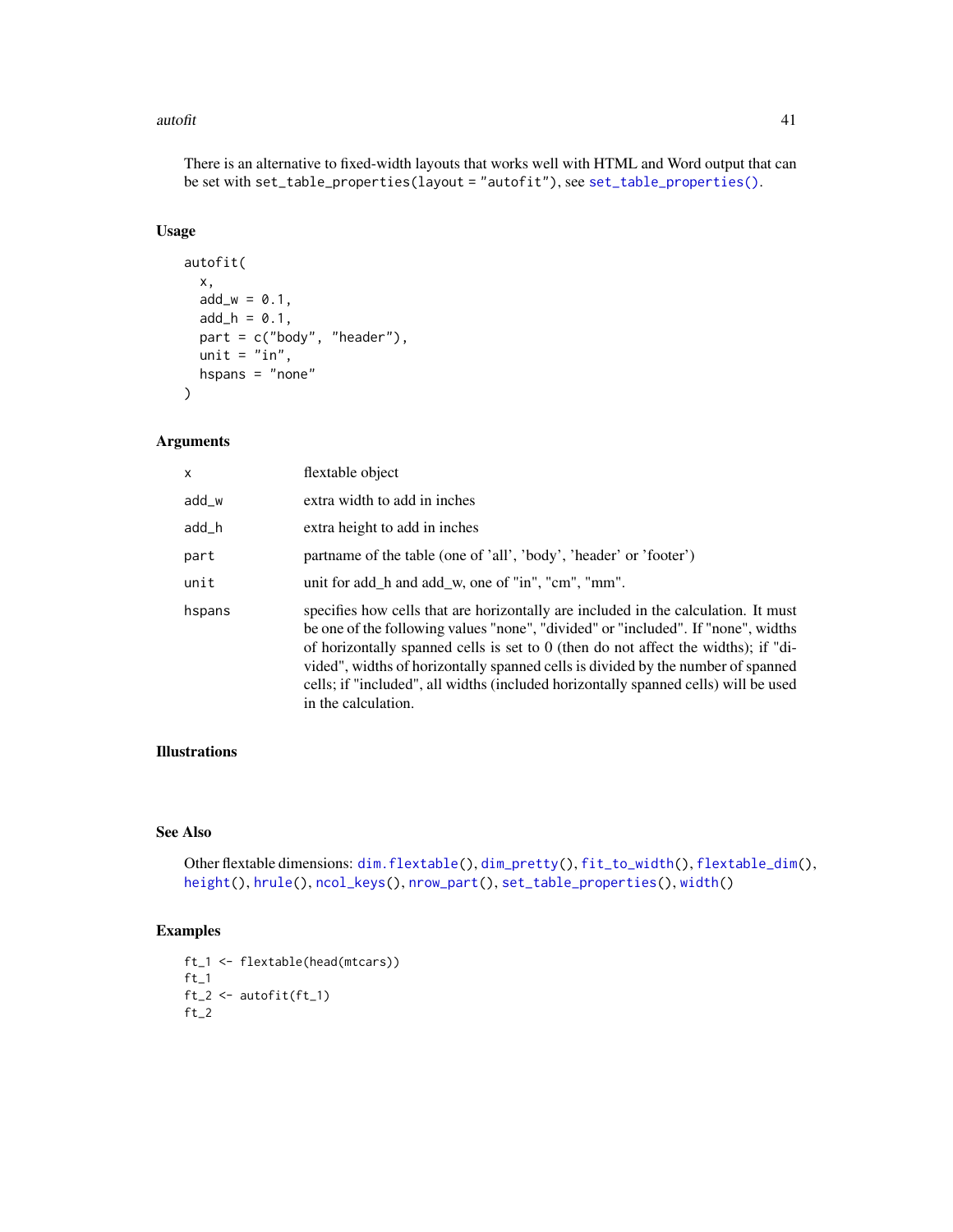return a logical vector of the same length as x, indicating if elements are located before a set of entries to match or not.

# Usage

before(x, entries)

## Arguments

|         | an atomic vector of values to be tested  |
|---------|------------------------------------------|
| entries | a sequence of items to be searched in x. |

# See Also

[hline\(\)](#page-86-0)

```
library(flextable)
library(officer)
dat <- data.frame(
  stringsAsFactors = FALSE,
  check.names = FALSE,
  Level = c("setosa", "versicolor", "virginica", "<NA>", "Total"),
  Freq = as.integer(c(50, 50, 50, 0, 150)),`% Valid` = c(100/3,
                100/3,100/3,NA,100),
  `% Valid Cum.` = c(100/3, 100*2/3, 100, NA, 100),
  \degree Total = c(100/3,
                100/3,100/3,0,100),
  `% Total Cum.` = c(100/3,
                     100*2/3,100,100,100)
\mathcal{L}ft <- flextable(dat)
ft \le hline(ft, i = \sim before(Level, "Total"),
            border = fp_border_default(width = 2))
ft
```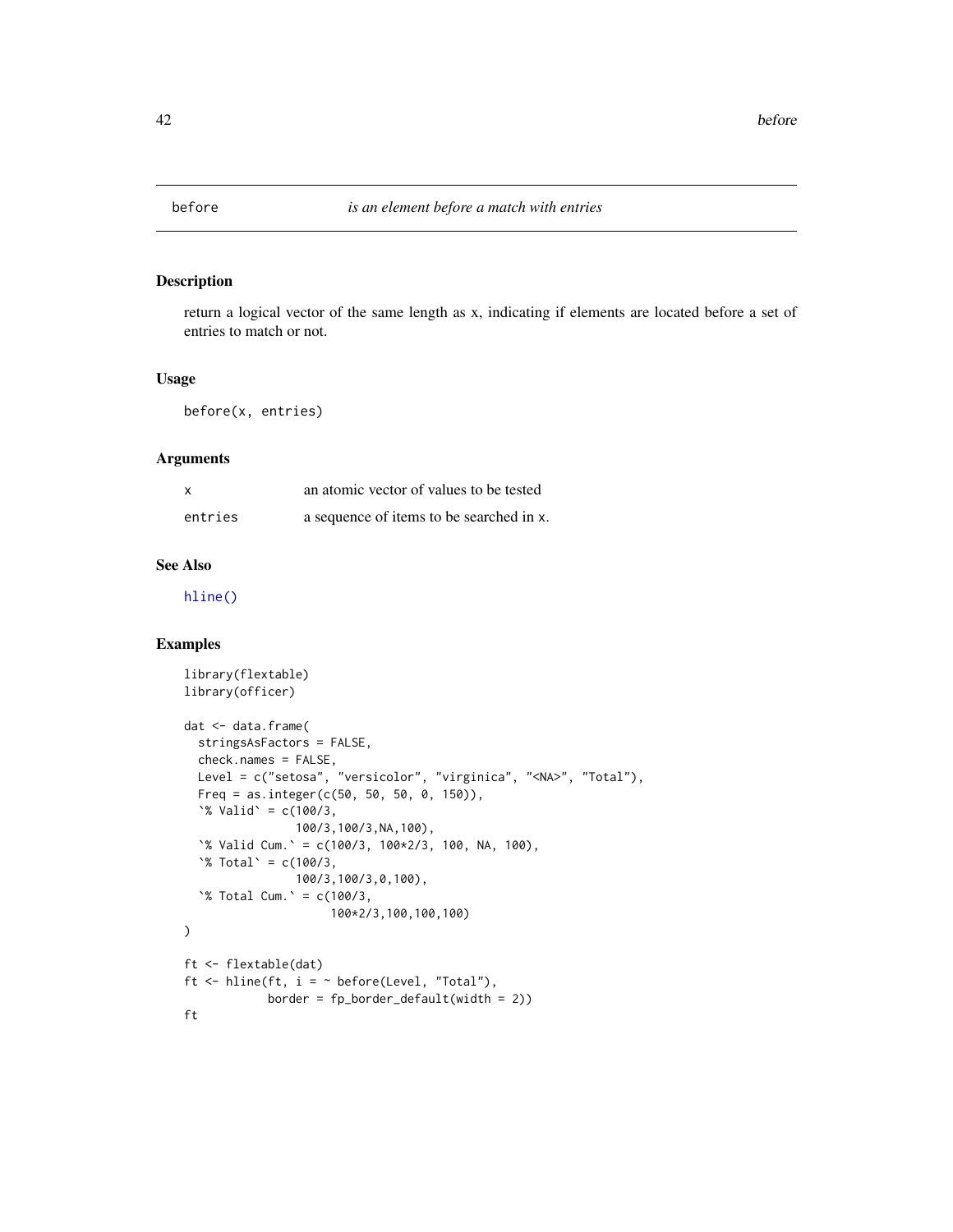<span id="page-42-0"></span>Change background color of selected rows and columns of a flextable. A function can be used instead of fixed colors.

When bg is a function, it is possible to color cells based on values located in other columns, using hidden columns (those not used by argument colkeys) is a common use case. The argument source has to be used to define what are the columns to be used for the color definition and the argument j has to be used to define where to apply the colors and only accept values from colkeys.

## Usage

bg(x,  $i = NULL$ ,  $j = NULL$ , bg, part = "body", source =  $j$ )

# Arguments

| $\mathsf{x}$ | a flextable object                                                                                                                                                        |
|--------------|---------------------------------------------------------------------------------------------------------------------------------------------------------------------------|
| $\mathbf{i}$ | rows selection                                                                                                                                                            |
| j            | columns selection                                                                                                                                                         |
| bg           | color to use as background color. If a function, function need to return a charac-<br>ter vector of colors.                                                               |
| part         | partname of the table (one of 'all', 'body', 'header', 'footer')                                                                                                          |
| source       | if bg is a function, source is specifying the dataset column to be used as argument<br>to bg. This is only useful if j is colored with values contained in other columns. |

# Illustrations

## Note

Word does not allow you to apply transparency to table cells or paragraph shading.

# See Also

Other sugar functions for table style: [align\(](#page-13-0)), [bold\(](#page-45-0)), [color\(](#page-58-0)), [empty\\_blanks\(](#page-66-0)), [fontsize\(](#page-75-0)), [font\(](#page-74-0)), [highlight\(](#page-85-0)), [italic\(](#page-91-0)), [line\\_spacing\(](#page-97-0)), [padding\(](#page-107-0)), [rotate\(](#page-114-0)), [valign\(](#page-149-0))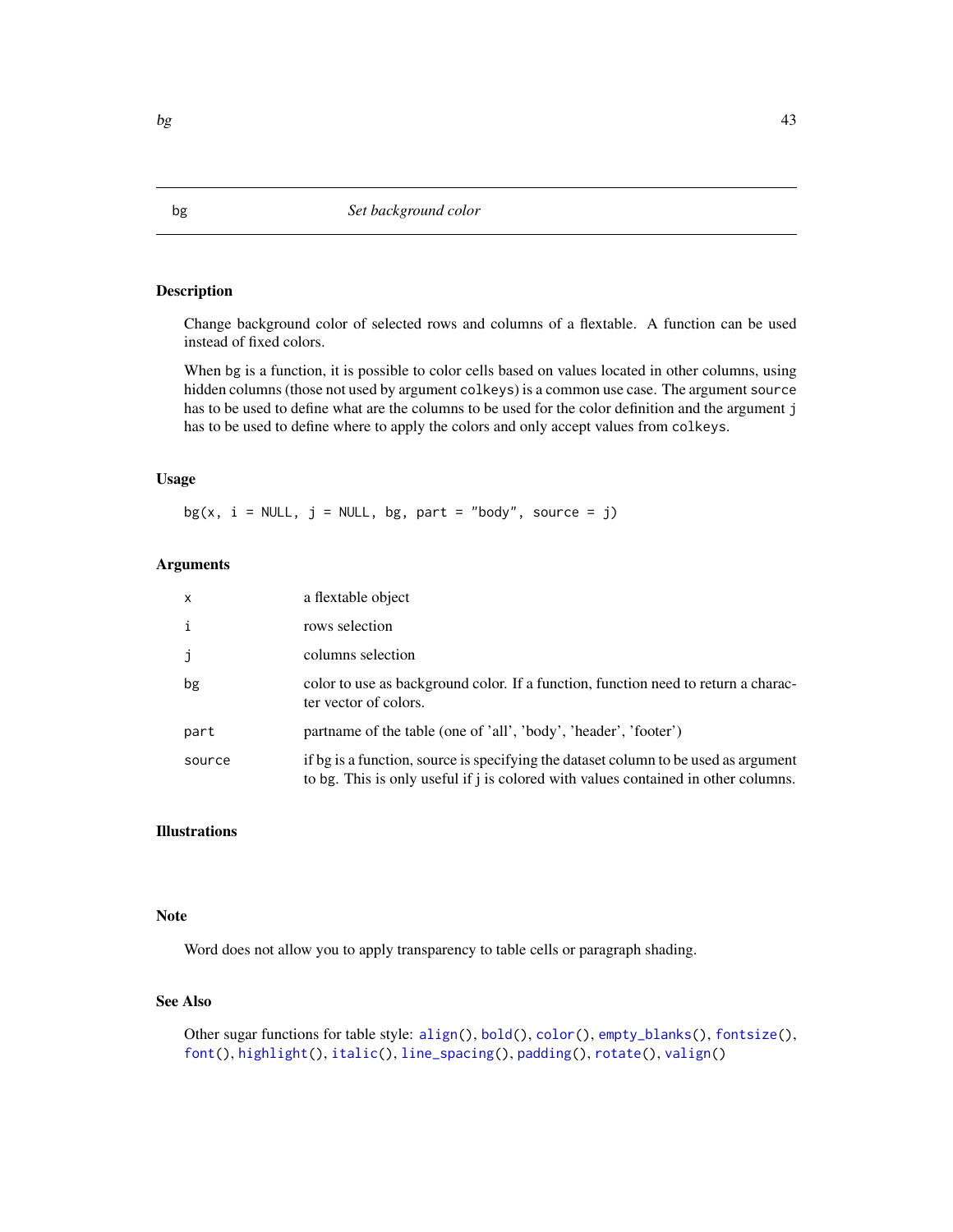## Examples

```
ft_1 <- flextable(head(mtcars))
ft_1 \leftarrow bgft_1, bg = "wheat", part = "header")ft_1 <- bg(ft_1, i = \sim qsec < 18, bg = "#EFEFEF", part = "body")
ft_1 <- bg(ft_1, j = "drat", bg = "#606060", part = "all")
ft_1 \leftarrow color(ft_1, j = "drat", color = "white", part = "all")ft_1if (require("scales")) {
  ft_2 <- flextable(head(iris))
 colourer <- col_numeric(
    palette = c("wheat", "red"),
    domain = c(0, 7)\lambdaft_2 < - bgft_2,
    j = c("Sepal.Length", "Sepal.Width",
      "Petal.Length", "Petal.Width"
    ),
    bg = colourer, part = "body"
  \lambdaft_2}
```
body\_add\_flextable *add flextable into a Word document*

# Description

add a flextable into a Word document.

## Usage

```
body_add_flextable(
  x,
 value,
 align = "center",
 pos = "after",
  split = FALSE,
  topcaption = TRUE,
 keepnext = TRUE\mathcal{L}body_replace_flextable_at_bkm(
  x,
 bookmark,
  value,
  align = "center",
```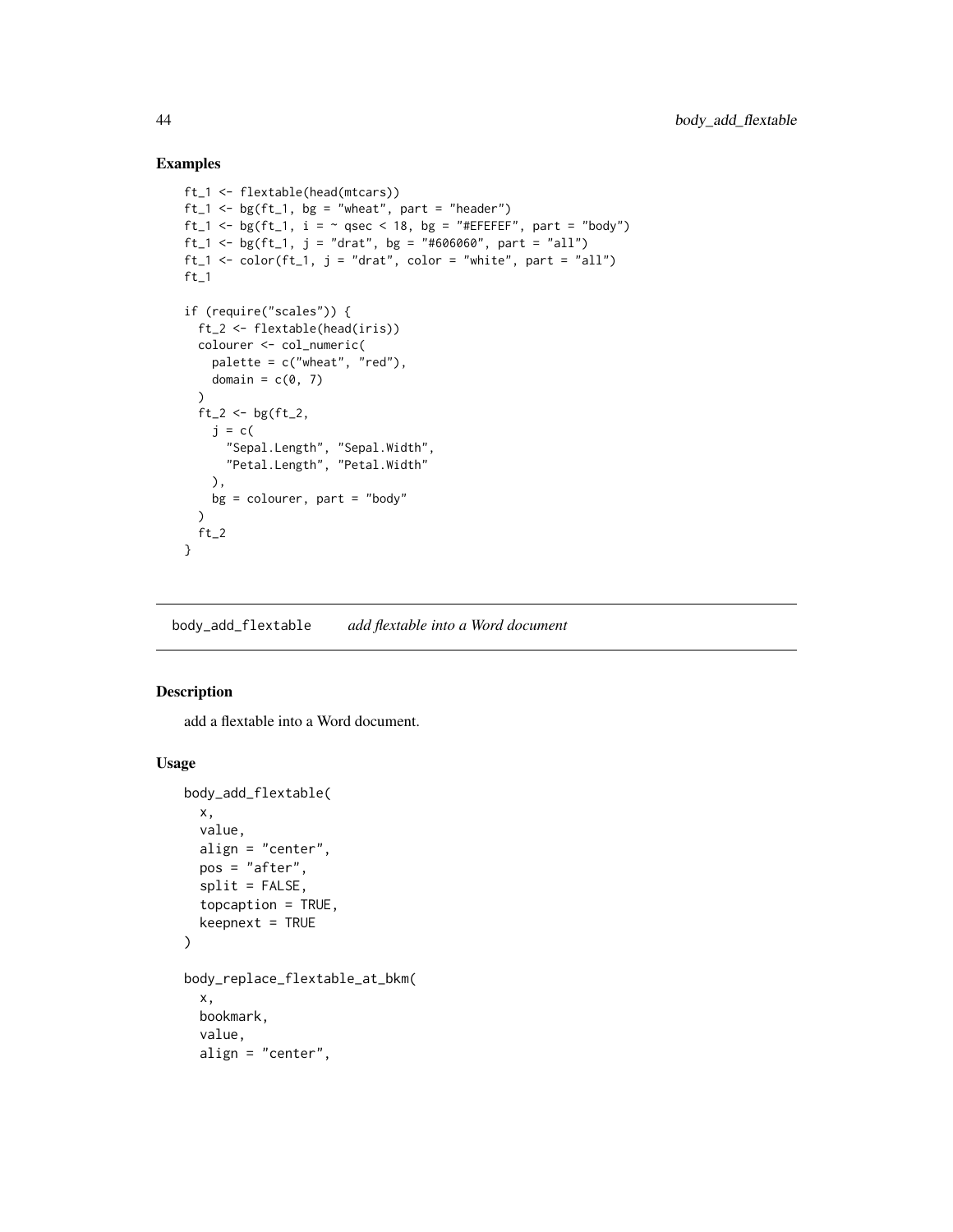$split$  = FALSE  $\lambda$ 

# Arguments

| $\mathsf{x}$ | an rdocx object                                                                                                                                                                                                                                                       |
|--------------|-----------------------------------------------------------------------------------------------------------------------------------------------------------------------------------------------------------------------------------------------------------------------|
| value        | flextable object                                                                                                                                                                                                                                                      |
| align        | left, center (default) or right.                                                                                                                                                                                                                                      |
| pos          | where to add the flextable relative to the cursor, one of "after", "before", "on"<br>(end of line).                                                                                                                                                                   |
| split        | set to TRUE if you want to activate Word option 'Allow row to break across<br>pages'.                                                                                                                                                                                 |
| topcaption   | if TRUE caption is added before the table, if FALSE, caption is added after the<br>table.                                                                                                                                                                             |
| keepnext     | default TRUE. Word option 'keep rows together' is activated when TRUE. It<br>avoids page break within tables. This is handy for small tables, i.e. less than<br>a page height.                                                                                        |
|              | Be careful, if you print long tables, you should rather set its value to FALSE to<br>avoid that the tables also generate a page break before being placed in the Word<br>document. Since Word will try to keep it with the next paragraphs that follow<br>the tables. |
| bookmark     | bookmark id                                                                                                                                                                                                                                                           |

# body\_replace\_flextable\_at\_bkm

Use this function if you want to replace a paragraph containing a bookmark with a flextable. As a side effect, the bookmark will be lost.

```
library(officer)
# autonum for caption
autonum \le run_autonum(seq_id = "tab", bkm = "mtcars")
ftab <- flextable( head( mtcars ) )
ftab <- set_caption(ftab, caption = "mtcars data", autonum = autonum)
ftab <- autofit(ftab)
doc <- read_docx()
doc <- body_add_flextable(doc, value = ftab)
fileout <- tempfile(fileext = ".docx")
# fileout <- "test.docx" # uncomment to write in your working directory
print(doc, target = fileout)
```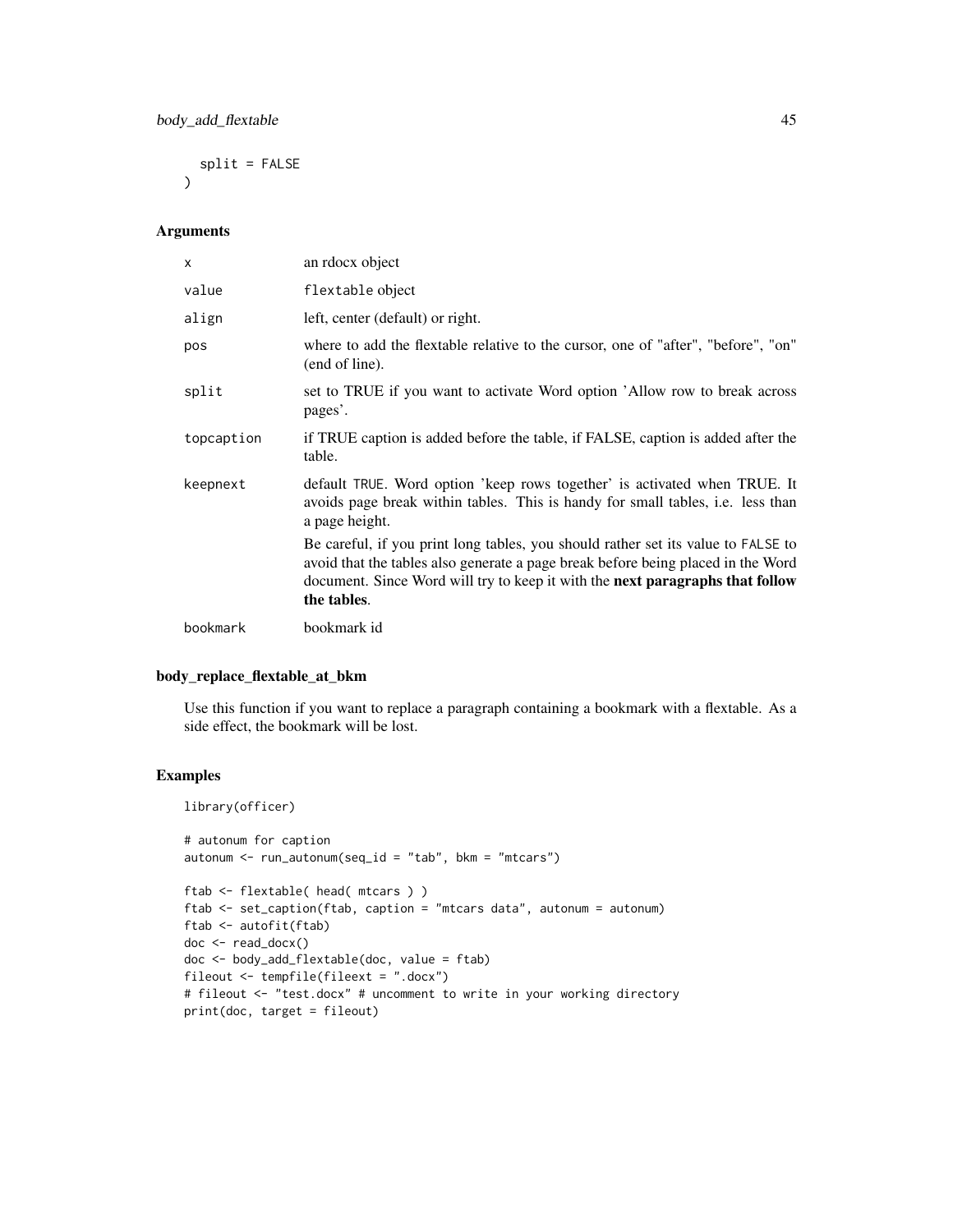<span id="page-45-0"></span>

change font weight of selected rows and columns of a flextable.

# Usage

 $bold(x, i = NULL, j = NULL, bold = TRUE, part = "body")$ 

## Arguments

| X    | a flextable object                                               |
|------|------------------------------------------------------------------|
| i    | rows selection                                                   |
| j    | columns selection                                                |
| bold | boolean value                                                    |
| part | partname of the table (one of 'all', 'body', 'header', 'footer') |

# Illustrations

## See Also

Other sugar functions for table style: [align\(](#page-13-0)), [bg\(](#page-42-0)), [color\(](#page-58-0)), [empty\\_blanks\(](#page-66-0)), [fontsize\(](#page-75-0)), [font\(](#page-74-0)), [highlight\(](#page-85-0)), [italic\(](#page-91-0)), [line\\_spacing\(](#page-97-0)), [padding\(](#page-107-0)), [rotate\(](#page-114-0)), [valign\(](#page-149-0))

#### Examples

```
ft <- flextable(head(iris))
ft <- bold(ft, bold = TRUE, part = "header")
```
<span id="page-45-1"></span>border\_inner *set vertical & horizontal inner borders*

# Description

The function is applying a vertical and horizontal borders to inner content of one or all parts of a flextable.

## Usage

```
border_inner(x, border = NULL, part = "all")
```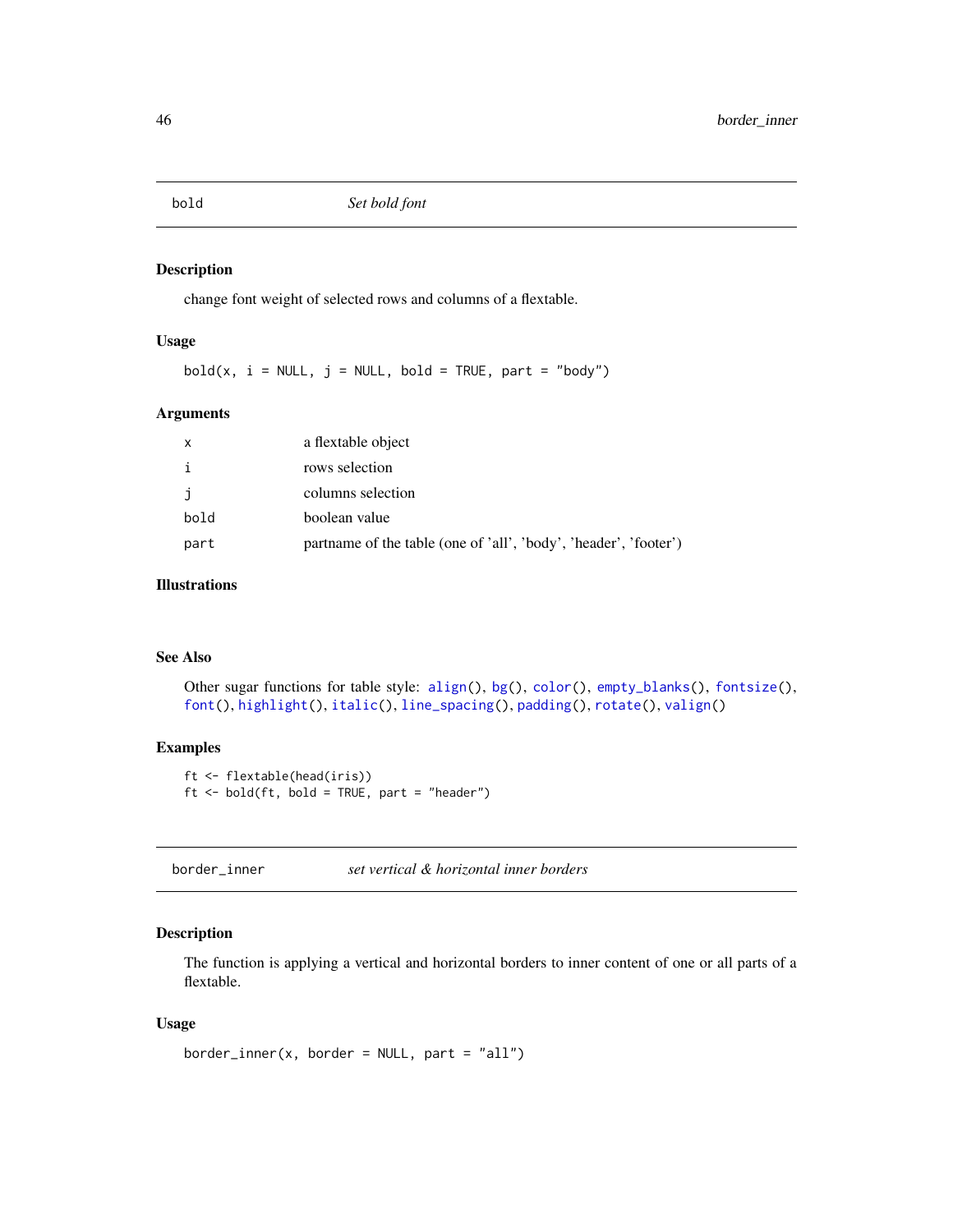# border\_inner\_h 47

## Arguments

| X      | a flextable object                                               |
|--------|------------------------------------------------------------------|
| border | border properties defined by a call to fp_border()               |
| part   | partname of the table (one of 'all', 'body', 'header', 'footer') |

# Illustrations

# See Also

```
border_inner_h(border_inner_v(border_outer(border_remove(),
hline_bottom(), hline_top(), hline(), surround(), vline_left(), vline_right(), vline()
```
# Examples

```
library(officer)
std_border = fp_border(color="orange", width = 1)
dat <- iris[c(1:5, 51:55, 101:105),]
ft <- flextable(dat)
ft \le border_remove(x = ft)
# add inner vertical borders
ft <- border_inner(ft, border = std_border )
ft
```
<span id="page-46-0"></span>border\_inner\_h *set inner borders*

# Description

The function is applying a border to inner content of one or all parts of a flextable.

## Usage

```
border\_inner_h(x, border = NULL, part = "body")
```
#### Arguments

| x      | a flextable object                                               |
|--------|------------------------------------------------------------------|
| border | border properties defined by a call to fp_border()               |
| part   | partname of the table (one of 'all', 'body', 'header', 'footer') |

## Illustrations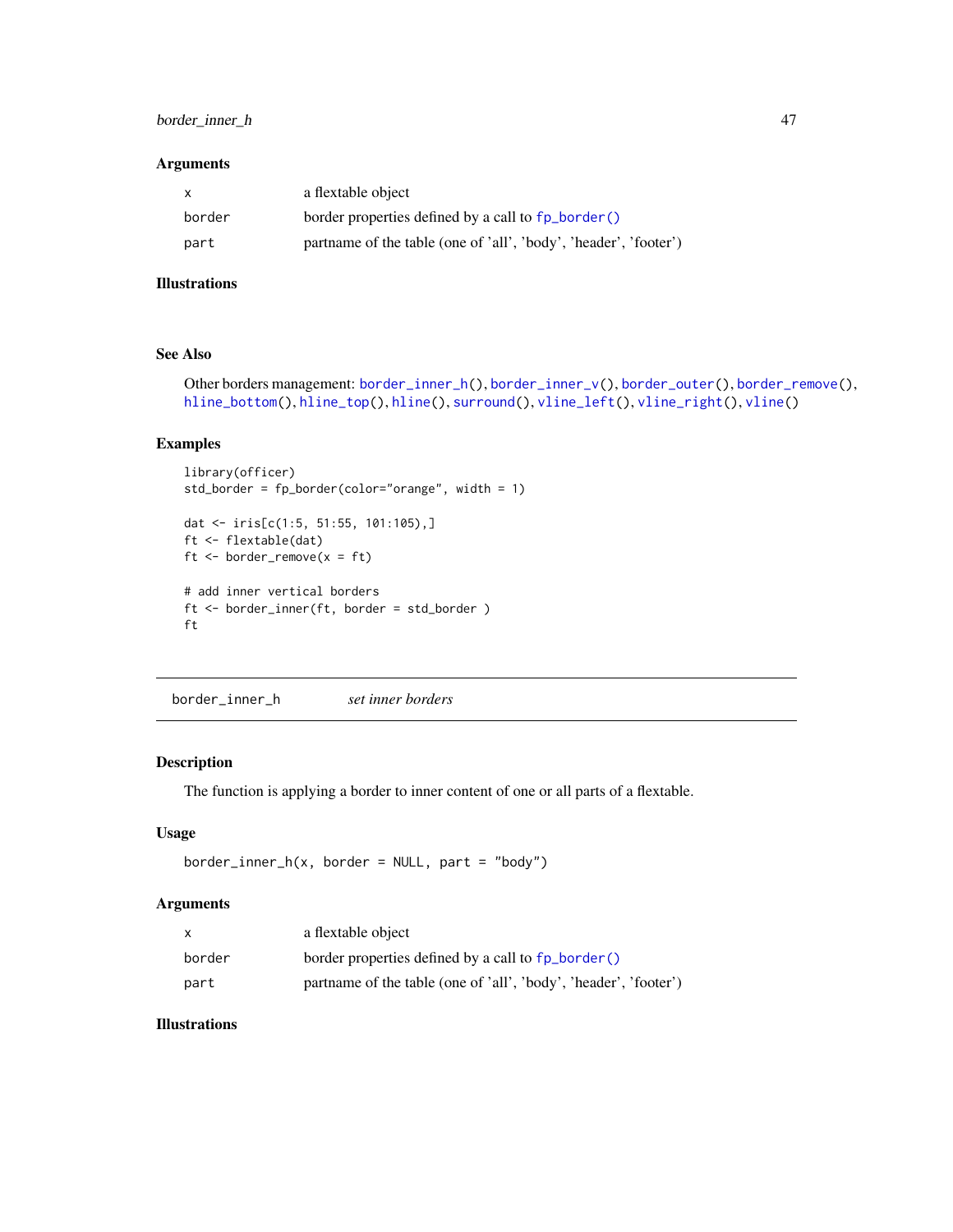# See Also

```
border_inner_v(border_inner(border_outer(border_remove(),
hline_bottom(), hline_top(), hline(), surround(), vline_left(), vline_right(), vline()
```
## Examples

```
library(officer)
std_border = fp_border(color="orange", width = 1)
dat <- iris[c(1:5, 51:55, 101:105),]
ft <- flextable(dat)
ft \le border_remove(x = ft)
# add inner horizontal borders
ft <- border_inner_h(ft, border = std_border )
ft
```
<span id="page-47-0"></span>border\_inner\_v *set vertical inner borders*

#### Description

The function is applying a vertical border to inner content of one or all parts of a flextable.

## Usage

```
border\_inner_v(x, border = NULL, part = "all")
```
#### Arguments

|        | a flextable object                                               |
|--------|------------------------------------------------------------------|
| border | border properties defined by a call to fp_border()               |
| part   | partname of the table (one of 'all', 'body', 'header', 'footer') |

# Illustrations

## See Also

Other borders management: [border\\_inner\\_h\(](#page-46-0)), [border\\_inner\(](#page-45-1)), [border\\_outer\(](#page-48-0)), [border\\_remove\(](#page-49-0)), [hline\\_bottom\(](#page-87-0)), [hline\\_top\(](#page-88-0)), [hline\(](#page-86-0)), [surround\(](#page-132-0)), [vline\\_left\(](#page-151-0)), [vline\\_right\(](#page-152-0)), [vline\(](#page-150-0))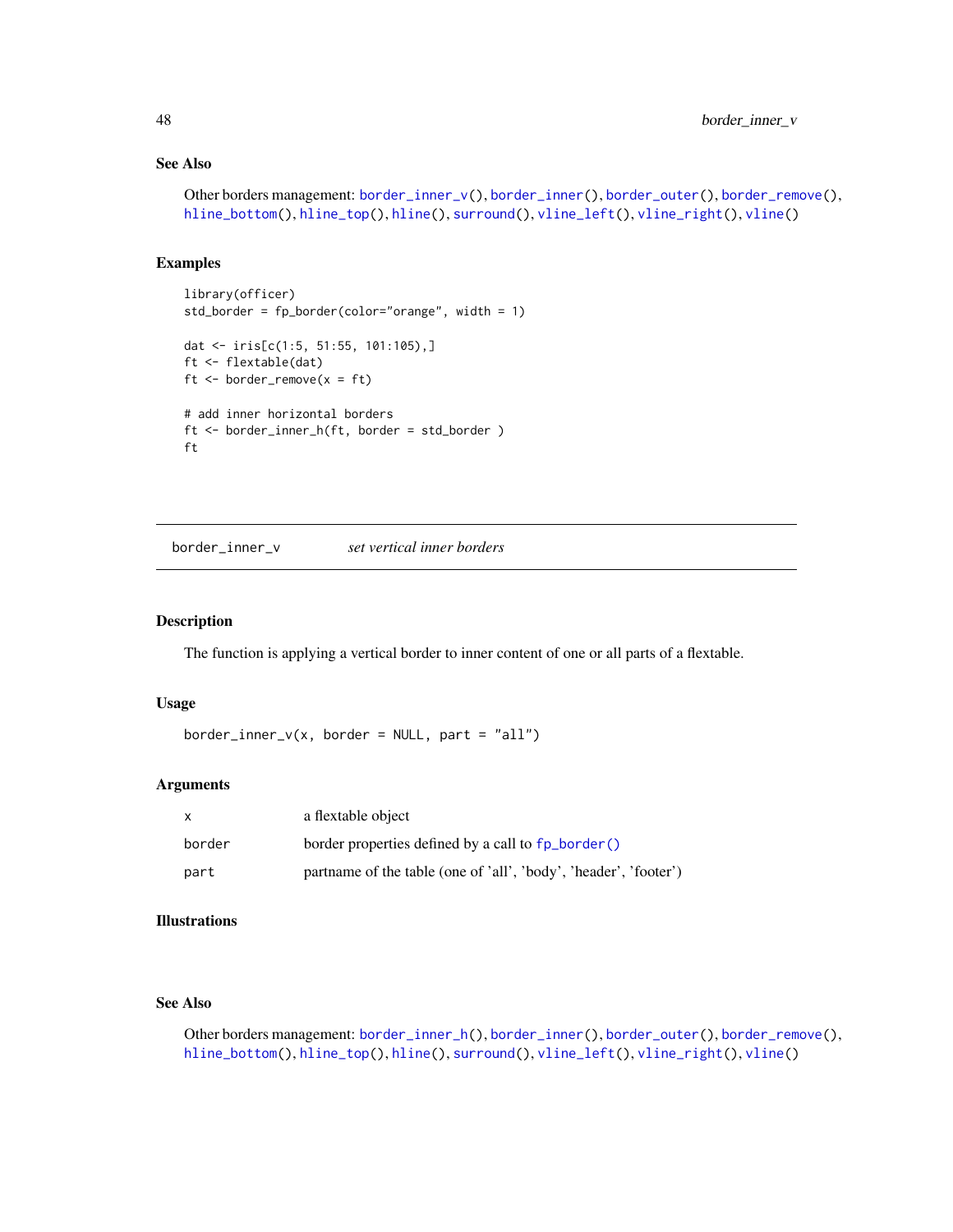# border\_outer 49

## Examples

```
library(officer)
std_border = fp_border(color="orange", width = 1)
dat <- iris[c(1:5, 51:55, 101:105),]
ft <- flextable(dat)
ft \le border_remove(x = ft)
# add inner vertical borders
ft <- border_inner_v(ft, border = std_border )
ft
```
<span id="page-48-0"></span>border\_outer *set outer borders*

#### Description

The function is applying a border to outer cells of one or all parts of a flextable.

## Usage

```
border_outer(x, border = NULL, part = "all")
```
#### Arguments

| X      | a flextable object                                               |
|--------|------------------------------------------------------------------|
| border | border properties defined by a call to fp_border()               |
| part   | partname of the table (one of 'all', 'body', 'header', 'footer') |

## Illustrations

#### See Also

Other borders management: [border\\_inner\\_h\(](#page-46-0)), [border\\_inner\\_v\(](#page-47-0)), [border\\_inner\(](#page-45-1)), [border\\_remove\(](#page-49-0)), [hline\\_bottom\(](#page-87-0)), [hline\\_top\(](#page-88-0)), [hline\(](#page-86-0)), [surround\(](#page-132-0)), [vline\\_left\(](#page-151-0)), [vline\\_right\(](#page-152-0)), [vline\(](#page-150-0))

```
library(officer)
big_border = fp_border(color="red", width = 2)
```

```
dat <- iris[c(1:5, 51:55, 101:105),]
ft <- flextable(dat)
ft \le border_remove(x = ft)
# add outer borders
ft <- border_outer(ft, part="all", border = big_border )
ft
```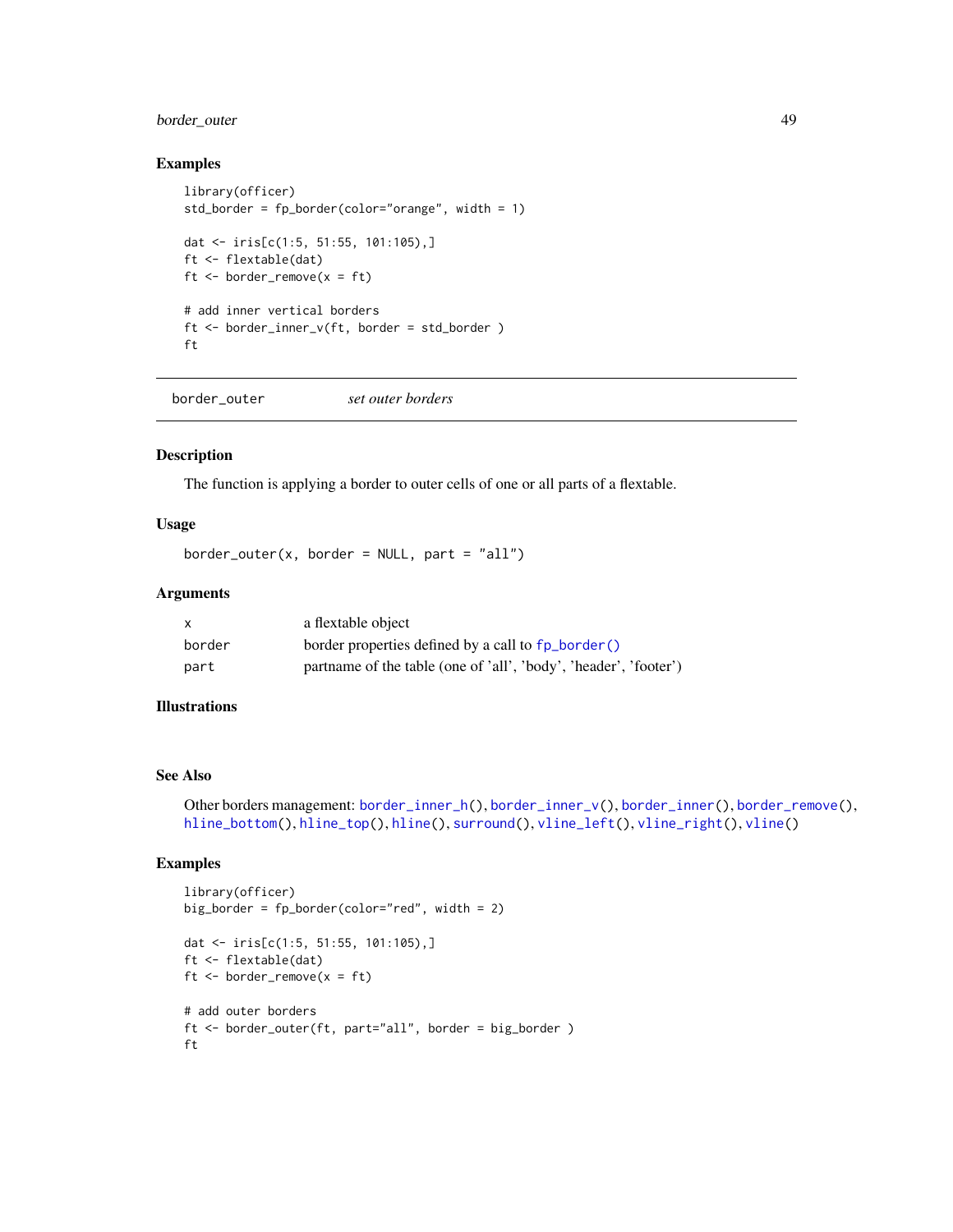<span id="page-49-0"></span>border\_remove *remove borders*

# Description

The function is deleting all borders of the flextable object.

## Usage

```
border_remove(x)
```
## Arguments

x a flextable object

# Illustrations

# See Also

```
Other borders management: border_inner_h(), border_inner_v(), border_inner(), border_outer(),
hline_bottom(), hline_top(), hline(), surround(), vline_left(), vline_right(), vline()
```
# Examples

```
dat <- iris[c(1:5, 51:55, 101:105),]
ft_1 <- flextable(dat)
ft_1 <- theme_box(ft_1)
ft_1# remove all borders
ft_2 \leftarrow border\_remove(x = ft_1)ft_2
```
<span id="page-49-1"></span>colformat\_char *format character cells*

# Description

Format character cells in a flextable.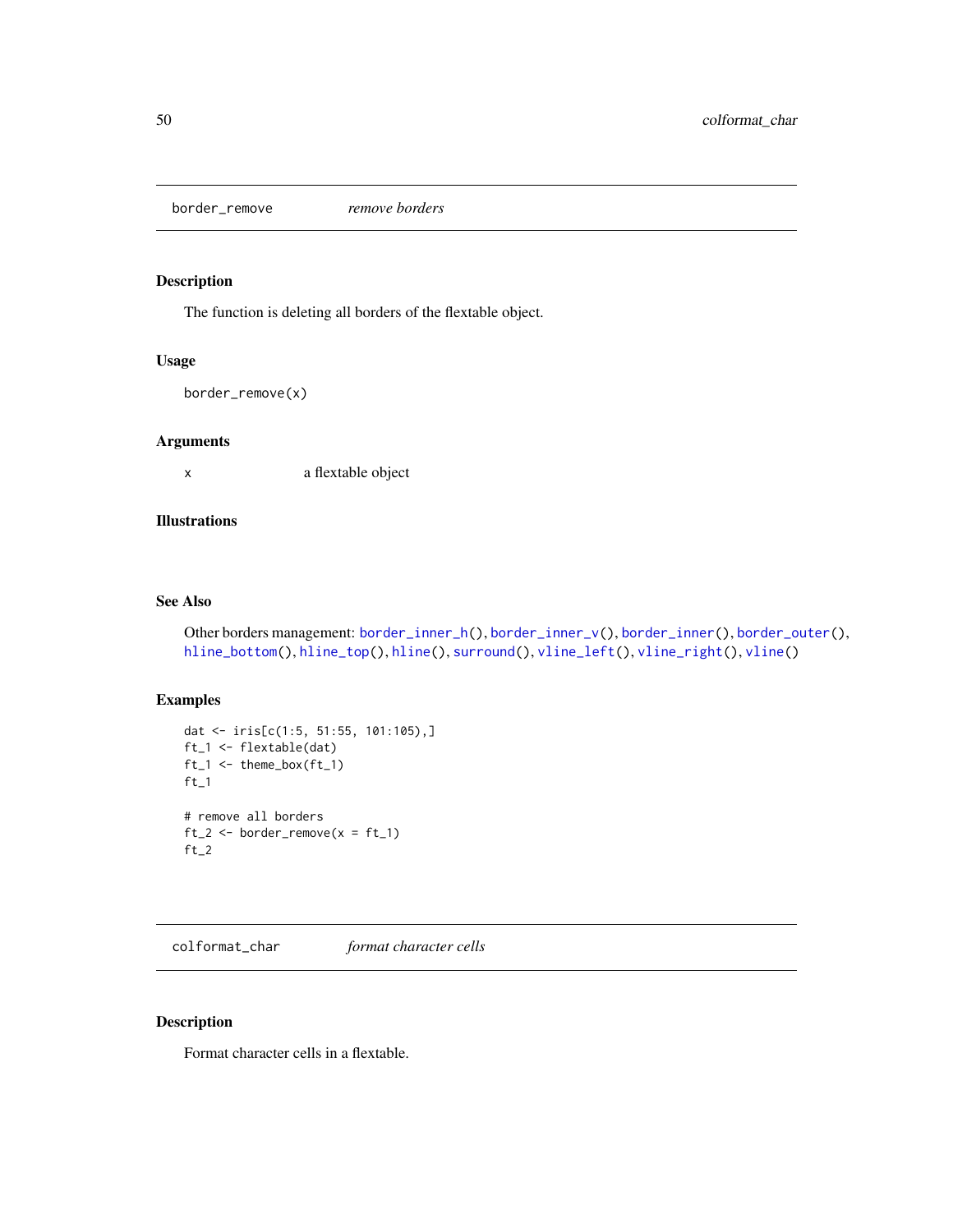# colformat\_date 51

# Usage

```
colformat_char(
 x,
 i = NULL,j = NULL,na_str = get_flextable_defaults()$na_str,
 nan_str = get_flextable_defaults()$nan_str,
 prefix = "",suffix = "\lambda
```
## Arguments

| $\mathsf{x}$    | a flextable object                                   |
|-----------------|------------------------------------------------------|
| i               | rows selection                                       |
| i               | columns selection.                                   |
| na_str, nan_str |                                                      |
|                 | string to be used for NA and NaN values              |
|                 | prefix, suffix string to be used as prefix or suffix |

#### See Also

```
Other cells formatters: colformat_datetime(), colformat_date(), colformat_double(), colformat_image(),
colformat_int(), colformat_lgl(), colformat_num(), set_formatter()
```
# Examples

```
dat <- iris
z <- flextable(head(dat))
ft <- colformat_char(
x = z, j = "Species", suffix = "!")
z \leftarrow \text{autofit}(z)z
```
<span id="page-50-0"></span>colformat\_date *format date cells*

# Description

Format date cells in a flextable.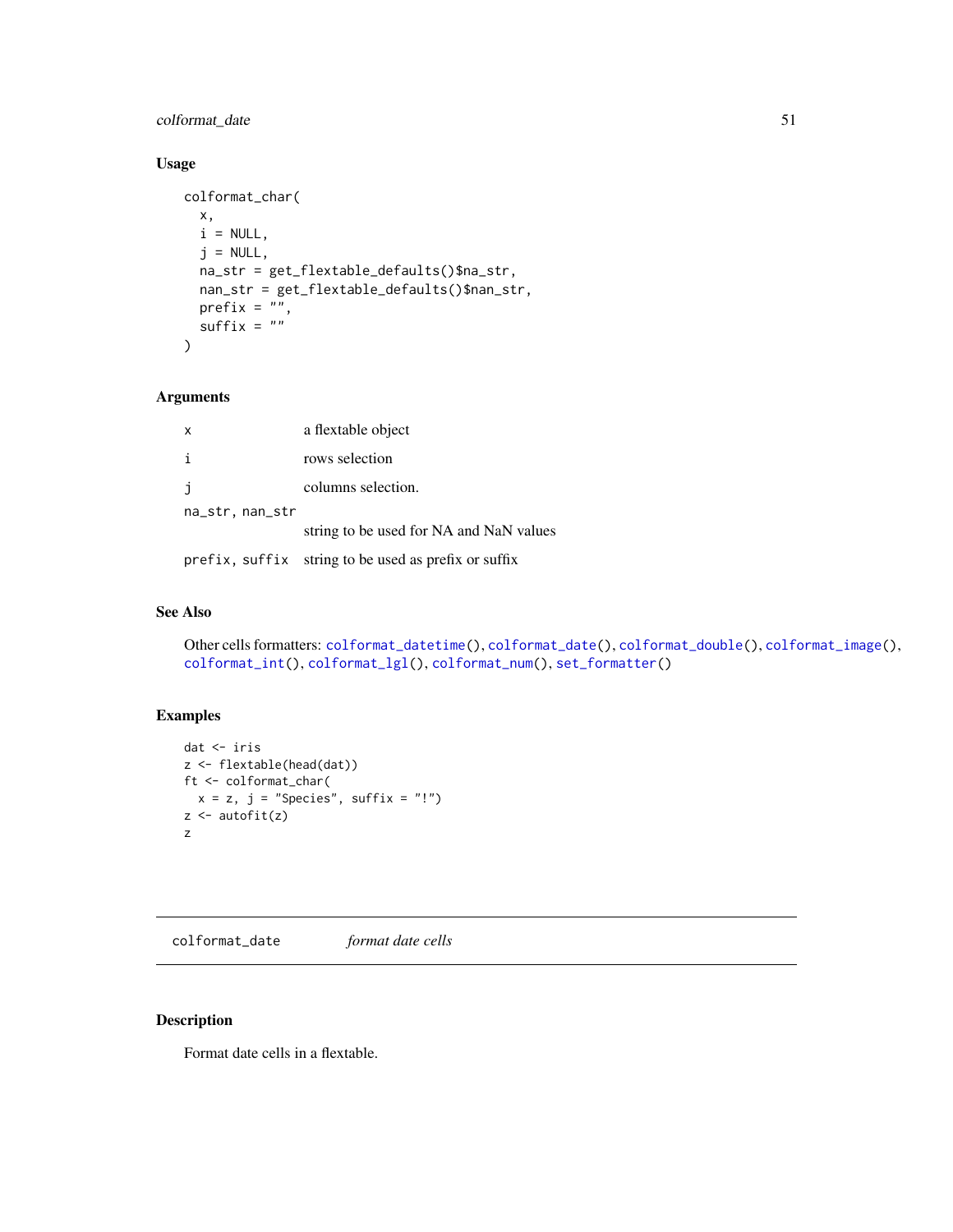# Usage

```
colformat_date(
 x,
 i = NULL,j = NULL,fmt_date = get_flextable_defaults()$fmt_date,
 na_str = get_flextable_defaults()$na_str,
 nan_str = get_flextable_defaults()$nan_str,
 prefix = "",suffix = "")
```
# Arguments

| $\times$        | a flextable object                                   |
|-----------------|------------------------------------------------------|
| i               | rows selection                                       |
| j.              | columns selection.                                   |
| fmt_date        | see strptime()                                       |
| na_str, nan_str |                                                      |
|                 | string to be used for NA and NaN values              |
|                 | prefix, suffix string to be used as prefix or suffix |

## See Also

Other cells formatters: [colformat\\_char\(](#page-49-1)), [colformat\\_datetime\(](#page-51-0)), [colformat\\_double\(](#page-52-0)), [colformat\\_image\(](#page-54-0)), [colformat\\_int\(](#page-55-0)), [colformat\\_lgl\(](#page-56-0)), [colformat\\_num\(](#page-57-0)), [set\\_formatter\(](#page-125-0))

# Examples

```
dat \leq data.frame(z = Sys.Date() + 1:3,
 w = Sys.Date() - 1:3)ft <- flextable(dat)
ft <- colformat_date(x = ft)
ft <- autofit(ft)
ft
```
<span id="page-51-0"></span>colformat\_datetime *format datetime cells*

# Description

Format datetime cells in a flextable.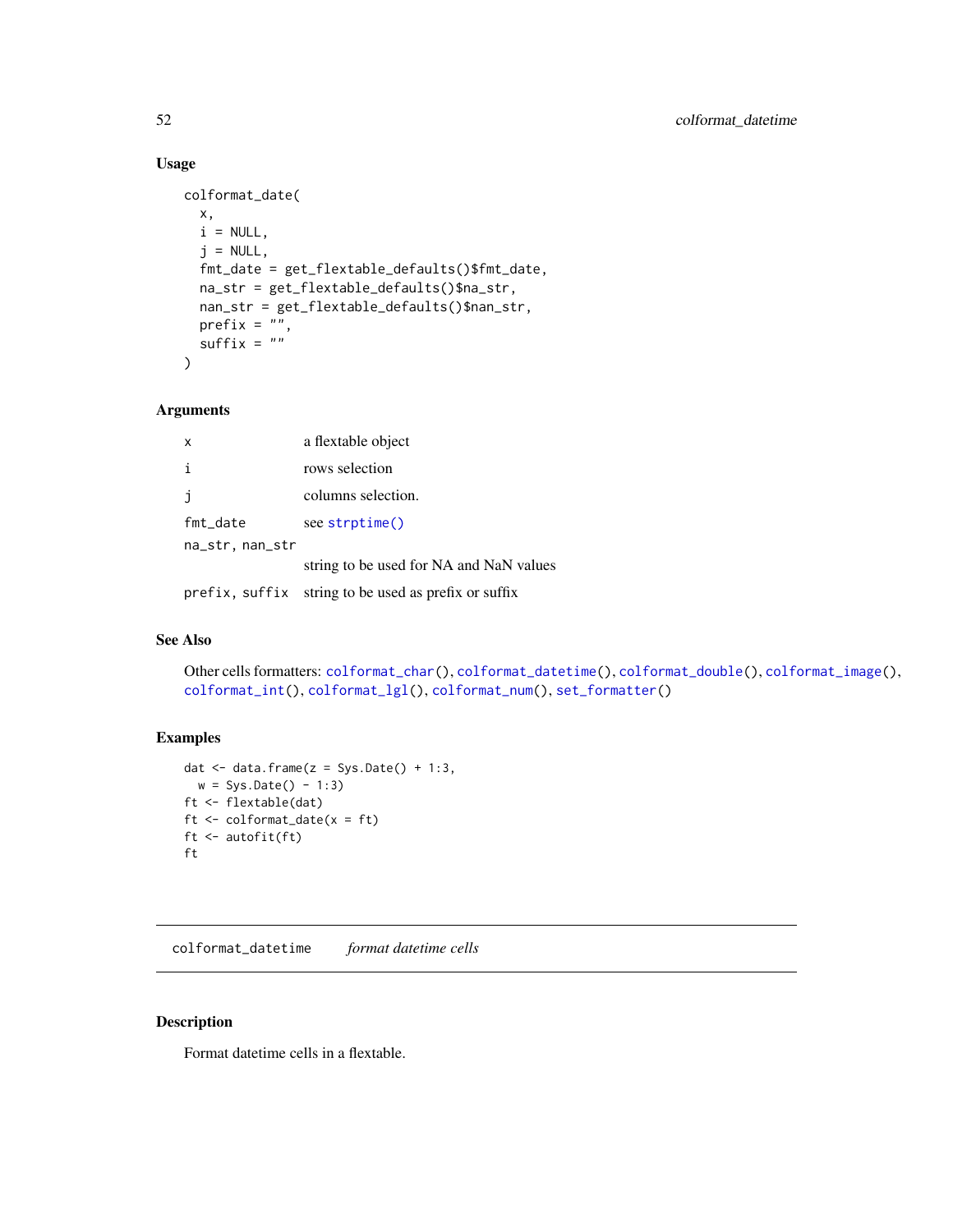# colformat\_double 53

# Usage

```
colformat_datetime(
 x,
 i = NULL,j = NULL,fmt_datetime = get_flextable_defaults()$fmt_datetime,
 na_str = get_flextable_defaults()$na_str,
 nan_str = get_flextable_defaults()$nan_str,
 prefix = "",suffix = "")
```
# Arguments

| $\mathsf{x}$    | a flextable object                                   |
|-----------------|------------------------------------------------------|
| i               | rows selection                                       |
| i               | columns selection.                                   |
| fmt_datetime    | see strptime()                                       |
| na_str, nan_str |                                                      |
|                 | string to be used for NA and NaN values              |
|                 | prefix, suffix string to be used as prefix or suffix |

## See Also

Other cells formatters: [colformat\\_char\(](#page-49-1)), [colformat\\_date\(](#page-50-0)), [colformat\\_double\(](#page-52-0)), [colformat\\_image\(](#page-54-0)), [colformat\\_int\(](#page-55-0)), [colformat\\_lgl\(](#page-56-0)), [colformat\\_num\(](#page-57-0)), [set\\_formatter\(](#page-125-0))

## Examples

```
dat \leq data.frame(z = Sys.time() + (1:3)*24,
 w = Sys.<b>Date()</b> - (1:3)*24)ft <- flextable(dat)
ft <- colformat_datetime(x = ft)
ft <- autofit(ft)
ft
```
<span id="page-52-0"></span>colformat\_double *format numeric cells*

## Description

Format numeric cells in a flextable.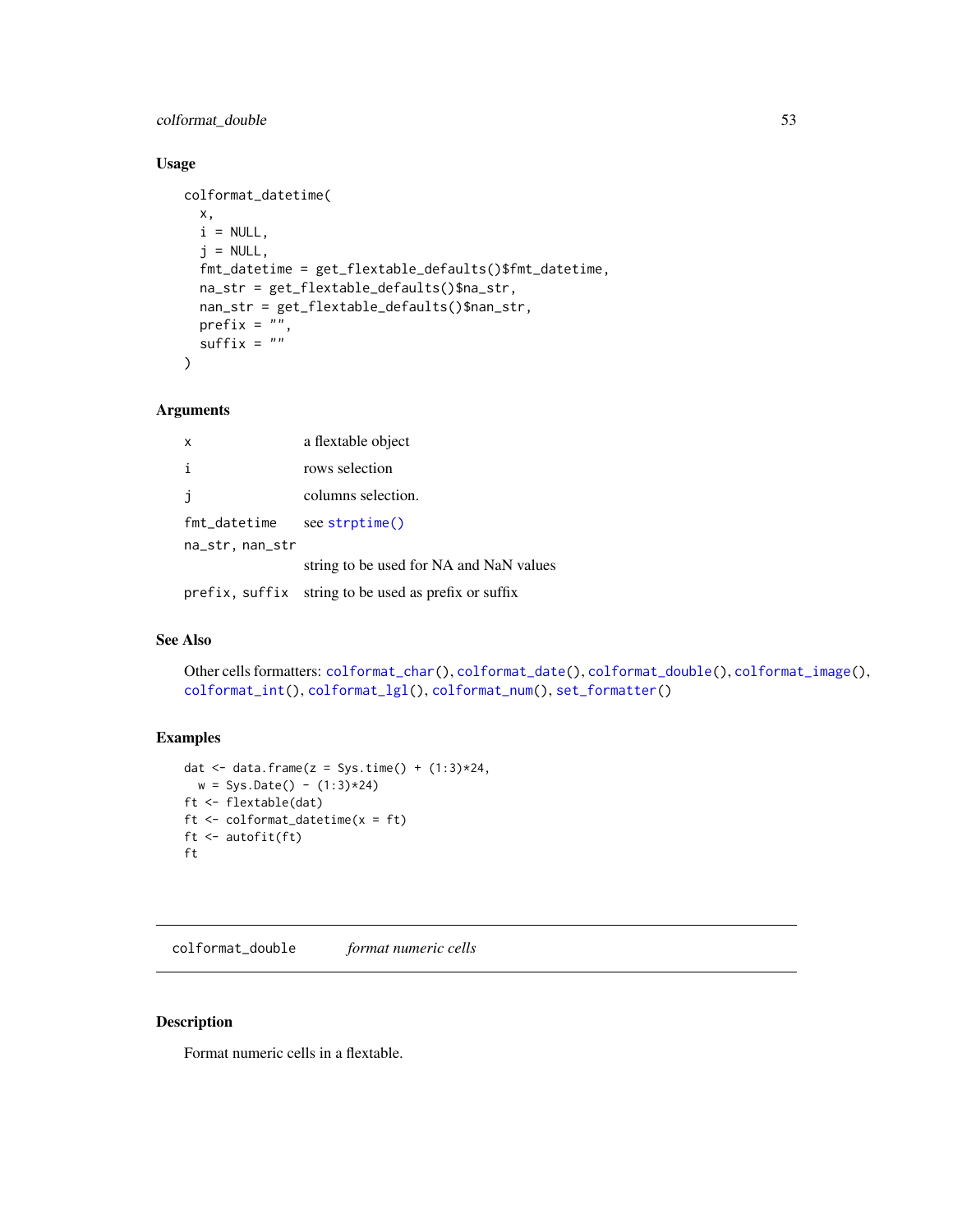## Usage

```
colformat_double(
  x,
 i = NULL,j = NULL,big.mark = get_flextable_defaults()$big.mark,
  decimal.mark = get_flextable_defaults()$decimal.mark,
  digits = get_flextable_defaults()$digits,
  na_str = get_flextable_defaults()$na_str,
  nan_str = get_flextable_defaults()$nan_str,
 prefix = ",
  suffix = ""\mathcal{L}
```
# Arguments

| $\boldsymbol{\mathsf{x}}$      | a flextable object                                   |  |
|--------------------------------|------------------------------------------------------|--|
| $\mathbf{i}$                   | rows selection                                       |  |
| j                              | columns selection.                                   |  |
| big.mark, digits, decimal.mark |                                                      |  |
|                                | see formatC()                                        |  |
| na_str, nan_str                |                                                      |  |
|                                | string to be used for NA and NaN values              |  |
|                                | prefix, suffix string to be used as prefix or suffix |  |

## Illustrations

# See Also

```
Other cells formatters: colformat_char(), colformat_datetime(), colformat_date(), colformat_image(),
colformat_int(), colformat_lgl(), colformat_num(), set_formatter()
```

```
dat <- mtcars
ft <- flextable(head(dat))
ft \le colformat_double(x = ft,
 big.mark=",", digits = 2, na_str = "N/A")
autofit(ft)
```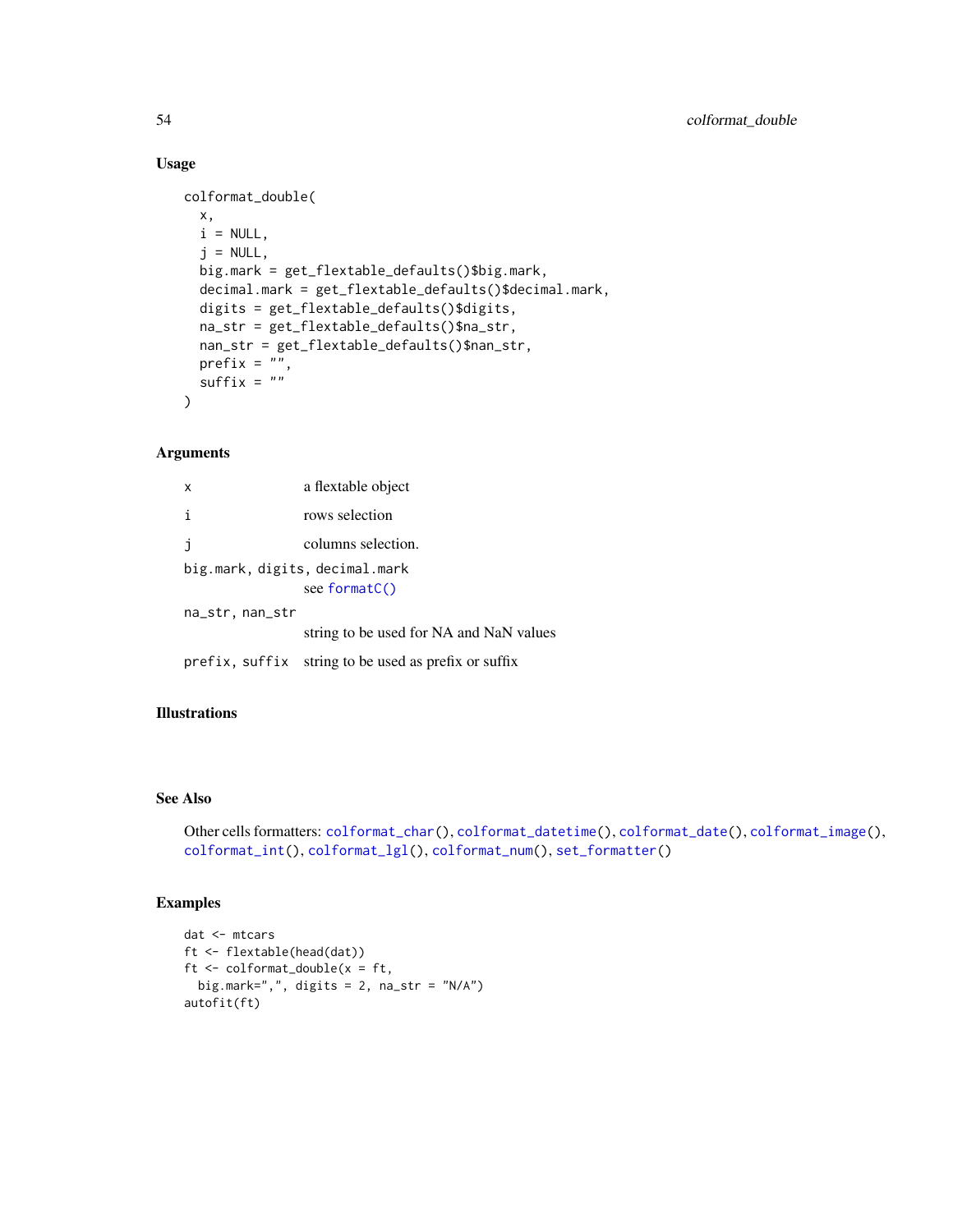<span id="page-54-0"></span>colformat\_image *format cells as images*

# Description

Format image paths as images in a flextable.

## Usage

```
colformat_image(
  x,
  i = NULL,j = NULL,width,
 height,
 na_str = get_flextable_defaults()$na_str,
 nan_str = get_flextable_defaults()$nan_str,
 prefix = "",suffix = ""\lambda
```
## Arguments

| x               | a flextable object                                   |
|-----------------|------------------------------------------------------|
| j.              | rows selection                                       |
| i               | columns selection.                                   |
| width, height   | size of the png file in inches                       |
| na_str, nan_str |                                                      |
|                 | string to be used for NA and NaN values              |
|                 | prefix, suffix string to be used as prefix or suffix |

# Illustrations

# See Also

```
Other cells formatters: colformat_char(), colformat_datetime(), colformat_date(), colformat_double(),
colformat_int(), colformat_lgl(), colformat_num(), set_formatter()
```
# Examples

img.file <- file.path( R.home("doc"), "html", "logo.jpg" ) dat <- head(iris) dat\$Species <- as.character(dat\$Species)  $dat[c(1, 3, 5), "Species"] \leftarrow img.file$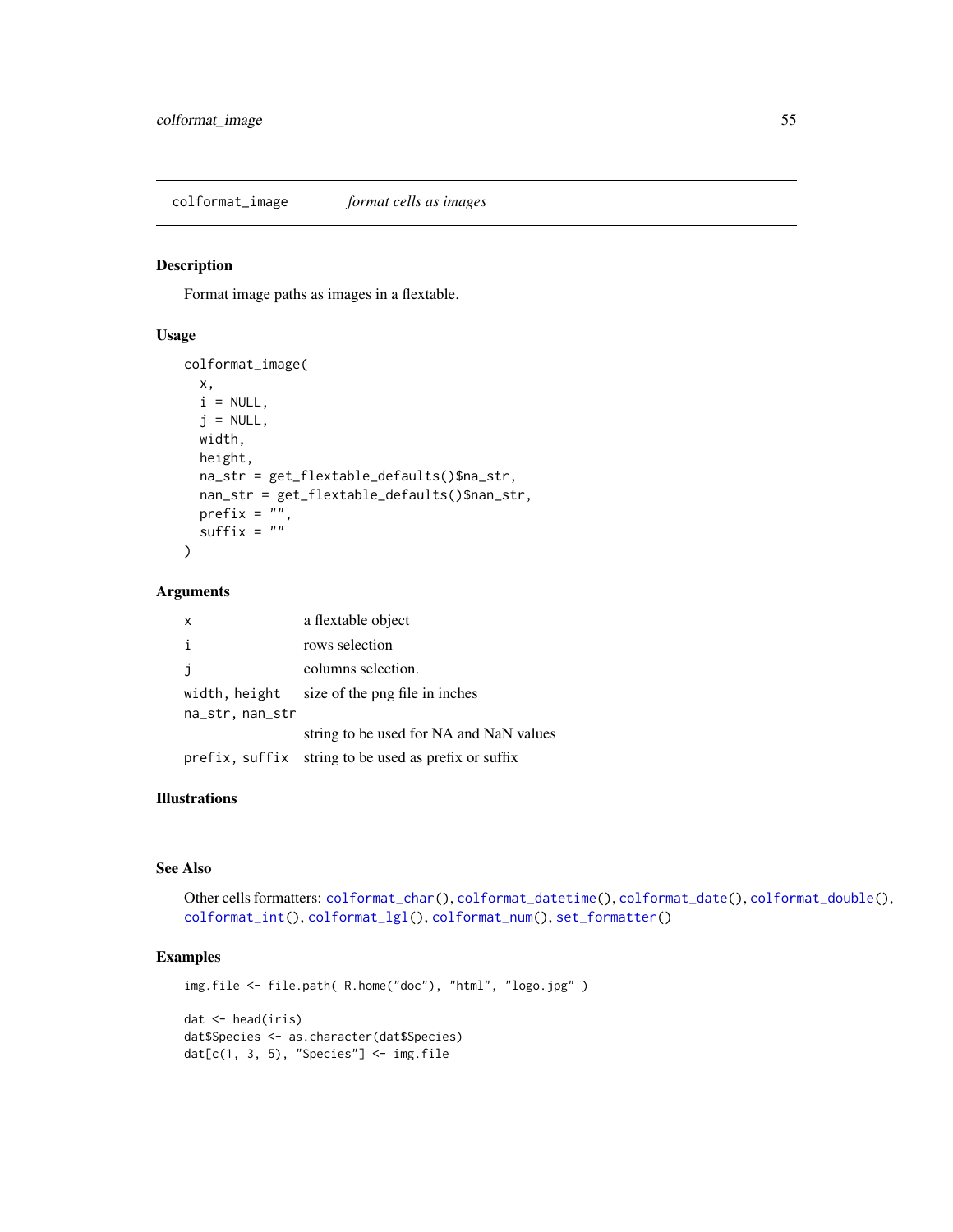```
myft <- flextable( dat)
myft <- colformat_image(
 myft, i = c(1, 3, 5),
  j = "Species", width = .20, height = .15)
ft <- autofit(myft)
ft
```
<span id="page-55-0"></span>colformat\_int *format integer cells*

## Description

Format integer cells in a flextable.

#### Usage

```
colformat_int(
  x,
  i = NULL,j = NULL,big.mark = get_flextable_defaults()$big.mark,
 na_str = get_flextable_defaults()$na_str,
 nan_str = get_flextable_defaults()$nan_str,
 prefix = \overline{''}.
  suffix = "\lambda
```
## Arguments

| x               | a flextable object                                   |
|-----------------|------------------------------------------------------|
| i               | rows selection                                       |
| j.              | columns selection.                                   |
| big.mark        | see format()                                         |
| na_str, nan_str |                                                      |
|                 | string to be used for NA and NaN values              |
|                 | prefix, suffix string to be used as prefix or suffix |

#### See Also

Other cells formatters: [colformat\\_char\(](#page-49-1)), [colformat\\_datetime\(](#page-51-0)), [colformat\\_date\(](#page-50-0)), [colformat\\_double\(](#page-52-0)), [colformat\\_image\(](#page-54-0)), [colformat\\_lgl\(](#page-56-0)), [colformat\\_num\(](#page-57-0)), [set\\_formatter\(](#page-125-0))

```
z <- flextable(head(mtcars))
j <- c("vs", "am", "gear", "carb")
z \le colformat_int(x = z, j = j, prefix = "# ")
z
```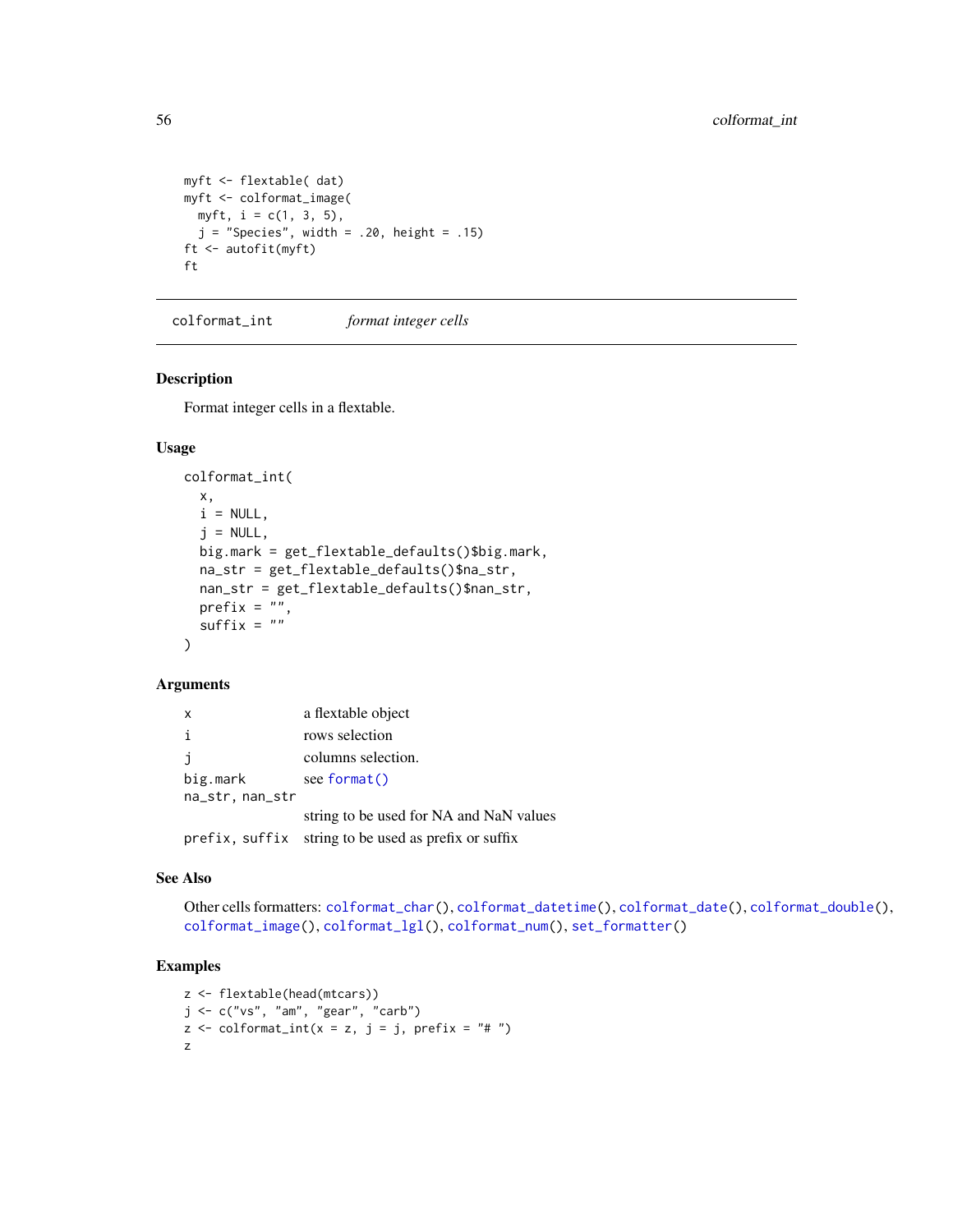<span id="page-56-0"></span>Format logical cells in a flextable.

# Usage

```
colformat_lgl(
 x,
 i = NULL,j = NULL,true = "true",false = "false",
 na_str = get_flextable_defaults()$na_str,
 nan_str = get_flextable_defaults()$nan_str,
 prefix = "",suffix = "")
```
## Arguments

| x               | a flextable object                                   |
|-----------------|------------------------------------------------------|
| i               | rows selection                                       |
| $\mathbf{i}$    | columns selection.                                   |
| false, true     | string to be used for logical                        |
| na_str, nan_str |                                                      |
|                 | string to be used for NA and NaN values              |
|                 | prefix, suffix string to be used as prefix or suffix |

# See Also

```
Other cells formatters: colformat_char(), colformat_datetime(), colformat_date(), colformat_double(),
colformat_image(), colformat_int(), colformat_num(), set_formatter()
```

```
dat <- data.frame(a = c(TRUE, FALSE), b = c(FALSE, TRUE))
z <- flextable(dat)
z \le colformat_lgl(x = z, j = c("a", "b"))
autofit(z)
```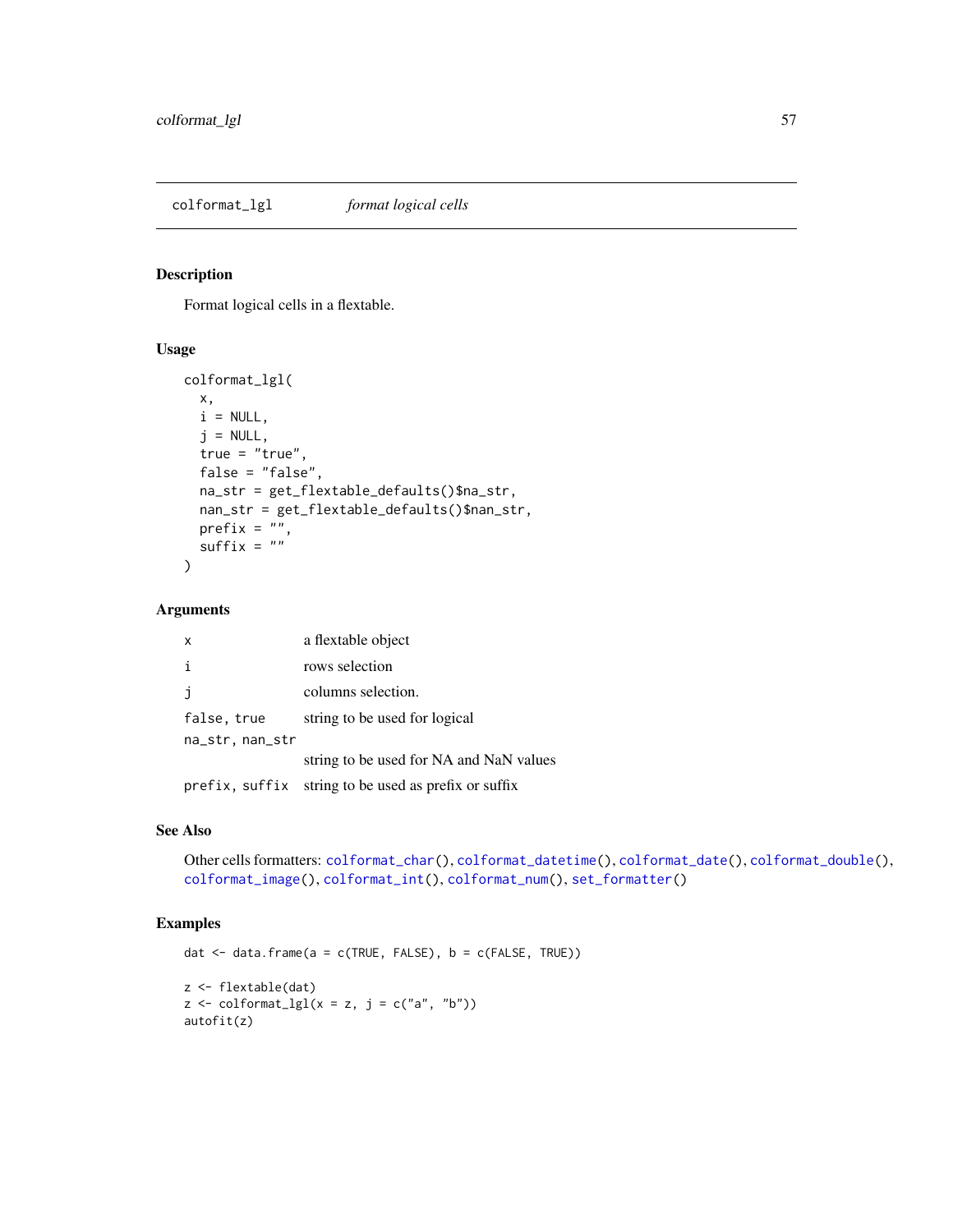<span id="page-57-0"></span>

Format numeric cells in a flextable.

The function is different from [colformat\\_double\(\)](#page-52-0) on numeric type columns. The function uses the [format\(\)](#page-0-0) function of R on numeric type columns. So this is normally what you see on the R console most of the time (but scientific mode is disabled and NA are replaced).

#### Usage

```
colformat_num(
  x,
 i = NULL,j = NULL,big.mark = get_flextable_defaults()$big.mark,
 decimal.mark = get_flextable_defaults()$decimal.mark,
 na_str = get_flextable_defaults()$na_str,
 nan_str = get_flextable_defaults()$nan_str,
 prefix = "",suffix = "",...
)
```
# Arguments

| $\boldsymbol{\mathsf{x}}$ | a flextable object                                                                    |
|---------------------------|---------------------------------------------------------------------------------------|
| i                         | rows selection                                                                        |
|                           | columns selection.                                                                    |
| big.mark, decimal.mark    |                                                                                       |
|                           | see format()                                                                          |
| na_str, nan_str           |                                                                                       |
|                           | string to be used for NA and NaN values                                               |
|                           | prefix, suffix string to be used as prefix or suffix                                  |
|                           | additional argument for function format (), scientific and digits can not be<br>used. |

## format call

Function [format\(\)](#page-0-0) is called with the following values:

- trim is set to TRUE,
- scientific is set to FALSE,
- big.mark is set to the value of big.mark argument,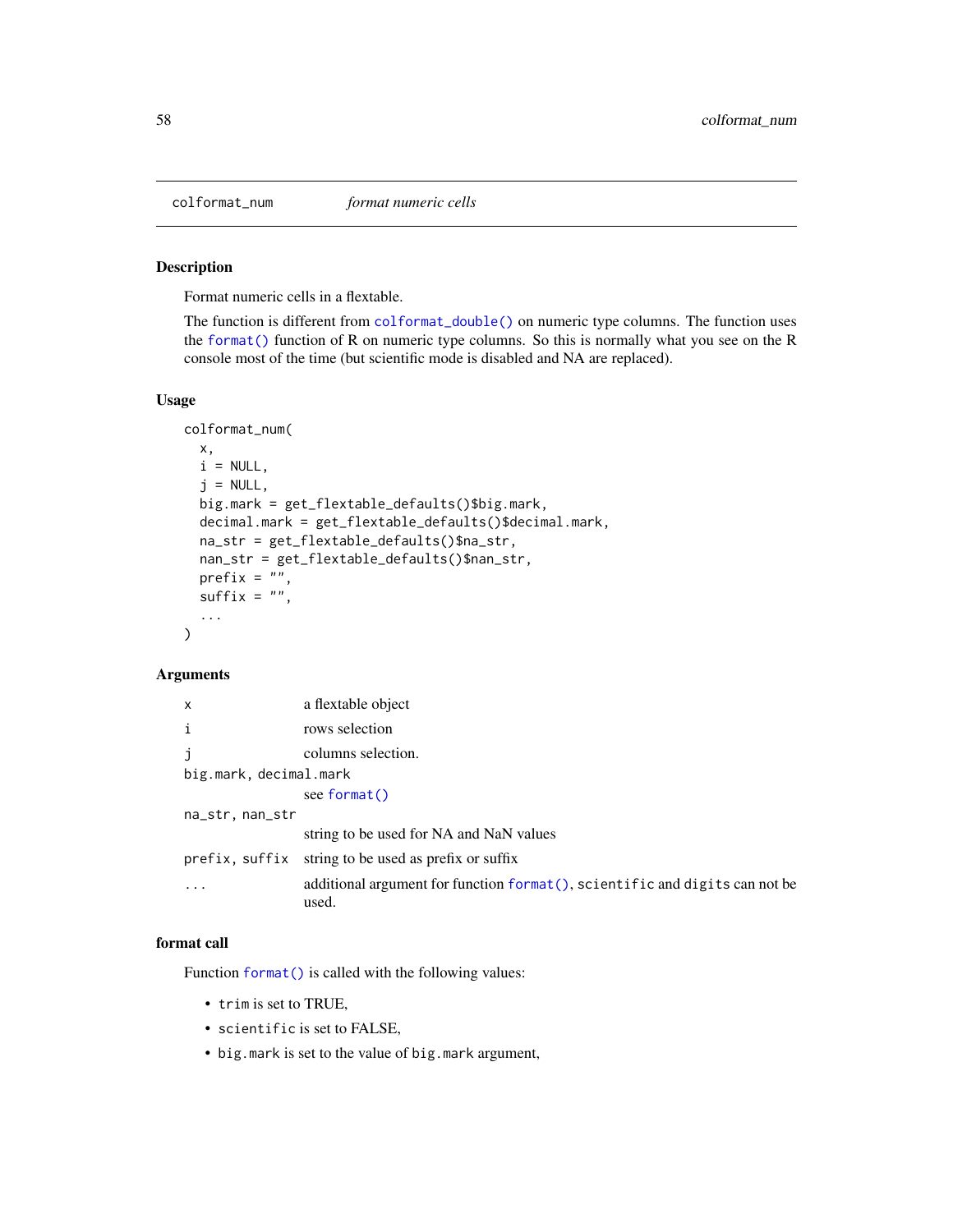- decimal.mark is set to the value of decimal.mark argument,
- other arguments are passed 'as is' to the format function.

argument digits is ignored as it is not the same digits that users want, this one will be used by [format\(\)](#page-0-0) and not [formatC\(\)](#page-0-0). To change the digit argument use options(digits=4) instead.

This argument will not be changed because colformat\_num() is supposed to format things roughly as what you see on the R console.

If these functions does not fit your needs, use [set\\_formatter\(\)](#page-125-0) that lets you use any format function.

# Illustrations

## See Also

Other cells formatters: [colformat\\_char\(](#page-49-1)), [colformat\\_datetime\(](#page-51-0)), [colformat\\_date\(](#page-50-0)), [colformat\\_double\(](#page-52-0)), [colformat\\_image\(](#page-54-0)), [colformat\\_int\(](#page-55-0)), [colformat\\_lgl\(](#page-56-0)), [set\\_formatter\(](#page-125-0))

## Examples

```
dat <- mtcars
dat[2,1] <- NA
ft <- flextable(head(dat))
ft <- colformat_num(x = ft,
 big.mark=" ", decimal.mark = ",",
 na\_str = "N/A")ft <- autofit(ft)
ft
```
<span id="page-58-0"></span>

color *Set font color*

#### Description

Change text color of selected rows and columns of a flextable. A function can be used instead of fixed colors.

When color is a function, it is possible to color cells based on values located in other columns, using hidden columns (those not used by argument colkeys) is a common use case. The argument source has to be used to define what are the columns to be used for the color definition and the argument j has to be used to define where to apply the colors and only accept values from colkeys.

## Usage

```
color(x, i = NULL, j = NULL, color, part = "body", source = j)
```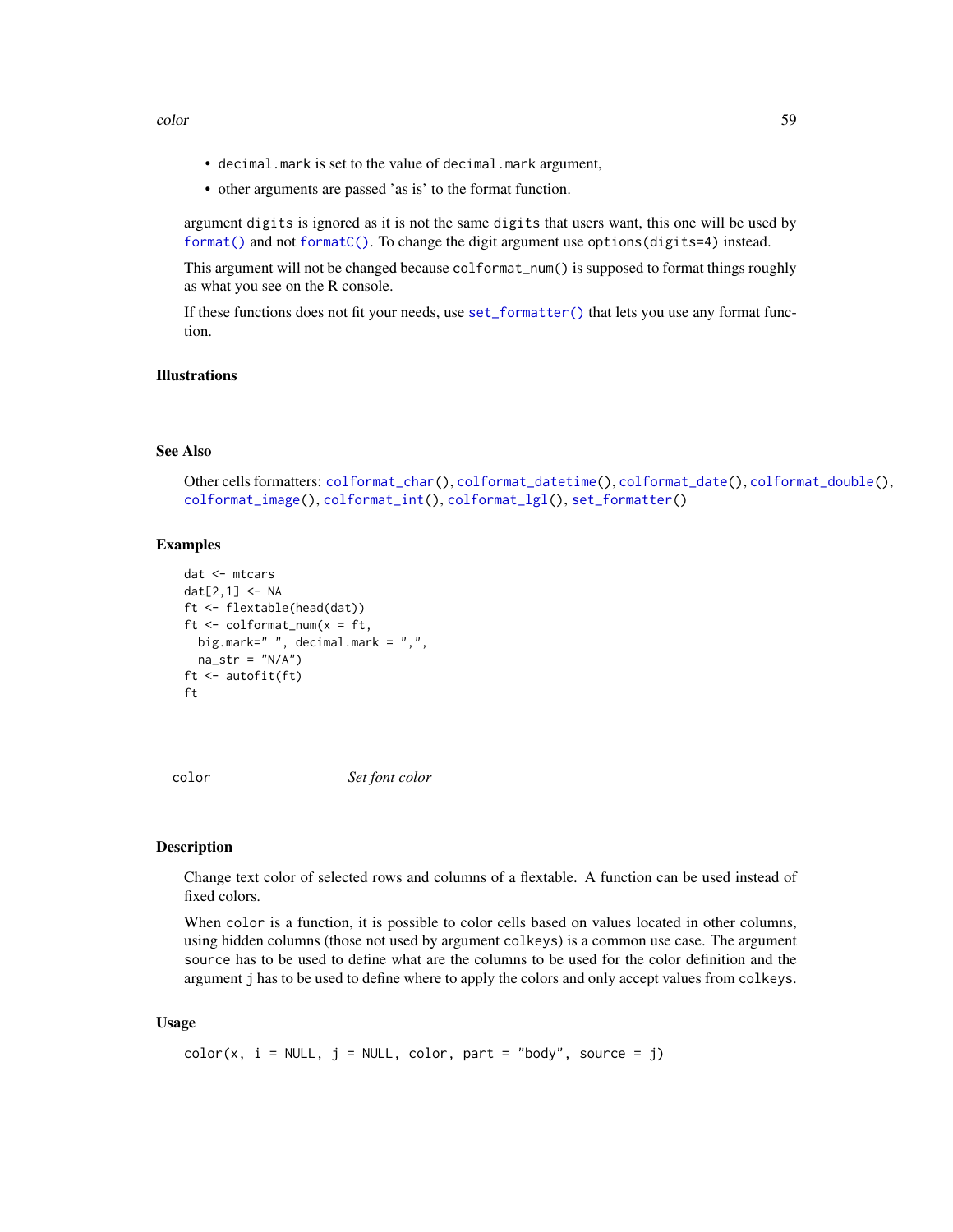#### Arguments

| $\mathsf{x}$ | a flextable object                                                                                                                                                                 |
|--------------|------------------------------------------------------------------------------------------------------------------------------------------------------------------------------------|
| $\mathbf{i}$ | rows selection                                                                                                                                                                     |
| j            | columns selection                                                                                                                                                                  |
| color        | color to use as font color. If a function, function need to return a character vector<br>of colors.                                                                                |
| part         | partname of the table (one of 'all', 'body', 'header', 'footer')                                                                                                                   |
| source       | if color is a function, source is specifying the dataset column to be used as<br>argument to color. This is only useful if j is colored with values contained in<br>other columns. |

# Illustrations

# See Also

Other sugar functions for table style: [align\(](#page-13-0)), [bg\(](#page-42-0)), [bold\(](#page-45-0)), [empty\\_blanks\(](#page-66-0)), [fontsize\(](#page-75-0)), [font\(](#page-74-0)), [highlight\(](#page-85-0)), [italic\(](#page-91-0)), [line\\_spacing\(](#page-97-0)), [padding\(](#page-107-0)), [rotate\(](#page-114-0)), [valign\(](#page-149-0))

```
ft <- flextable(head(mtcars))
ft <- color(ft, color = "orange", part = "header")
ft <- color(ft,
  color = "red",
  i = \sim qsec < 18 & vs < 1
\lambdaft
if (require("scales")) {
  scale \leq scales::col_numeric(domain = c(-1, 1), palette = "RdBu")
  x <- as.data.frame(cor(iris[-5]))
  x \leftarrow \text{cbind}data.frame(
      colname = colnames(x),
      stringsAsFactors = FALSE
    ),
    x
  \mathcal{L}ft_2 \leftarrow flextable(x)ft_2 < -color(ft_2, j = x\{solname}, color = scale)
  ft_2 <- set_formatter_type(ft_2)
  ft_2}
```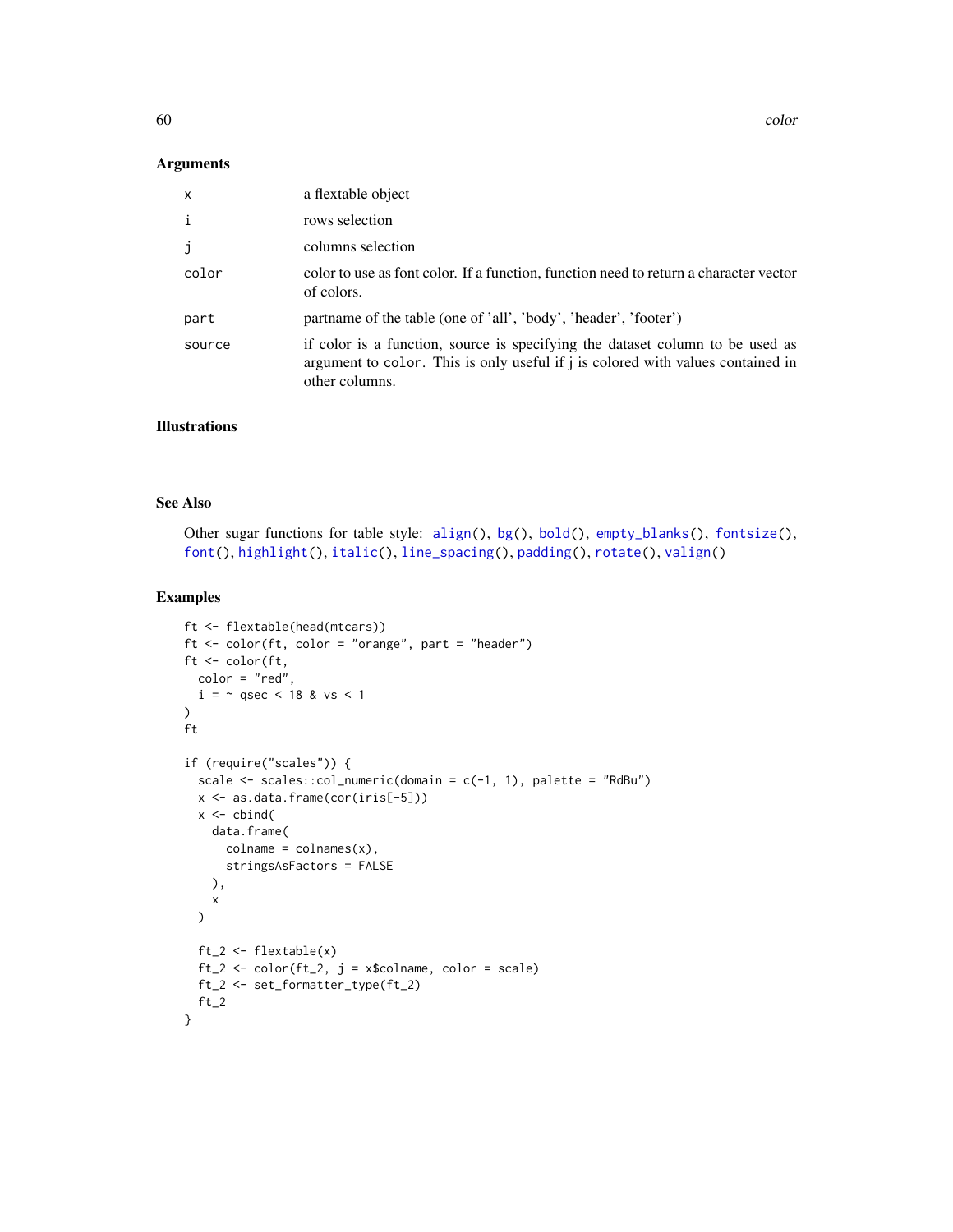<span id="page-60-1"></span>

The function is producing a chunk with a font in color.

It is used to add it to the content of a cell of the flextable with the functions [compose\(\)](#page-60-0), [append\\_chunks\(\)](#page-14-0) or [prepend\\_chunks\(\)](#page-111-0).

#### Usage

colorize(x, color)

#### Arguments

|       | value, if a chunk, the chunk will be updated                 |
|-------|--------------------------------------------------------------|
| color | color to use as text highlighting color as character vector. |

## See Also

```
Other chunk elements for paragraph: as_bracket(), as_b(), as_chunk(), as_equation(), as_highlight(),
as_image(), as_i(), as_sub(), as_sup(), as_word_field(), gg_chunk(), hyperlink_text(),
linerange(), lollipop(), minibar(), plot_chunk()
```
# Examples

```
ft <- flextable( head(iris),
 col_keys = c("Sepal.Length", "dummy") )
ft \leq compose(ft, j = "dummy",
 value = as_paragraph(colorize(Sepal.Length, color = "red")) )
```
ft

<span id="page-60-0"></span>compose *Define displayed values and mixed content*

## Description

Modify flextable displayed values with eventually mixed content paragraphs.

Function is handling complex formatting as image insertion with  $as\_image()$ , superscript with [as\\_sup\(\)](#page-37-0), formated text with [as\\_chunk\(\)](#page-17-0) and several other *chunk* functions.

Function mk\_par is another name for compose as there is an unwanted **conflict with package** 'purrr'.

If you only need to add some content at the end or the beginning of paragraphs and keep existing content as it is, functions [append\\_chunks\(\)](#page-14-0) and [prepend\\_chunks\(\)](#page-111-0) should be prefered.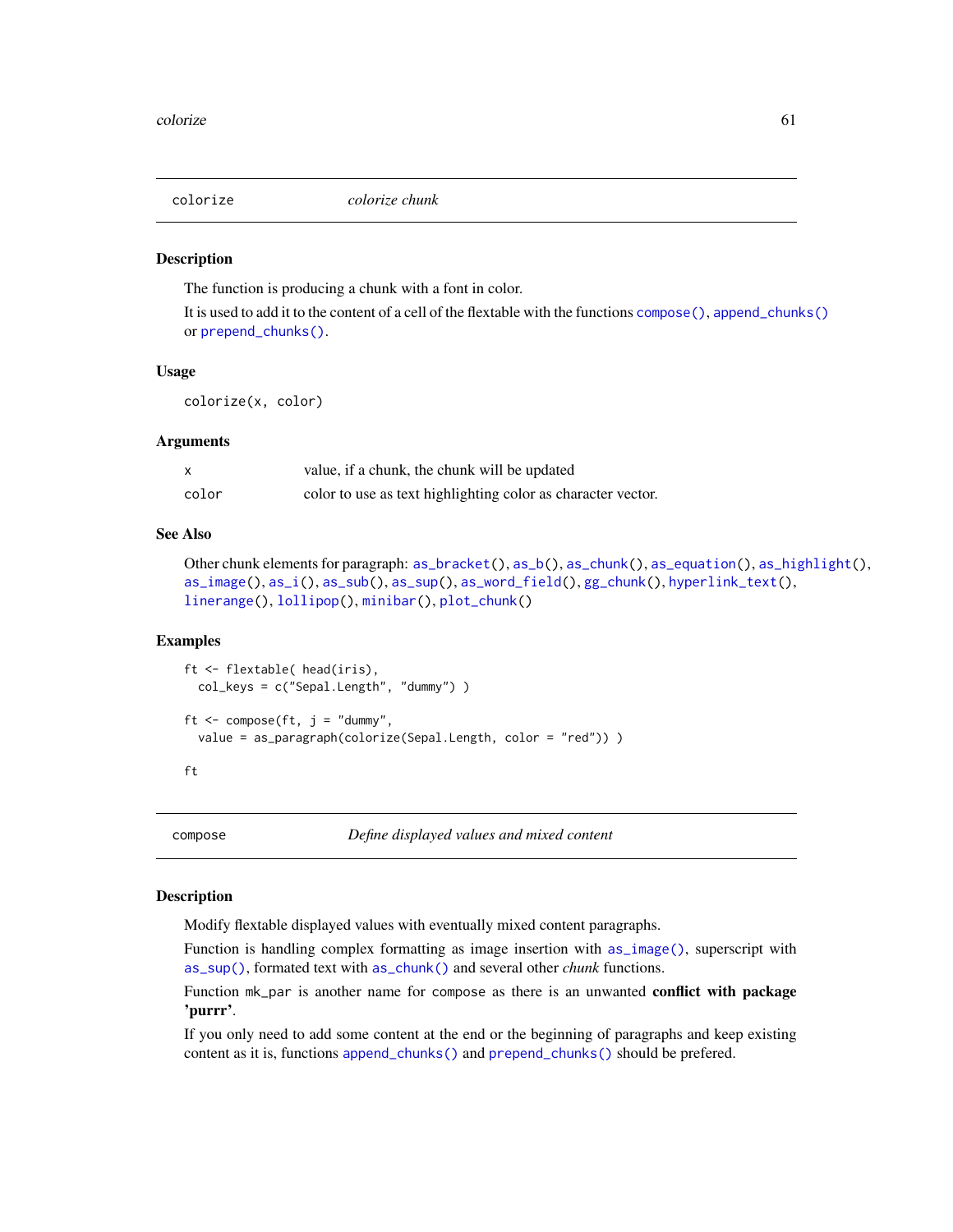## Usage

 $compose(x, i = NULL, j = NULL, value, part = "body", use\_dot = FALSE)$ 

 $mk\_par(x, i = NULL, j = NULL, value, part = "body", use\_dot = FALSE)$ 

## Arguments

| $\mathsf{x}$ | a flextable object                                                                                                                           |
|--------------|----------------------------------------------------------------------------------------------------------------------------------------------|
| $\mathbf{i}$ | rows selection                                                                                                                               |
| j            | column selection                                                                                                                             |
| value        | a call to function $as\_paragnh()$ .                                                                                                         |
| part         | partname of the table (one of 'all', 'body', 'header', 'footer')                                                                             |
| use_dot      | by default use_dot=FALSE; if use_dot=TRUE, value is evaluated within a data.frame<br>augmented of a column named. containing the jth column. |

## Illustrations

## See Also

```
fp_text_default(), as_chunk(), as_b(), as_word_field()
```
Other functions for mixed content paragraphs: [append\\_chunks\(](#page-14-0)), [as\\_paragraph\(](#page-34-0)), [prepend\\_chunks\(](#page-111-0))

```
ft_1 <- flextable(head(cars, n = 5), col_keys = c("speed", "dist", "comment"))
ft_1 < -mk_par(x = ft_1, j = "comment",i = \sim dist > 9,
 value = as_paragraph(
    colorize(as_i("speed: "), color = "gray"),
    as_sup(sprintf("%.0f", speed))
  )
\lambdaft_1 <- set_table_properties(ft_1, layout = "autofit")
ft_1
# using \text{`use\_dot} = \text{TRUE'} ----
set.seed(8)
dat \le iris[sample.int(n = 150, size = 10),]
dat <- dat[order(dat$Species),]
ft_2 <- flextable(dat)
ft_2 <- mk\_par(ft_2, j = \sim . -Species,
 value = as_paragraph(
    minibar(., barcol = "white",
            height = .1)
```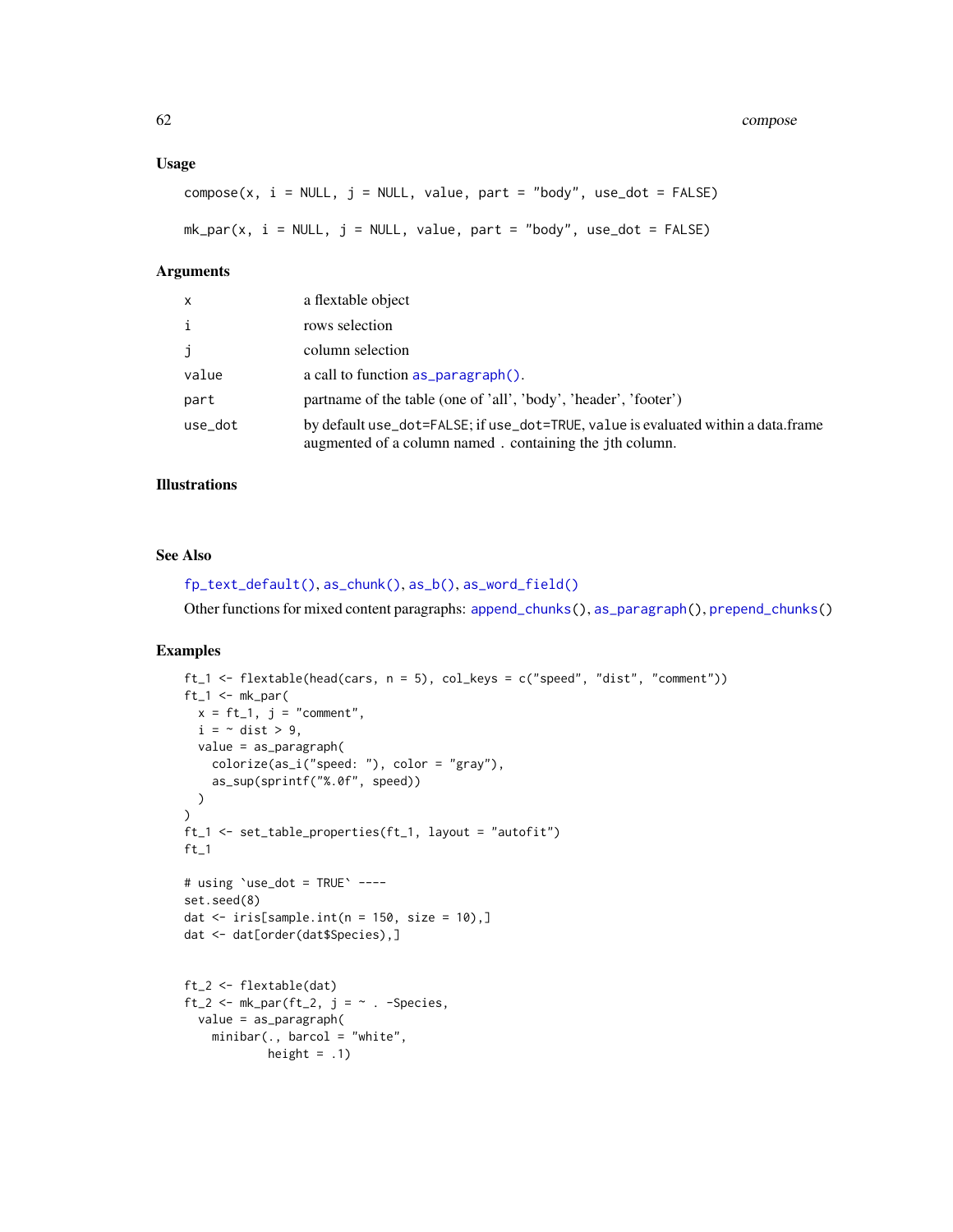# continuous\_summary 63

```
), use_dot = TRUE
 )
ft_2 <- theme_vader(ft_2)
ft_2 <- autofit(ft_2)
ft_2
```
continuous\_summary *continuous columns summary*

# Description

create a data.frame summary for continuous variables

# Usage

```
continuous_summary(
  dat,
  columns = NULL,
  by = character(0),
  hide_grouplabel = TRUE,
  digits = 3\mathcal{L}
```
# Arguments

| dat             | a data.frame                                                                               |  |
|-----------------|--------------------------------------------------------------------------------------------|--|
| columns         | continuous variables to be summarized. If NULL all continuous variables are<br>summarized. |  |
| by              | discrete variables to use as groups when summarizing.                                      |  |
| hide_grouplabel |                                                                                            |  |
|                 | if TRUE, group label will not be rendered, only level/value will be rendered.              |  |
| digits          | the desired number of digits after the decimal point                                       |  |

# Illustrations

```
ft_1 <- continuous_summary(iris, names(iris)[1:4], by = "Species",
 hide_grouplabel = FALSE)
ft_1
```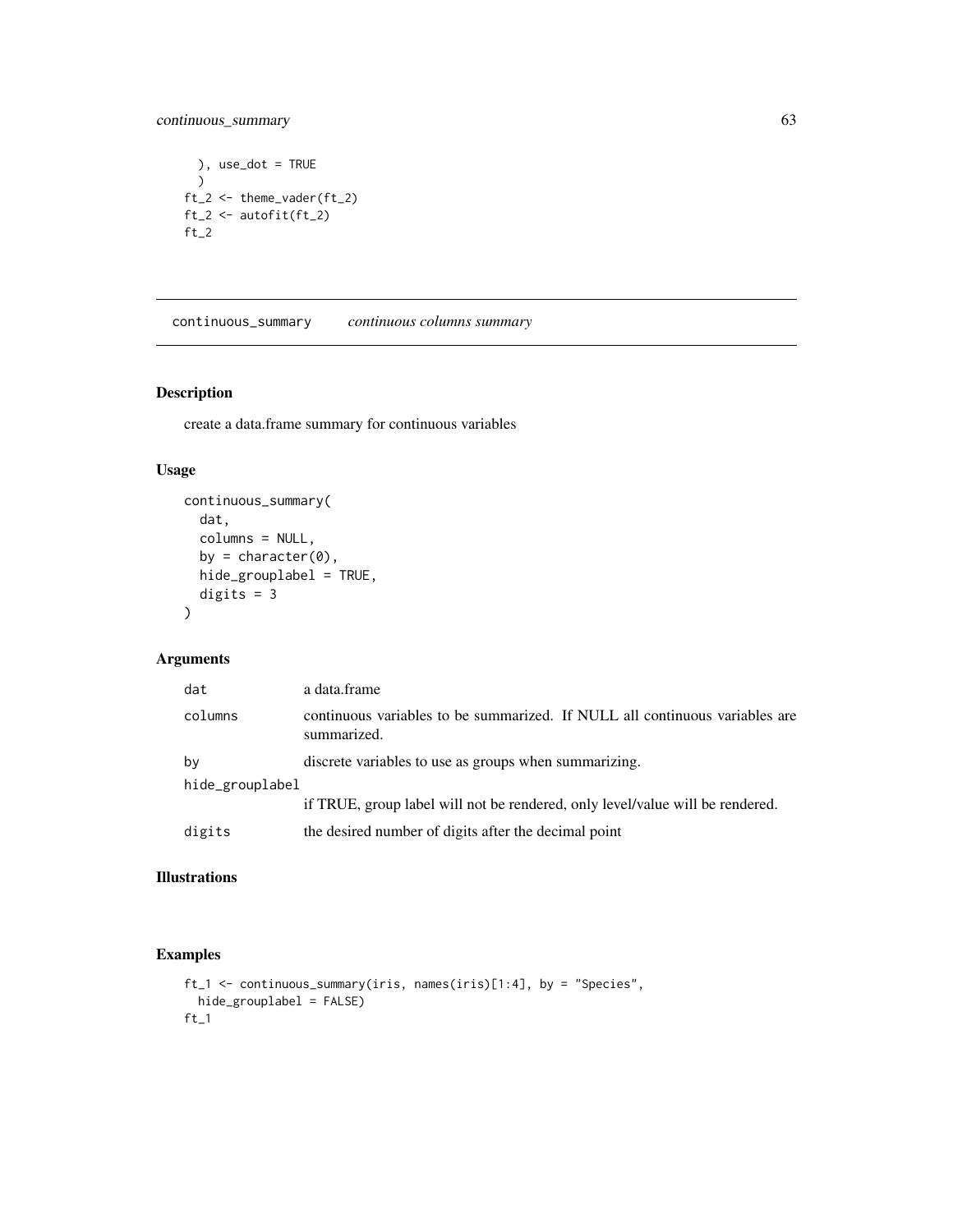indicate to not print a part of the flextable, i.e. an header, footer or the body.

## Usage

```
delete\_part(x, part = "header")
```
## Arguments

|      | a flextable object                                                     |
|------|------------------------------------------------------------------------|
| part | partname of the table to delete (one of 'body', 'header' or 'footer'). |

# Illustrations

## Examples

```
ft <- flextable(head(iris))
ft \leq delete_part(x = ft, part = "header")
ft
```
df\_printer *data.frame automatic printing as a flextable*

# Description

---

Create a summary from a data.frame as a flextable. This function is to be used in an R Markdown document.

To use that function, you must declare it in the part df\_print of the 'YAML' header of your R Markdown document:

```
df_print: !expr function(x) flextable::df_printer(x)
---
```
We notice an unexpected behavior with bookdown. When using bookdown it is necessary to use [use\\_df\\_printer\(\)](#page-147-0) instead in a setup run chunk:

use\_df\_printer()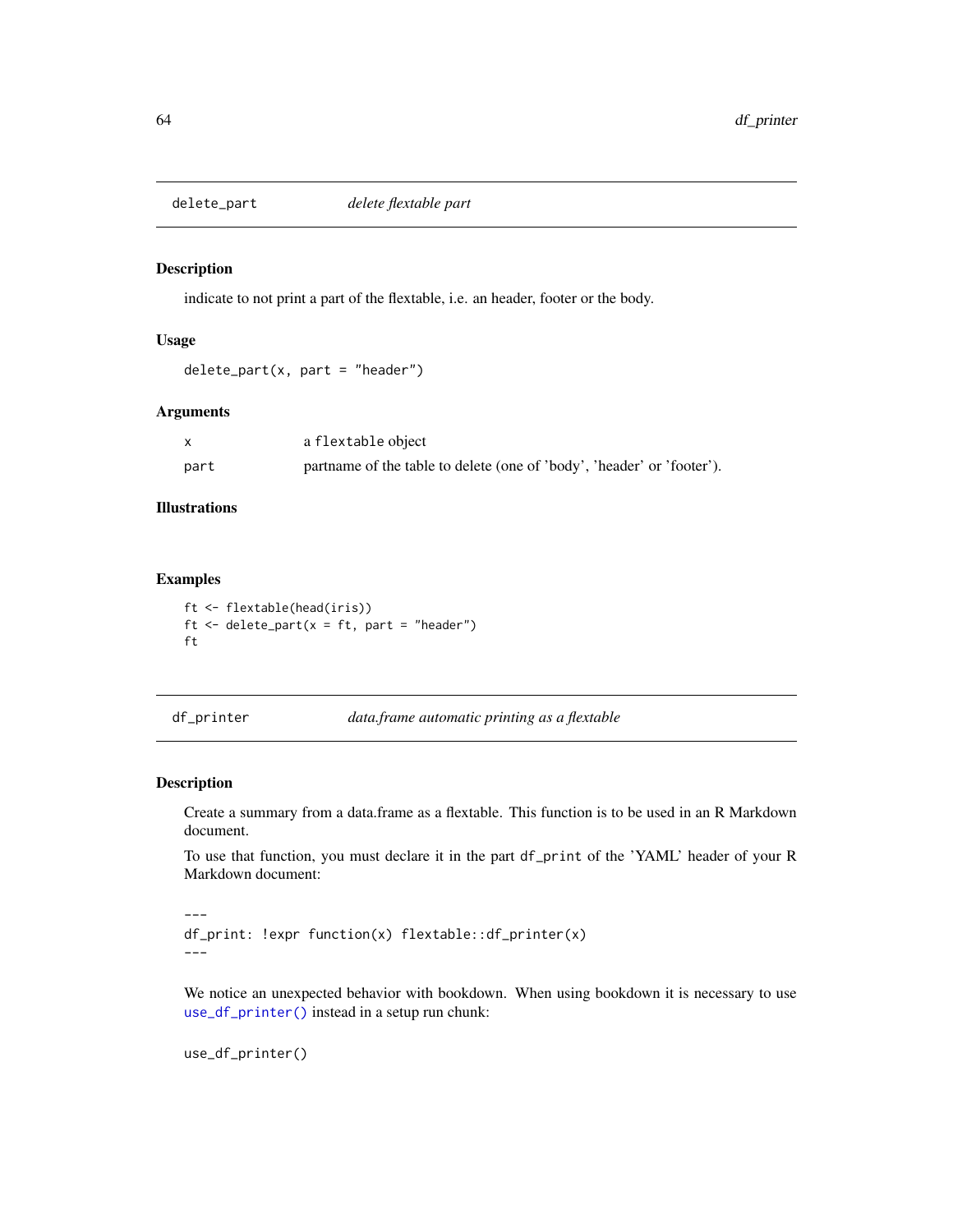## dim.flextable 65

#### Usage

df\_printer(dat, ...)

#### **Arguments**

| dat      | the data frame  |
|----------|-----------------|
| $\cdots$ | unused argument |

## Details

'knitr' chunk options are available to customize the output:

- ft\_max\_row: The number of rows to print. Default to 10.
- ft\_split\_colnames: Should the column names be split (with non alpha-numeric characters). Default to FALSE.
- ft\_short\_strings: Should the character column be shorten. Default to FALSE.
- ft\_short\_size: Maximum length of character column if ft\_short\_strings is TRUE. Default to 35.
- ft\_short\_suffix: Suffix to add when character values are shorten. Default to "...".
- ft\_do\_autofit: Use autofit() before rendering the table. Default to TRUE.
- ft\_show\_coltype: Show column types. Default to TRUE.
- ft\_color\_coltype: Color to use for column types. Default to "#999999".

# See Also

```
Other flextable print function: as_raster(), flextable_to_rmd(), htmltools_value(), knit_print.flextable(),
plot.flextable(), print.flextable(), save_as_docx(), save_as_html(), save_as_image(),
save_as_pptx()
```
## Examples

```
df_printer(head(mtcars))
```
<span id="page-64-0"></span>dim.flextable *Get widths and heights of flextable*

# Description

returns widths and heights for each table columns and rows. Values are expressed in inches.

## Usage

```
## S3 method for class 'flextable'
dim(x)
```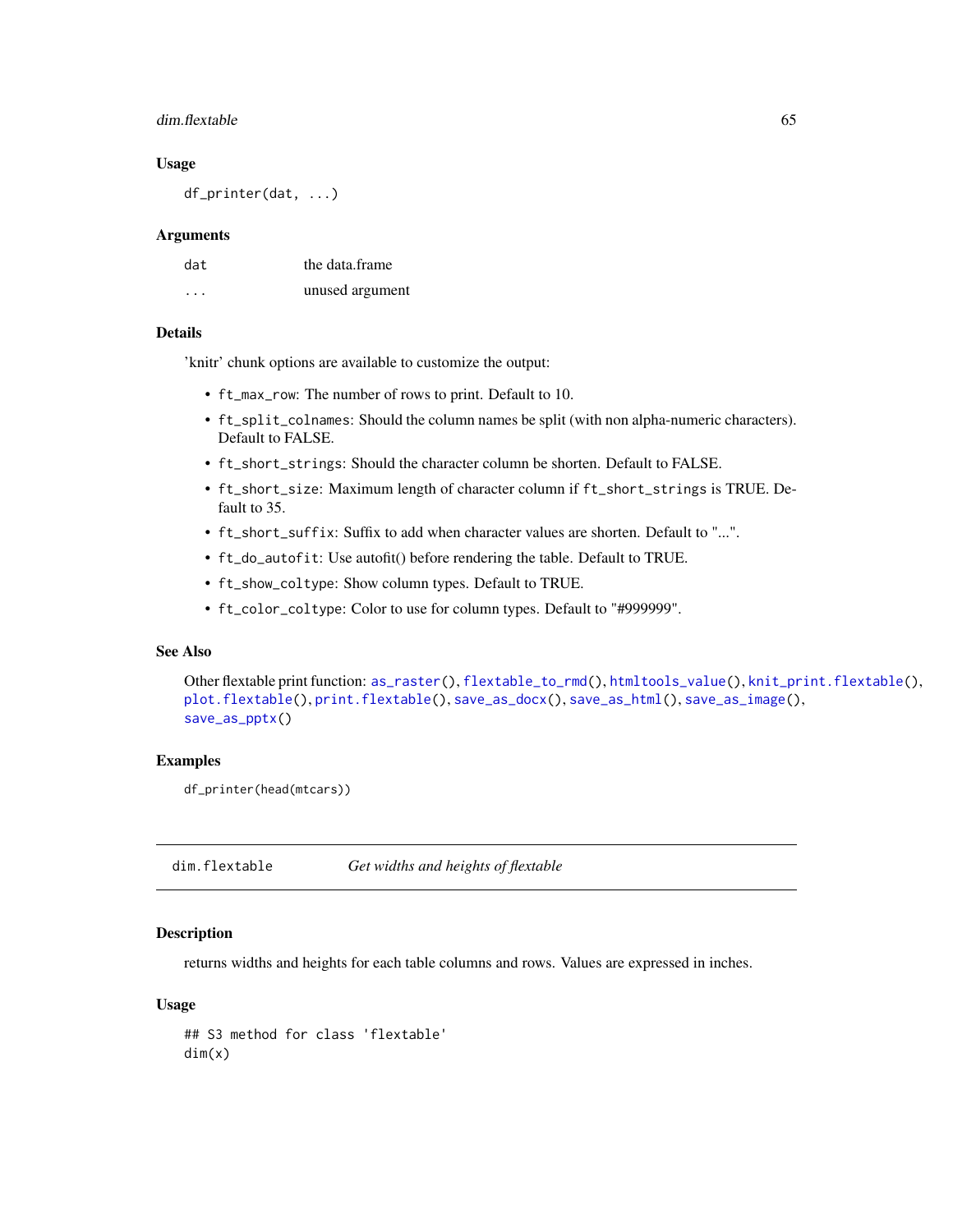#### Arguments

x flextable object

## See Also

```
Other flextable dimensions: autofit(), dim_pretty(), fit_to_width(), flextable_dim(),
height(), hrule(), ncol_keys(), nrow_part(), set_table_properties(), width()
```
# Examples

ftab <- flextable(head(iris)) dim(ftab)

<span id="page-65-0"></span>dim\_pretty *Calculate pretty dimensions*

# Description

return minimum estimated widths and heights for each table columns and rows in inches.

# Usage

```
dim\_pretty(x, part = "all", unit = "in", hspans = "none")
```
# Arguments

| X      | flextable object                                                                                                                                                                                                                                                                                                                                                                                                                                                |
|--------|-----------------------------------------------------------------------------------------------------------------------------------------------------------------------------------------------------------------------------------------------------------------------------------------------------------------------------------------------------------------------------------------------------------------------------------------------------------------|
| part   | partname of the table (one of 'all', 'body', 'header' or 'footer')                                                                                                                                                                                                                                                                                                                                                                                              |
| unit   | unit for returned values, one of "in", "cm", "mm".                                                                                                                                                                                                                                                                                                                                                                                                              |
| hspans | specifies how cells that are horizontally are included in the calculation. It must<br>be one of the following values "none", "divided" or "included". If "none", widths<br>of horizontally spanned cells is set to 0 (then do not affect the widths); if "di-<br>vided", widths of horizontally spanned cells is divided by the number of spanned<br>cells; if "included", all widths (included horizontally spanned cells) will be used<br>in the calculation. |

# See Also

Other flextable dimensions: [autofit\(](#page-39-0)), [dim.flextable\(](#page-64-0)), [fit\\_to\\_width\(](#page-67-0)), [flextable\\_dim\(](#page-70-0)), [height\(](#page-83-0)), [hrule\(](#page-89-0)), [ncol\\_keys\(](#page-105-0)), [nrow\\_part\(](#page-106-0)), [set\\_table\\_properties\(](#page-128-0)), [width\(](#page-153-0))

## Examples

ftab <- flextable(head(mtcars)) dim\_pretty(ftab)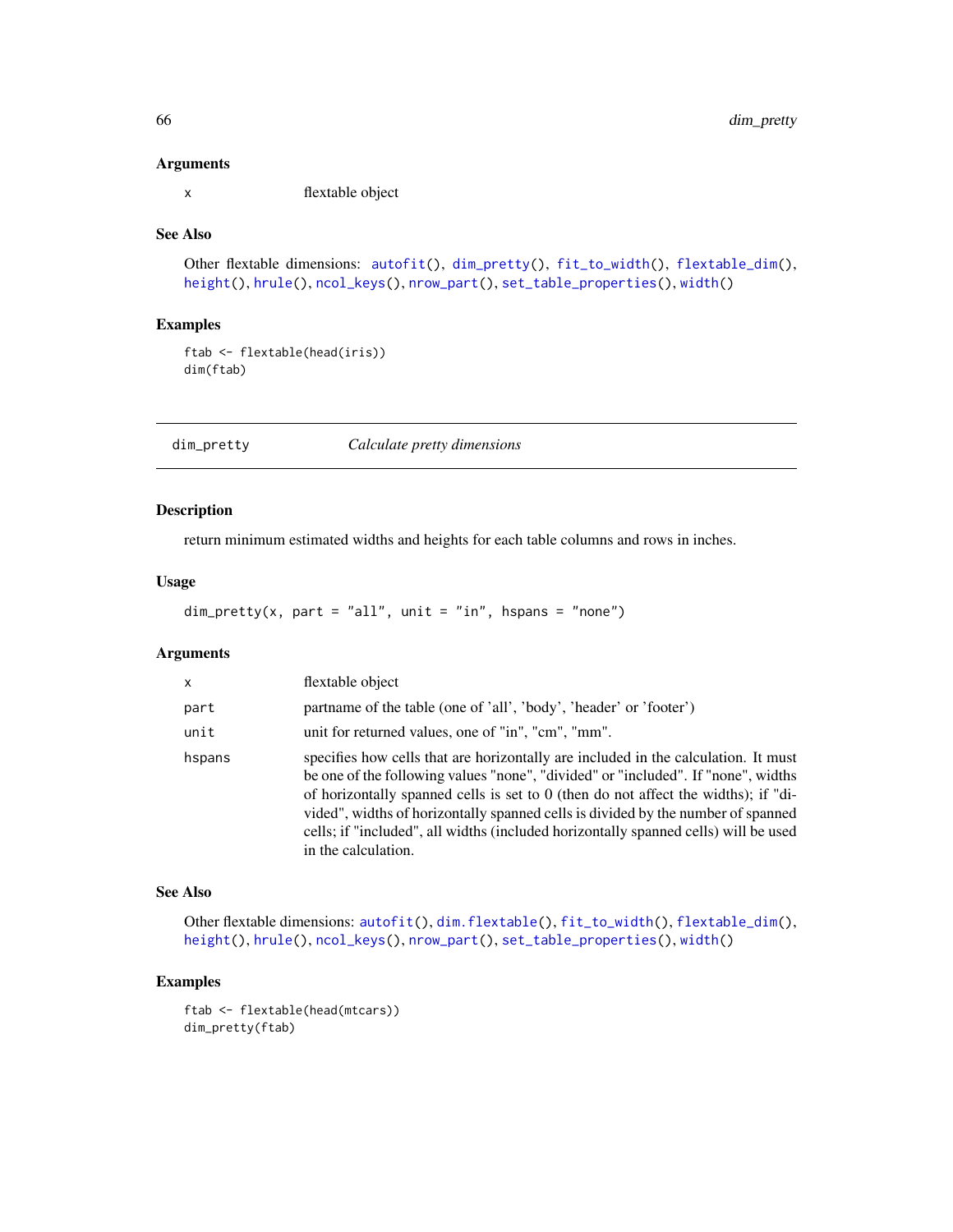<span id="page-66-0"></span>

blank columns are set as transparent. This is a shortcut function that will delete top and bottom borders, change background color to transparent, display empty content and set blank columns' width.

### Usage

empty\_blanks(x, width =  $0.05$ , unit = "in", part = "all")

## Arguments

| X     | a flextable object                                               |
|-------|------------------------------------------------------------------|
| width | width of blank columns (.1 inch by default).                     |
| unit  | unit for width, one of "in", "cm", "mm".                         |
| part  | partname of the table (one of 'all', 'body', 'header', 'footer') |

## See Also

```
Other sugar functions for table style: align(), bg(), bold(), color(), fontsize(), font(),
highlight(), italic(), line_spacing(), padding(), rotate(), valign()
```

```
typology <- data.frame(
  col\_keys = c("Sepal.Length", "Sepal.Width", "Petal.Length",
    "Petal.Width", "Species"
  ),
  what = c("Sepal", "Sepal", "Petal", "Petal", " "),
  measure = c("Length", "Width", "Length", "Width", "Species"),
  stringsAsFactors = FALSE
)
typology
ftab <- flextable(head(iris), col_keys = c(
  "Species",
  "break1", "Sepal.Length", "Sepal.Width",
  "break2", "Petal.Length", "Petal.Width"
))
ftab <- set_header_df(ftab, mapping = typology, key = "col_keys")
ftab <- merge_h(ftab, part = "header")
ftab <- theme_vanilla(ftab)
ftab <- empty_blanks(ftab)
ftab \le width(ftab, j = c(2, 5), width = .1)
ftab
```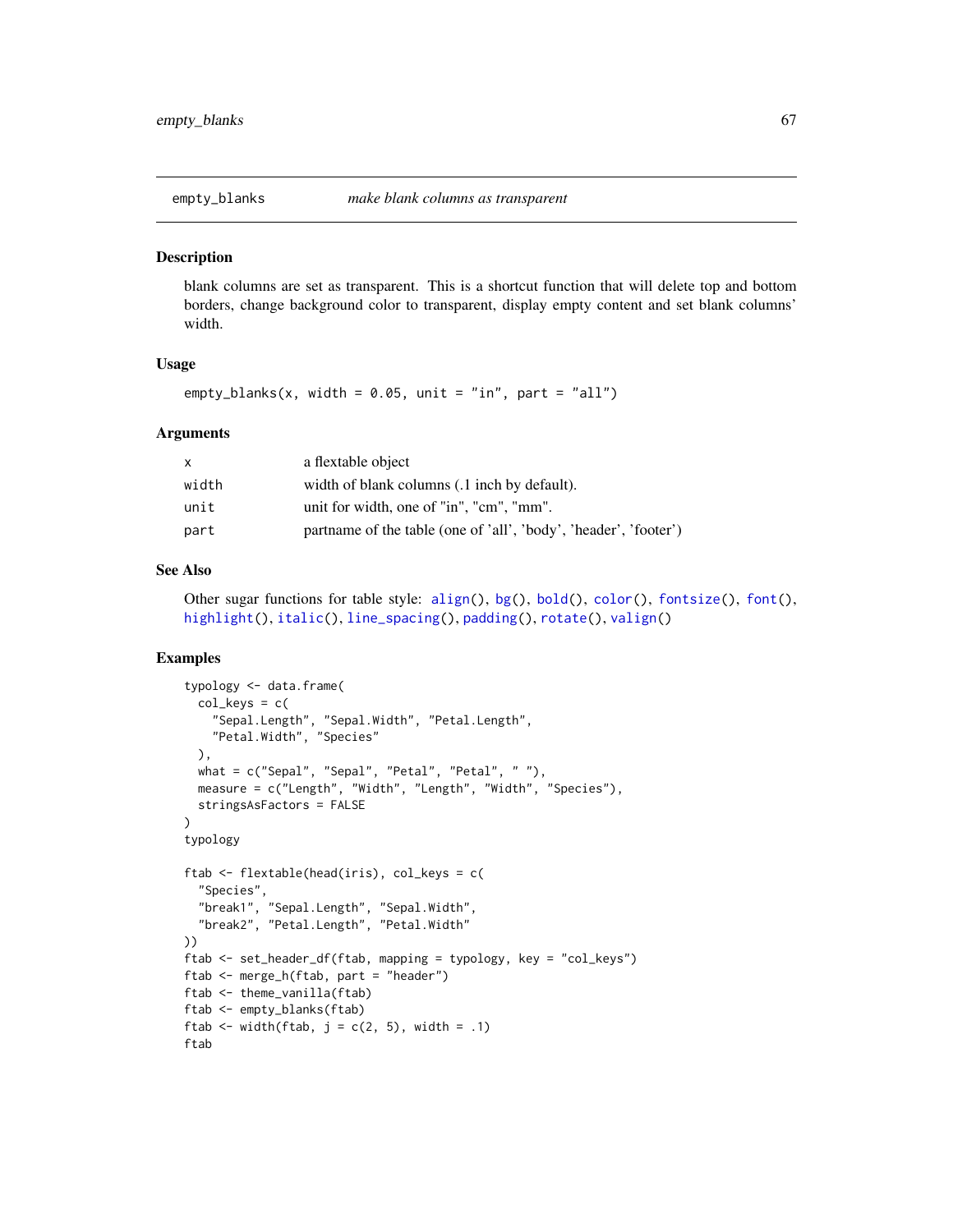<span id="page-67-0"></span>

decrease font size for each cell incrementally until it fits a given max\_width.

## Usage

```
fit_to_width(x, max_width, inc = 1L, max_iter = 20, unit = "in")
```
# Arguments

| $\mathsf{x}$              | flextable object                             |
|---------------------------|----------------------------------------------|
| max_width                 | maximum width to fit in inches               |
| inc                       | the font size decrease for each step         |
| $max$ <sub>-</sub> $iter$ | maximum iterations                           |
| unit                      | unit for max_width, one of "in", "cm", "mm". |

# Illustrations

## See Also

```
Other flextable dimensions: autofit(), dim.flextable(), dim_pretty(), flextable_dim(),
height(), hrule(), ncol_keys(), nrow_part(), set_table_properties(), width()
```

```
ft_1 <- qflextable(head(mtcars))
ft_1 \leftarrow width (ft_1, width = 1)ft_1ft_2 \leftarrow fit_to\_width(ft_1, max\_width = 4)ft_2
```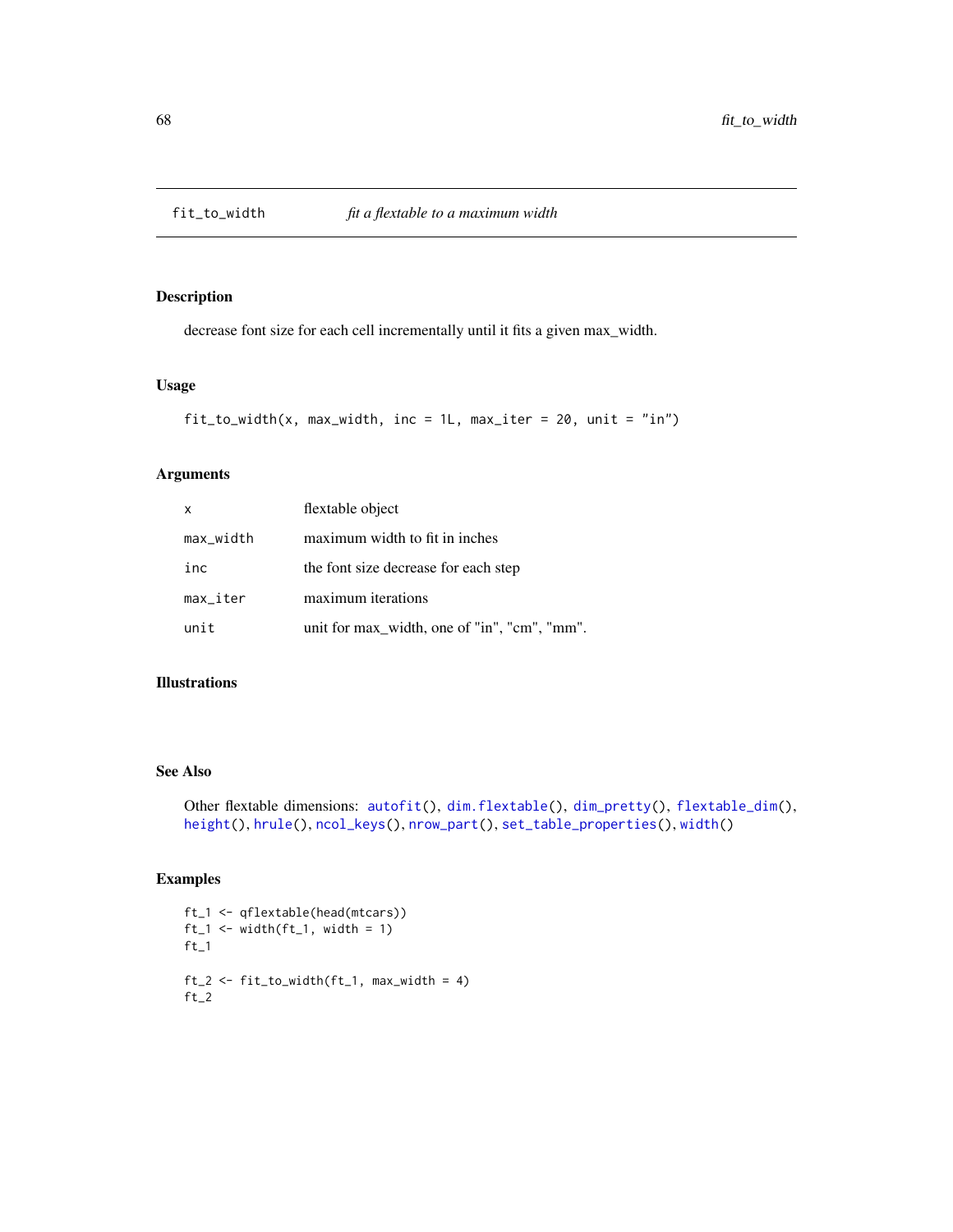fix\_border\_issues *fix border issues when cell are merged*

## Description

When cells are merged, the rendered borders will be those of the first cell. If a column is made of three merged cells, the bottom border that will be seen will be the bottom border of the first cell in the column. From a user point of view, this is wrong, the bottom should be the one defined for cell 3. This function modify the border values to avoid that effect.

#### Usage

fix\_border\_issues(x, part = "all")

#### Arguments

|      | flextable object                                                 |
|------|------------------------------------------------------------------|
| part | partname of the table (one of 'all', 'body', 'header', 'footer') |

## Examples

```
library(officer)
dat \le data.frame(a = 1:5, b = 6:10)
ft <- flextable(dat)
 ft <- theme_box(ft)
 ft <- merge_at(ft, i = 4:5, j = 1, part = "body")
 ft \le hline(ft, i = 5, part = "body",
        border = fp\_border(color = "red", width = 5))
print(ft)
ft <- fix_border_issues(ft)
print(ft)
```
flextable *flextable creation*

# Description

Create a flextable object with function flextable.

flextable are designed to make tabular reporting easier for R users. Functions are available to let you format text, paragraphs and cells; table cells can be merge vertically or horizontally, row headers can easily be defined, rows heights and columns widths can be manually set or automatically computed.

If working with 'R Markdown' documents, you should read about knitr chunk options in [knit\\_print.flextable\(\)](#page-92-0) and about setting default values with [set\\_flextable\\_defaults\(\)](#page-122-0).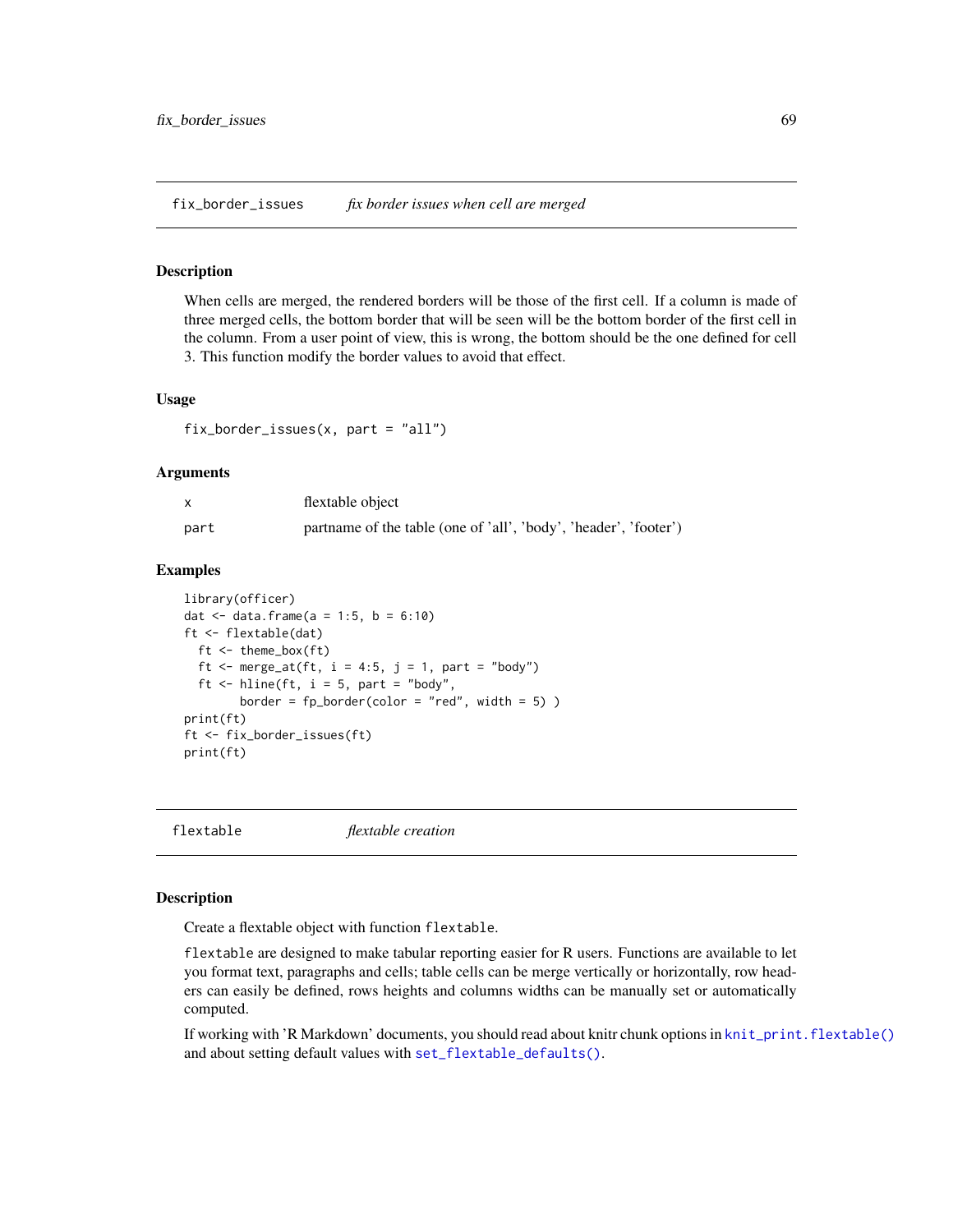## Usage

```
flextable(
 data,
  col_{keys} = names(data),
  cwidth = 0.75,cheight = 0.25,
  defaults = list(),
  theme_fun = theme_booktabs
)
```

```
qflextable(data)
```
## Arguments

| data                | dataset                                                                                                                        |
|---------------------|--------------------------------------------------------------------------------------------------------------------------------|
| col_keys            | columns names/keys to display. If some column names are not in the dataset,<br>they will be added as blank columns by default. |
| cwidth, cheight     |                                                                                                                                |
|                     | initial width and height to use for cell sizes in inches.                                                                      |
| defaults, theme_fun |                                                                                                                                |
|                     | deprecated, use set_flextable_defaults() instead.                                                                              |

## Reuse frequently used parameters

Some default formatting properties are automatically applied to every flextable you produce.

It is highly recommended to use this function because its use will minimize the code. For example, instead of calling the fontsize() function over and over again for each new flextable, set the font size default value by calling (before creating the flextables) set\_flextable\_defaults(font.size = 11). This is also a simple way to have homogeneous arrays and make the documents containing them easier to read.

You can change these default values with function [set\\_flextable\\_defaults\(\)](#page-122-0). You can reset them with function [init\\_flextable\\_defaults\(\)](#page-122-1). You can access these values by calling [get\\_flextable\\_defaults\(\)](#page-81-0).

# new lines and tabulations

The 'flextable' package will translate for you the new lines expressed in the form \n and the tabs expressed in the form \t.

The new lines will be transformed into "soft-return", that is to say a simple carriage return and not a new paragraph.

Tabs are different depending on the output format:

- HTML is using entity *em space*
- Word a Word 'tab' element
- PowerPoint a PowerPoint 'tab' element
- latex tag "\quad "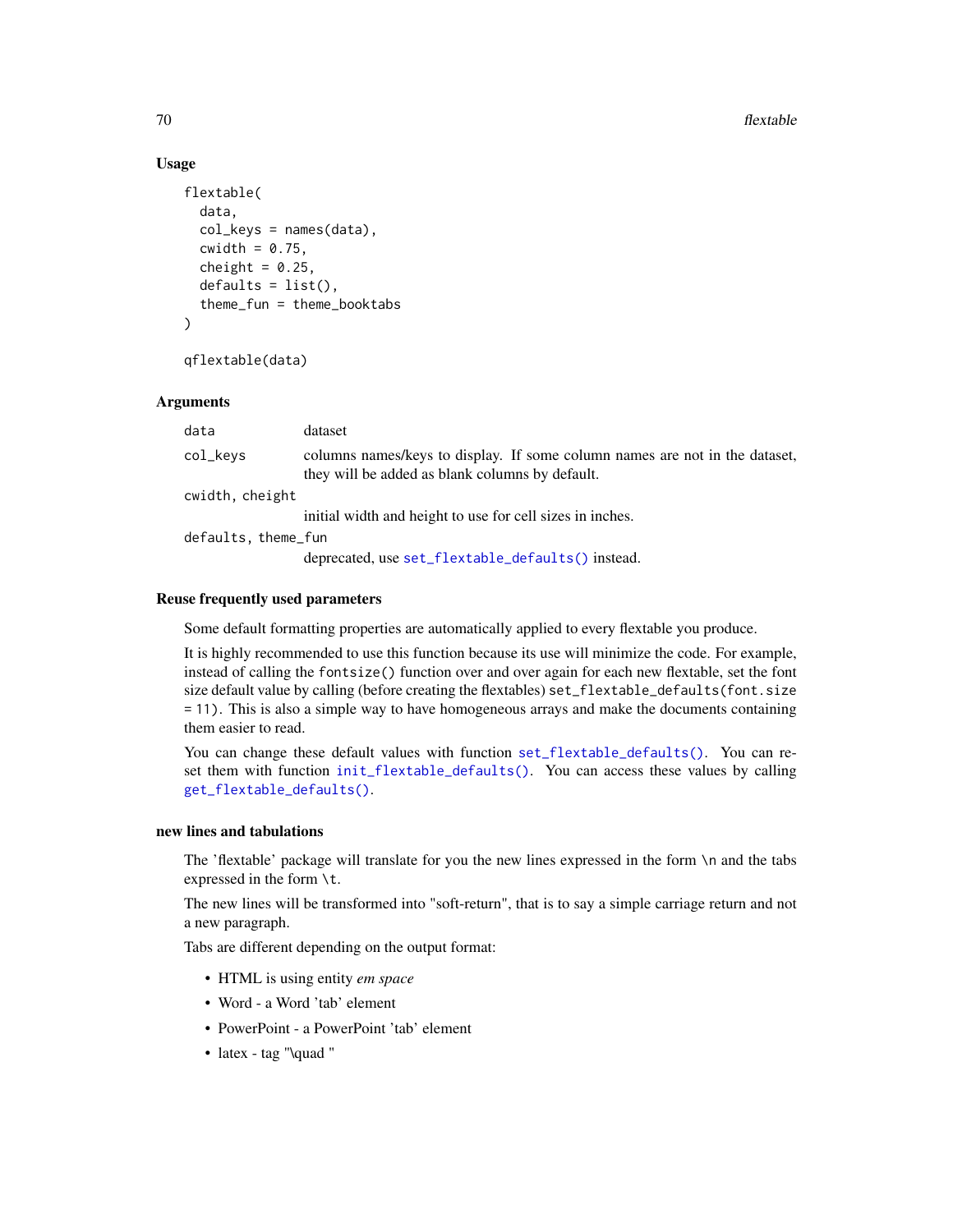# flextable\_dim 71

#### flextable parts

A flextable is made of 3 parts: header, body and footer.

Most functions have an argument named part that will be used to specify what part of of the table should be modified.

# qflextable

qflextable is a convenient tool to produce quickly a flextable for reporting where layout is fixed (see [set\\_table\\_properties\(\)](#page-128-0)) and columns widths are adjusted with [autofit\(\)](#page-39-0).

## See Also

```
style(), autofit(), theme_booktabs(), knit_print.flextable(), compose(), footnote(),
set_caption()
```
## Examples

ft <- flextable(head(mtcars)) ft

<span id="page-70-0"></span>flextable\_dim *width and height of a flextable object*

#### Description

Returns the width, height and aspect ratio of a flextable in a named list. The aspect ratio is the ratio corresponding to height/width.

Names of the list are width, height and aspect\_ratio.

#### Usage

```
flexable\_dim(x, unit = "in")
```
# Arguments

| x    | a flextable object                                 |
|------|----------------------------------------------------|
| unit | unit for returned values, one of "in", "cm", "mm". |

#### See Also

Other flextable dimensions: [autofit\(](#page-39-0)), [dim.flextable\(](#page-64-0)), [dim\\_pretty\(](#page-65-0)), [fit\\_to\\_width\(](#page-67-0)), [height\(](#page-83-0)), [hrule\(](#page-89-0)), [ncol\\_keys\(](#page-105-0)), [nrow\\_part\(](#page-106-0)), [set\\_table\\_properties\(](#page-128-0)), [width\(](#page-153-0))

```
ftab <- flextable(head(iris))
flextable_dim(ftab)
ftab <- autofit(ftab)
flextable_dim(ftab)
```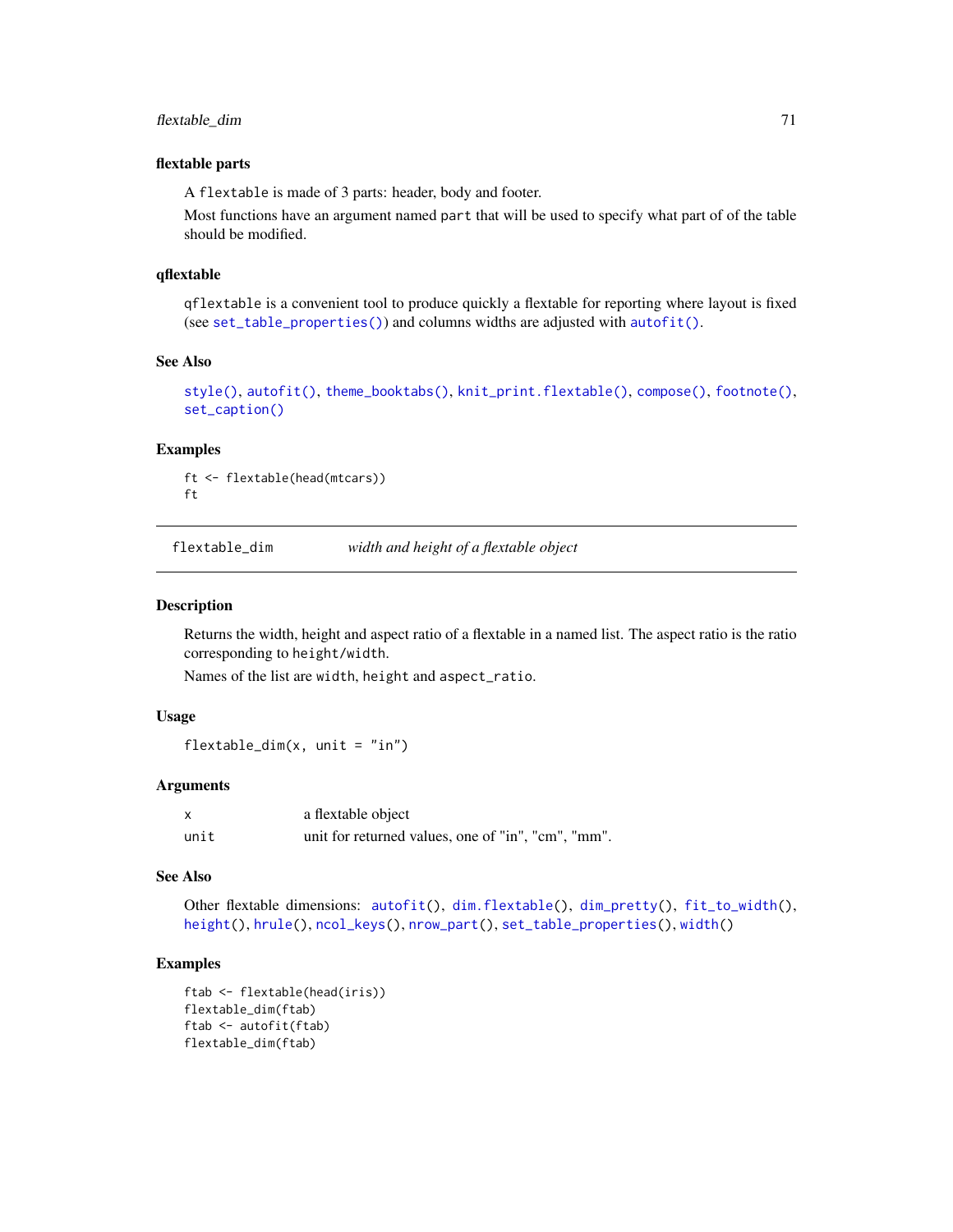flextable\_html\_dependency

*htmlDependency for flextable objects*

#### Description

When using loops in an R Markdown for HTML document, the htmlDependency object for flextable must also be added at least once.

# Usage

```
flextable_html_dependency(htmlscroll = TRUE)
```
# Arguments

htmlscroll add a scroll if table is too big to fit into its HTML container, default to TRUE.

## Examples

```
if(require("htmltools"))
 div(flextable_html_dependency())
```
<span id="page-71-0"></span>flextable\_to\_rmd *flextable raw code*

## Description

Print openxml, latex or html code of a flextable. The function is particularly useful when you want to generate flextable in a loop from a R Markdown document.

Inside R Markdown document, chunk option results must be set to 'asis'.

All arguments whose name starts with ft. can be set in the chunk options.

See [knit\\_print.flextable](#page-92-0) for more details.

#### Usage

```
flextable_to_rmd(
  x,
```

```
ft.align = opts_current$get("ft.align"),
ft.split = opts_current$get("ft.split"),
ft.keepnext = opts_current$get("ft.keepnext"),
ft.tabcolsep = opts_current$get("ft.tabcolsep"),
ft.arraystretch = opts_current$get("ft.arraystretch"),
ft.latex.float = opts_current$get("ft.latex.float"),
ft.left = opts_current$get("ft.left"),
ft.top = opts_current$get("ft.top"),
```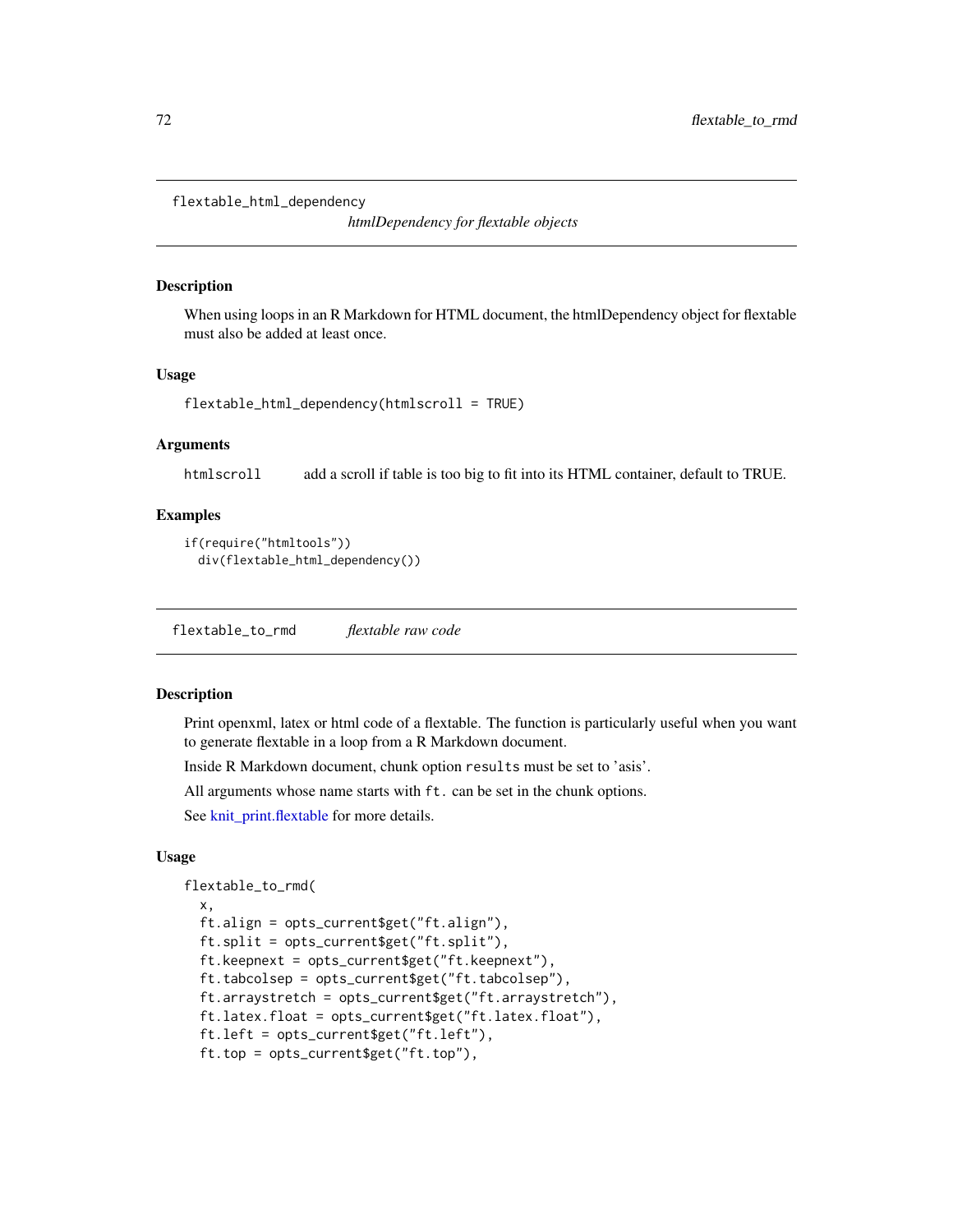# flextable\_to\_rmd 73

```
text_{after} = "",webshot = opts_current$get("webshot"),
  bookdown = FALSE,pandoc2 = TRUE,
 print = TRUE,...
\lambda
```
# Arguments

| x               | a flextable object                                                                                                                                                                                                                                                    |  |
|-----------------|-----------------------------------------------------------------------------------------------------------------------------------------------------------------------------------------------------------------------------------------------------------------------|--|
| ft.align        | flextable alignment, supported values are 'left', 'center' and 'right'.                                                                                                                                                                                               |  |
| ft.split        | Word option 'Allow row to break across pages' can be activated when TRUE.                                                                                                                                                                                             |  |
| ft.keepnext     | default TRUE. Word option 'keep rows together' is activated when TRUE. It<br>avoids page break within tables. This is handy for small tables, i.e. less than<br>a page height.                                                                                        |  |
|                 | Be careful, if you print long tables, you should rather set its value to FALSE to<br>avoid that the tables also generate a page break before being placed in the Word<br>document. Since Word will try to keep it with the next paragraphs that follow<br>the tables. |  |
| ft.tabcolsep    | space between the text and the left/right border of its containing cell, the default<br>value is 8 points.                                                                                                                                                            |  |
| ft.arraystretch |                                                                                                                                                                                                                                                                       |  |
|                 | height of each row relative to its default height, the default value is 1.5.                                                                                                                                                                                          |  |
|                 | ft.latex.float type of floating placement in the document, one of:                                                                                                                                                                                                    |  |
|                 | • 'none' (the default value), table is placed after the preceding paragraph.                                                                                                                                                                                          |  |
|                 | • 'float', table can float to a place in the text where it fits best                                                                                                                                                                                                  |  |
|                 | • 'wrap-r', wrap text around the table positioned to the right side of the text                                                                                                                                                                                       |  |
|                 | • 'wrap-l', wrap text around the table positioned to the left side of the text                                                                                                                                                                                        |  |
|                 | • 'wrap-i', wrap text around the table positioned inside edge-near the binding                                                                                                                                                                                        |  |
|                 | • 'wrap-o', wrap text around the table positioned outside edge-far from the<br>binding                                                                                                                                                                                |  |
| ft.left, ft.top |                                                                                                                                                                                                                                                                       |  |
|                 | Position should be defined with options ft. left and ft. top. Theses are the<br>top left coordinates in inches of the placeholder that will contain the table. Their<br>default values are 1 and 2 inches.                                                            |  |
| text_after      | The string you put here will be added after printing the content of the flextable.<br>For example, you can put "\\pagebreak" here to have tables produced with page<br>breaks.                                                                                        |  |
| webshot         | webshot package as a scalar character, one of "webshot" or "webshot2".                                                                                                                                                                                                |  |
| bookdown        | TRUE or FALSE (default) to support cross referencing with bookdown.                                                                                                                                                                                                   |  |
| pandoc2         | TRUE (default) or FALSE to get the string in a pandoc raw HTML attribute (only<br>valid when pandoc version is $\geq$ 2.                                                                                                                                              |  |
| print           | print output if TRUE                                                                                                                                                                                                                                                  |  |
| .               | unused arguments                                                                                                                                                                                                                                                      |  |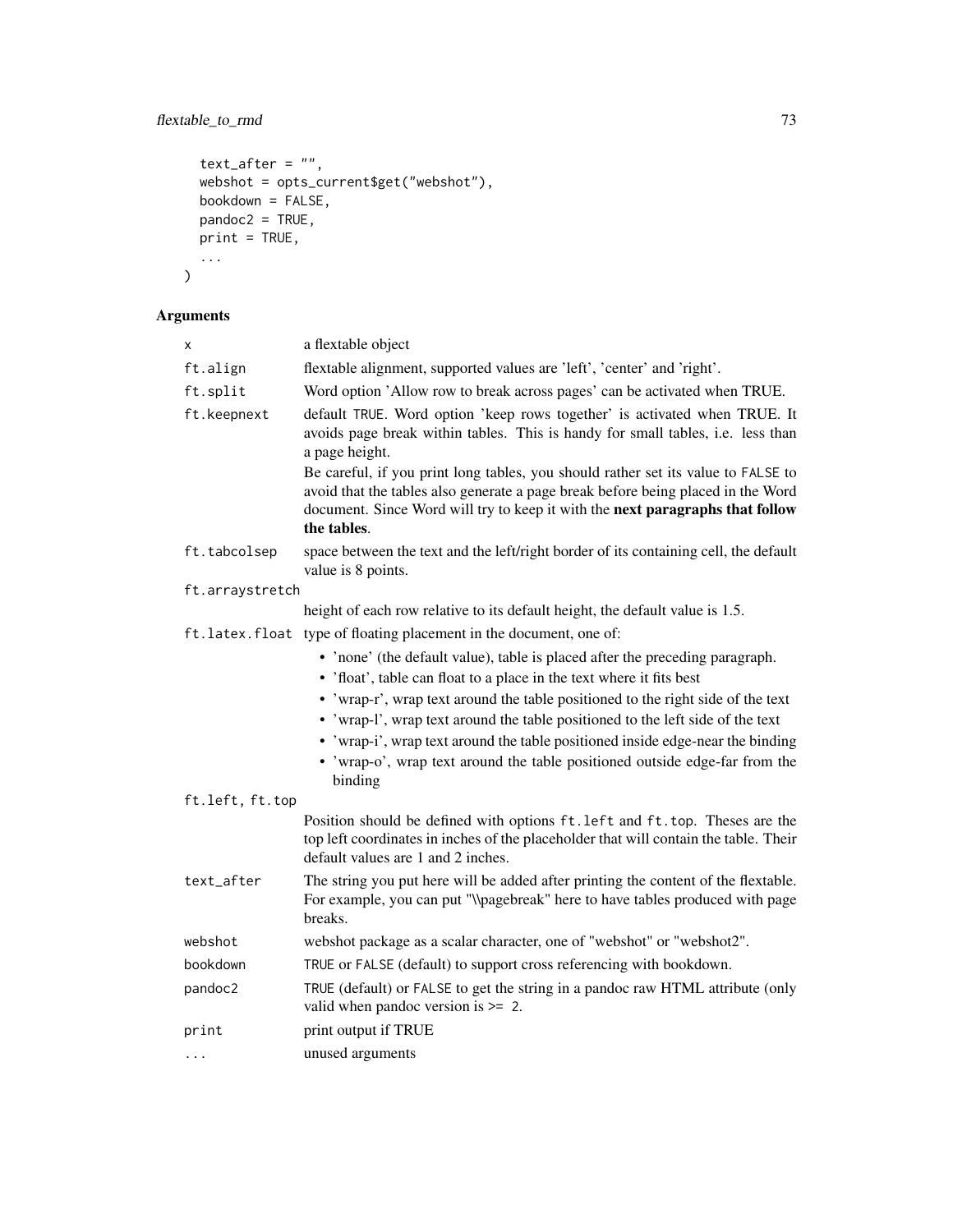### See Also

```
Other flextable print function: as_raster(), df_printer(), htmltools_value(), knit_print.flextable(),
plot.flextable(), print.flextable(), save_as_docx(), save_as_html(), save_as_image(),
save_as_pptx()
```
### Examples

```
demo_loop <- system.file(package = "flextable", "examples/rmd", "loop_with_flextable.Rmd")
rmd_file <- tempfile(fileext = ".Rmd")
file.copy(demo_loop, to = rmd_file, overwrite = TRUE)
rmd_file # R Markdown document used for demo
if(require("rmarkdown", quietly = TRUE)){
# render(input = rmd_file, output_format = "word_document",
# output_file = "loop_with_flextable.docx")
# render(input = rmd_file, output_format = "html_document",
# output_file = "loop_with_flextable.html")
# render(input = rmd_file,
# output_format = rmarkdown::pdf_document(latex_engine = "xelatex"),
# output_file = "loop_with_flextable.pdf")
}
```
fmt\_2stats *format content for data generated with* [summarizor\(\)](#page-131-0)

### Description

This function was written to allow easy demonstrations of flextable's ability to produce table summaries (with [summarizor\(\)](#page-131-0)). It assumes that we have either a quantitative variable, in which case we will display the mean and the standard deviation, or a qualitative variable, in which case we will display the count and the percentage corresponding to each modality.

### Usage

```
fmt_2stats(
  num1,
  num2,
 cts,
  pcts,
 num1_mask = "%.01f",
  num2_max = "(*.01f)".
 cts_mask = "%, 0f",pcts_mask = "(%.02f %%)"
)
```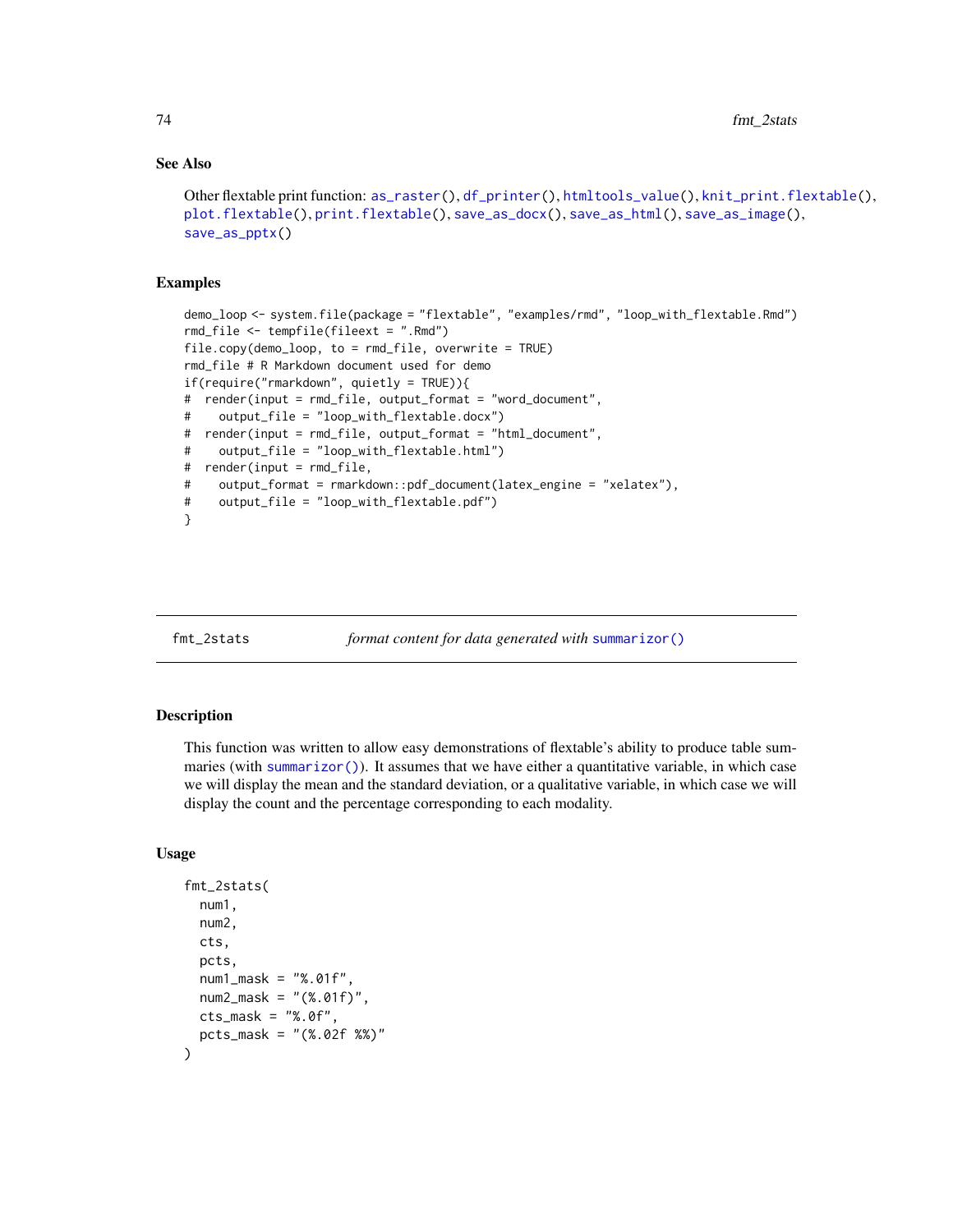#### font 75

# Arguments

| num1      | a numeric statistic to display such as a mean or a median                                      |
|-----------|------------------------------------------------------------------------------------------------|
| num2      | a numeric statistic to display such as a standard deviation or a median absolute<br>deviation. |
| cts       | a count to display                                                                             |
| pcts      | a percentage to display                                                                        |
| num1_mask | format associated with num1, a format string used by $spring()$ .                              |
| num2_mask | format associated with num2, a format string used by $spring()$ .                              |
| cts_mask  | format associated with cts, a format string used by sprintf().                                 |
| pcts_mask | format associated with pcts, a format string used by sprintf().                                |

# See Also

[summarizor\(\)](#page-131-0), [tabulator\(\)](#page-134-0), [mk\\_par\(\)](#page-60-0)

<span id="page-74-0"></span>font *Set font*

# Description

change font of selected rows and columns of a flextable.

# Usage

```
font(
 x,
 i = NULL,j = NULL,fontname,
 part = "body",
 cs.family = fontname,
 hansi.family = fontname,
 eastasia.family = fontname
)
```
# Arguments

| $\mathsf{x}$ | a flextable object                                                                                                                                                |
|--------------|-------------------------------------------------------------------------------------------------------------------------------------------------------------------|
| $\mathbf{i}$ | rows selection                                                                                                                                                    |
| j            | columns selection                                                                                                                                                 |
| fontname     | single character value. With Word and PowerPoint output, the value specifies the<br>font to be used to format characters in the Unicode range $(U+0000-U+007F)$ . |
| part         | partname of the table (one of 'all', 'body', 'header', 'footer')                                                                                                  |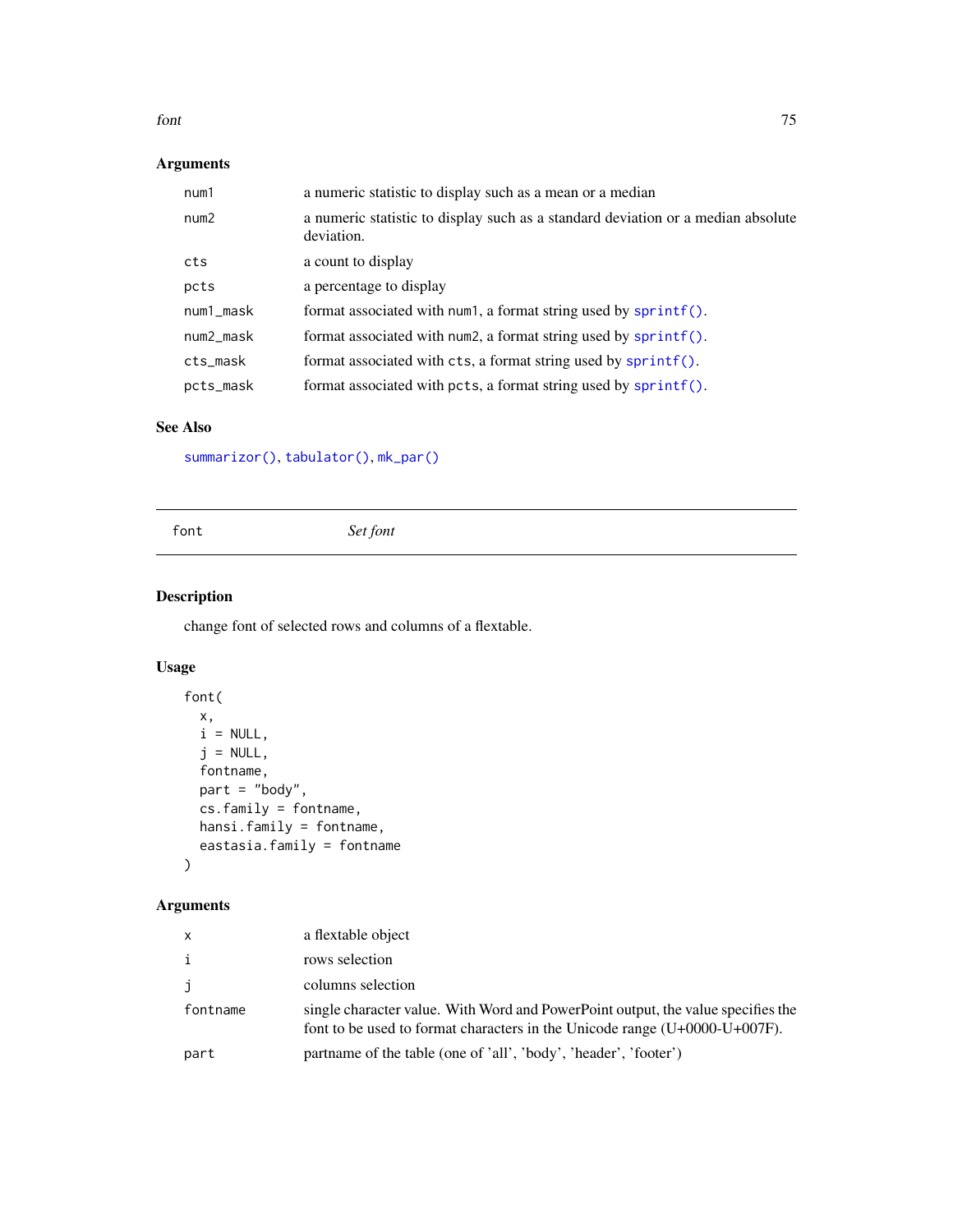| cs.family       | Optional font to be used to format characters in a complex script Unicode range.<br>For example, Arabic text might be displayed using the "Arial Unicode MS" font.<br>Used only with Word and PowerPoint outputs. Its default value is the value of<br>fontname. |
|-----------------|------------------------------------------------------------------------------------------------------------------------------------------------------------------------------------------------------------------------------------------------------------------|
| hansi.family    | optional. Specifies the font to be used to format characters in a Unicode range<br>which does not fall into one of the other categories. Used only with Word and<br>PowerPoint outputs. Its default value is the value of fontname.                              |
| eastasia.family | optional font to be used to format characters in an East Asian Unicode range.<br>For example, Japanese text might be displayed using the "MS Mincho" font.<br>Used only with Word and PowerPoint outputs. Its default value is the value of<br>fontname.         |

## Illustrations

# See Also

```
Other sugar functions for table style: align(), bg(), bold(), color(), empty_blanks(), fontsize(),
highlight(), italic(), line_spacing(), padding(), rotate(), valign()
```
# Examples

```
require("gdtools")
fontname <- "Brush Script MT"
if (font_family_exists(fontname)) {
  ft_1 <- flextable(head(iris))
  ft_2 <- font(ft_1, fontname = fontname, part = "header")
  ft_2 \leftarrow font(ft_2, fontname = fontname, j = 5)ft_2}
```
<span id="page-75-0"></span>fontsize *Set font size*

### Description

change font size of selected rows and columns of a flextable.

# Usage

```
fontsize(x, i = NULL, j = NULL, size = 11, part = "body")
```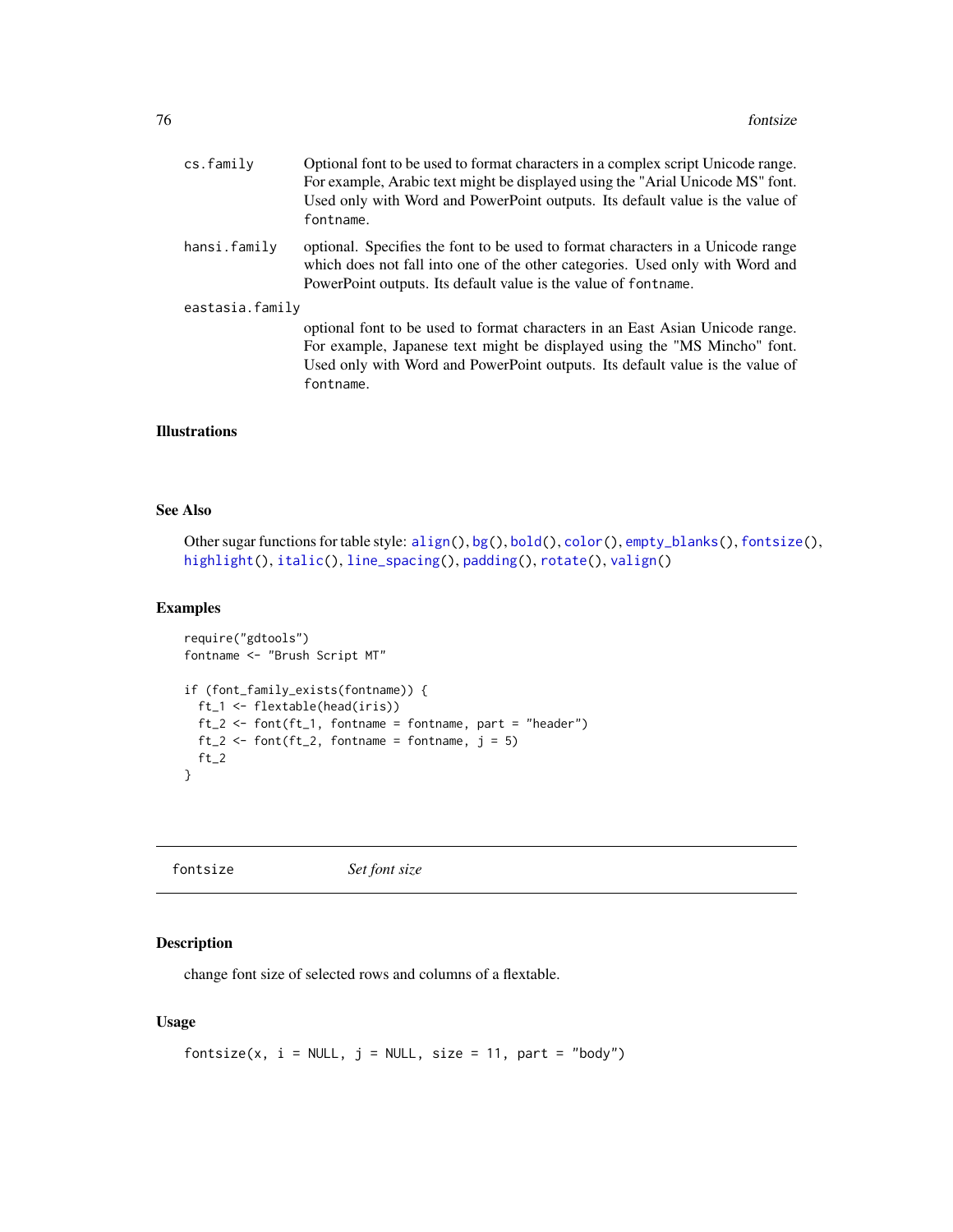### Arguments

| x    | a flextable object                                               |
|------|------------------------------------------------------------------|
| i    | rows selection                                                   |
| j    | columns selection                                                |
| size | integer value (points)                                           |
| part | partname of the table (one of 'all', 'body', 'header', 'footer') |

# Illustrations

# See Also

```
Other sugar functions for table style: align(), bg(), bold(), color(), empty_blanks(), font(),
highlight(), italic(), line_spacing(), padding(), rotate(), valign()
```
### Examples

```
ft <- flextable(head(iris))
ft <- fontsize(ft, size = 14, part = "header")
ft \le fontsize(ft, size = 14, j = 2)
ft \le fontsize(ft, size = 7, j = 3)
ft
```
footers\_flextable\_at\_bkm

*add flextable at a bookmark location in document's footer*

# Description

replace in the footer of a document a paragraph containing a bookmark by a flextable. A bookmark will be considered as valid if enclosing words within a paragraph; i.e., a bookmark along two or more paragraphs is invalid, a bookmark set on a whole paragraph is also invalid, but bookmarking few words inside a paragraph is valid.

### Usage

```
footers_flextable_at_bkm(x, bookmark, value)
```
### **Arguments**

| x        | an rdocx object    |
|----------|--------------------|
| bookmark | bookmark id        |
| value    | a flextable object |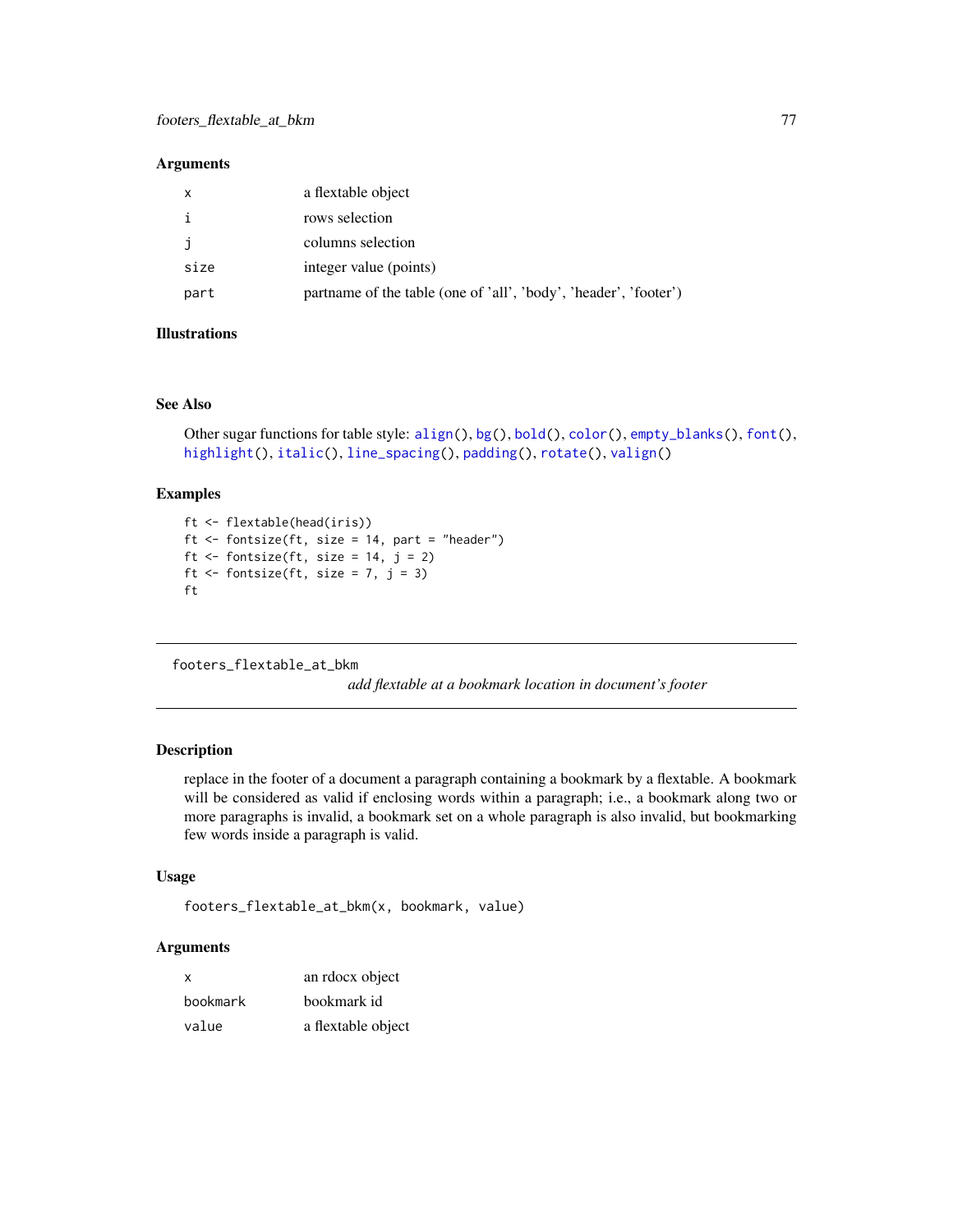The function let add footnotes to a flextable object by adding some symbols in the flextable and associated notes in the footer of the flextable.

Symbols are added to the cells designated by the selection i and j. If you use  $i = c(1,3)$  and  $j = c(1,3)$  $c(2,5)$ , then you will add the symbols (or the repeated symbol) to cells [1,2] and [3,5].

#### Usage

```
footnote(
 x,
 i = NULL,j = NULL,value,
 ref_symbols = NULL,
 part = "body",
 inline = FALSE,
 sep = "; "
)
```
# Arguments

| $\mathsf{x}$ | a flextable object                                                                         |
|--------------|--------------------------------------------------------------------------------------------|
| i, j         | cellwise rows and columns selection                                                        |
| value        | a call to function as <u>paragraph</u> ().                                                 |
| ref_symbols  | character value, symbols to append that will be used as references to notes.               |
| part         | partname of the table (one of 'body', 'header', 'footer')                                  |
| inline       | whether to add footnote on same line as previous footnote or not                           |
| sep          | used only when inline = TRUE, character string to use as a separator between<br>footnotes. |

### Illustrations

```
ft_1 <- flextable(head(iris))
ft_1 <- footnote( ft_1, i = 1, j = 1:3,
            value = as_paragraph(
              c("This is footnote one",
                "This is footnote two",
                "This is footnote three")
```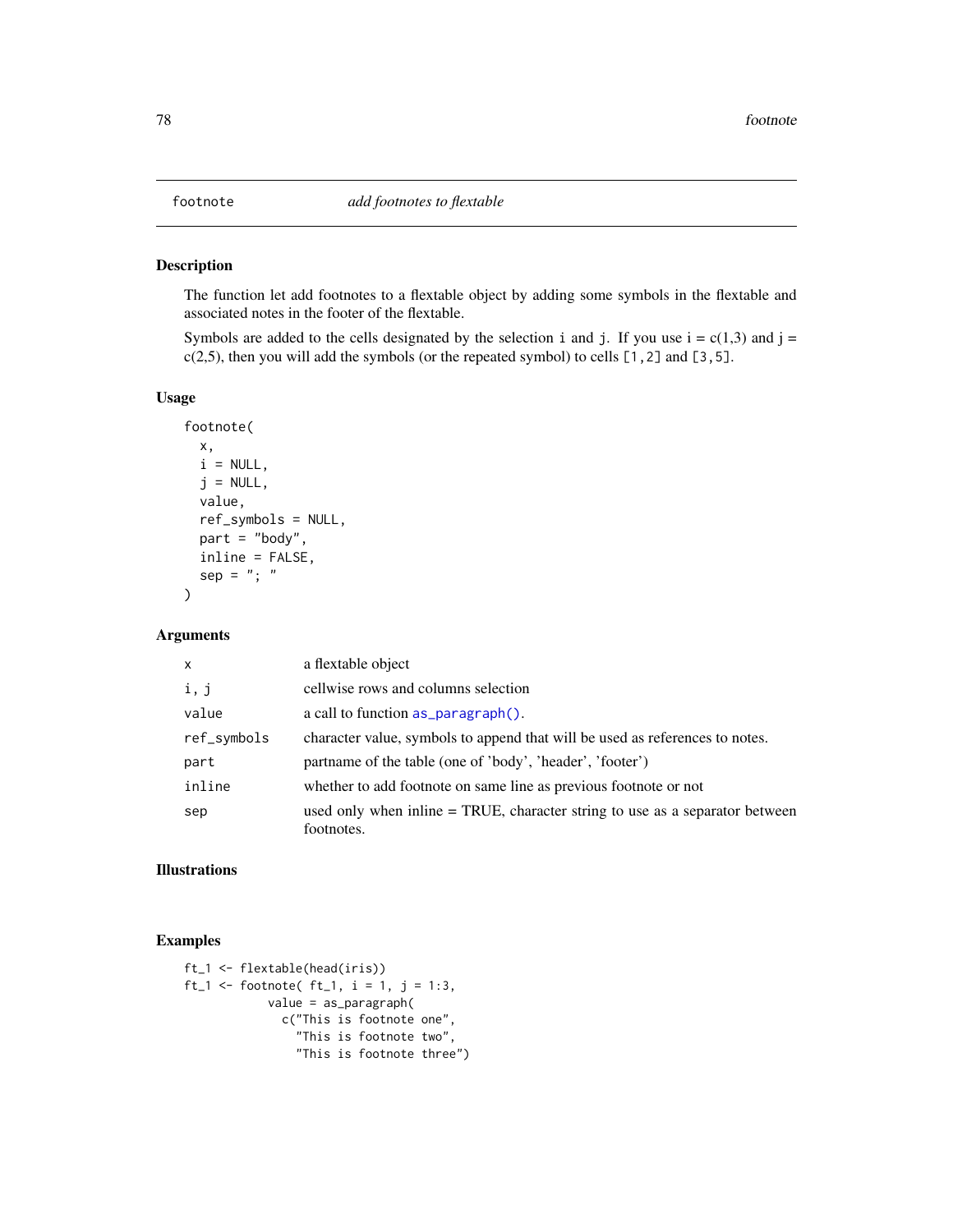```
),
            ref\_symbols = c("a", "b", "c"),part = "header")
ft_1 <- valign(ft_1, valign = "bottom", part = "header")
ft_1 <- autofit(ft_1)
ft_2 <- flextable(head(iris))
ft_2 <- autofit(ft_2)
ft_2 <- footnote( ft_2, i = 1, j = 1:2,
               value = as_paragraph(
                c("This is footnote one",
                   "This is footnote two")
               ),
               ref\_symbols = c("a", "b"),
               part = "header", inline = TRUE)
ft_2 <- footnote( ft_2, i = 1, j = 3:4,
               value = as_paragraph(
                 c("This is footnote three",
                   "This is footnote four")
               ),
               ref\_symbols = c("c", "d"),
               part = "header", inline = TRUE)
ft_2ft_3 <- flextable(head(iris))
ft_3 <- autofit(ft_3)
ft_3 <- footnote(
 x = ft_3, i = 1:3, j = 1:3,
 ref_symbols = "a",
 value = as_paragraph("This is footnote one")
\lambdaft_3
```
<span id="page-78-0"></span>fp\_border\_default *Border formatting properties*

### Description

Create a [fp\\_border\(\)](#page-0-0) object that uses defaut values defined in flextable defaults formatting properties, i.e. default border color (see [set\\_flextable\\_defaults\(\)](#page-122-0)).

### Usage

```
fp_border_default(
  color = flextable_global$defaults$border.color,
  style = "solid",
 width = 1)
```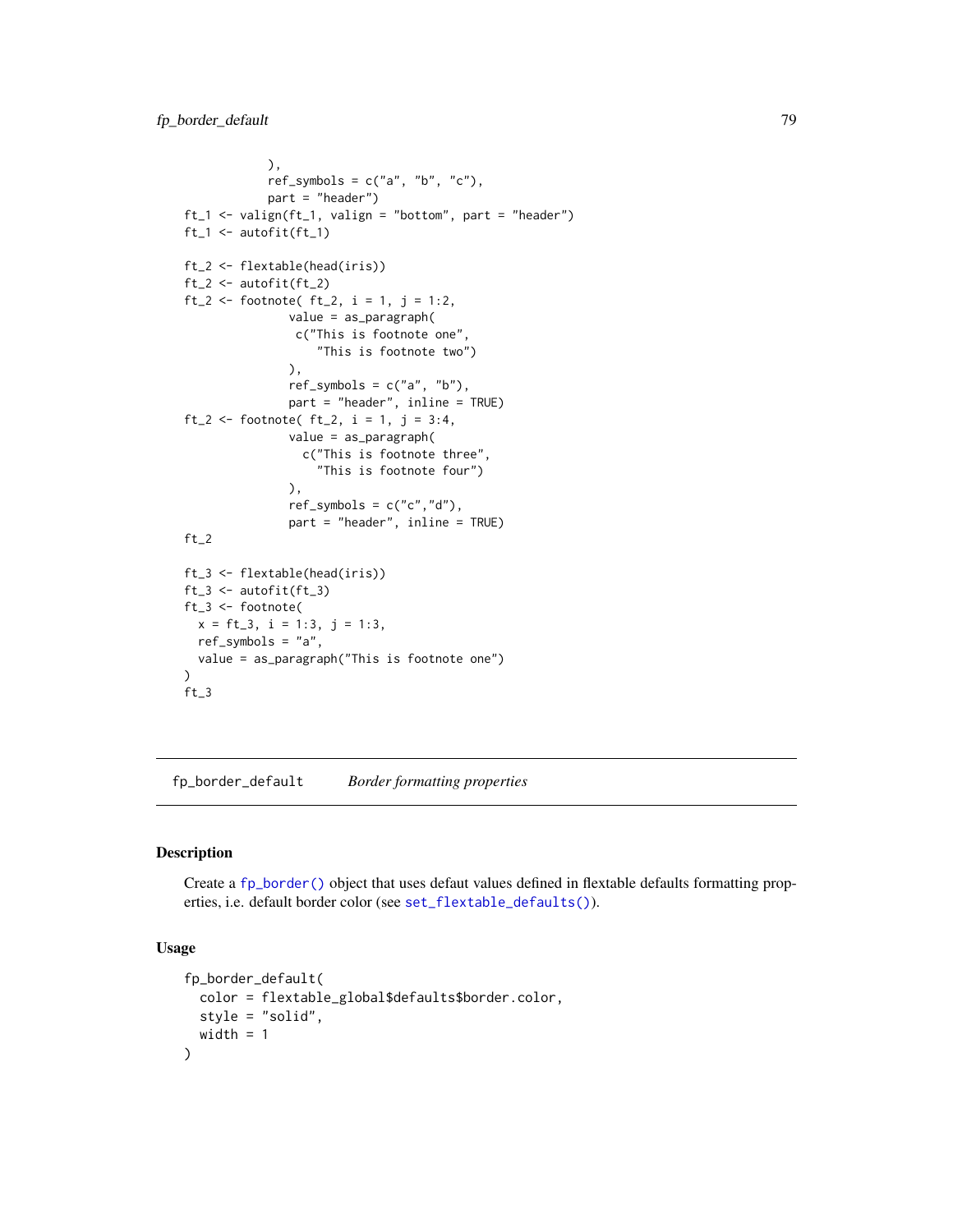### **Arguments**

| color | border color - single character value (e.g. "#000000" or "black")                 |
|-------|-----------------------------------------------------------------------------------|
| stvle | border style - single character value : "none" or "solid" or "dotted" or "dashed" |
| width | border width - an integer value : $0 \ge$ value                                   |

# See Also

#### [hline\(\)](#page-86-0), [vline\(\)](#page-150-0)

Other functions for defining formatting properties: [fp\\_text\\_default\(](#page-79-0))

### Examples

```
library(flextable)
set_flextable_defaults(
  border.color = "orange")
z <- flextable(head(cars))
z \leftarrow theme_vanilla(z)
z <- vline(
  z, j = 1, part = "all",
 border = officer::fp_border())
z <- vline(
  z, j = 2, part = "all",
  border = fp_border_default())
z
init_flextable_defaults()
```
<span id="page-79-0"></span>fp\_text\_default *Text formatting properties*

# Description

Create a [fp\\_text\(\)](#page-0-0) object that uses defaut values defined in the flextable it applies to.

fp\_text\_default() is a handy function that will allow you to specify certain formatting values to be applied to a piece of text, the formatting values that are not specified will simply be the existing formatting values.

For example, if you set the text in the cell to red previously, using the code fp\_text\_default(bold = TRUE), the formatting will be 'bold' but it will also be 'red'.

On the other hand, the fp\_text() function forces you to specify all the parameters, so we strongly recommend working with fp\_text\_default() which was created to replace the use of the former.

See also [set\\_flextable\\_defaults\(\)](#page-122-0) to modify flextable defaults formatting properties.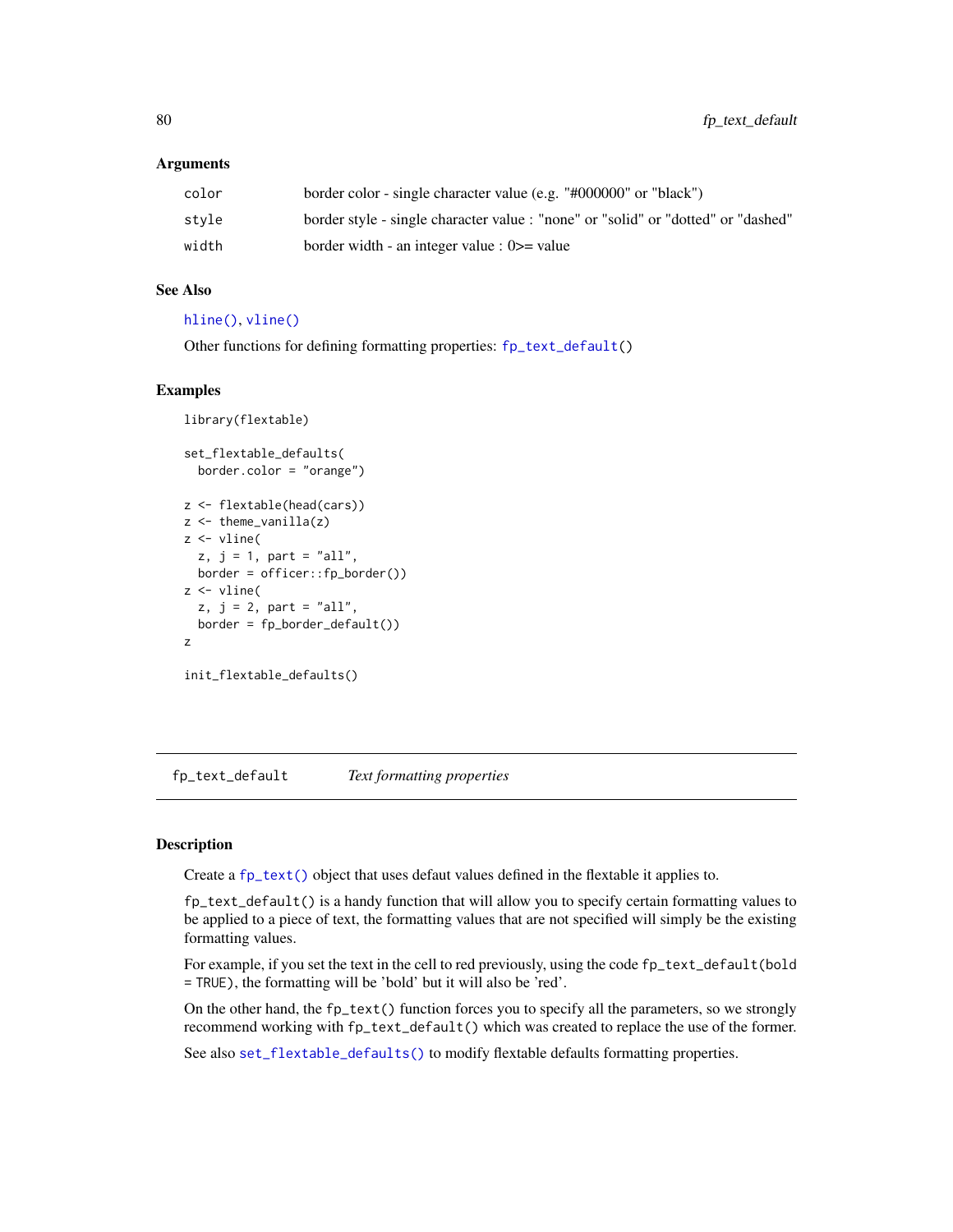# fp\_text\_default 81

# Usage

```
fp_text_default(
  color = flextable_global$defaults$font.color,
  font.size = flextable_global$defaults$font.size,
 bold = FALSE,
  italic = FALSE,
  underlined = FALSE,
  font.family = flextable_global$defaults$font.family,
  cs.family = NULL,
  eastasia.family = NULL,
 hansi.family = NULL,
 vertical.align = "baseline",
  shading.color = "transparent"
\mathcal{L}
```
# Arguments

| color           | font color - a single character value specifying a valid color (e.g. "#000000" or<br>"black").                                                                           |
|-----------------|--------------------------------------------------------------------------------------------------------------------------------------------------------------------------|
| font.size       | font size (in point) - 0 or positive integer value.                                                                                                                      |
| bold            | is bold                                                                                                                                                                  |
| italic          | is italic                                                                                                                                                                |
| underlined      | is underlined                                                                                                                                                            |
| font.family     | single character value. Specifies the font to be used to format characters in the<br>Unicode range $(U+0000-U+007F)$ .                                                   |
| cs.family       | optional font to be used to format characters in a complex script Unicode range.<br>For example, Arabic text might be displayed using the "Arial Unicode MS" font.       |
| eastasia.family |                                                                                                                                                                          |
|                 | optional font to be used to format characters in an East Asian Unicode range.<br>For example, Japanese text might be displayed using the "MS Mincho" font.               |
| hansi.family    | optional. Specifies the font to be used to format characters in a Unicode range<br>which does not fall into one of the other categories.                                 |
|                 | vertical.align single character value specifying font vertical alignments. Expected value is one<br>of the following: default 'baseline' or 'subscript' or 'superscript' |
| shading.color   | shading color - a single character value specifying a valid color (e.g. "#000000"<br>or "black").                                                                        |

# See Also

[as\\_chunk\(\)](#page-17-0), [compose\(\)](#page-60-1), [append\\_chunks\(\)](#page-14-0), [prepend\\_chunks\(\)](#page-111-0)

Other functions for defining formatting properties: [fp\\_border\\_default\(](#page-78-0))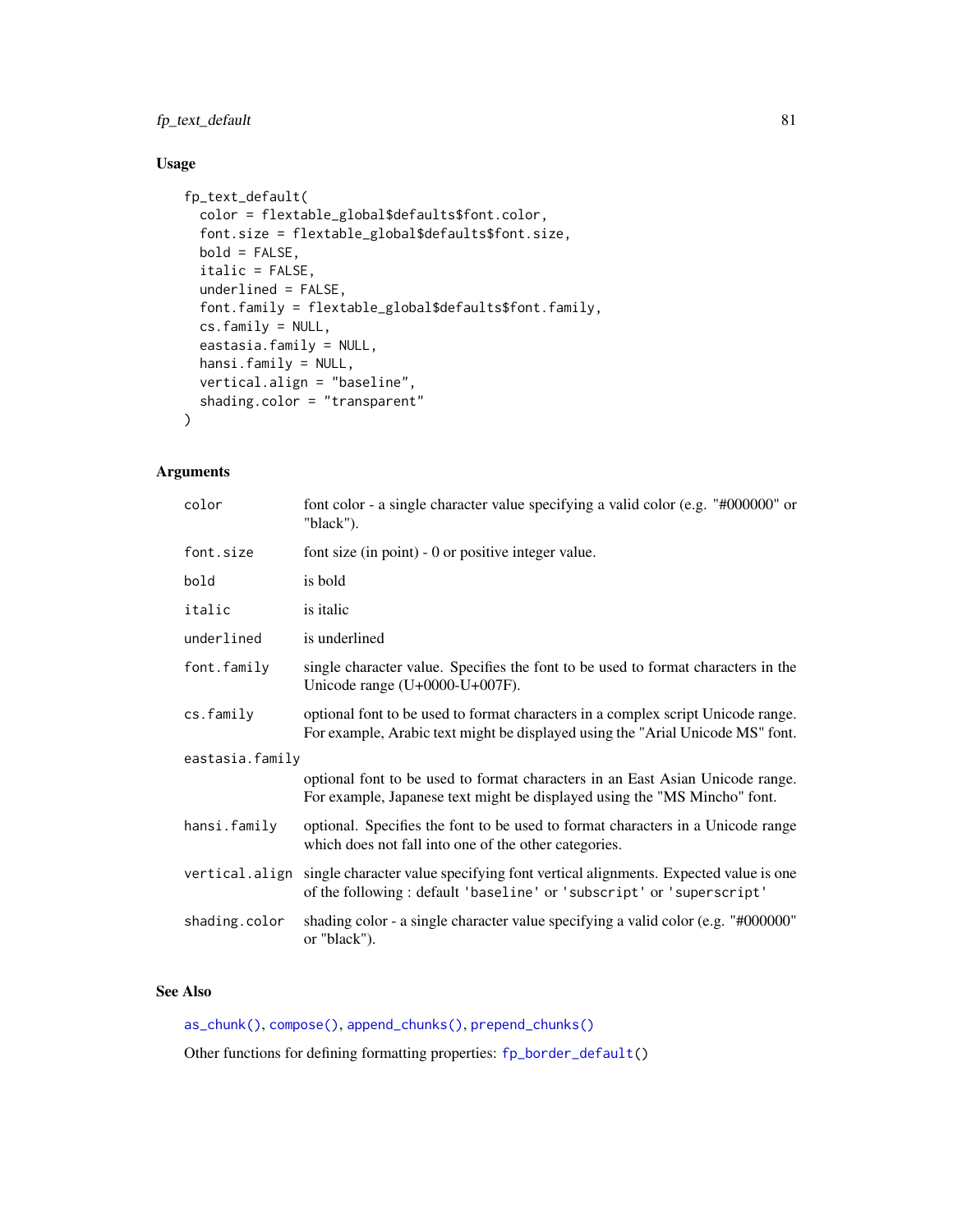# Examples

```
library(flextable)
set_flextable_defaults(
  font.size = 11, font.color = "#303030",
  padding = 3, table.layout = "autofit")
z <- flextable(head(cars))
z <- compose(
  x = z,
  i = \sim speed < 6,
  j = "speed",value = as_paragraph(
   as_chunk("slow... ", props = fp_text_default(color = "red")),
   as_chunk(speed, props = fp_text_default(italic = TRUE))
  )
\lambdaz
init_flextable_defaults()
```
get\_flextable\_defaults

*Get flextable defaults formatting properties*

### Description

The current formatting properties are automatically applied to every flextable you produce. These default values are returned by this function.

### Usage

```
get_flextable_defaults()
```
# Value

a list containing default values.

# See Also

Other functions related to themes: [set\\_flextable\\_defaults\(](#page-122-0)), [theme\\_alafoli\(](#page-139-0)), [theme\\_booktabs\(](#page-140-0)), [theme\\_box\(](#page-141-0)), [theme\\_tron\\_legacy\(](#page-143-0)), [theme\\_tron\(](#page-142-0)), [theme\\_vader\(](#page-144-0)), [theme\\_vanilla\(](#page-145-0)), [theme\\_zebra\(](#page-146-0))

# Examples

get\_flextable\_defaults()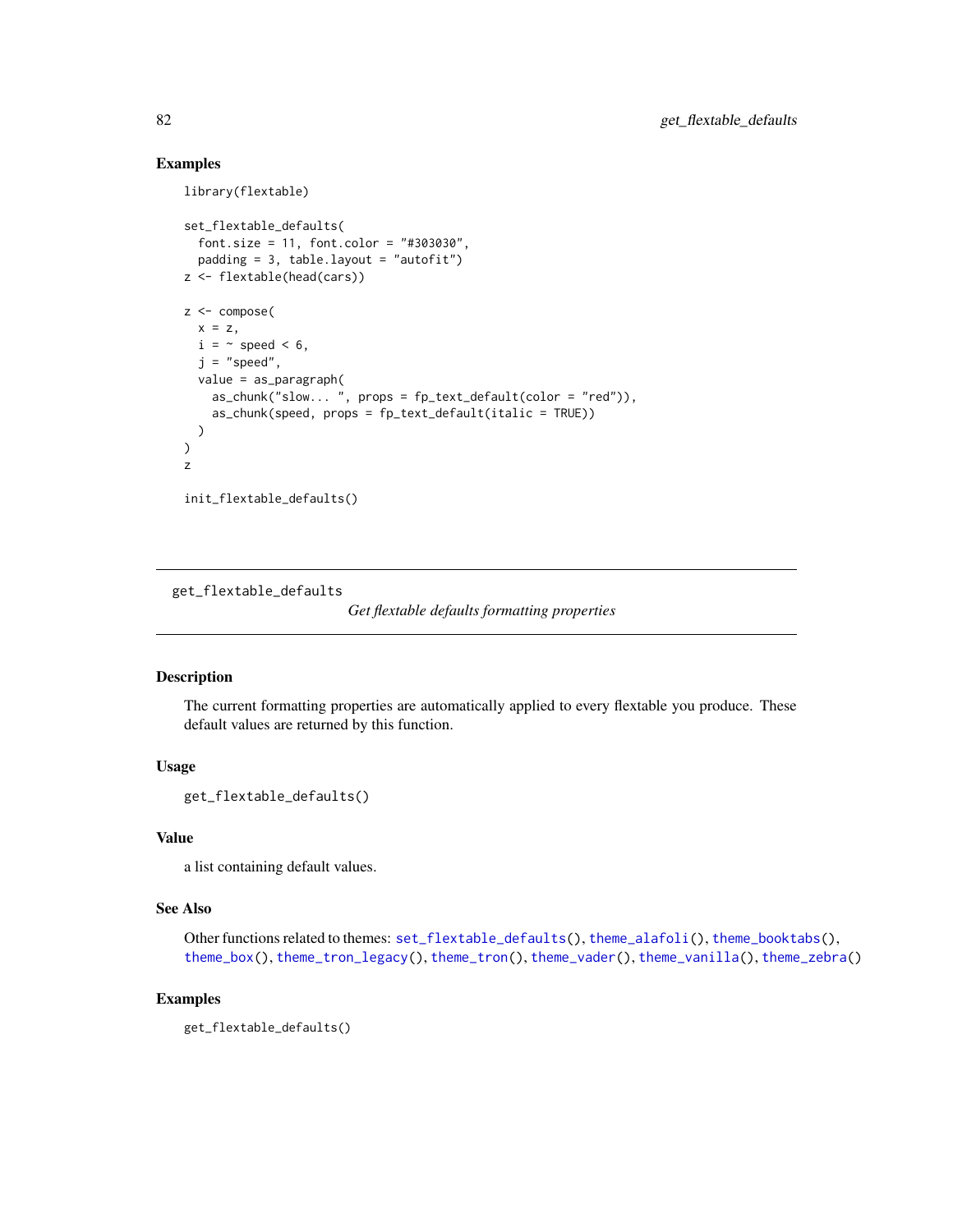<span id="page-82-0"></span>

This function is used to insert mini gg plots into flextable with function [compose\(\)](#page-60-1). It should be used inside a call to [as\\_paragraph\(\)](#page-34-0).

### Usage

 $gg_{\text{c}}$ chunk(value, width = 1, height = 0.2, unit = "in")

### Arguments

| value         | gg objects, stored in a list column.                |
|---------------|-----------------------------------------------------|
| width, height | size of the resulting png file in inches            |
| unit          | unit for width and height, one of "in", "cm", "mm". |

## Illustrations

### Note

This chunk option requires package officedown in a R Markdown context with Word output format.

PowerPoint cannot mix images and text in a paragraph, images are removed when outputing to PowerPoint format.

### See Also

```
Other chunk elements for paragraph: as\_bracket(), as\_b(), as\_chunk(), as\_equation(), as\_highlight(),as_image(), as_i(), as_sub(), as_sup(), as_word_field(), colorize(), hyperlink_text(),
linerange(), lollipop(), minibar(), plot_chunk()
```

```
library(data.table)
library(flextable)
if(require("ggplot2")){
  my_cor_plot <- function(x){
   cols <- colnames(x)[sapply(x, is.numeric)]
   x \leftarrow x[, .SD, .SDcols = cols]
    cormat <- as.data.table(cor(x))
    cormat$var1 <- colnames(cormat)
    cormat <- melt(cormat, id.vars = "var1", measure.vars = cormat$var1,
                   variable.name = "var2", value.name = "correlation")
    ggplot(data = cormat, aes(x=var1, y=var2, fill=correlation)) +
      geom_tile() + coord_equal() +
```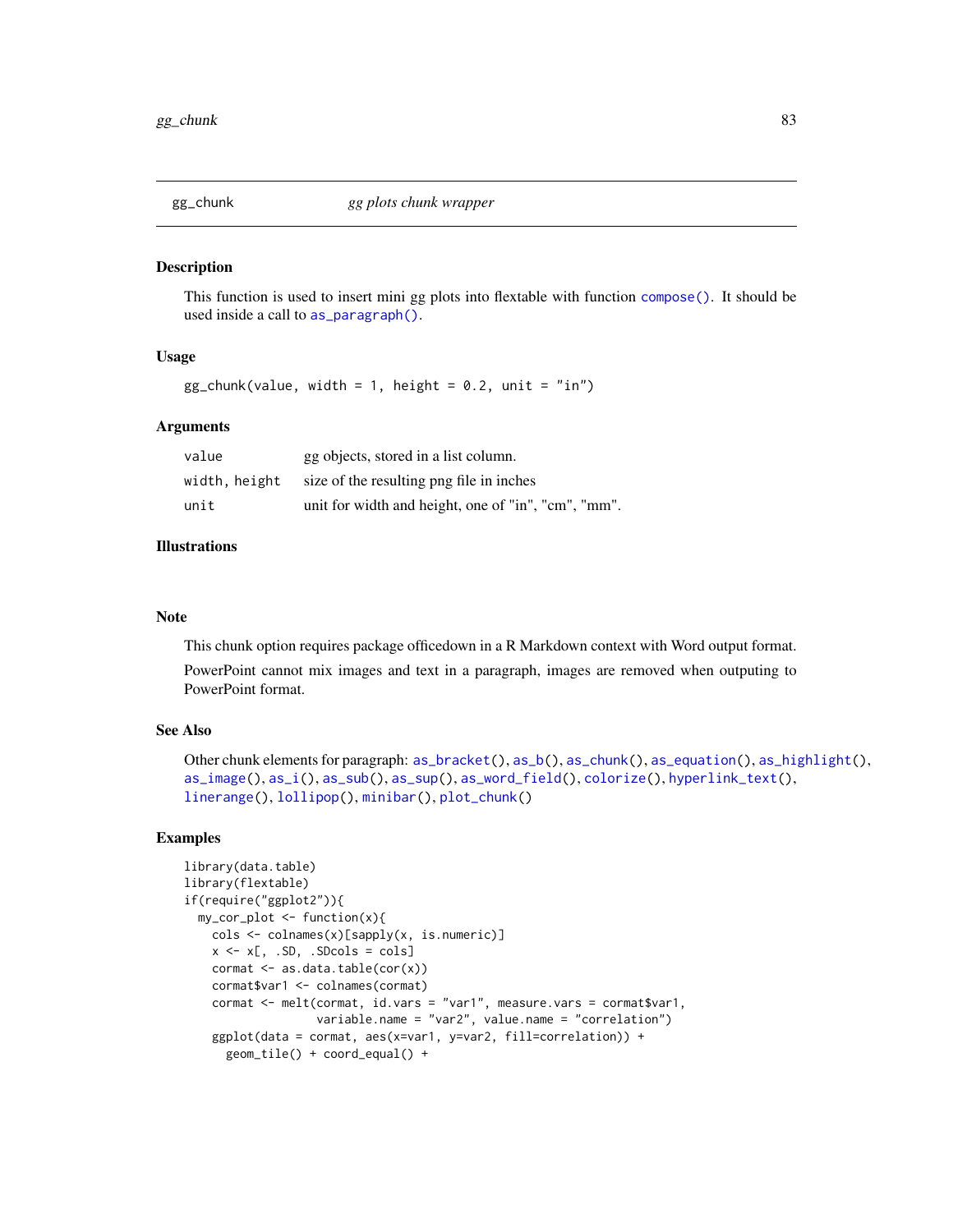```
scale_fill_gradient2(low = "blue",
                            mid = "white", high = "red", limits = c(-1, 1),
                            guide = FALSE) + theme_void()
 }
 z <- as.data.table(iris)
 z \le z[ , list(gg = list(my_cor_plot(.SD))), by = "Species"]
 ft <- flextable(z)
 ft <- mk_par(ft, j = "gg",value = as_paragraph(
                 gg_{\text{c}}chunk(value = gg, width = 1, height = 1)
               ))
 ft
}
```

```
headers_flextable_at_bkm
```
*add flextable at a bookmark location in document's header*

# Description

replace in the header of a document a paragraph containing a bookmark by a flextable. A bookmark will be considered as valid if enclosing words within a paragraph; i.e., a bookmark along two or more paragraphs is invalid, a bookmark set on a whole paragraph is also invalid, but bookmarking few words inside a paragraph is valid.

#### Usage

```
headers_flextable_at_bkm(x, bookmark, value)
```
# Arguments

| x        | an rdocx object    |
|----------|--------------------|
| bookmark | bookmark id        |
| value    | a flextable object |

<span id="page-83-0"></span>height *Set flextable rows height*

### Description

control rows height for a part of the flextable when the line height adjustment is "atleast" or "exact" (see [hrule\(\)](#page-89-0)).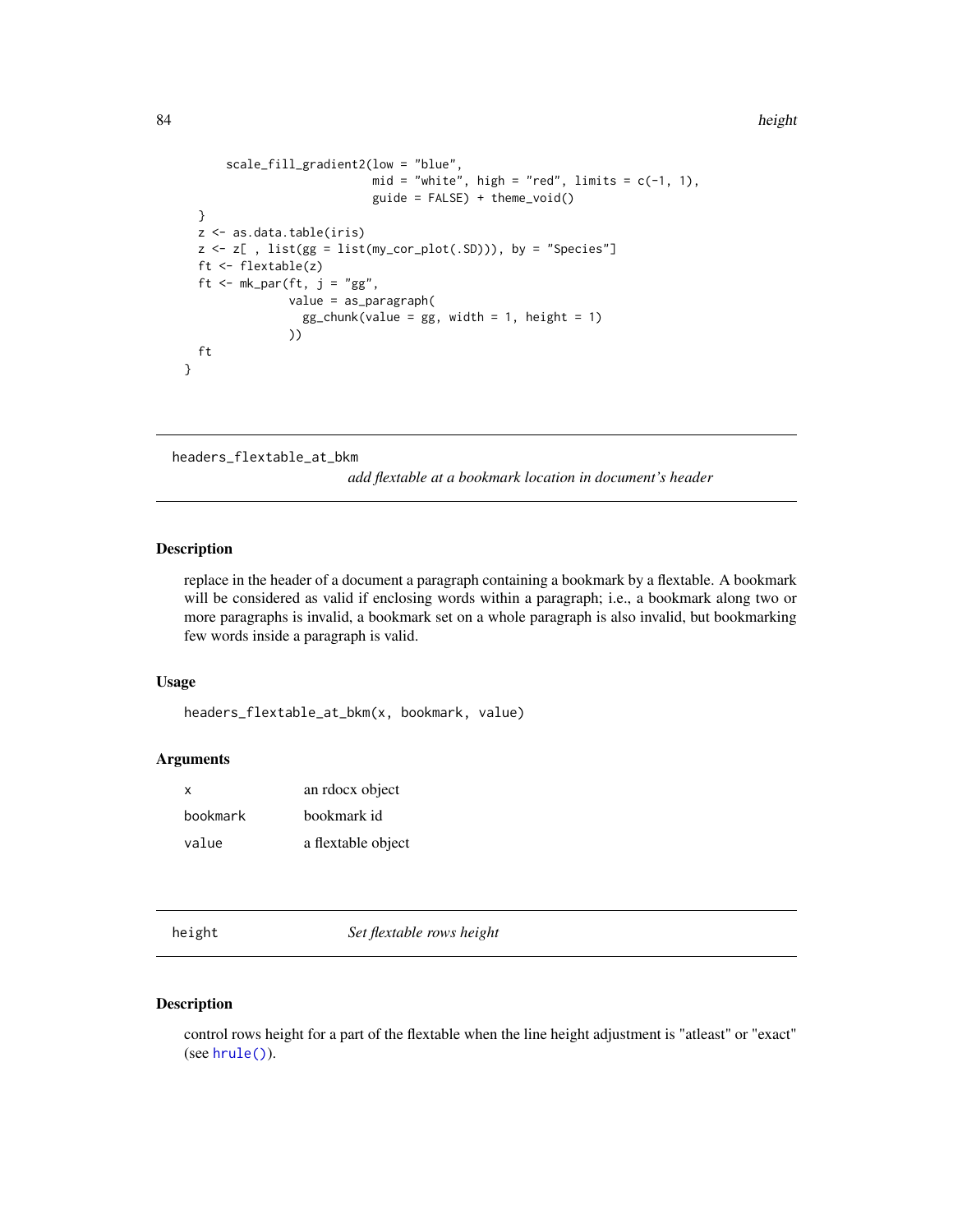#### height 85 and 2012 and 2012 and 2012 and 2012 and 2012 and 2012 and 2012 and 2012 and 2012 and 2012 and 2012 a

# Usage

```
height(x, i = NULL, height, part = "body", unit = "in")
height_all(x, height, part = "all", unit = "in")
```
### Arguments

| X      | flextable object                          |
|--------|-------------------------------------------|
| i      | rows selection                            |
| height | height in inches                          |
| part   | partname of the table                     |
| unit   | unit for height, one of "in", "cm", "mm". |

# Illustrations

### height\_all

height\_all is a convenient function for setting the same height to all rows (selected with argument part).

# Note

This function has no effect when the rule for line height is set to "auto" (see [hrule\(\)](#page-89-0)), which is the default case, except with PowerPoint which does not support this automatic line height adjustment feature.

# See Also

Other flextable dimensions: [autofit\(](#page-39-0)), [dim.flextable\(](#page-64-0)), [dim\\_pretty\(](#page-65-0)), [fit\\_to\\_width\(](#page-67-0)), [flextable\\_dim\(](#page-70-0)), [hrule\(](#page-89-0)), [ncol\\_keys\(](#page-105-0)), [nrow\\_part\(](#page-106-0)), [set\\_table\\_properties\(](#page-128-0)), [width\(](#page-153-0))

```
ft_1 <- flextable(head(iris))
ft_1 \leftarrow height(ft_1, height = .5)
ft_1 \leftarrow hrule (ft_1, rule = "exact")ft_1ft_2 <- flextable(head(iris))
ft_2 \leftarrow height_all (ft_2, height = 1)ft_2 < - hrule(ft_2, rule = "exact")
ft_2
```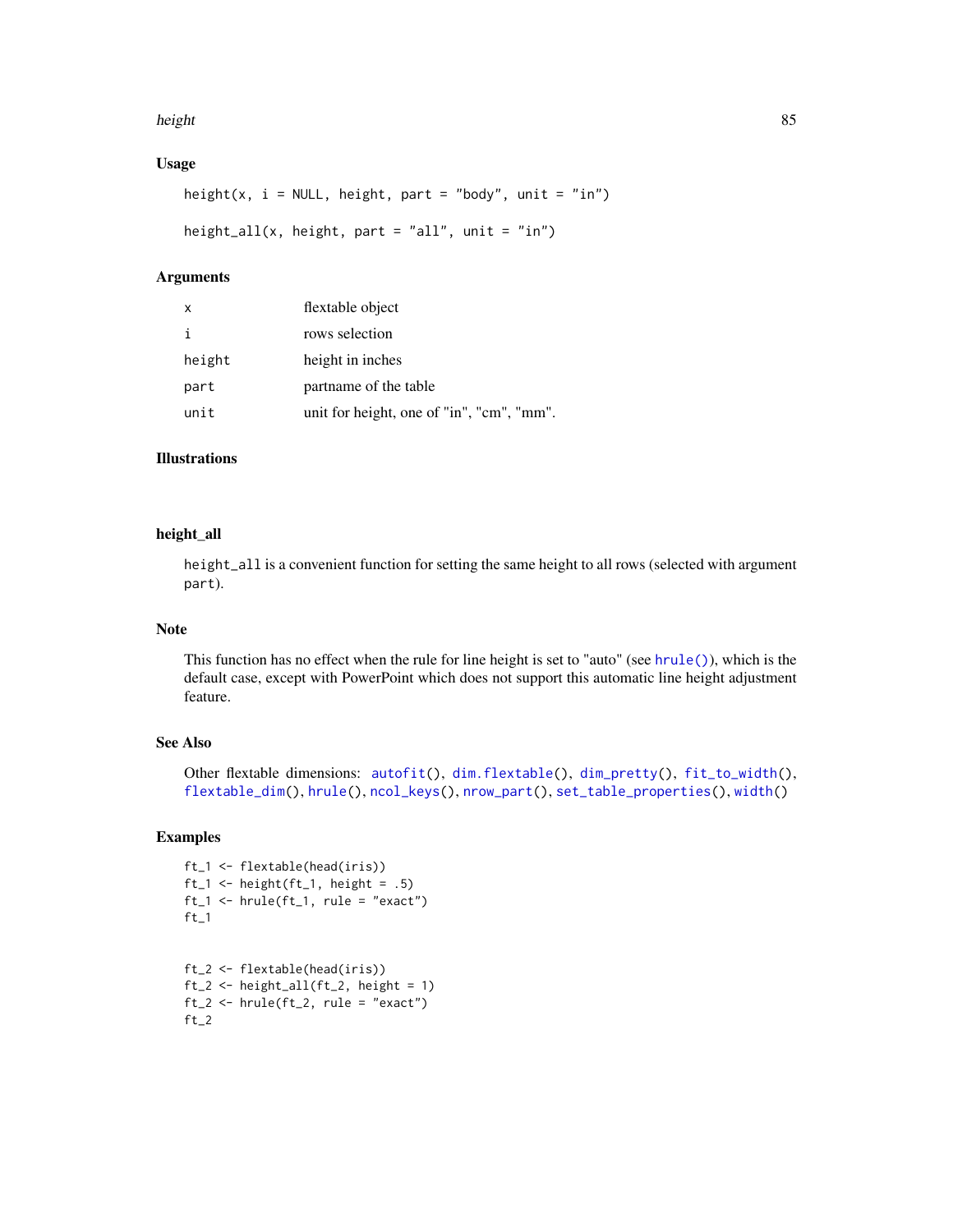<span id="page-85-0"></span>

Change text highlight color of selected rows and columns of a flextable. A function can be used instead of fixed colors.

When color is a function, it is possible to color cells based on values located in other columns, using hidden columns (those not used by argument colkeys) is a common use case. The argument source has to be used to define what are the columns to be used for the color definition and the argument j has to be used to define where to apply the colors and only accept values from colkeys.

### Usage

```
highlight(x, i = NULL, j = NULL, color = "yellow", part = "body", source = j)
```
#### Arguments

| $\mathsf{x}$ | a flextable object                                                                                                                                                                 |
|--------------|------------------------------------------------------------------------------------------------------------------------------------------------------------------------------------|
| $\mathbf{i}$ | rows selection                                                                                                                                                                     |
| j            | columns selection                                                                                                                                                                  |
| color        | color to use as text highlighting color. If a function, function need to return a<br>character vector of colors.                                                                   |
| part         | partname of the table (one of 'all', 'body', 'header', 'footer')                                                                                                                   |
| source       | if color is a function, source is specifying the dataset column to be used as<br>argument to color. This is only useful if j is colored with values contained in<br>other columns. |

# Illustrations

#### See Also

Other sugar functions for table style: [align\(](#page-13-0)), [bg\(](#page-42-0)), [bold\(](#page-45-0)), [color\(](#page-58-0)), [empty\\_blanks\(](#page-66-0)), [fontsize\(](#page-75-0)), [font\(](#page-74-0)), [italic\(](#page-91-0)), [line\\_spacing\(](#page-97-0)), [padding\(](#page-107-0)), [rotate\(](#page-114-0)), [valign\(](#page-149-0))

```
my\_color\_fun \leftarrow function(x) {
  out <- rep("yellow", length(x))
  out[x < quantile(x, .75)] <- "pink"
  out[x <quantile(x, .50] <- "wheat"
  out[x <quantile(x, .25)] <- "gray90"
  out
}
```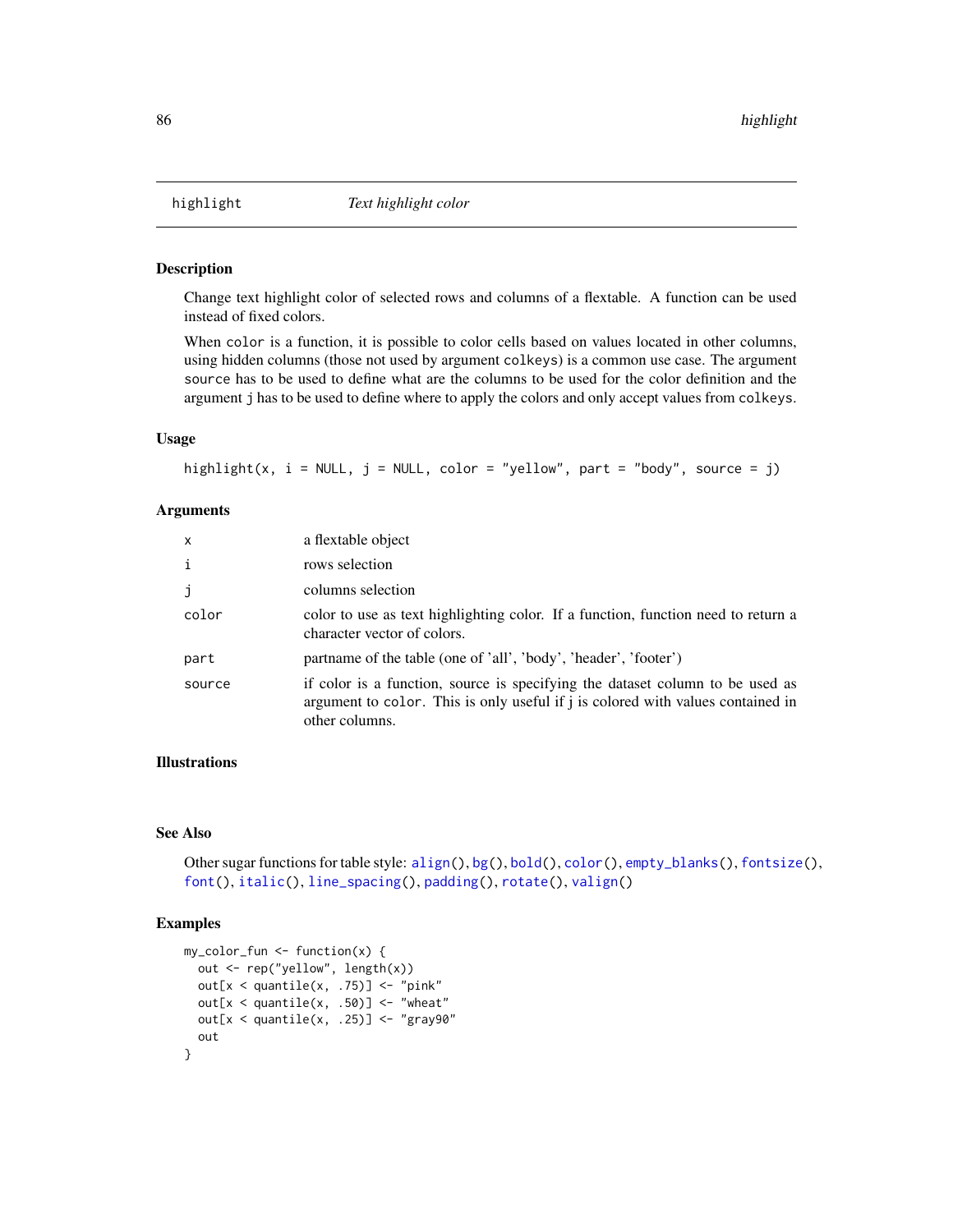hline 87

```
ft <- flextable(head(mtcars, n = 10))
ft <- highlight(ft, j = "disp", i = \sim disp > 200, color = "yellow")
ft \le highlight(ft, j = \sim drat + wt + qsec, color = my_color_fun)
ft
```
<span id="page-86-0"></span>

hline *set horizontal borders*

### Description

The function is applying an horizontal border to inner content of one or all parts of a flextable. The lines are the bottom borders of selected cells.

### Usage

hline(x,  $i = NULL$ ,  $j = NULL$ , border = NULL, part = "body")

### Arguments

| $\mathsf{x}$ | a flextable object                                               |
|--------------|------------------------------------------------------------------|
| i            | rows selection                                                   |
| i            | columns selection                                                |
| border       | border properties defined by a call to fp_border()               |
| part         | partname of the table (one of 'all', 'body', 'header', 'footer') |

### Illustrations

### See Also

Other borders management: [border\\_inner\\_h\(](#page-46-0)), [border\\_inner\\_v\(](#page-47-0)), [border\\_inner\(](#page-45-1)), [border\\_outer\(](#page-48-0)), [border\\_remove\(](#page-49-0)), [hline\\_bottom\(](#page-87-0)), [hline\\_top\(](#page-88-0)), [surround\(](#page-132-0)), [vline\\_left\(](#page-151-0)), [vline\\_right\(](#page-152-0)), [vline\(](#page-150-0))

```
library(officer)
std_border = fp_border(color="gray")
ft <- flextable(head(iris))
ft \le border_remove(x = ft)
# add horizontal borders
ft <- hline(ft, part="all", border = std_border )
ft
```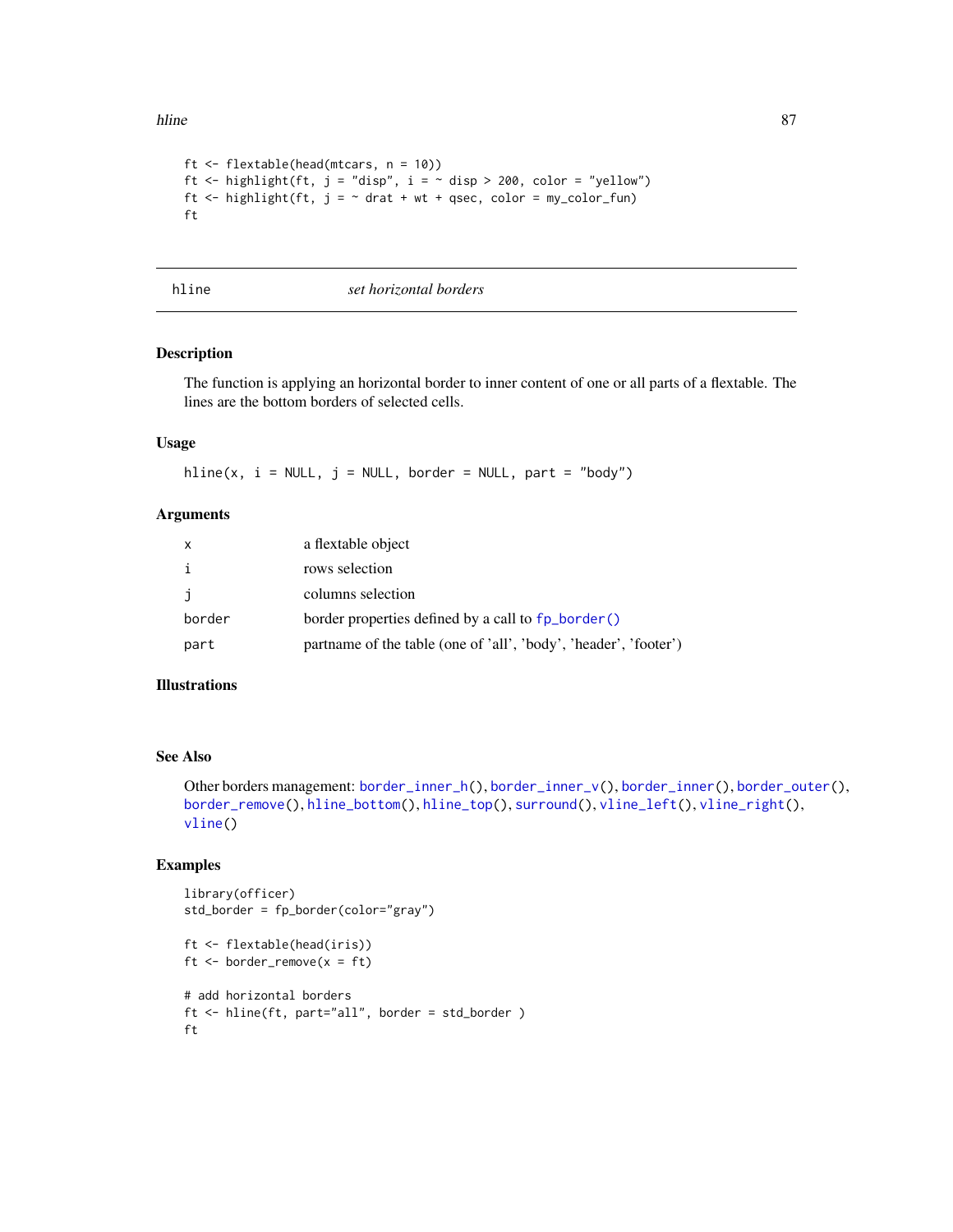<span id="page-87-0"></span>

The function is applying an horizontal border to the bottom of one or all parts of a flextable. The line is the bottom border of selected parts.

## Usage

 $hline\_bottom(x, j = NULL, border = NULL, part = "body")$ 

### Arguments

| x      | a flextable object                                               |
|--------|------------------------------------------------------------------|
| j      | columns selection                                                |
| border | border properties defined by a call to fp_border()               |
| part   | partname of the table (one of 'all', 'body', 'header', 'footer') |

#### Illustrations

### See Also

Other borders management: [border\\_inner\\_h\(](#page-46-0)), [border\\_inner\\_v\(](#page-47-0)), [border\\_inner\(](#page-45-1)), [border\\_outer\(](#page-48-0)), [border\\_remove\(](#page-49-0)), [hline\\_top\(](#page-88-0)), [hline\(](#page-86-0)), [surround\(](#page-132-0)), [vline\\_left\(](#page-151-0)), [vline\\_right\(](#page-152-0)), [vline\(](#page-150-0))

```
library(officer)
big_border = fp_border(color="orange", width = 3)
ft <- flextable(head(iris))
ft \le border_remove(x = ft)
# add/replace horizontal border on bottom
ft <- hline_bottom(ft, part="body", border = big_border )
ft
```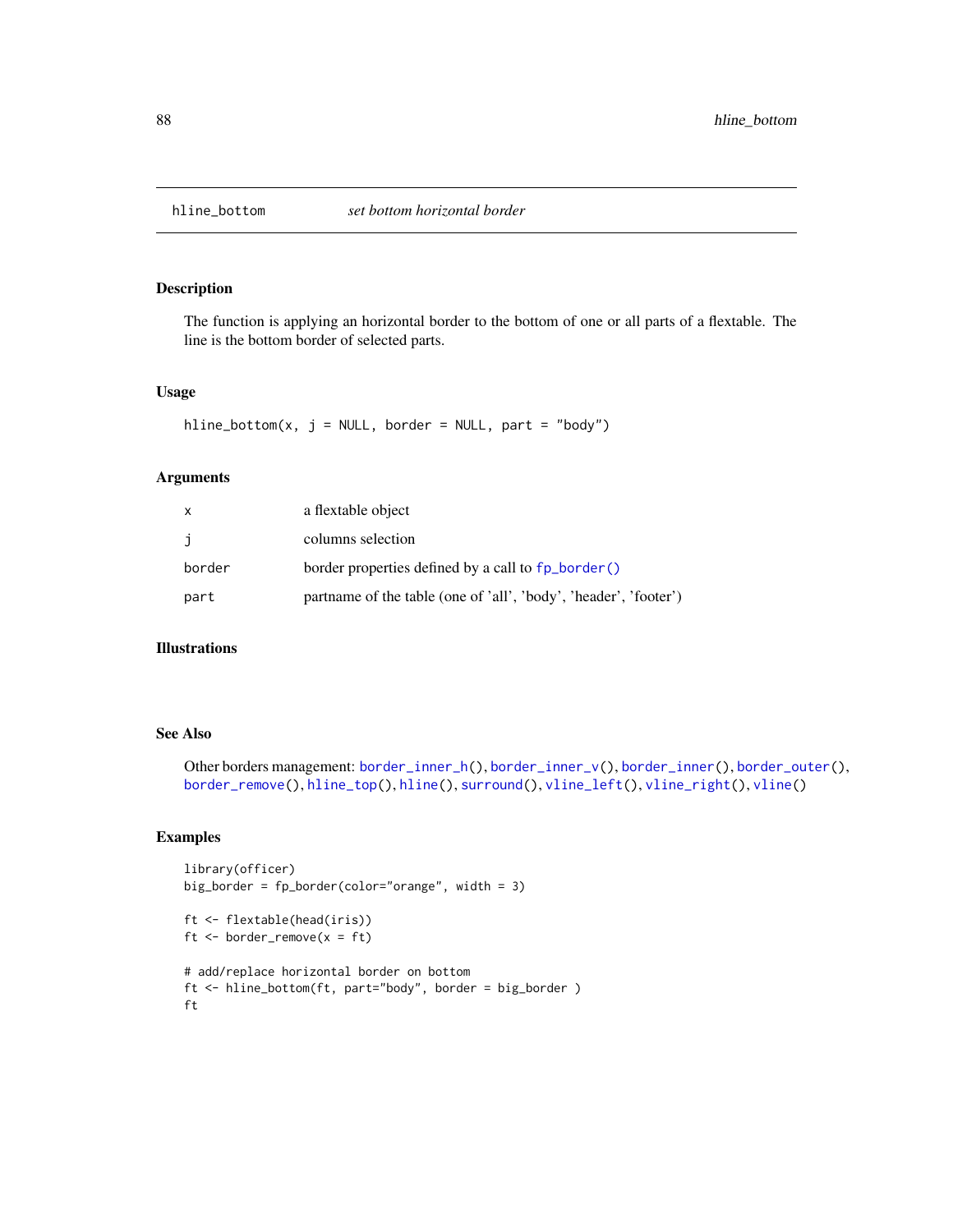<span id="page-88-0"></span>

The function is applying an horizontal border to the top of one or all parts of a flextable. The line is the top border of selected parts.

### Usage

 $hline\_top(x, j = NULL, border = NULL, part = "body")$ 

# Arguments

| x      | a flextable object                                               |
|--------|------------------------------------------------------------------|
| j      | columns selection                                                |
| border | border properties defined by a call to fp_border()               |
| part   | partname of the table (one of 'all', 'body', 'header', 'footer') |

# Illustrations

### See Also

Other borders management: [border\\_inner\\_h\(](#page-46-0)), [border\\_inner\\_v\(](#page-47-0)), [border\\_inner\(](#page-45-1)), [border\\_outer\(](#page-48-0)), [border\\_remove\(](#page-49-0)), [hline\\_bottom\(](#page-87-0)), [hline\(](#page-86-0)), [surround\(](#page-132-0)), [vline\\_left\(](#page-151-0)), [vline\\_right\(](#page-152-0)), [vline\(](#page-150-0))

```
library(officer)
big_border = fp_border(color="orange", width = 3)
ft <- flextable(head(iris))
ft \le border_remove(x = ft)
# add horizontal border on top
ft <- hline_top(ft, part="all", border = big_border )
ft
```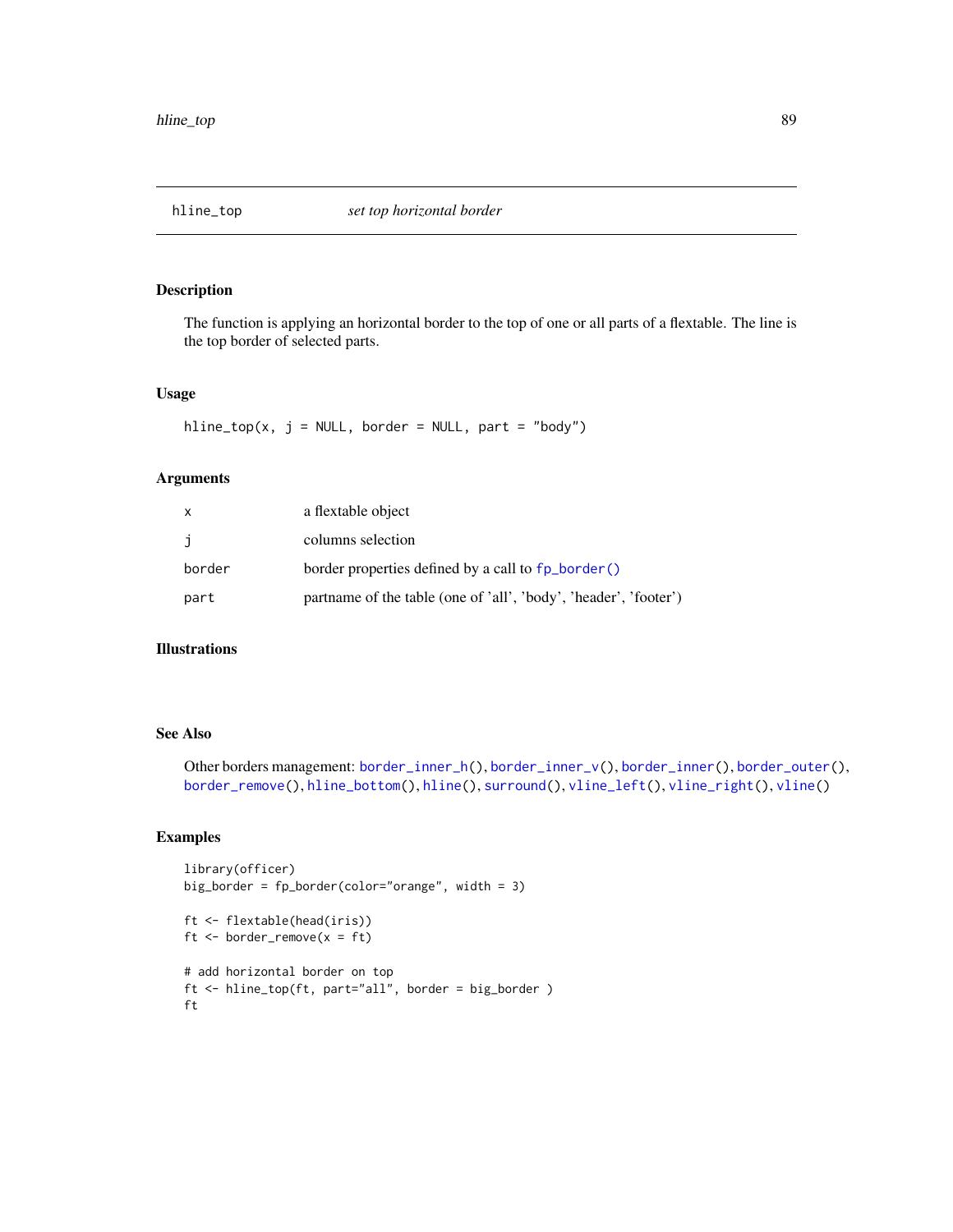<span id="page-89-0"></span>

control rules of each height for a part of the flextable, this is only for Word and PowerPoint outputs, it will not have any effect when output is HTML or PDF.

# Usage

 $hrule(x, i = NULL, rule = "auto", part = "body")$ 

# Arguments

| flextable object                                                                                                                                                                                                                                                                                      |
|-------------------------------------------------------------------------------------------------------------------------------------------------------------------------------------------------------------------------------------------------------------------------------------------------------|
| rows selection                                                                                                                                                                                                                                                                                        |
| specify the meaning of the height. Possible values are "atleast" (height should<br>be at least the value specified), "exact" (height should be exactly the value spec-<br>ified), or the default value "auto" (height is determined based on the height of<br>the contents, so the value is ignored). |
| partname of the table, one of "all", "header", "body", "footer"                                                                                                                                                                                                                                       |
|                                                                                                                                                                                                                                                                                                       |

### Illustrations

#### See Also

```
Other flextable dimensions: autofit(), dim.flextable(), dim_pretty(), fit_to_width(),
flextable_dim(), height(), ncol_keys(), nrow_part(), set_table_properties(), width()
```

```
ft_1 <- flextable(head(iris))
ft_1 \leftarrow width (ft_1, width = 1.5)ft_1 <- height(ft_1, height = 0.75, part = "header")
ft_1 < - hrule (ft_1, rule = "exact", part = "header")ft_1ft_2 <- hrule(ft_1, rule = "auto", part = "header")
ft_2
```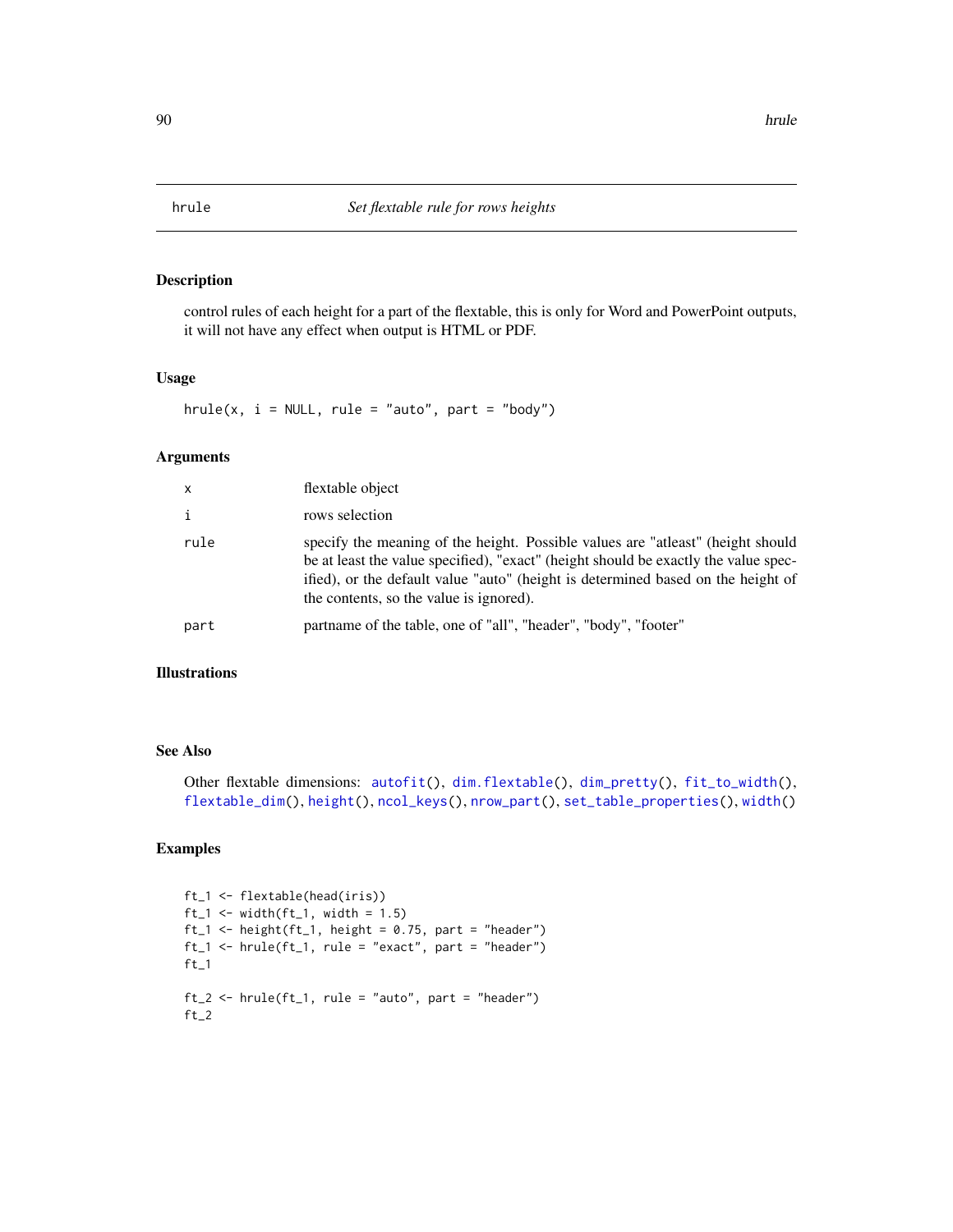```
htmltools_value flextable as an HTML object
```
get a [div\(\)](#page-0-0) from a flextable object. This can be used in a shiny application. For an output within "R Markdown" document, use [knit\\_print.flextable.](#page-92-0)

### Usage

htmltools\_value(x, ft.align = "center", ft.shadow = TRUE, ft.htmlscroll = TRUE)

### Arguments

| x.            | a flextable object                                                                                                            |
|---------------|-------------------------------------------------------------------------------------------------------------------------------|
| ft.align      | flextable alignment, supported values are 'left', 'center' and 'right'.                                                       |
| ft.shadow     | use shadow dom, this option is existing to disable shadow dom (set to FALSE)<br>for pagedown that can not support it for now. |
| ft.htmlscroll | add a scroll if table is too big to fit into its HTML container, default to TRUE.                                             |

# Value

an object marked as [HTML](#page-0-0) ready to be used within a call to shiny::renderUI for example.

### See Also

```
Other flextable print function: as_raster(), df_printer(), flextable_to_rmd(), knit_print.flextable(),
plot.flextable(), print.flextable(), save_as_docx(), save_as_html(), save_as_image(),
save_as_pptx()
```
#### Examples

```
htmltools_value(flextable(iris[1:5,]))
```
<span id="page-90-1"></span>hyperlink\_text *Chunk of text with hyperlink*

### Description

The function lets add hyperlinks within flextable objects.

It is used to add it to the content of a cell of the flextable with the functions [compose\(\)](#page-60-1), [append\\_chunks\(\)](#page-14-0) or [prepend\\_chunks\(\)](#page-111-0).

URL are not encoded, they are preserved 'as is'.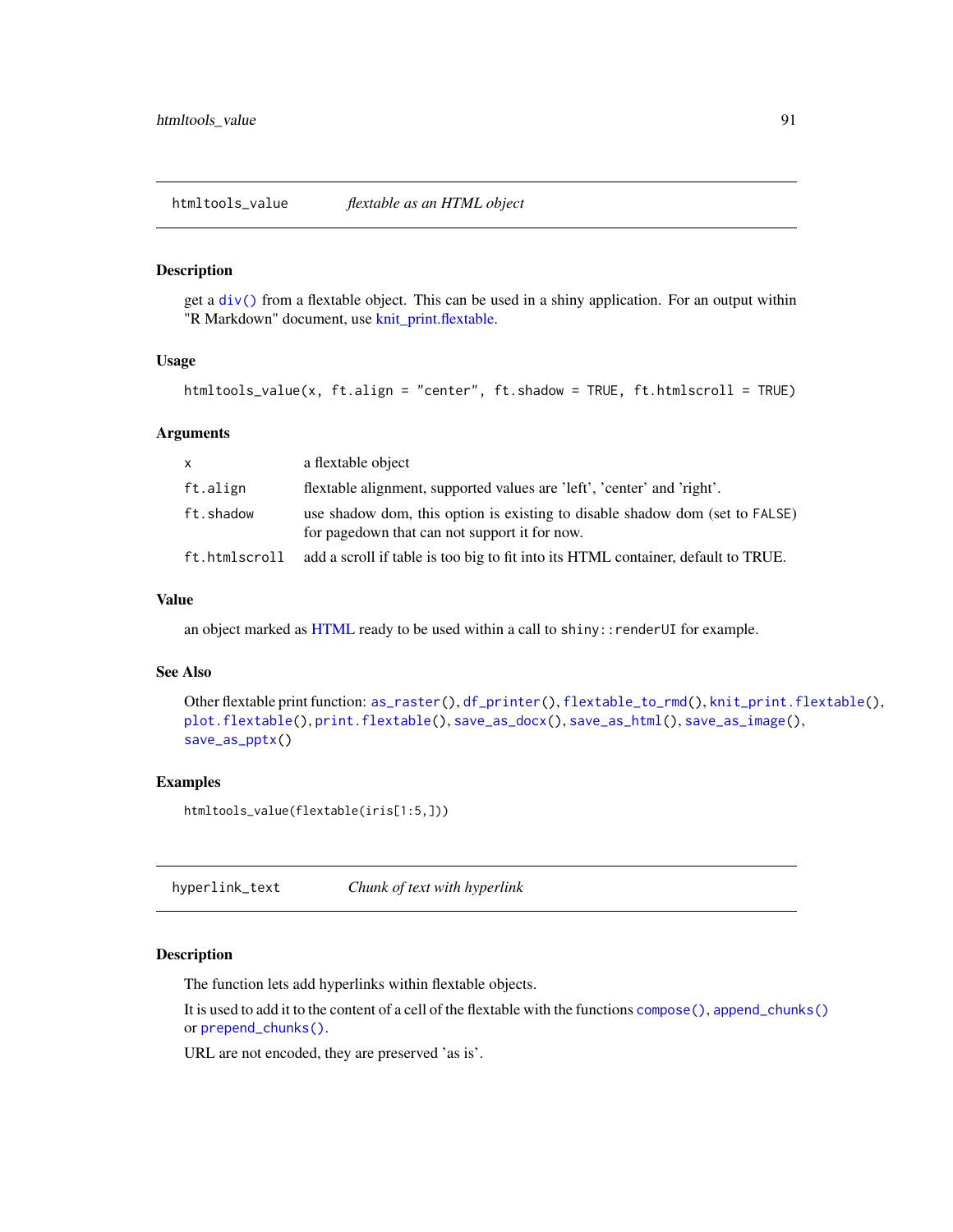### Usage

```
hyperlink_text(x, props = NULL, formatter = format_fun, url, ...)
```
# Arguments

| x         | text or any element that can be formatted as text with function provided in argu-<br>ment formatter.                                                 |
|-----------|------------------------------------------------------------------------------------------------------------------------------------------------------|
| props     | an officer:: $fp_{\text{text}}()$ object to be used to format the text. If not specified, it<br>will be the default value corresponding to the cell. |
| formatter | a function that will format x as a character vector.                                                                                                 |
| ur1       | url to be used                                                                                                                                       |
| $\cdot$   | additional arguments for formatter function.                                                                                                         |

# Note

This chunk option requires package officedown in a R Markdown context with Word output format.

# See Also

#### [compose\(\)](#page-60-1)

```
Other chunk elements for paragraph: as\_bracket(), as\_b(), as\_chunk(), as\_equation(), as\_highlight(),
as_image(), as_i(), as_sub(), as_sup(), as_word_field(), colorize(), gg_chunk(), linerange(),
lollipop(), minibar(), plot_chunk()
```
# Examples

```
dat <- data.frame(
  col = "Google it",
 href = "https://www.google.fr/search?source=hp&q=flextable+R+package",
  stringsAsFactors = FALSE)
ftab <- flextable(dat)
ftab \leq compose( x = ftab, j = "col",
  value = as_paragraph(
    "This is a link: ",
   hyperlink\_text(x = col, url = href ) )ftab
```
<span id="page-91-0"></span>

italic *Set italic font*

#### Description

change font decoration of selected rows and columns of a flextable.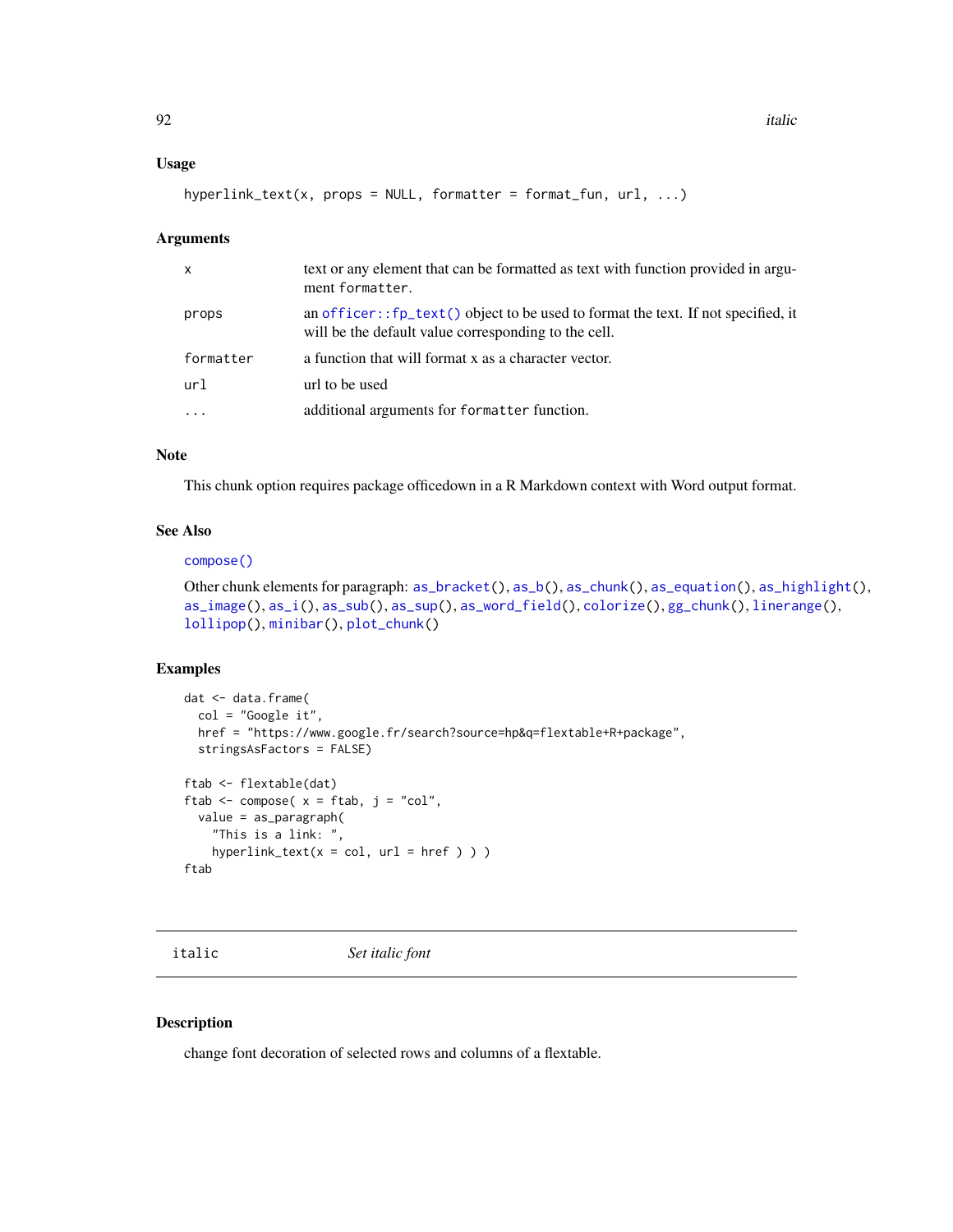# knit\_print.flextable 93

### Usage

 $italic(x, i = NULL, j = NULL, italic = TRUE, part = "body")$ 

#### Arguments

| X            | a flextable object                                               |
|--------------|------------------------------------------------------------------|
| $\mathbf{i}$ | rows selection                                                   |
| j            | columns selection                                                |
| italic       | boolean value                                                    |
| part         | partname of the table (one of 'all', 'body', 'header', 'footer') |

# Illustrations

### See Also

```
Other sugar functions for table style: align(), bg(), bold(), color(), empty_blanks(), fontsize(),
font(), highlight(), line_spacing(), padding(), rotate(), valign()
```
#### Examples

```
ft <- flextable(head(mtcars))
ft \leftarrow italic(ft, italic = TRUE, part = "header")
```
<span id="page-92-0"></span>knit\_print.flextable *Render flextable in rmarkdown*

#### Description

Function used to render flextable in knitr/rmarkdown documents.

You should not call this method directly. This function is used by the knitr package to automatically display a flextable in an "R Markdown" document from a chunk. However, it is recommended to read its documentation in order to get familiar with the different options available.

R Markdown outputs can be :

- HTML
- 'Microsoft Word'
- 'Microsoft PowerPoint'
- PDF

Table captioning is a flextable feature compatible with R Markdown documents. The feature is available for HTML, PDF and Word documents. Compatibility with the "bookdown" package is also ensured, including the ability to produce captions so that they can be used in cross-referencing.

For Word, it's recommanded to work with package 'officedown' that supports all features of flextable.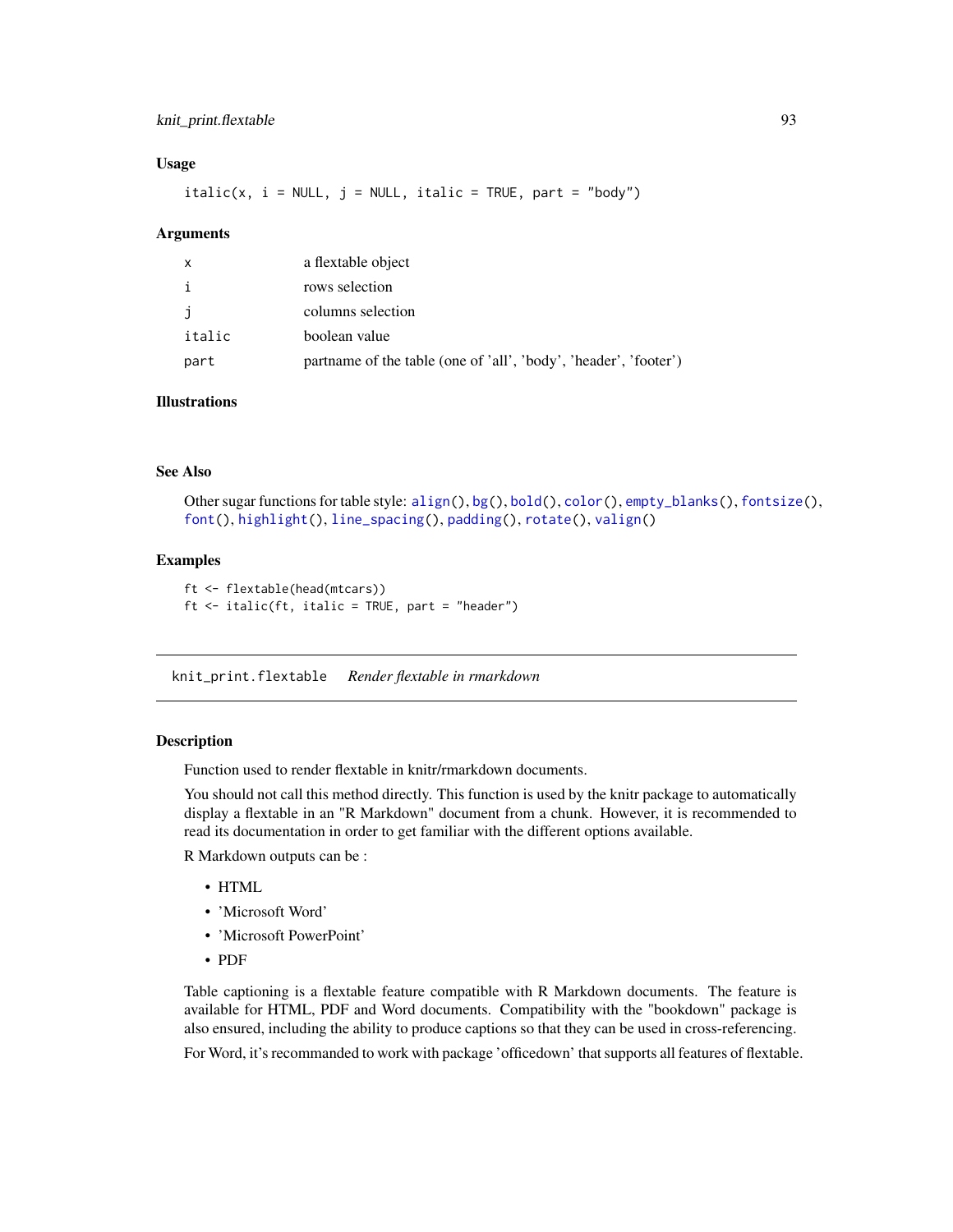### Usage

```
## S3 method for class 'flextable'
knit_print(x, \ldots)
```
### Arguments

| x        | a flextable object                      |
|----------|-----------------------------------------|
| $\cdots$ | arguments passed to flextable_to_rmd(). |

# Chunk options

Some features, often specific to an output format, are available to help you configure some global settings relatve to the table output. knitr's chunk options are to be used to change the default settings:

| chunk option    | property                                                                                                   | def |
|-----------------|------------------------------------------------------------------------------------------------------------|-----|
| ft.align        | flextable alignment, supported values are 'left', 'center' and 'right'                                     |     |
| ft.shadow       | HTML option, disable shadow dom (set to FALSE) for pagedown.                                               |     |
| ft.htmlscroll   | HTML option, add a scroll if table is too big to fit into its HTML container.                              |     |
| ft.split        | Word option 'Allow row to break across pages' can be activated when TRUE.                                  |     |
| ft.keepnext     | Word option 'keep rows together' can be desactivated when FALSE                                            |     |
| ft.tabcolsep    | space between the text and the left/right border of its containing cell                                    |     |
| ft.arraystretch | height of each row relative to its default height                                                          |     |
| ft.latex.float  | type of floating placement in the document, one of 'none', 'float', 'wrap-r', 'wrap-l', 'wrap-i', 'wrap-o' |     |
| ft.left         | left coordinates in inches                                                                                 |     |
| ft.top          | top coordinates in inches                                                                                  |     |

If some values are to be used all the time in the same document, it is recommended to set these values in a 'knitr r chunk' by using function knitr::opts\_chunk\$set(ft.split=FALSE, ft.keepnext  $=$  FALSE,  $\ldots$ ).

See [flextable\\_to\\_rmd\(\)](#page-71-0) for more details about these options.

# Table caption

Captions can be defined in two ways.

The first is with the set\_caption function. If it is used, the other method will be ignored. The second method is by using knitr chunk option tab.cap.

```
set_caption(x, caption = "my caption")
```
If set\_caption function is not used, caption identifier will be read from knitr's chunk option tab.id. Note that in a bookdown and when not using officedown::rdocx\_document(), the usual numbering feature of bookdown is used.

tab.id='my\_id'.

Some options are available to customise captions for any output:

| label                                     | name          | value       |
|-------------------------------------------|---------------|-------------|
| Word stylename to use for table captions. | tab.cap.style | <b>NULL</b> |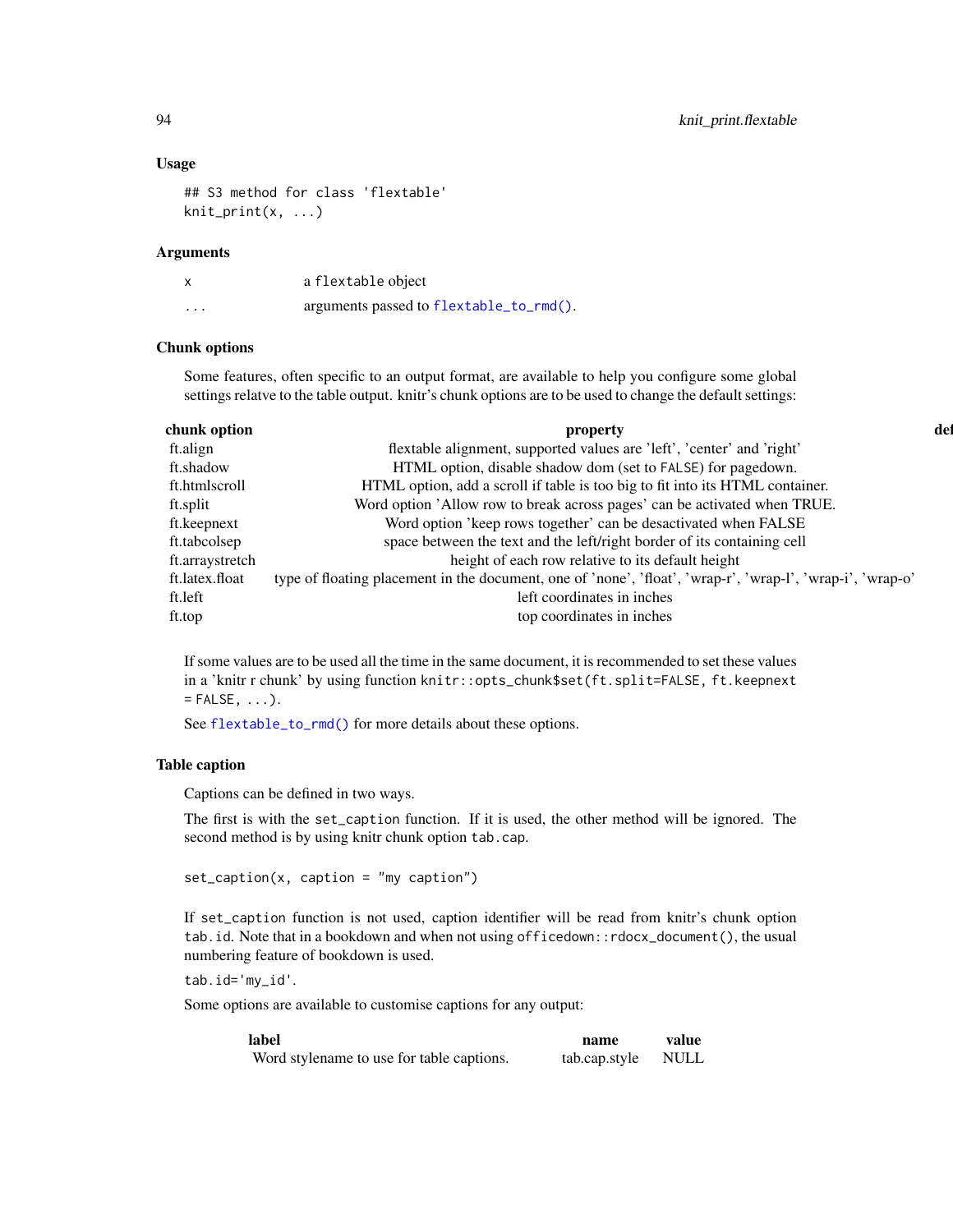| caption id/bookmark                              | tab.id         | <b>NULL</b> |
|--------------------------------------------------|----------------|-------------|
| caption                                          | tab.cap        | <b>NULL</b> |
| display table caption on top of the table or not | tab.topcaption | <b>TRUE</b> |
| caption table sequence identifier.               | tab.lp         | "tab:"      |

Word output when officedown::rdocx\_document() is used is coming with more options such as ability to choose the prefix for numbering chunk for example. The table below expose these options:

| label                                                   | name        | value                                            |
|---------------------------------------------------------|-------------|--------------------------------------------------|
| prefix for numbering chunk (default to "Table ").       | tab.cap.pre | Table                                            |
| suffix for numbering chunk (default to ": ").           | tab.cap.sep | $\mathbf{H}$ $\mathbf{H}$                        |
| title number depth                                      | tab.cap.tnd |                                                  |
| caption prefix formatting properties                    |             | $tab.cap.fp\_text$ $fp\_text\_litefbold = TRUE)$ |
| separator to use between title number and table number. | tab.cap.tns | H H                                              |

### HTML output

HTML output is using shadow dom to encapsule the table into an isolated part of the page so that no clash happens with styles. Some output may not support this feature. To our knowledge, only the pagedown output is concerned. Use knitr chunk option ft.shadow=FALSE to disable shadow dom.

If ft.shadow=TRUE some global CSS rules may change the desired output of flextables.

#### PDF output

Some features are not implemented in PDF due to technical infeasibility. These are the padding, line\_spacing and height properties.

It is recommended to set theses values in a 'knitr r chunk' so that they are permanent all along the document: knitr::opts\_chunk\$set(ft.tabcolsep=0, ft.latex.float = "none").

Background color and merged cells does not work well together with PDF format. Authors are hoping to fix this issue in the future.

See [add\\_latex\\_dep\(\)](#page-13-1) if caching flextable results in 'R Markdown' documents.

#### PowerPoint output

Auto-adjust Layout is not available for PowerPoint, PowerPoint only support fixed layout. It's then often necessary to call function [autofit\(\)](#page-39-0) so that the columns' widths are adjusted if user does not provide the withs.

Images cannot be integrated into tables with the PowerPoint format.

#### Note

Supported formats require some minimum [pandoc](https://pandoc.org/installing.html) versions:

Output format pandoc minimal version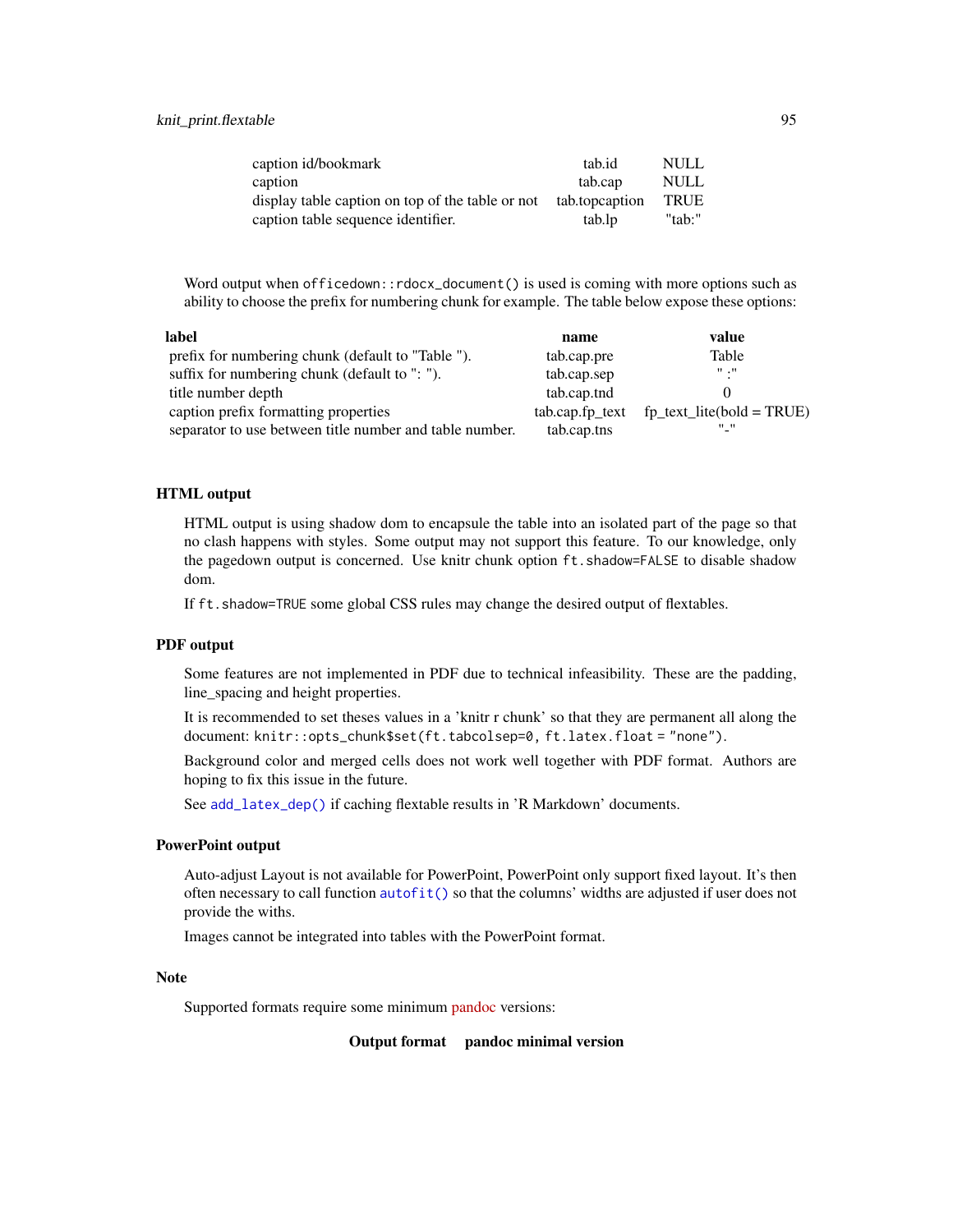| HTML.             | $>= 1.12$ |
|-------------------|-----------|
| Word (docx)       | $>= 2.0$  |
| PowerPoint (pptx) | $>= 2.4$  |
| PDF.              | $>= 1.12$ |

### See Also

Other flextable print function: [as\\_raster\(](#page-35-0)), [df\\_printer\(](#page-63-0)), [flextable\\_to\\_rmd\(](#page-71-0)), [htmltools\\_value\(](#page-90-0)), [plot.flextable\(](#page-109-0)), [print.flextable\(](#page-112-0)), [save\\_as\\_docx\(](#page-115-0)), [save\\_as\\_html\(](#page-116-0)), [save\\_as\\_image\(](#page-117-0)), [save\\_as\\_pptx\(](#page-119-0))

```
# simple examples -----
demo_docx <- system.file(package = "flextable", "examples/rmd", "demo.Rmd")
rmd_file <- tempfile(fileext = ".Rmd")
file.copy(demo_docx, to = rmd_file, overwrite = TRUE)
rmd_file # R Markdown document used for demo
if(require("rmarkdown", quietly = TRUE)){
# knitr::opts_chunk$set(webshot = "webshot2")
# render(input = rmd_file, output_format = "word_document", output_file = "doc.docx")
# render(input = rmd_file, output_format = "pdf_document", output_file = "doc.pdf")
# render(input = rmd_file, output_format = "html_document", output_file = "doc.html")
# render(input = rmd_file, output_format = "powerpoint_presentation", output_file = "pres.pptx")
# render(input = rmd_file, output_format = "slidy_presentation", output_file = "slidy.html")
# render(input = rmd_file, output_format = "beamer_presentation", output_file = "beamer.pdf")
# render(input = rmd_file, output_format = "pagedown::html_paged", output_file = "paged.html")
}
## bookdown examples wth captions and cross ref -----
# captions_example <- system.file(
# package = "flextable",
# "examples/rmd", "captions_example.Rmd")
#
# dir_tmp <- tempfile(pattern = "dir")
# dir.create(dir_tmp, showWarnings = FALSE, recursive = TRUE)
# file.copy(captions_example, dir_tmp)
# rmd_file <- file.path(dir_tmp, basename(captions_example))
#
# file.copy(captions_example, to = rmd_file, overwrite = TRUE)
#
# if(require("rmarkdown", quietly = TRUE)){
# render(input = rmd_file,
# output_format = word_document(),
# output_file = "doc.docx")
# render(input = rmd_file,
# output_format = pdf_document(latex_engine = "xelatex"),
# output_file = "doc.pdf")
# render(input = rmd_file,
# output_format = html_document(),
```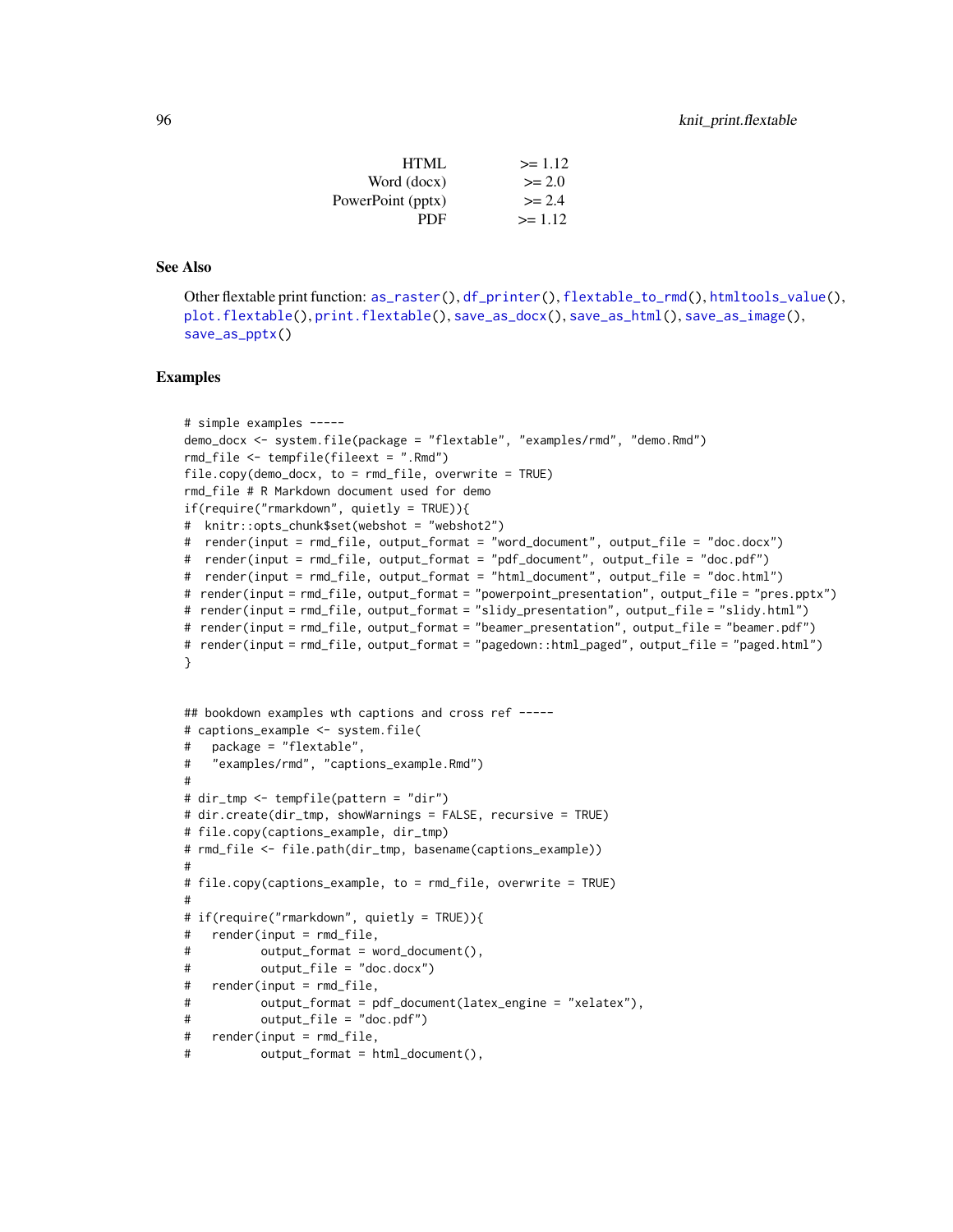#### linerange 97

```
# output_file = "doc.html")
#
# # bookdown ----
# if(require("bookdown", quietly = TRUE)){
# render(input = rmd_file, output_format = word_document2(),
# output_file = "book.docx")
# render(input = rmd_file,
# output_format = pdf_document2(latex_engine = "xelatex"),
# output_file = "book.pdf")
# render(input = rmd_file,
# output_format = html_document2(),
# output_file = "book.html")
#
# # officedown ----
# if(require("officedown", quietly = TRUE)){
# render(input = rmd_file,
# output_format = markdown_document2(base_format=rdocx_document),
# output_file = "officedown.docx")
# }
# }
# }
# browseURL(dirname(rmd_file))
```
<span id="page-96-0"></span>linerange *mini linerange chunk wrapper*

# Description

This function is used to insert lineranges into flextable with function [compose\(\)](#page-60-1). It should be used inside a call to [as\\_paragraph\(\)](#page-34-0)

#### Usage

```
linerange(
 value,
 min = NULL,max = NULL,rangecol = "#CCCCCC",
 stickcol = "#FF0000",
 bg = "transparent",
 width = 1,
 height = 0.2,
 raster_width = 30,
 unit = "in")
```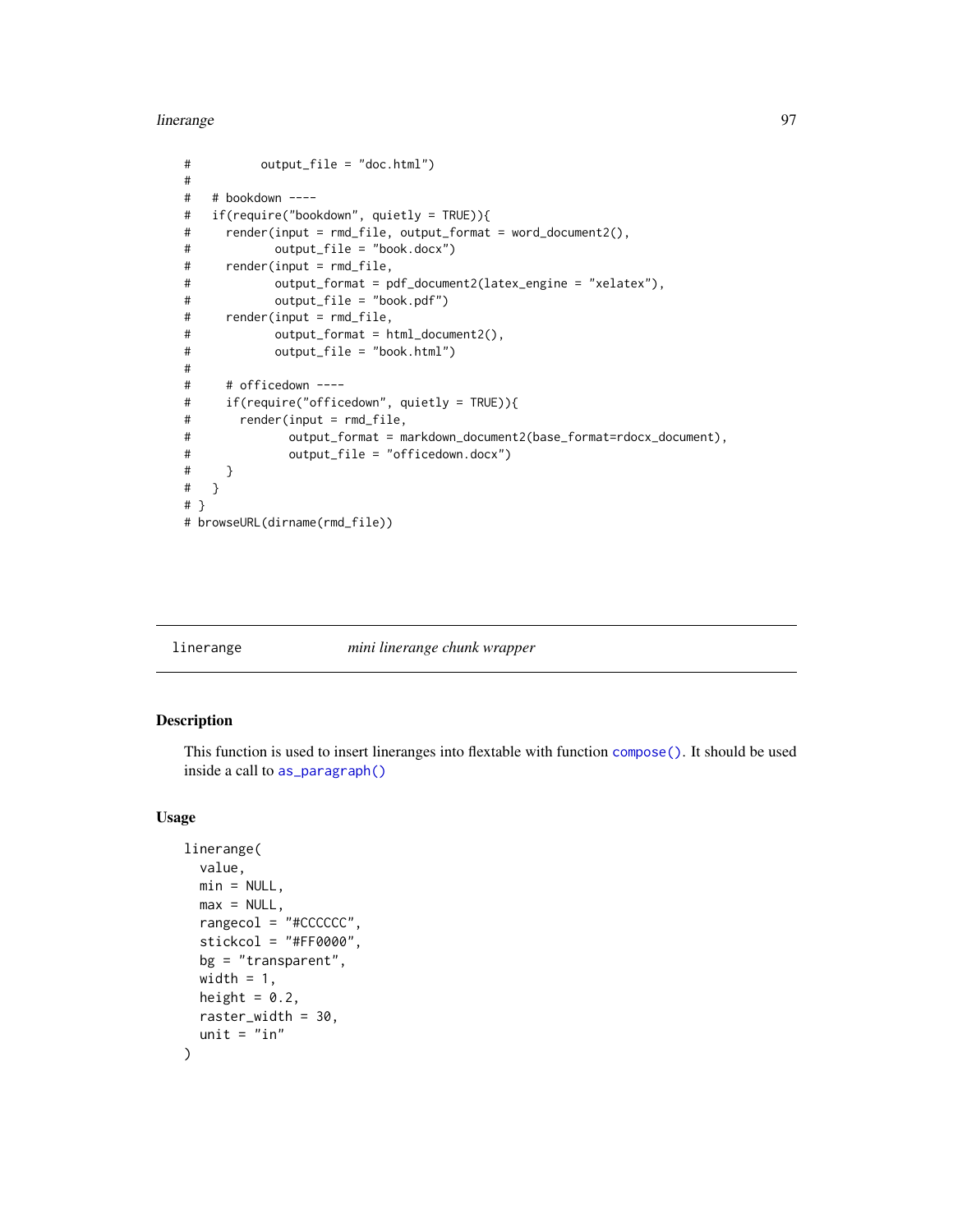### Arguments

| value         | values containing the bar size                           |
|---------------|----------------------------------------------------------|
| min           | min bar size. Default min of value                       |
| max           | max bar size. Default max of value                       |
| rangecol      | bar color                                                |
| stickcol      | jauge color                                              |
| bg            | background color                                         |
| width, height | size of the resulting png file in inches                 |
| raster_width  | number of pixels used as width when interpolating value. |
| unit          | unit for width and height, one of "in", "cm", "mm".      |

### Note

This chunk option requires package officedown in a R Markdown context with Word output format.

PowerPoint cannot mix images and text in a paragraph, images are removed when outputing to PowerPoint format.

# See Also

### [compose\(\)](#page-60-1), [as\\_paragraph\(\)](#page-34-0)

Other chunk elements for paragraph: [as\\_bracket\(](#page-16-0)), [as\\_b\(](#page-15-0)), [as\\_chunk\(](#page-17-0)), [as\\_equation\(](#page-18-0)), [as\\_highlight\(](#page-31-0)), [as\\_image\(](#page-32-0)), [as\\_i\(](#page-32-1)), [as\\_sub\(](#page-36-0)), [as\\_sup\(](#page-37-0)), [as\\_word\\_field\(](#page-38-0)), [colorize\(](#page-60-2)), [gg\\_chunk\(](#page-82-0)), [hyperlink\\_text\(](#page-90-1)), [lollipop\(](#page-98-0)), [minibar\(](#page-104-0)), [plot\\_chunk\(](#page-110-0))

# Examples

```
myft <- flextable( head(iris, n = 10 ))
myft \leq compose( myft, j = 1,
  value = as_paragraph(
   linerange(value = Sepal.Length)
  ),
  part = "body")
autofit(myft)
```
<span id="page-97-0"></span>line\_spacing *Set text alignment*

### Description

change text alignment of selected rows and columns of a flextable.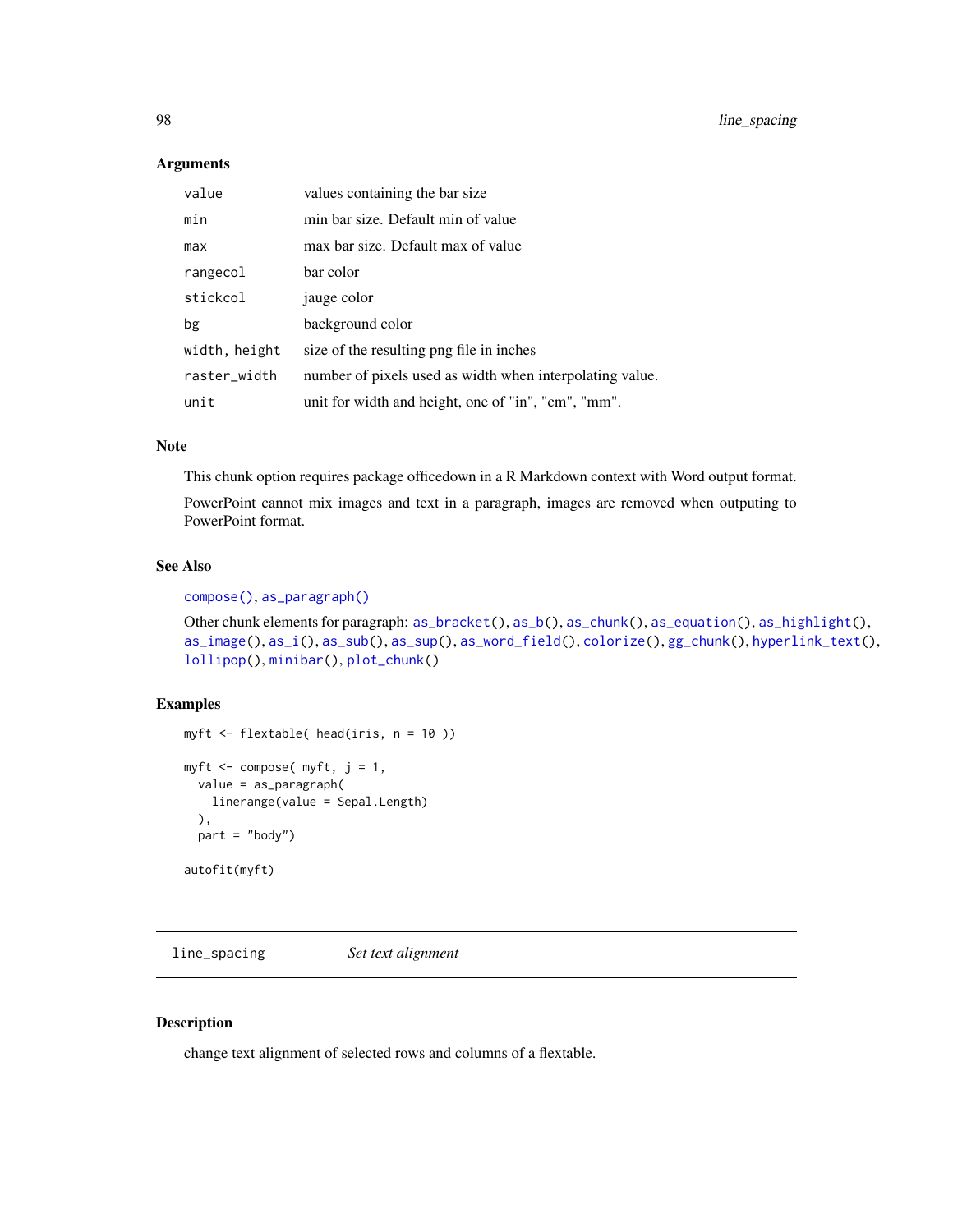### lollipop 99

# Usage

line\_spacing(x,  $i = NULL$ ,  $j = NULL$ , space = 1, part = "body", unit = "in")

#### Arguments

| x            | a flextable object                                                               |
|--------------|----------------------------------------------------------------------------------|
| $\mathbf{i}$ | rows selection                                                                   |
| j            | columns selection                                                                |
| space        | space between lines of text, 1 is single line spacing, 2 is double line spacing. |
| part         | partname of the table (one of 'all', 'body', 'header', 'footer')                 |
| unit         | unit for space, one of "in", "cm", "mm".                                         |

# Illustrations

# See Also

Other sugar functions for table style: [align\(](#page-13-0)), [bg\(](#page-42-0)), [bold\(](#page-45-0)), [color\(](#page-58-0)), [empty\\_blanks\(](#page-66-0)), [fontsize\(](#page-75-0)), [font\(](#page-74-0)), [highlight\(](#page-85-0)), [italic\(](#page-91-0)), [padding\(](#page-107-0)), [rotate\(](#page-114-0)), [valign\(](#page-149-0))

### Examples

```
ft <- flextable(head(mtcars)[, 3:6])
ft \le line_spacing(ft, space = 1.6, part = "all")
ft <- set_table_properties(ft, layout = "autofit")
ft
```
lollipop *mini lollipop chart chunk wrapper*

# Description

This function is used to insert lollipop charts into flextable with function [compose\(\)](#page-60-1). It should be used inside a call to [as\\_paragraph\(\)](#page-34-0)

#### Usage

```
lollipop(
 value,
 min = NULL,
 max = NULL,rangecol = "#CCCCCC",
 bg = "transparent",
 width = 1,
 height = 0.2,
```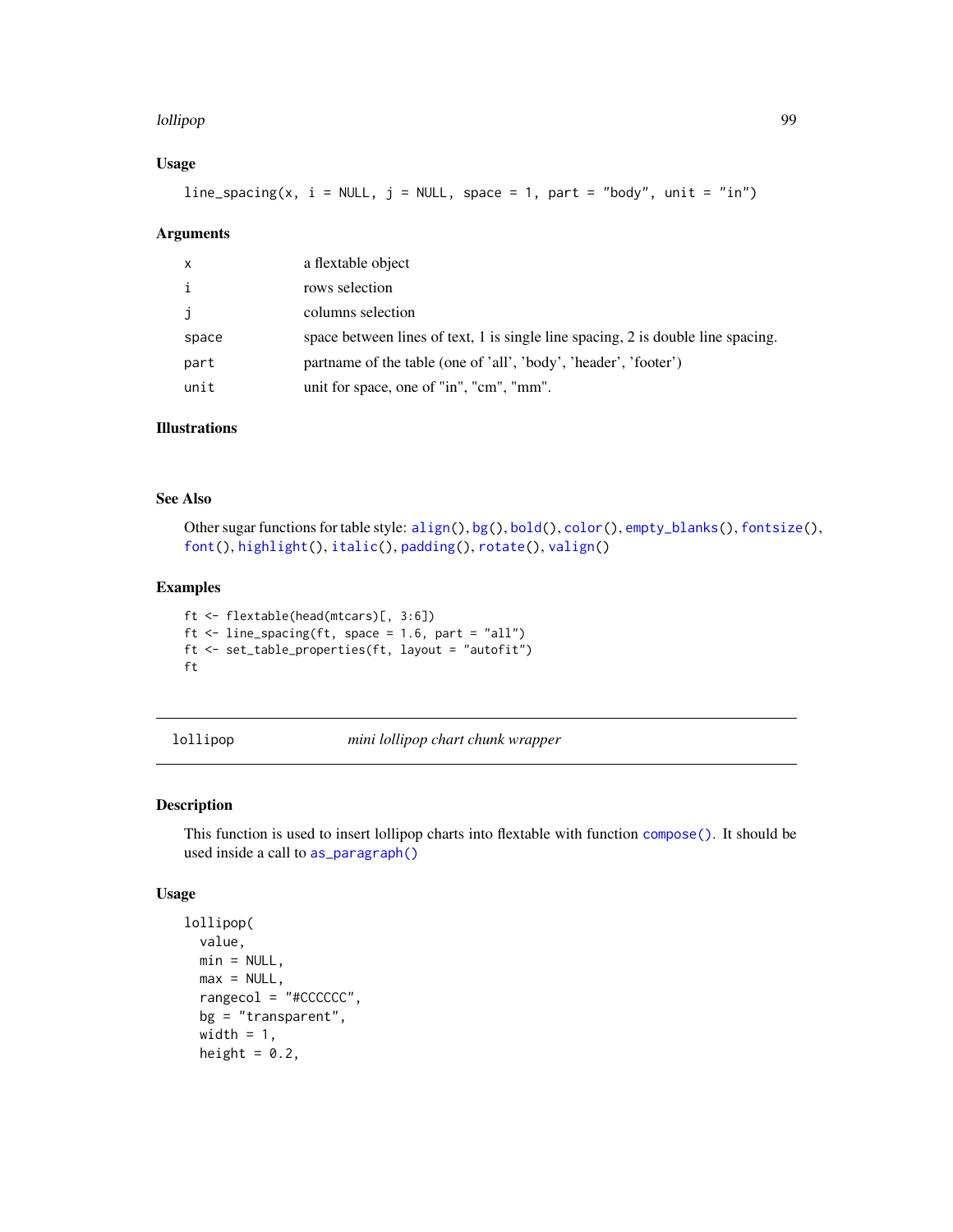```
unit = "in",
  raster_width = 30,
 positivecol = "#00CC00",
 negativecol = "#CC0000",
  neutralcol = "#CCCCCC",
 neutralrange = c(\emptyset, \emptyset),
  rectanglesize = 2
)
```
# Arguments

| value         | values containing the bar size                                       |
|---------------|----------------------------------------------------------------------|
| min           | min bar size. Default min of value                                   |
| max           | max bar size. Default max of value                                   |
| rangecol      | bar color                                                            |
| bg            | background color                                                     |
| width, height | size of the resulting png file in inches                             |
| unit          | unit for width and height, one of "in", "cm", "mm".                  |
| raster_width  | number of pixels used as width                                       |
| positivecol   | box color of positive values                                         |
| negativecol   | box color of negative values                                         |
| neutralcol    | box color of neutral values                                          |
| neutralrange  | minimal and maximal range of neutral values (default: 0)             |
| rectanglesize | size of the rectangle (default: 2, max: 5) when interpolating value. |

#### Illustrations

# Note

This chunk option requires package officedown in a R Markdown context with Word output format.

PowerPoint cannot mix images and text in a paragraph, images are removed when outputing to PowerPoint format.

# See Also

### [compose\(\)](#page-60-1), [as\\_paragraph\(\)](#page-34-0)

Other chunk elements for paragraph: [as\\_bracket\(](#page-16-0)), [as\\_b\(](#page-15-0)), [as\\_chunk\(](#page-17-0)), [as\\_equation\(](#page-18-0)), [as\\_highlight\(](#page-31-0)), [as\\_image\(](#page-32-0)), [as\\_i\(](#page-32-1)), [as\\_sub\(](#page-36-0)), [as\\_sup\(](#page-37-0)), [as\\_word\\_field\(](#page-38-0)), [colorize\(](#page-60-2)), [gg\\_chunk\(](#page-82-0)), [hyperlink\\_text\(](#page-90-1)), [linerange\(](#page-96-0)), [minibar\(](#page-104-0)), [plot\\_chunk\(](#page-110-0))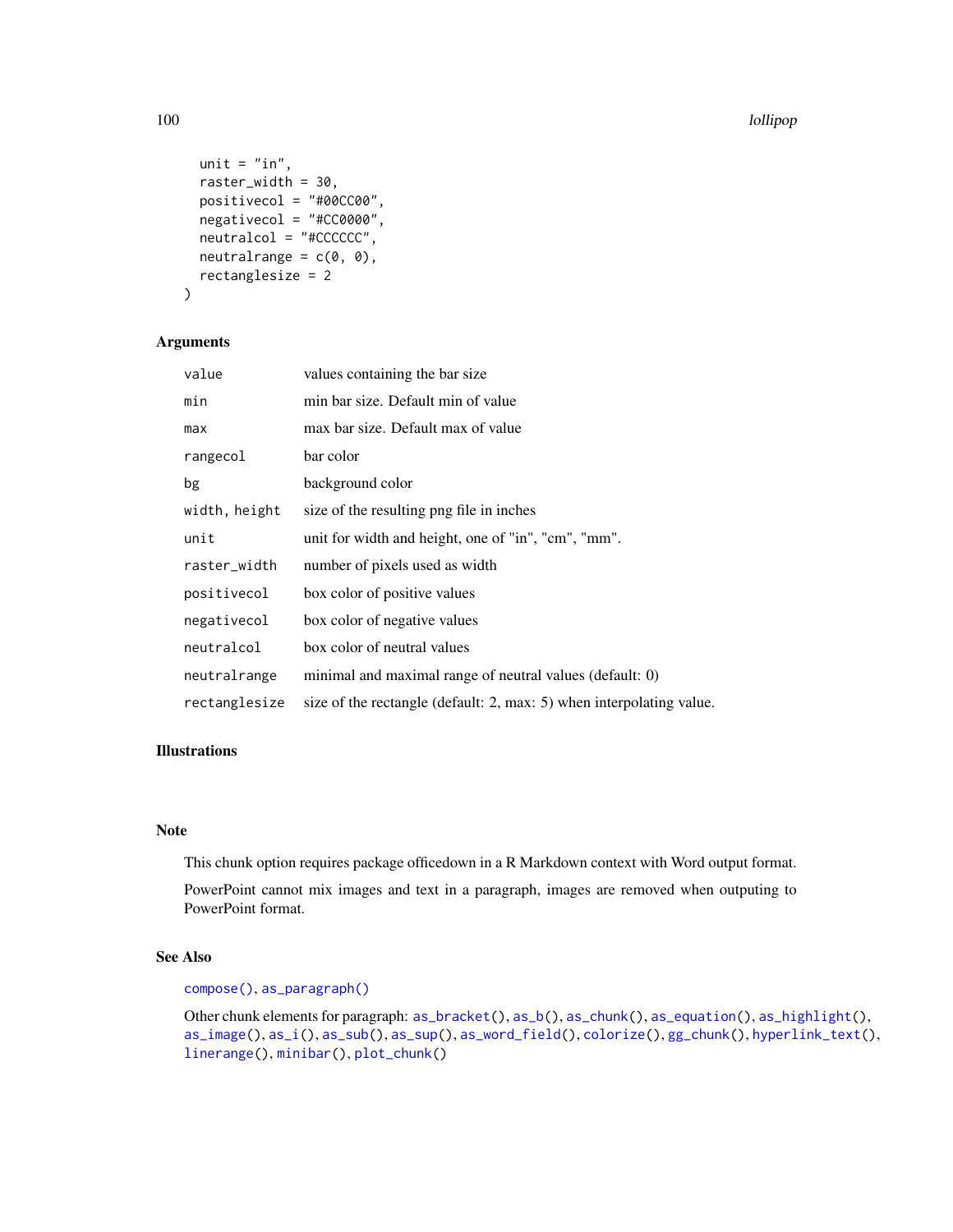#### merge\_at 101

# Examples

```
iris$Sepal.Ratio <- (iris$Sepal.Length - mean(iris$Sepal.Length))/mean(iris$Sepal.Length)
ft <- flextable( tail(iris, n = 10 ))
ft <- compose( ft, j = "Sepal.Ratio", value = as_paragraph(
  lollipop(value = Sepal.Ratio, min=-.25, max=.25)
),
part = "body")
ft <- autofit(ft)
ft
```
# <span id="page-100-0"></span>merge\_at *Merge flextable cells into a single one*

# Description

Merge flextable cells into a single one. All rows and columns must be consecutive.

# Usage

merge\_at(x,  $i = NULL$ ,  $j = NULL$ , part = "body")

# Arguments

| x    | flextable object                                  |
|------|---------------------------------------------------|
| i, j | columns and rows to merge                         |
| part | partname of the table where merge has to be done. |

### See Also

Other flextable merging function: [merge\\_h\\_range\(](#page-101-0)), [merge\\_h\(](#page-101-1)), [merge\\_none\(](#page-102-0)), [merge\\_v\(](#page-103-0))

```
ft_merge <- flextable( head( mtcars ), cwidth = .5 )
ft_merge <- merge_at( ft_merge, i = 1:2, j = 1:2 )
ft_merge
```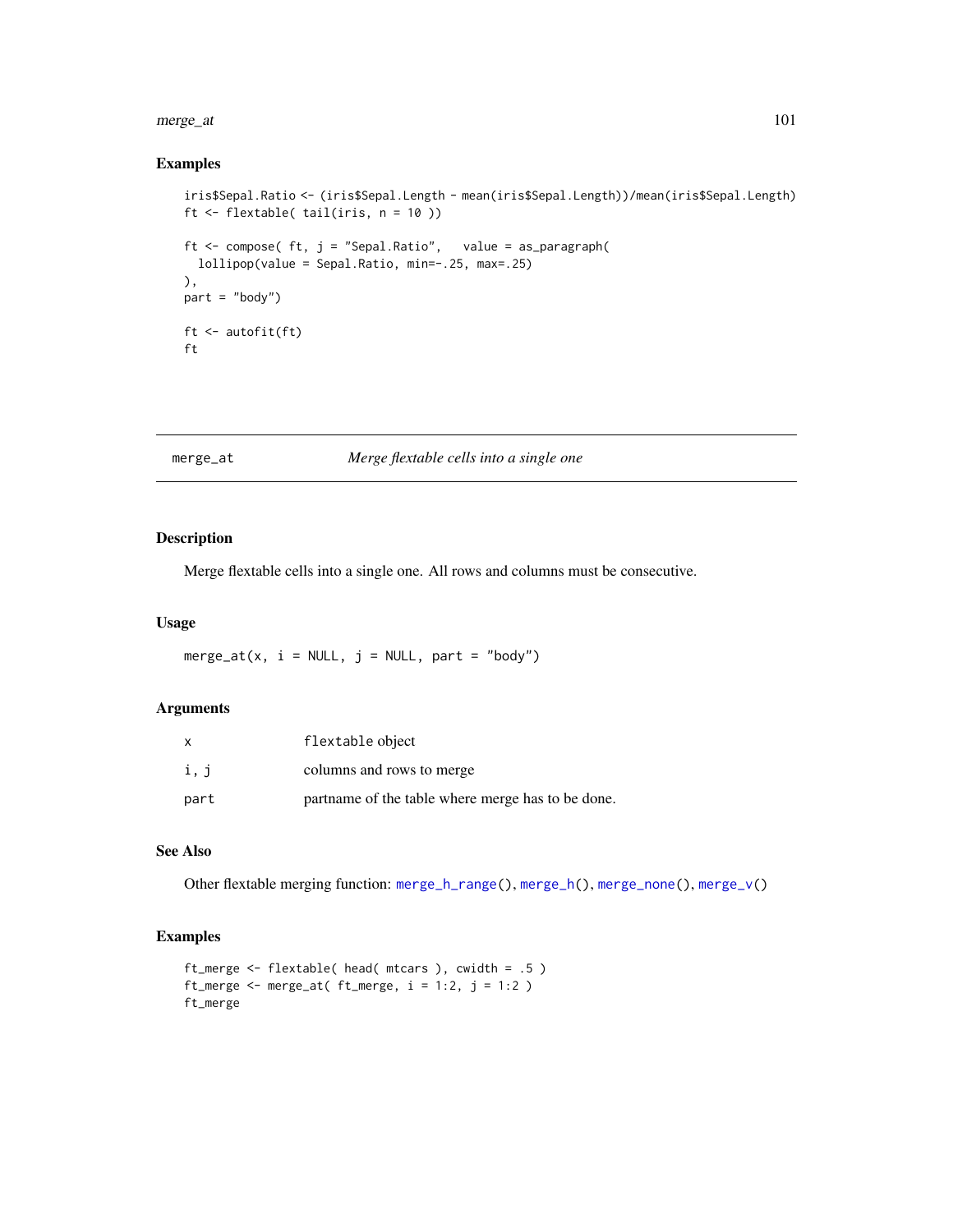<span id="page-101-1"></span>

Merge flextable cells horizontally when consecutive cells have identical values. Text of formatted values are used to compare values.

# Usage

merge\_h(x,  $i = NULL$ , part = "body")

# Arguments

| $\times$ | flextable object                                  |
|----------|---------------------------------------------------|
|          | rows where cells have to be merged.               |
| part     | partname of the table where merge has to be done. |

# See Also

Other flextable merging function: [merge\\_at\(](#page-100-0)), [merge\\_h\\_range\(](#page-101-0)), [merge\\_none\(](#page-102-0)), [merge\\_v\(](#page-103-0))

# Examples

```
dummy_df <- data.frame( col1 = letters,
col2 = letters, stringsAsFactors = FALSE )
ft_merge <- flextable(dummy_df)
ft_merge <- merge_h(x = ft_merge)
ft_merge
```
<span id="page-101-0"></span>merge\_h\_range *rowwise merge of a range of columns*

#### Description

Merge flextable columns into a single one for each selected rows. All columns must be consecutive.

#### Usage

merge\_h\_range(x,  $i = NULL$ ,  $j1 = NULL$ ,  $j2 = NULL$ ,  $part = "body")$ 

# Arguments

|        | flextable object                                                 |
|--------|------------------------------------------------------------------|
| i      | selected rows                                                    |
| j1, j2 | selected columns that will define the range of columns to merge. |
| part   | partname of the table where merge has to be done.                |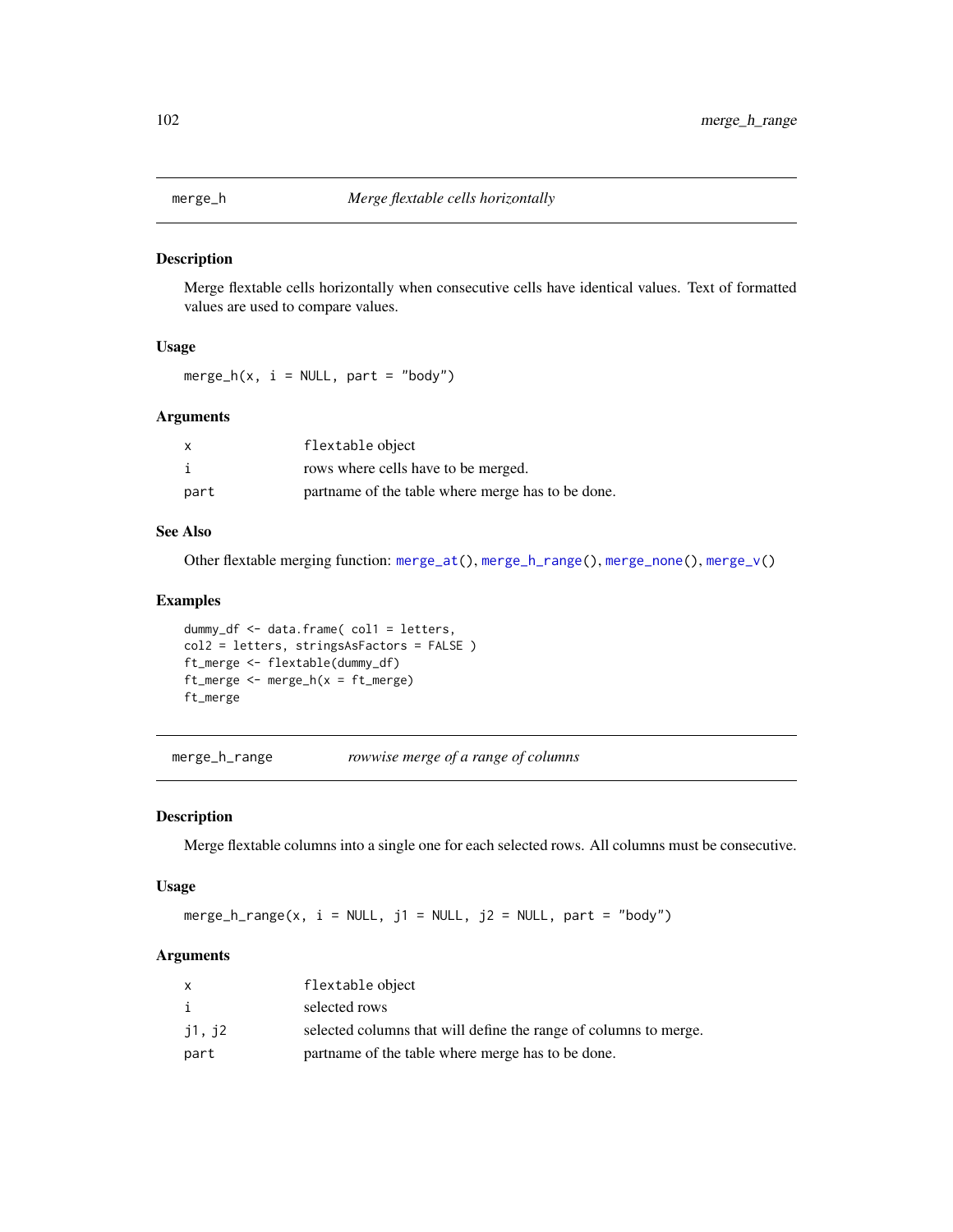merge\_none 103

# Illustrations

#### See Also

Other flextable merging function: [merge\\_at\(](#page-100-0)), [merge\\_h\(](#page-101-1)), [merge\\_none\(](#page-102-0)), [merge\\_v\(](#page-103-0))

### Examples

```
ft <- flextable( head( mtcars ), cwidth = .5 )
ft <- theme_box( ft )
ft <- merge_h_range( ft, i = \sim cyl == 6, j1 = "am", j2 = "carb")
ft \le flextable::align( ft, i = \sim cyl == 6, align = "center")
ft
```
<span id="page-102-0"></span>merge\_none *Delete flextable merging informations*

#### Description

Delete all merging informations from a flextable.

### Usage

 $merge\_none(x, part = "all")$ 

# Arguments

| X    | flextable object                                  |
|------|---------------------------------------------------|
| part | partname of the table where merge has to be done. |

# Illustrations

# See Also

Other flextable merging function: [merge\\_at\(](#page-100-0)), [merge\\_h\\_range\(](#page-101-0)), [merge\\_h\(](#page-101-1)), [merge\\_v\(](#page-103-0))

```
typology <- data.frame(
 col_keys = c( "Sepal.Length", "Sepal.Width", "Petal.Length", "Petal.Width", "Species" ),
 what = c("Sepal", "Sepal", "Petal", "Petal", "Species"),
 measure = c("Length", "Width", "Length", "Width", "Species"),
 stringsAsFactors = FALSE )
ft <- flextable( head( iris ) )
```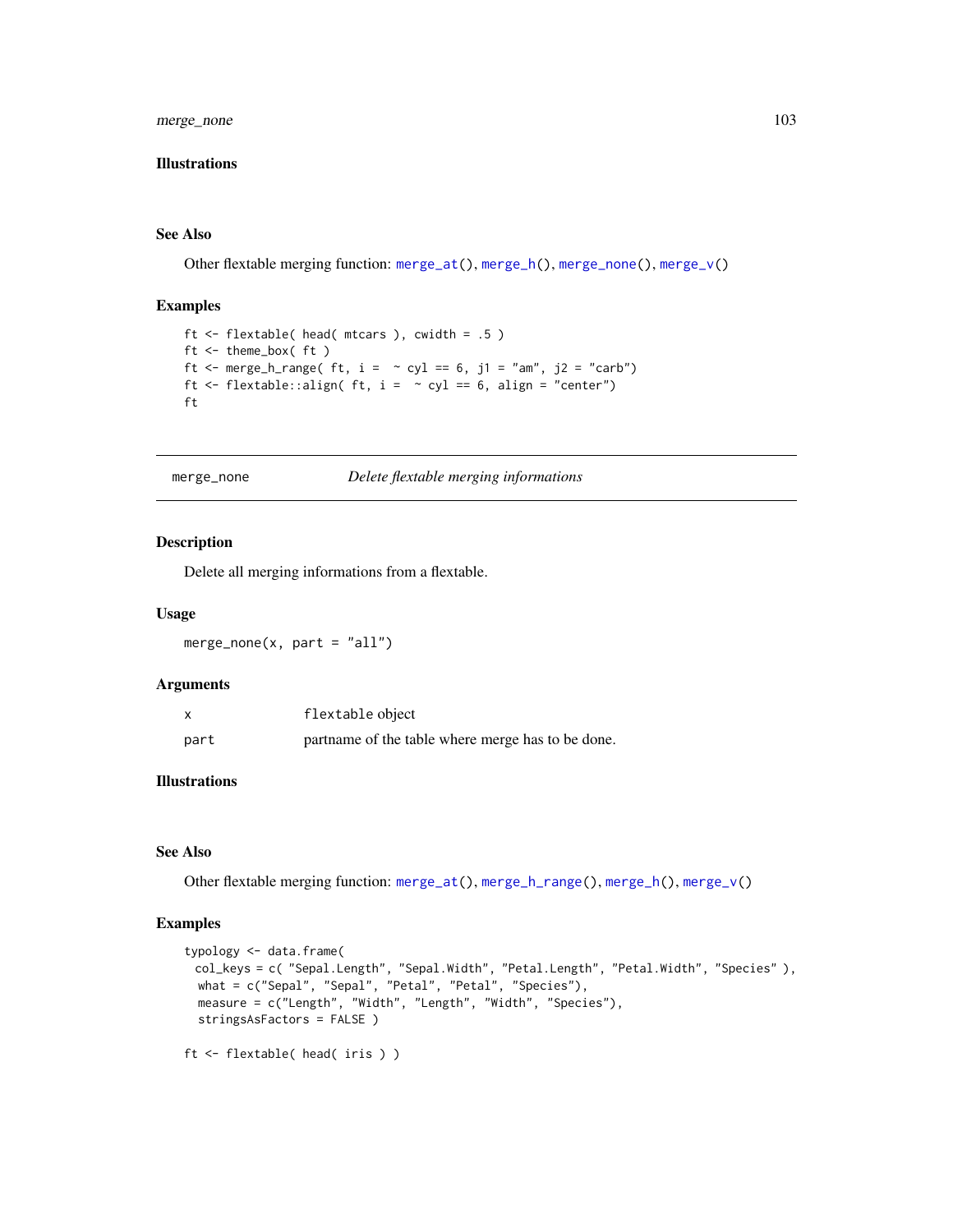```
ft <- set_header_df(ft, mapping = typology, key = "col_keys" )
ft <- merge_v(ft, j = c("Species"))ft <- theme_tron_legacy( merge_none( ft ) )
ft
```
### <span id="page-103-0"></span>merge\_v *Merge flextable cells vertically*

# Description

Merge flextable cells vertically when consecutive cells have identical values. Text of formatted values are used to compare values if available.

Two options are available, either a column-by-column algorithm or an algorithm where the combinations of these columns are used once for all target columns.

### Usage

 $merge_v(x, j = NULL, target = NULL, part = "body", combine = FALSE)$ 

# Arguments

| $\mathsf{x}$ | flextable object                                                                                                                                                                                                                 |
|--------------|----------------------------------------------------------------------------------------------------------------------------------------------------------------------------------------------------------------------------------|
| j            | column to used to find consecutive values to be merged. Columns from orignal<br>dataset can also be used.                                                                                                                        |
| target       | columns names where cells have to be merged.                                                                                                                                                                                     |
| part         | partname of the table where merge has to be done.                                                                                                                                                                                |
| combine      | If the value is TRUE, the columns defined by j will be combined into a single<br>column/value and the consecutive values of this result will be used. Otherwise,<br>the columns are inspected one by one to perform cell merges. |

#### Illustrations

#### See Also

Other flextable merging function: [merge\\_at\(](#page-100-0)), [merge\\_h\\_range\(](#page-101-0)), [merge\\_h\(](#page-101-1)), [merge\\_none\(](#page-102-0))

```
ft_merge <- flextable(mtcars)
ft_merge <- merge_v(ft_merge, j = c("year", "carb"))ft_merge
data_ex <- structure(list(srdr_id = c(
  "175124", "175124", "172525", "172525",
```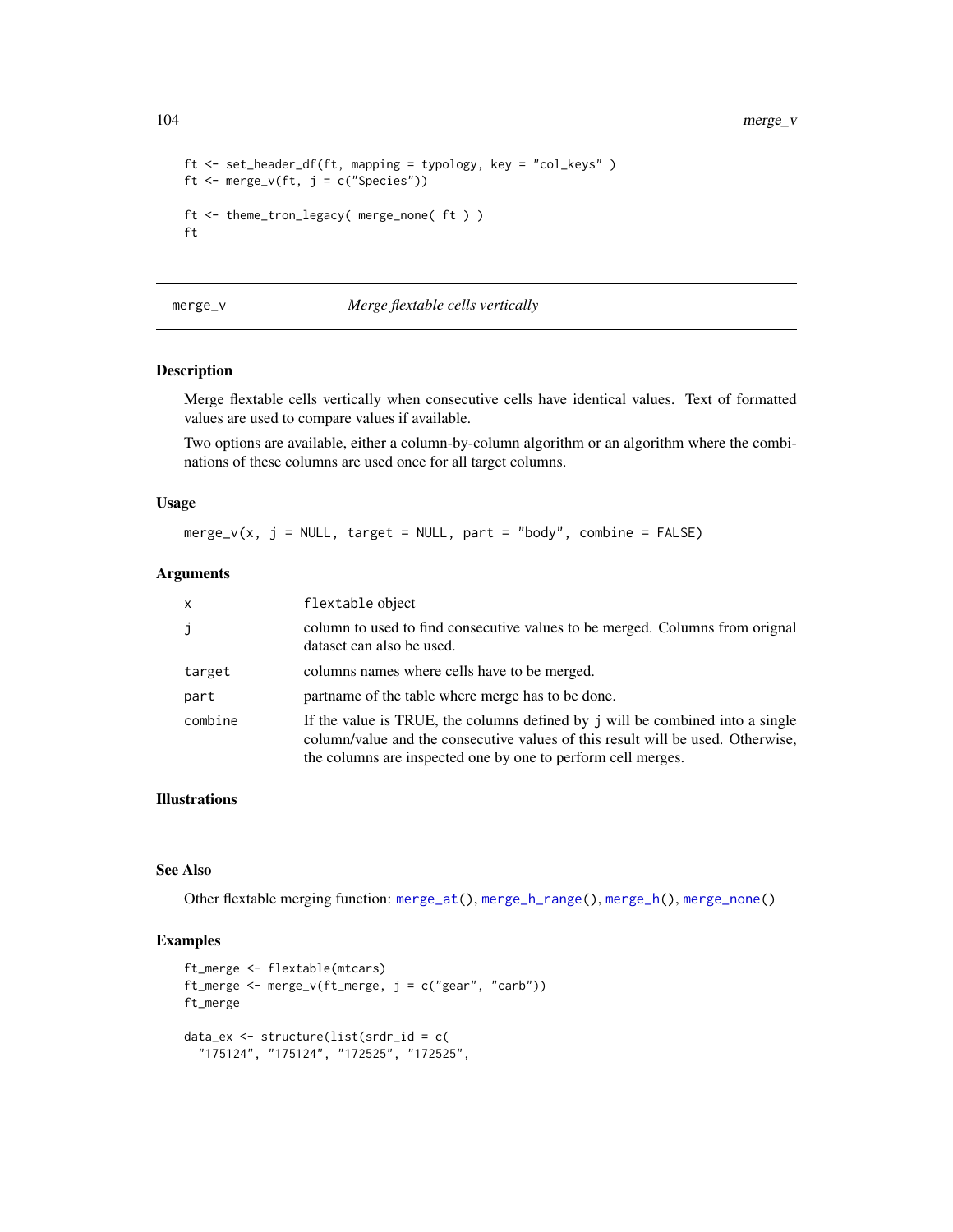#### minibar 105

```
"172545", "172545", "172609", "172609", "172609"
), substances = c(
  "alcohol",
  "alcohol", "alcohol", "alcohol", "cannabis",
  "cannabis", "alcohol\n cannabis\n other drugs",
  "alcohol\n cannabis\n other drugs",
  "alcohol\n cannabis\n other drugs"
), full_name = c(
  "TAU", "MI", "TAU", "MI (parent)", "TAU", "MI",
  "TAU", "MI", "MI"
), article_arm_name = c(
  "Control", "WISEteens",
  "Treatment as usual", "Brief MI (b-MI)", "Assessed control",
  "Intervention", "Control", "Computer BI", "Therapist BI"
)), row.names = c(
  NA,
  -9L), class = c("tbl_df", "tbl", "data.frame"))
ft_1 <- flextable(data_ex)
ft_1 \leftarrow thenebox(ft_1)ft_2 \leftarrow merge_v (ft_1, j = "srdr_id",target = c("srdr_id", "substances"))
  ft_2
```
#### minibar *mini barplots chunk wrapper*

### Description

This function is used to insert bars into flextable with function [compose\(\)](#page-60-1). It should be used inside a call to [as\\_paragraph\(\)](#page-34-0)

# Usage

```
minibar(
 value,
 max = NULL,barcol = "#CCCCCC",
 bg = "transparent",
 width = 1,height = 0.2,
 unit = "in"
```
 $\lambda$ 

#### Arguments

value values containing the bar size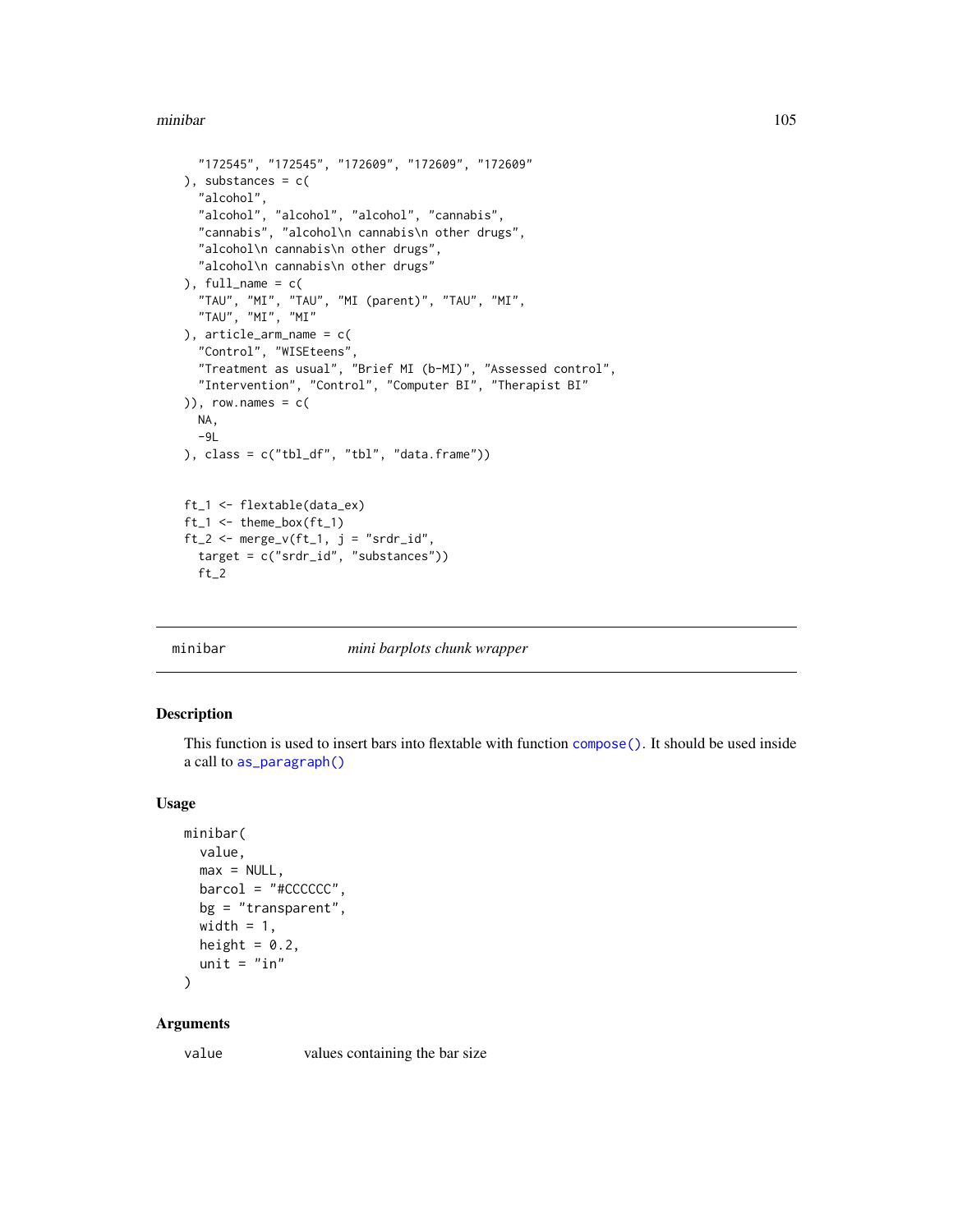106 ncol\_keys

| max           | max bar size                                        |
|---------------|-----------------------------------------------------|
| barcol        | bar color                                           |
| bg            | background color                                    |
| width, height | size of the resulting png file in inches            |
| unit          | unit for width and height, one of "in", "cm", "mm". |

# Illustrations

# Note

This chunk option requires package officedown in a R Markdown context with Word output format.

PowerPoint cannot mix images and text in a paragraph, images are removed when outputing to PowerPoint format.

### See Also

#### [compose\(\)](#page-60-1), [as\\_paragraph\(\)](#page-34-0)

```
Other chunk elements for paragraph: as\_bracket(), as\_b(), as\_chunk(), as\_equation(), as\_highlight(),
as_image(), as_i(), as_sub(), as_sup(), as_word_field(), colorize(), gg_chunk(), hyperlink_text(),
linerange(), lollipop(), plot_chunk()
```
#### Examples

```
ft <- flextable( head(iris, n = 10 ))
```

```
ft \leq compose(ft, j = 1,
 value = as_paragraph(
   minibar(value = Sepal.Length, max = max(Sepal.Length))
  ),
  part = "body")
ft <- autofit(ft)
ft
```
<span id="page-105-0"></span>ncol\_keys *Number of columns*

# Description

returns the number of columns displayed

### Usage

ncol\_keys(x)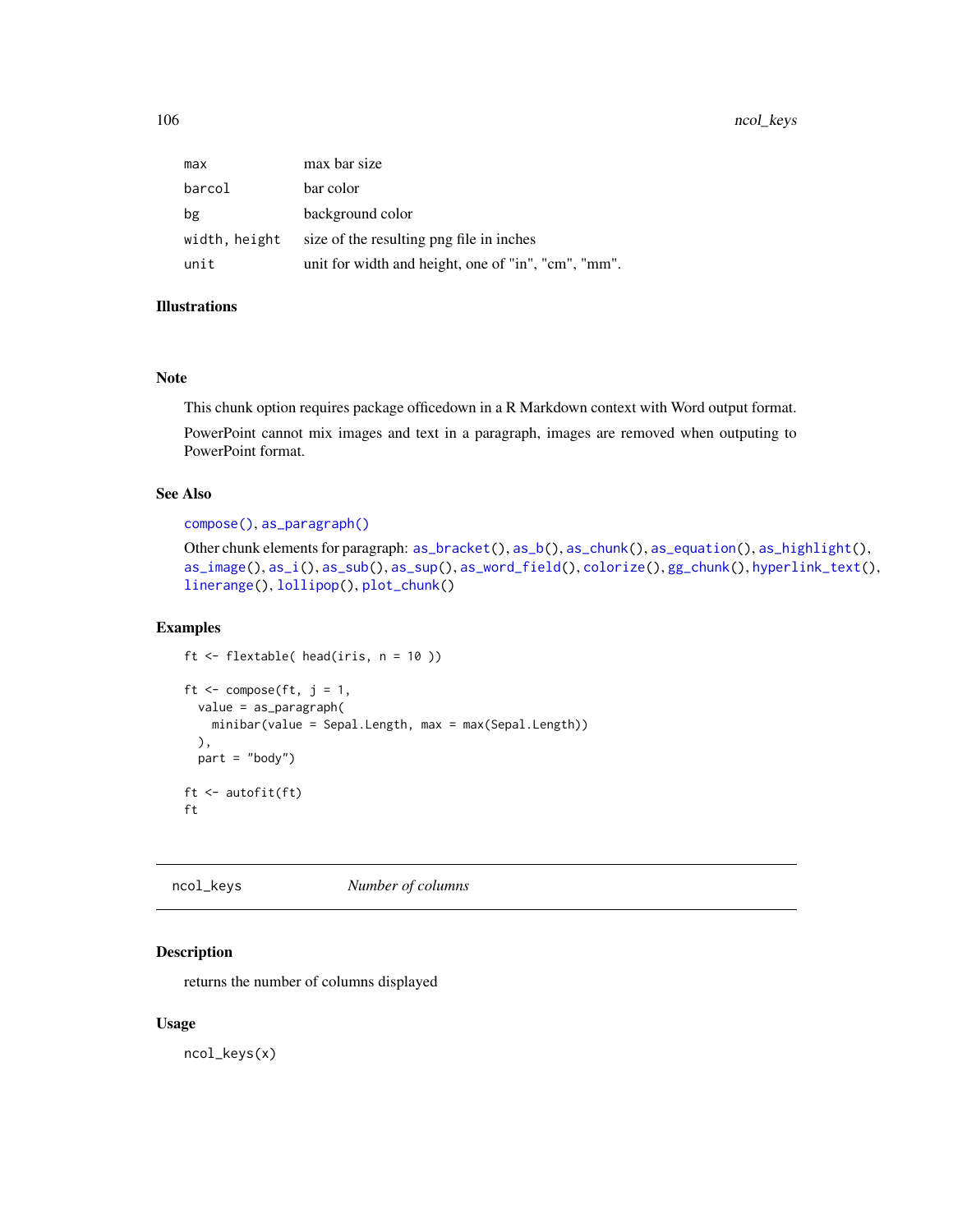# nrow\_part 107

#### Arguments

x flextable object

# See Also

```
Other flextable dimensions: autofit(), dim.flextable(), dim_pretty(), fit_to_width(),
flextable_dim(), height(), hrule(), nrow_part(), set_table_properties(), width()
```
# Examples

```
library(flextable)
ft <- qflextable(head(cars))
ncol_keys(ft)
```
<span id="page-106-0"></span>nrow\_part *Number of rows of a part*

### Description

returns the number of lines in a part of flextable.

### Usage

 $nrow\_part(x, part = "body")$ 

# Arguments

|      | flextable object                                          |
|------|-----------------------------------------------------------|
| part | partname of the table (one of 'body', 'header', 'footer') |

# See Also

Other flextable dimensions: [autofit\(](#page-39-0)), [dim.flextable\(](#page-64-0)), [dim\\_pretty\(](#page-65-0)), [fit\\_to\\_width\(](#page-67-0)), [flextable\\_dim\(](#page-70-0)), [height\(](#page-83-0)), [hrule\(](#page-89-0)), [ncol\\_keys\(](#page-105-0)), [set\\_table\\_properties\(](#page-128-0)), [width\(](#page-153-0))

```
library(flextable)
ft <- qflextable(head(cars))
nrow_part(ft, part = "body")
```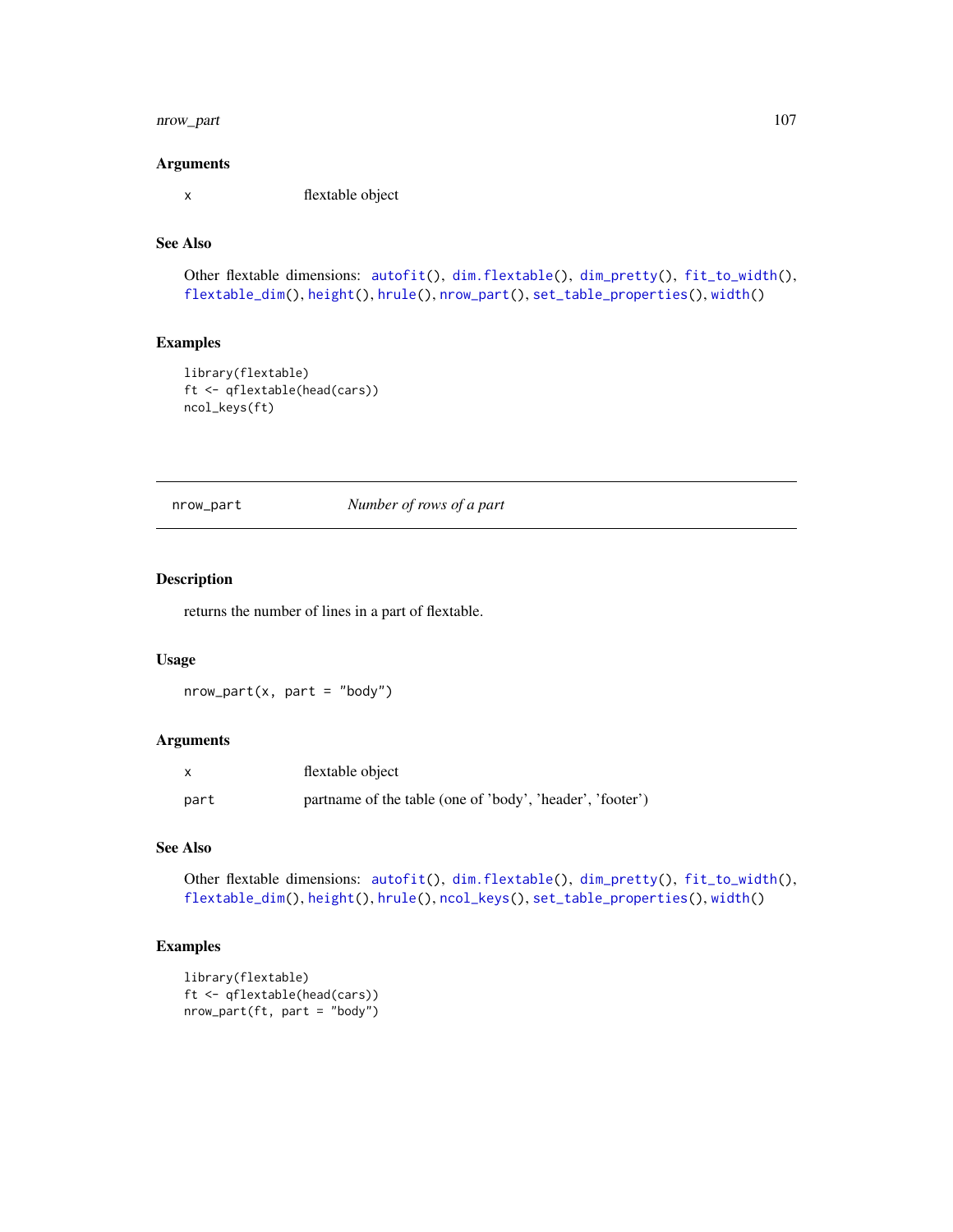<span id="page-107-0"></span>

change paddings of selected rows and columns of a flextable.

# Usage

```
padding(
 x,
 i = NULL,j = NULL,padding = NULL,
 padding.top = NULL,
 padding.bottom = NULL,
 padding.left = NULL,
 padding.right = NULL,
 part = "body"
)
```
# Arguments

| $\mathsf{x}$  | a flextable object                                                        |
|---------------|---------------------------------------------------------------------------|
| i             | rows selection                                                            |
| j             | columns selection                                                         |
| padding       | padding (shortcut for top, bottom, left and right), unit is pts (points). |
| padding.top   | padding top, unit is pts (points).                                        |
|               | padding bottom padding bottom, unit is pts (points).                      |
| padding.left  | padding left, unit is pts (points).                                       |
| padding.right | padding right, unit is pts (points).                                      |
| part          | partname of the table (one of 'all', 'body', 'header', 'footer')          |

# Illustrations

### See Also

Other sugar functions for table style: [align\(](#page-13-0)), [bg\(](#page-42-0)), [bold\(](#page-45-0)), [color\(](#page-58-0)), [empty\\_blanks\(](#page-66-0)), [fontsize\(](#page-75-0)), [font\(](#page-74-0)), [highlight\(](#page-85-0)), [italic\(](#page-91-0)), [line\\_spacing\(](#page-97-0)), [rotate\(](#page-114-0)), [valign\(](#page-149-0))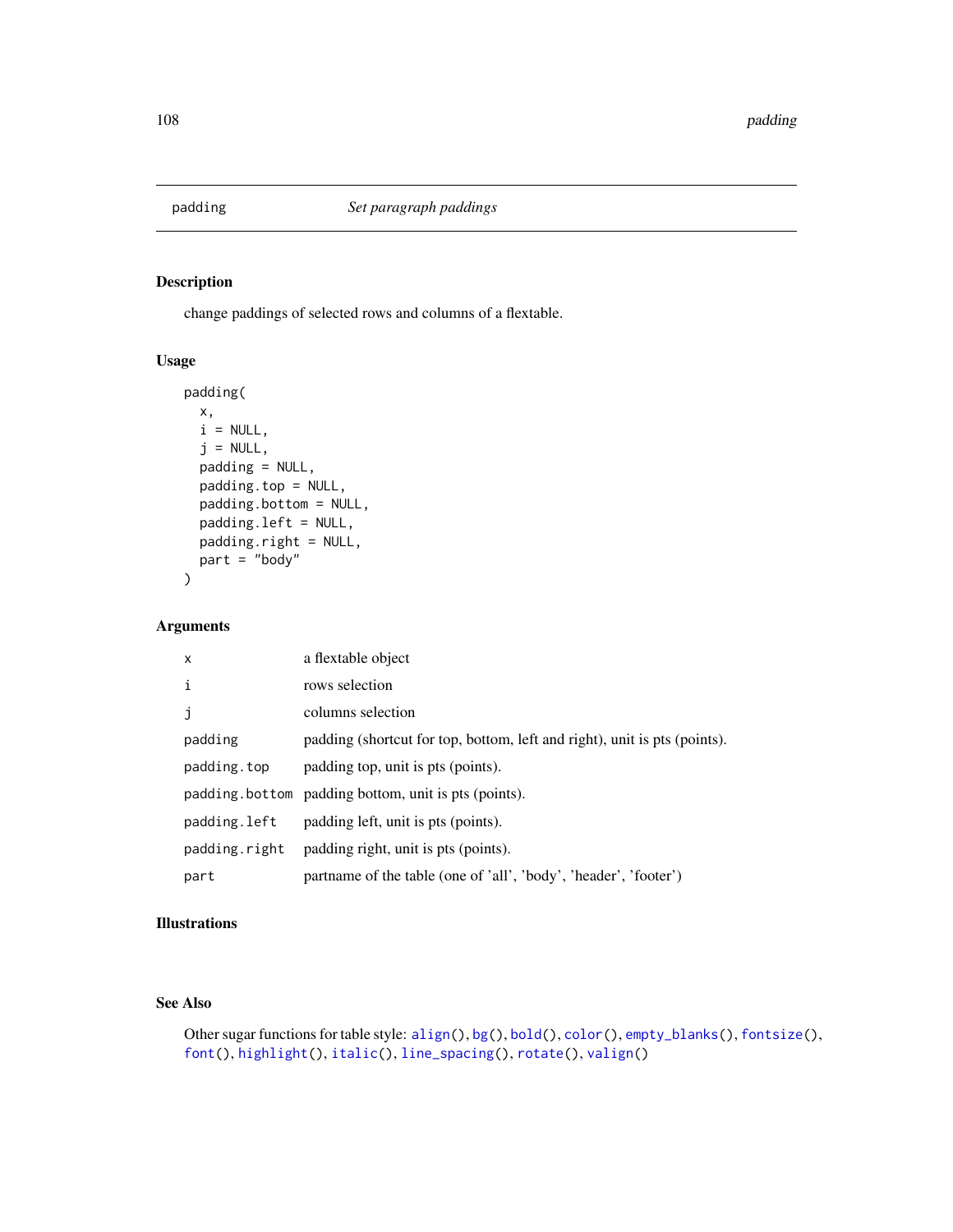## ph\_with.flextable 109

## Examples

```
ft_1 <- flextable(head(iris))
ft_1 <- theme_vader(ft_1)
ft_1 \le padding(ft_1, padding.top = 4, part = "all")
ft_1 <- padding(ft_1, j = 1, padding.right = 40)
ft_1 \leftarrow padding(ft_1, i = 3, padding.top = 40)
ft_1 <- padding(ft_1, padding.top = 10, part = "header")
ft_1 <- padding(ft_1, padding.bottom = 10, part = "header")
ft_1 <- autofit(ft_1)
ft_1
```
ph\_with.flextable *add a flextable into a PowerPoint slide*

## Description

Add a flextable in a PowerPoint document object produced by [officer::read\\_pptx\(\)](#page-0-0).

## Usage

```
## S3 method for class 'flextable'
ph_with(x, value, location, ...)
```
#### **Arguments**

| X        | a pptx device                                                              |
|----------|----------------------------------------------------------------------------|
| value    | flextable object                                                           |
| location | a location for a placeholder. See officer::ph_location_type() for example. |
| $\cdots$ | unused arguments.                                                          |

#### Note

The width and height of the table can not be set with location. Use functions  $width(), height(),$  $width(), height(),$  $width(), height(),$  $width(), height(),$ [autofit\(\)](#page-39-0) and [dim\\_pretty\(\)](#page-65-0) instead. The overall size is resulting from cells, paragraphs and text properties (i.e. padding, font size, border widths).

## Examples

library(officer)

```
ft <- flextable(head(iris))
doc <- read_pptx()
doc <- add_slide(doc, "Title and Content", "Office Theme")
doc <- ph_with(doc, ft, location = ph_location_left())
fileout <- tempfile(fileext = ".pptx")
print(doc, target = fileout)
```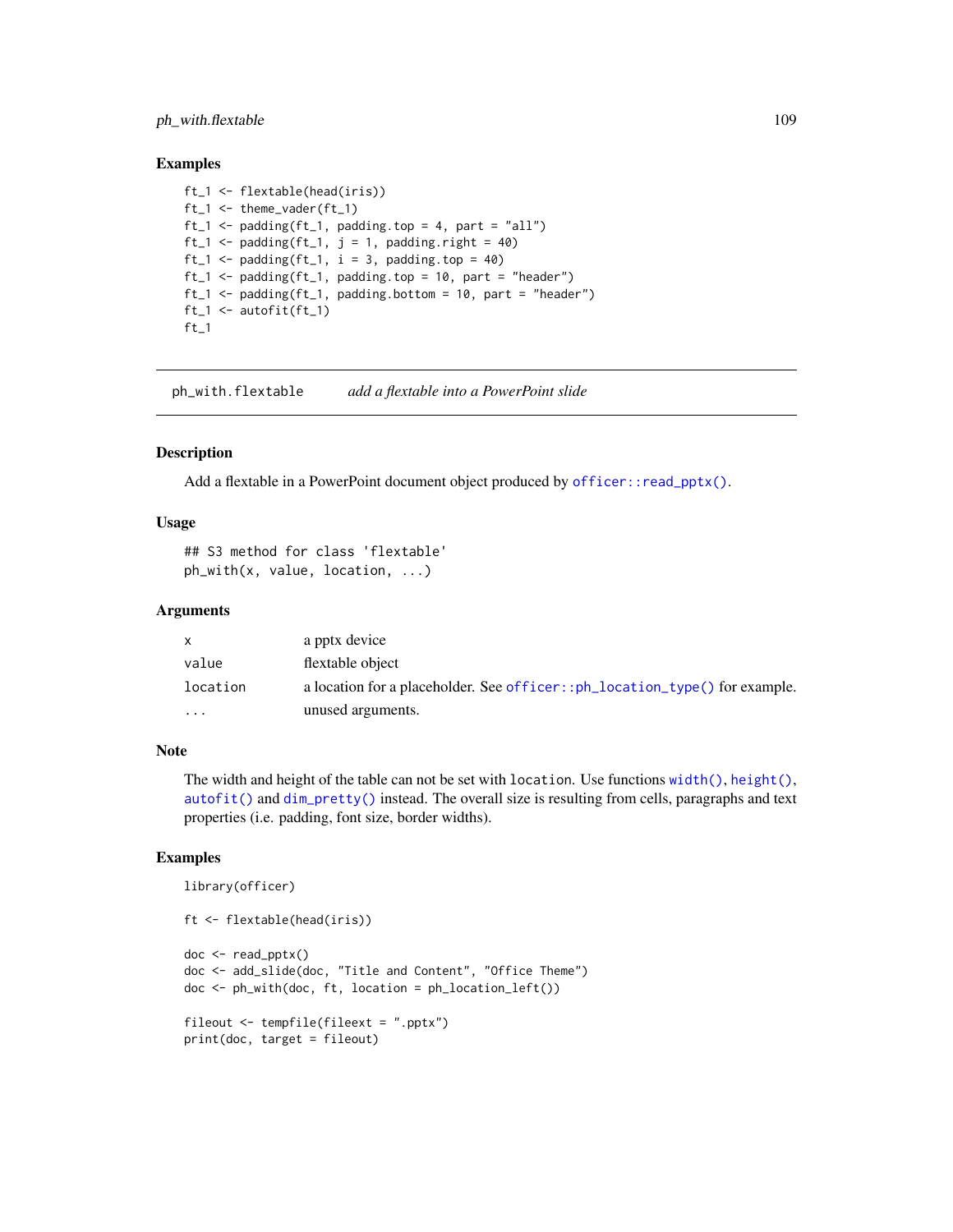<span id="page-109-0"></span>plot.flextable *plot a flextable*

#### Description

save a flextable as an image and display the result in a new R graphics window.

#### Usage

```
## S3 method for class 'flextable'
plot(x, zoom = 2, expand = 2, ...)
```
# Arguments

| X                       | a flextable object                                 |
|-------------------------|----------------------------------------------------|
| zoom, expand            | parameters used by webshot function.               |
| $\cdot$ $\cdot$ $\cdot$ | additional parameters sent to as raster() function |

# Note

This function requires packages: webshot and magick.

## See Also

```
Other flextable print function: as_raster(), df_printer(), flextable_to_rmd(), htmltools_value(),
knit_print.flextable(), print.flextable(), save_as_docx(), save_as_html(), save_as_image(),
save_as_pptx()
```

```
ftab <- flextable( head( mtcars ) )
ftab <- autofit(ftab)
## Not run:
if( require("webshot") ){
  plot(ftab)
}
## End(Not run)
```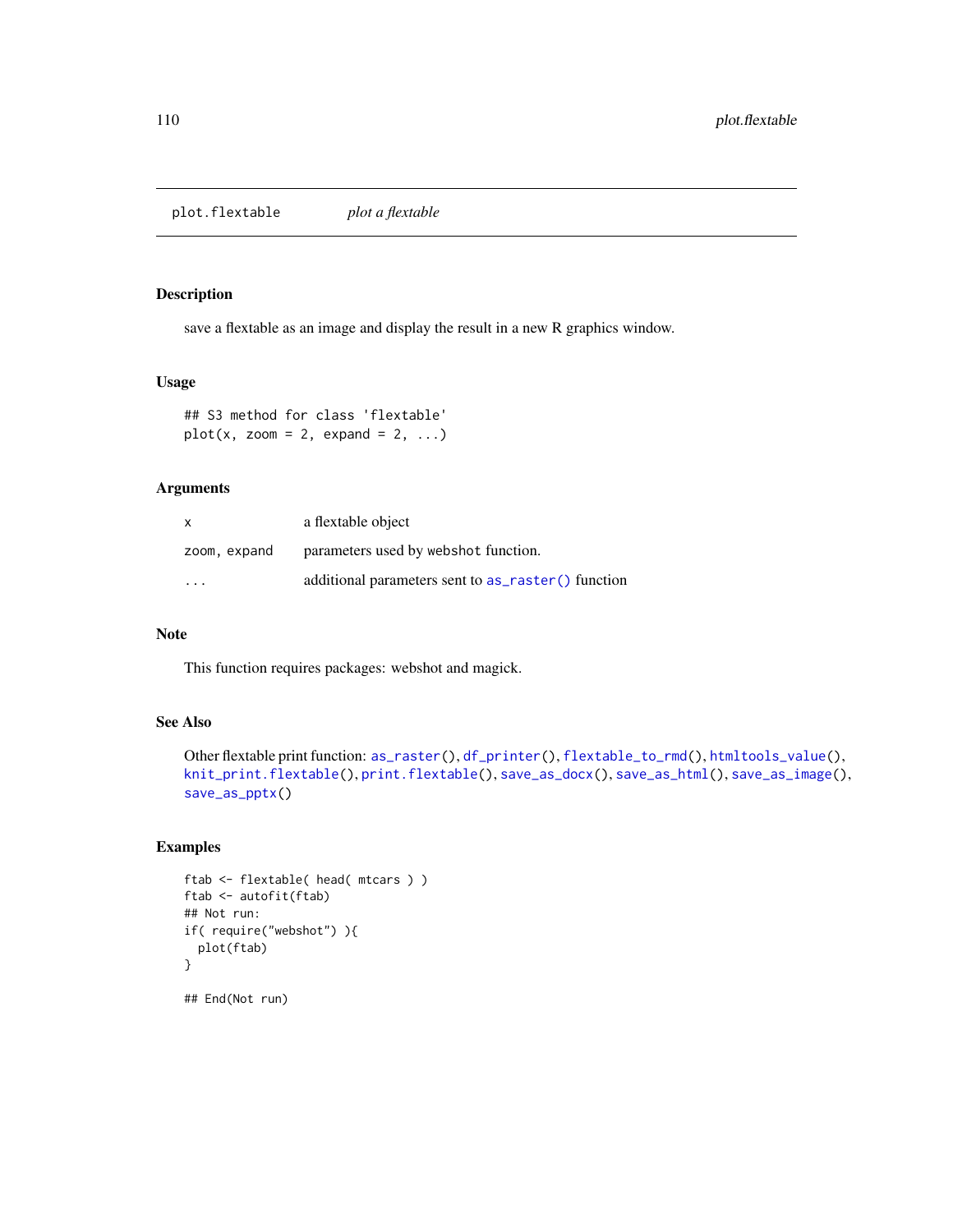#### Description

This function is used to insert mini plots into flextable with function [compose\(\)](#page-60-0). It should be used inside a call to [as\\_paragraph\(\)](#page-34-0).

Available plots are 'box', 'line', 'points', 'density'.

## Usage

```
plot_chunk(
  value,
  width = 1,
  height = 0.2,
  type = "box",
  free_scale = FALSE,
  unit = "in",...
)
```
## Arguments

| value         | a numeric vector, stored in a list column.                |
|---------------|-----------------------------------------------------------|
| width, height | size of the resulting png file in inches                  |
| type          | type of the plot: 'box', 'line', 'points' or 'density'.   |
| free_scale    | Should scales be free (TRUE or FALSE, the default value). |
| unit          | unit for width and height, one of "in", "cm", "mm".       |
|               | arguments sent to plot functions (see $par()$ )           |

## Illustrations

## Note

This chunk option requires package officedown in a R Markdown context with Word output format. PowerPoint cannot mix images and text in a paragraph, images are removed when outputing to PowerPoint format.

## See Also

Other chunk elements for paragraph: [as\\_bracket\(](#page-16-0)), [as\\_b\(](#page-15-0)), [as\\_chunk\(](#page-17-0)), [as\\_equation\(](#page-18-0)), [as\\_highlight\(](#page-31-0)), [as\\_image\(](#page-32-0)), [as\\_i\(](#page-32-1)), [as\\_sub\(](#page-36-0)), [as\\_sup\(](#page-37-0)), [as\\_word\\_field\(](#page-38-0)), [colorize\(](#page-60-1)), [gg\\_chunk\(](#page-82-0)), [hyperlink\\_text\(](#page-90-1)), [linerange\(](#page-96-0)), [lollipop\(](#page-98-0)), [minibar\(](#page-104-0))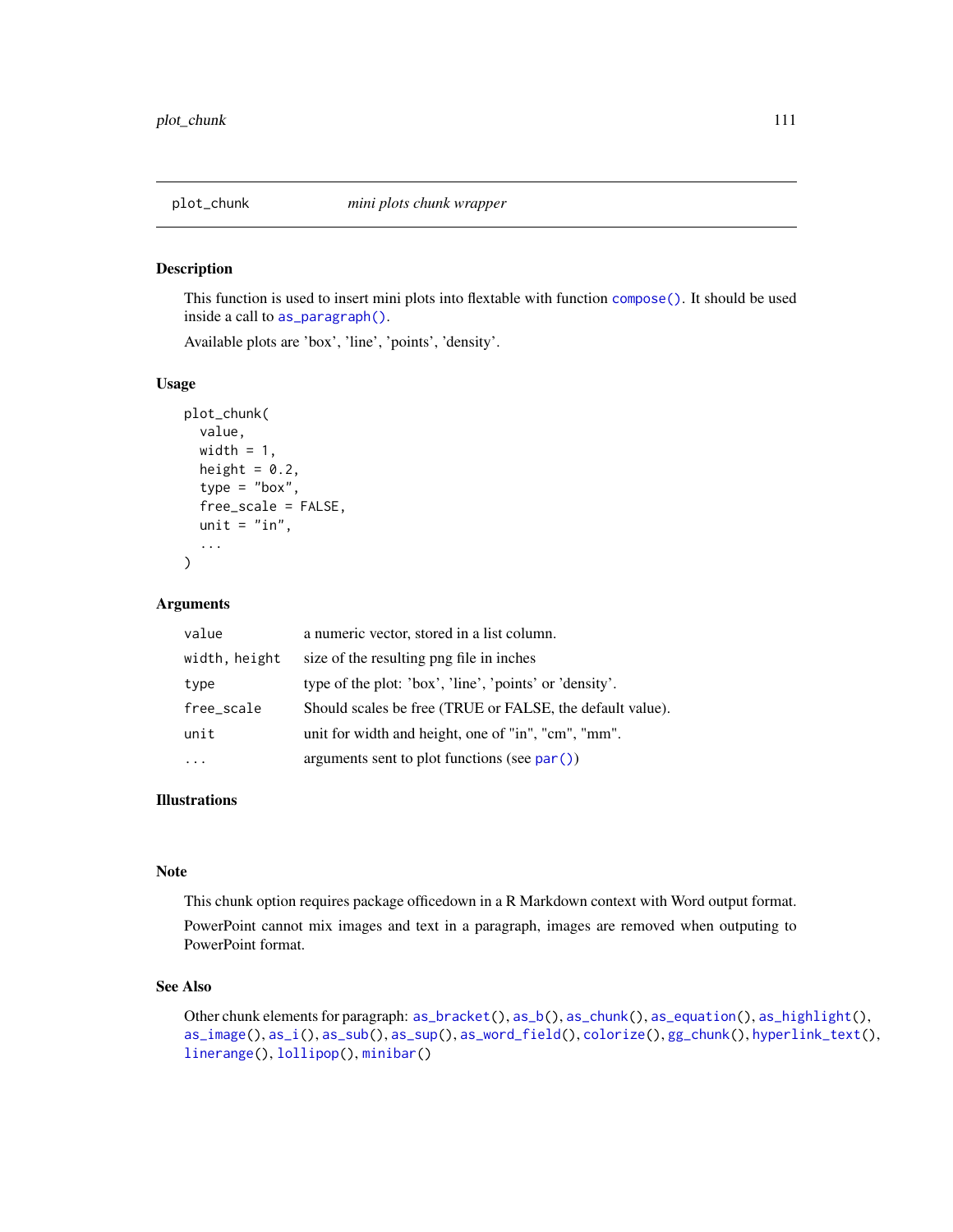## Examples

```
library(data.table)
library(flextable)
z <- as.data.table(iris)
z \leq z[, list(
  Sepal.Length = mean(Sepal.Length, na.rm = TRUE),
  z = list(.SD$Sepal.Length)
  ), by = "Species"]
ft <- flextable(z,
  col_keys = c("Species", "Sepal.Length", "box", "density"))
ft \leq mk_par(ft, j = "box", value = as_paragraph(
  plot_{\text{c}}hunk(value = z, type = "box",
             border = "red", col = "transparent"))
ft \leq mk_par(ft, j = "density", value = as_paragraph(
plot_{\text{chunk}}(value = z, type = "dens", col = "red"))ft <- set_table_properties(ft, layout = "autofit", width = .6)
ft <- set_header_labels(ft, box = "boxplot", density= "density")
theme_vanilla(ft)
```
prepend\_chunks *prepend chunks to flextable content*

## Description

prepend chunks (for example chunk [as\\_chunk\(\)](#page-17-0)) in a flextable.

## Usage

 $prepend\_chunks(x, ..., i = NULL, j = NULL, part = "body")$ 

## Arguments

| $\mathsf{x}$ | a flextable object                                                                              |
|--------------|-------------------------------------------------------------------------------------------------|
| $\cdots$     | chunks to be prepended, see as_chunk(), gg_chunk() and other chunk ele-<br>ments for paragraph. |
| $\mathbf{i}$ | rows selection                                                                                  |
| $\mathbf{j}$ | column selection                                                                                |
| part         | partname of the table (one of 'body', 'header', 'footer')                                       |

## See Also

Other functions for mixed content paragraphs: [append\\_chunks\(](#page-14-0)), [as\\_paragraph\(](#page-34-0)), [compose\(](#page-60-0))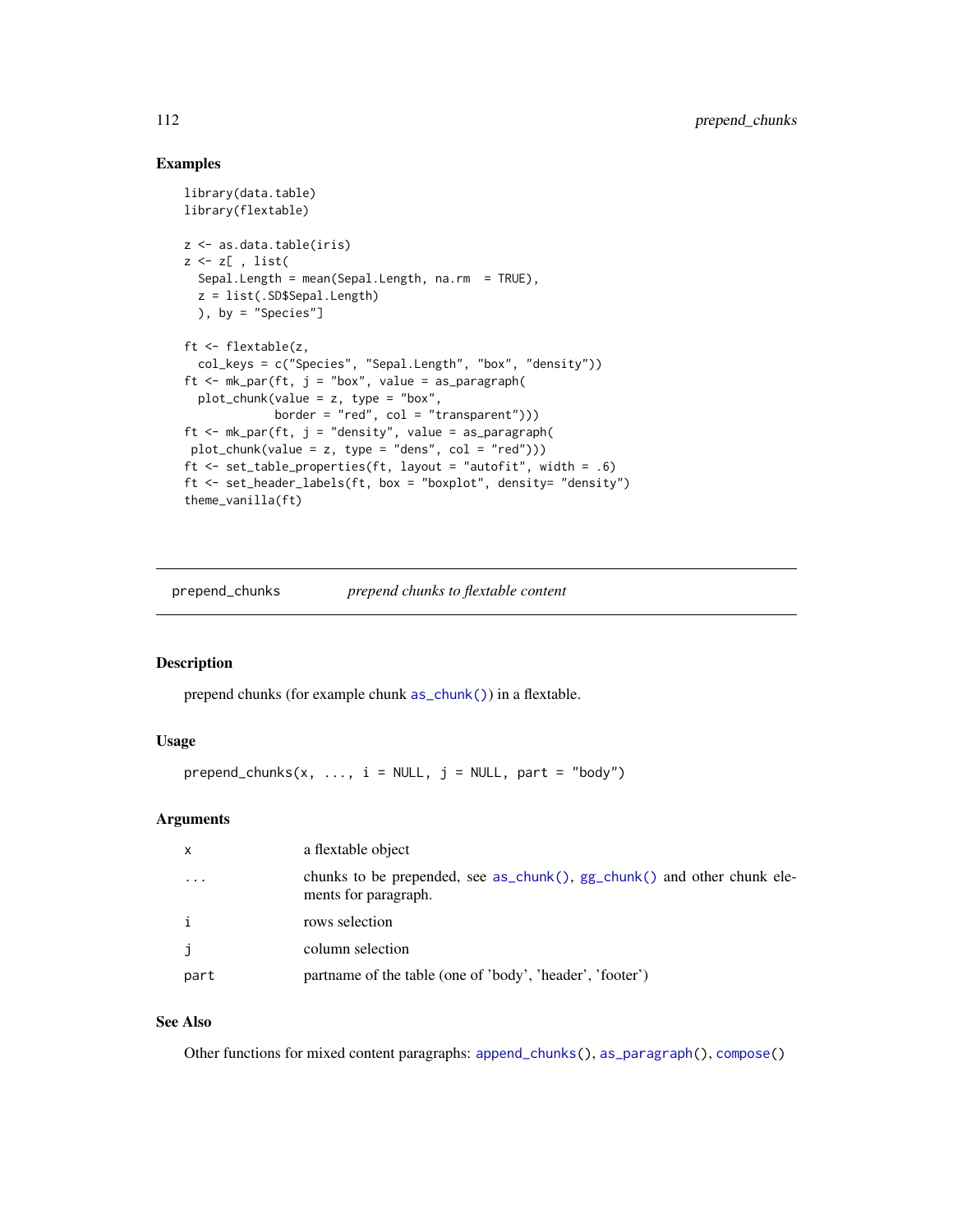## print.flextable 113

## Examples

```
x <- flextable(head(iris))
x <- prepend_chunks(
  x,
  i = 1, j = 1,colorize(as_b("coucou "), color = "red")
\mathcal{L}x
```
<span id="page-112-0"></span>print.flextable *flextable printing*

#### Description

print a flextable object to format html, docx, pptx or as text (not for display but for informative purpose). This function is to be used in an interactive context.

#### Usage

```
## S3 method for class 'flextable'
print(x, preview = "html", ...)
```
#### **Arguments**

| <b>X</b> | flextable object                                                                                                               |
|----------|--------------------------------------------------------------------------------------------------------------------------------|
| preview  | preview type, one of c("html", "pptx", "docx", "pdf, "log"). When "log" is used,<br>a description of the flextable is printed. |
| $\cdots$ | arguments for 'pdf document' call when preview is "pdf".                                                                       |

# Note

When argument preview is set to "docx" or "pptx", an external client linked to these formats (Office is installed) is used to edit a document. The document is saved in the temporary directory of the R session and will be removed when R session will be ended.

When argument preview is set to "html", an external client linked to these HTML format is used to display the table. If RStudio is used, the Viewer is used to display the table.

Note also that a print method is used when flextable are used within R markdown documents. See [knit\\_print.flextable\(\)](#page-92-0).

# See Also

Other flextable print function: [as\\_raster\(](#page-35-0)), [df\\_printer\(](#page-63-0)), [flextable\\_to\\_rmd\(](#page-71-0)), [htmltools\\_value\(](#page-90-0)), [knit\\_print.flextable\(](#page-92-0)), [plot.flextable\(](#page-109-0)), [save\\_as\\_docx\(](#page-115-0)), [save\\_as\\_html\(](#page-116-0)), [save\\_as\\_image\(](#page-117-0)), [save\\_as\\_pptx\(](#page-119-0))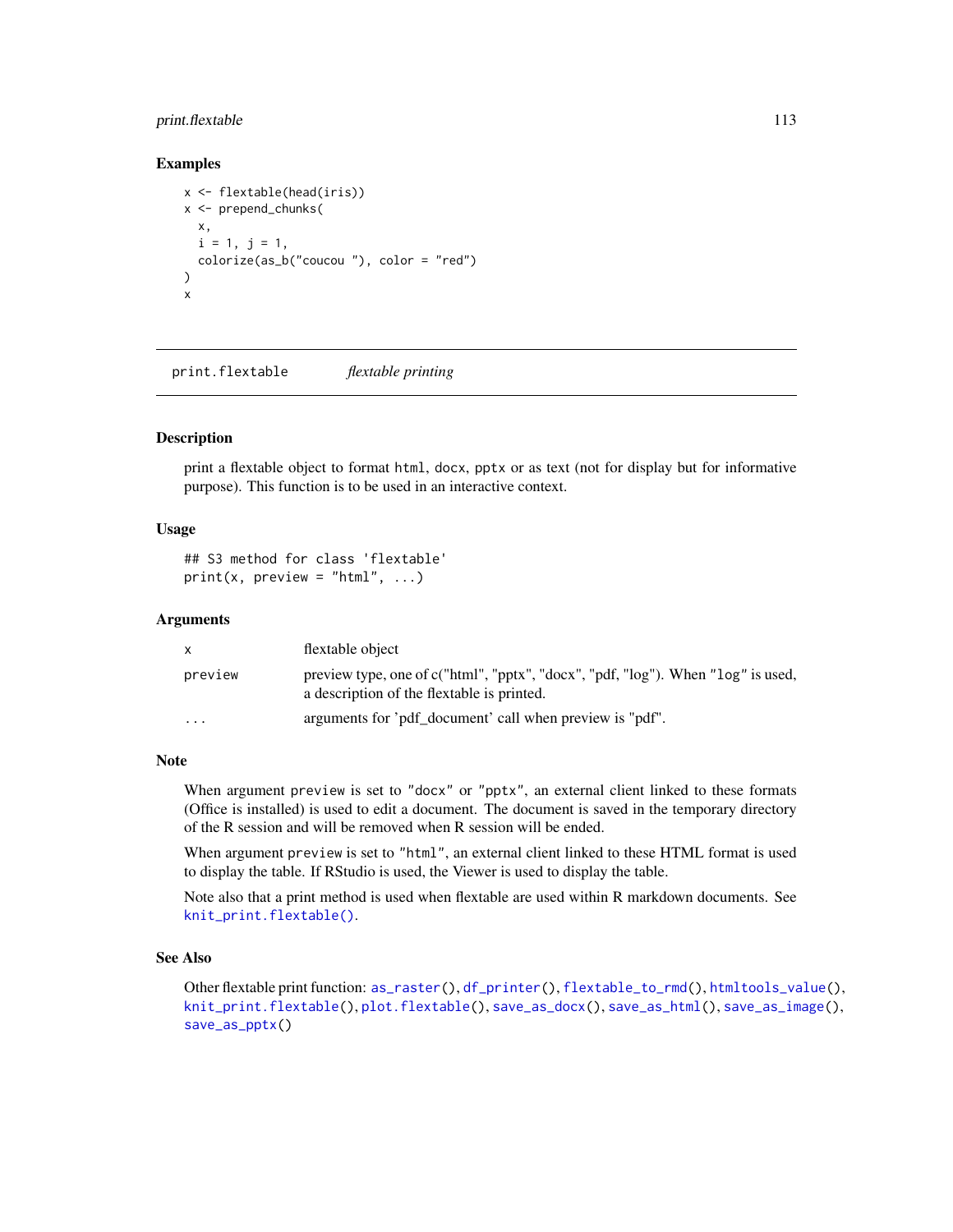## Description

This function compute a two way contingency table and make a flextable with the result.

# Usage

```
proc_freq(
 x,
  row,
 col,
 main = "",include.row_percent = TRUE,
  include.column_percent = TRUE,
  include.table_percent = TRUE,
  include.column_total = TRUE,
  include.row_total = TRUE,
  include.header_row = TRUE,
  weight = NULL)
```
# Arguments

| $\mathsf{x}$           | data.frame object                                                     |  |
|------------------------|-----------------------------------------------------------------------|--|
| row                    | characer column names for row                                         |  |
| col                    | characer column names for column                                      |  |
| main                   | characer title                                                        |  |
| include.row_percent    |                                                                       |  |
|                        | boolean whether to include the row percents; defaults to TRUE         |  |
| include.column_percent |                                                                       |  |
|                        | boolean whether to include the column percents; defaults to TRUE      |  |
| include.table_percent  |                                                                       |  |
|                        | boolean whether to include the table percents; defaults to TRUE       |  |
| include.column_total   |                                                                       |  |
|                        | boolean whether to include the row of column totals; defaults to TRUE |  |
| include.row_total      |                                                                       |  |
|                        | boolean whether to include the column of row totals; defaults to TRUE |  |
| include.header_row     |                                                                       |  |
|                        | boolean whether to include the header row; defaults to TRUE           |  |
| weight                 | character column name for weight                                      |  |

# Author(s)

Titouan Robert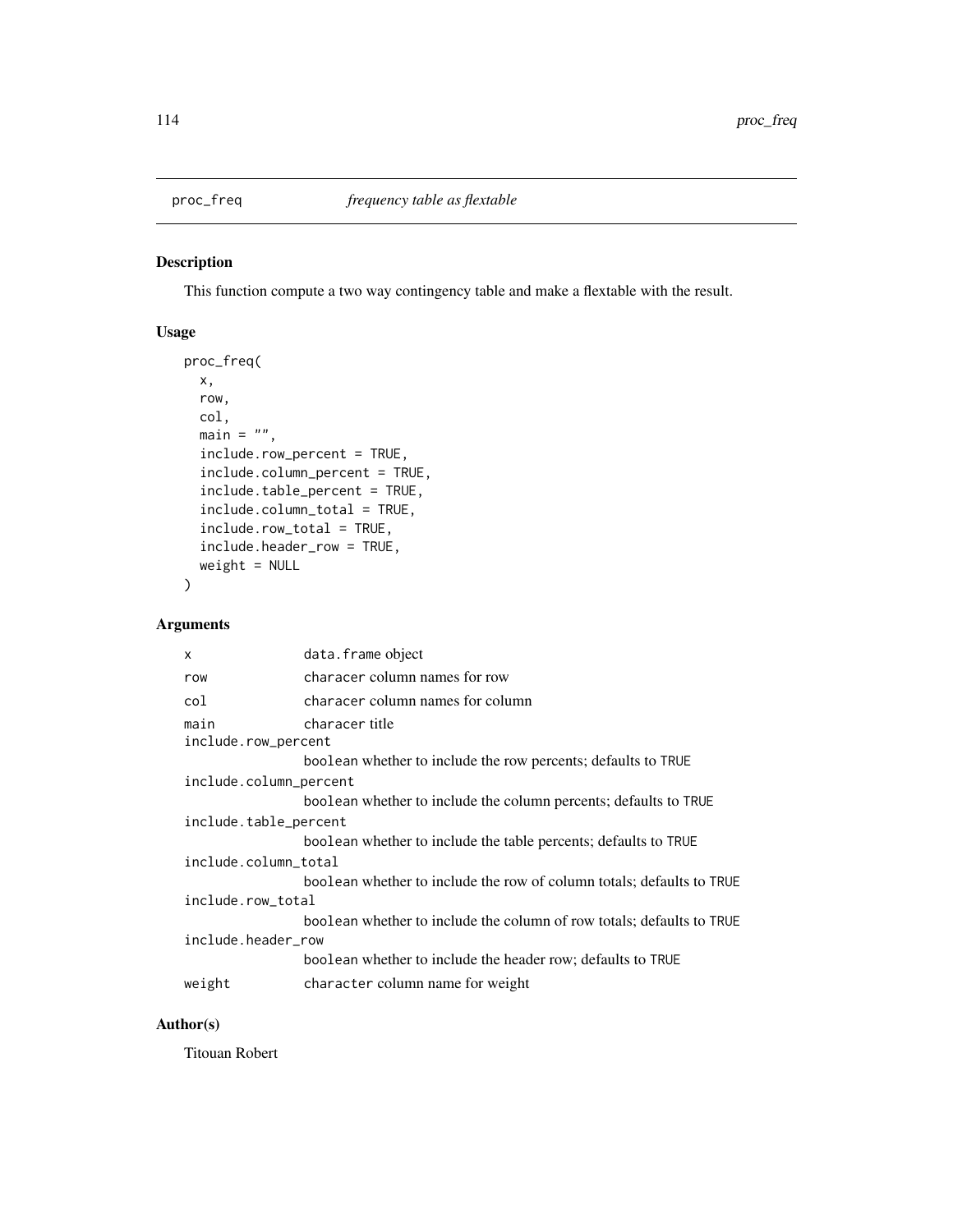rotate and the state of the state of the state of the state of the state of the state of the state of the state of the state of the state of the state of the state of the state of the state of the state of the state of the

## Examples

```
proc_freq(mtcars, "vs", "gear")
proc_freq(mtcars, "gear", "vs")
proc_freq(mtcars, "gear", "vs", weight = "wt")
proc_freq(mtcars, "gear", "vs", "My title")
```
rotate *rotate cell text*

## Description

It can be useful to be able to change the direction, when the table headers are huge for example, header labels can be rendered as "tbrl" (top to bottom and right to left) corresponding to a 90 degrees rotation or "btlr" corresponding to a 270 degrees rotation. The function change cell text direction. By default, it is "lrtb" which mean from left to right and top to bottom.

'Word' and 'PowerPoint' don't handle auto height with rotated headers. So you need to set header heights (with function [height\(\)](#page-83-0)) and set rule "exact" for rows heights (with function [hrule\(\)](#page-89-0)) otherwise Word and PowerPoint outputs will have small height not corresponding to the necessary height to display the text.

Note that PDF does not yet support vertical alignments when text is rotated.

#### Usage

rotate(x,  $i = NULL$ ,  $j = NULL$ , rotation, align = NULL, part = "body")

#### **Arguments**

| $\times$     | a flextable object                                                                 |
|--------------|------------------------------------------------------------------------------------|
| $\mathbf{i}$ | rows selection                                                                     |
| j            | columns selection                                                                  |
| rotation     | one of "lrtb", "tbrl", "btlr".                                                     |
| align        | vertical alignment of paragraph within cell, one of "center" or "top" or "bottom". |
| part         | partname of the table (one of 'all', 'body', 'header', 'footer')                   |

## Details

When function autofit is used, the rotation will be ignored. In that case, use dim pretty and [width](#page-153-0) instead of [autofit.](#page-39-0)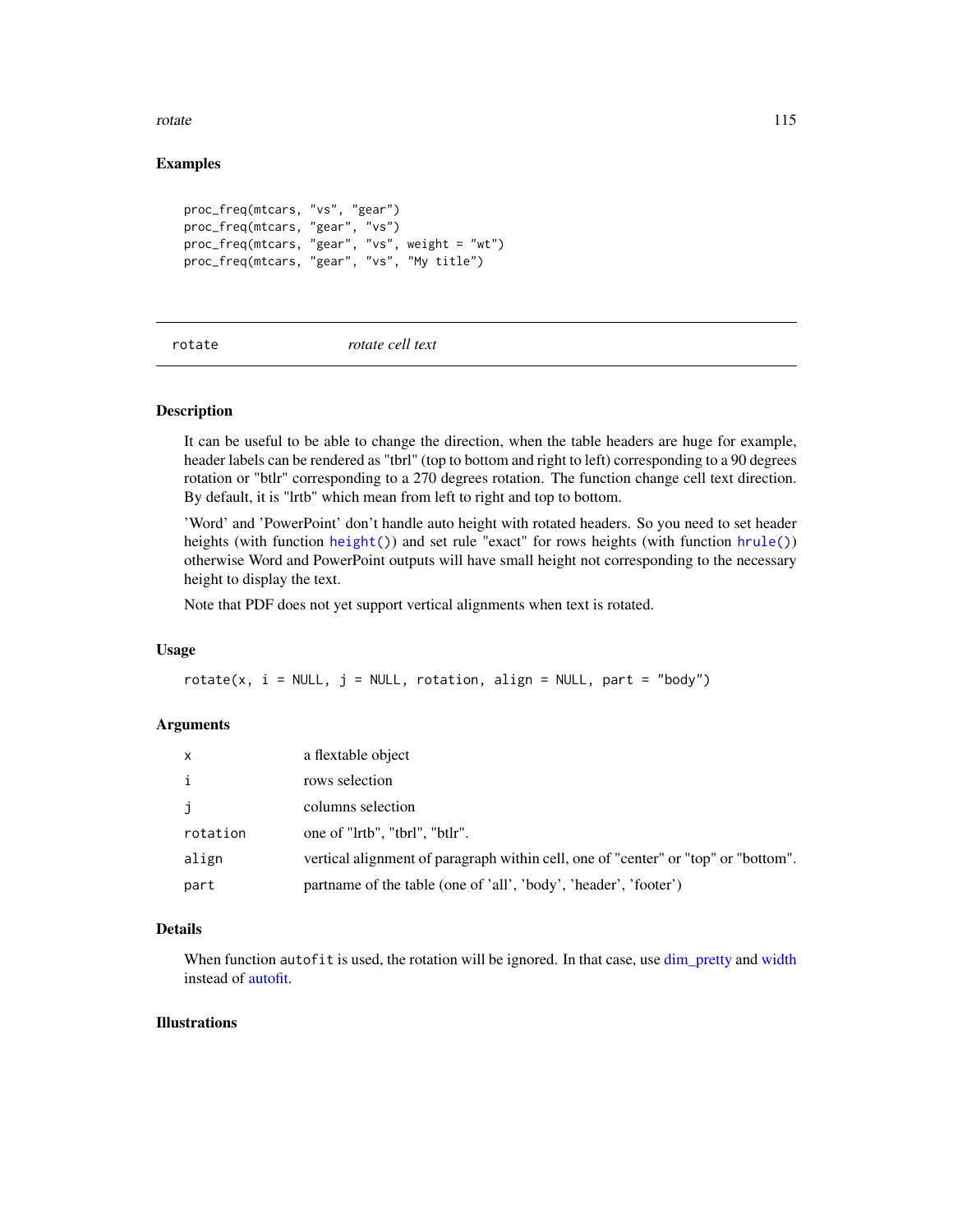### See Also

```
Other sugar functions for table style: align(), bg(), bold(), color(), empty_blanks(), fontsize(),
font(), highlight(), italic(), line_spacing(), padding(), valign()
```
#### Examples

library(flextable)

```
ft_1 <- flextable(head(iris))
ft_1 <- rotate(ft_1, j = 1:4, align = "bottom", rotation = "tbr1", part = "header")ft_1 <- rotate(ft_1, j = 5, align = "bottom", rotation = "btlr", part = "header")
# if output is docx or pptx, think about (1) set header heights
# and (2) set rule "exact" for rows heights because Word
# and PowerPoint don't handle auto height with rotated headers
ft_1 < - height(ft_1, height = 1.2, part = "header")
ft_1 \leftarrow hrule(ft_1, i = 1, rule = "exact", part = "header")ft_1
dat <- data.frame(
  a = c("left-top", "left-middle", "left-bottom"),
  b = c("center-top", "center-middle", "center-bottom"),
  c = c("right-top", "right-middle", "right-bottom")
)
ft_2 <- flextable(dat)
ft_2 \leftarrow themebox(ft_2)ft_2 <- height_all(x = ft_2, height = 1.3, part = "body")
ft_2 < - hrule(ft_2, rule = "exact")
ft_2 < -</math> rotate(<math>ft_2</math>, rotation = "tbrl")ft_2 \leftarrow width (ft_2, width = 1.3)ft_2 \leftarrow align(ft_2, j = 1, align = "left")
ft_2 \leftarrow align(ft_2, j = 2, align = "center")
ft_2 \leftarrow align(ft_2, j = 3, align = "right")
ft_2 \leftarrow valign(ft_2, i = 1, valign = "top")
ft_2 \leftarrow \text{valign}(ft_2, i = 2, \text{valign} = "center")ft_2 \leftarrow \text{valign}(ft_2, i = 3, \text{valign} = \text{"bottom"})ft_2
```
<span id="page-115-0"></span>save\_as\_docx *save flextable objects in an Word file*

#### Description

sugar function to save flextable objects in an Word file.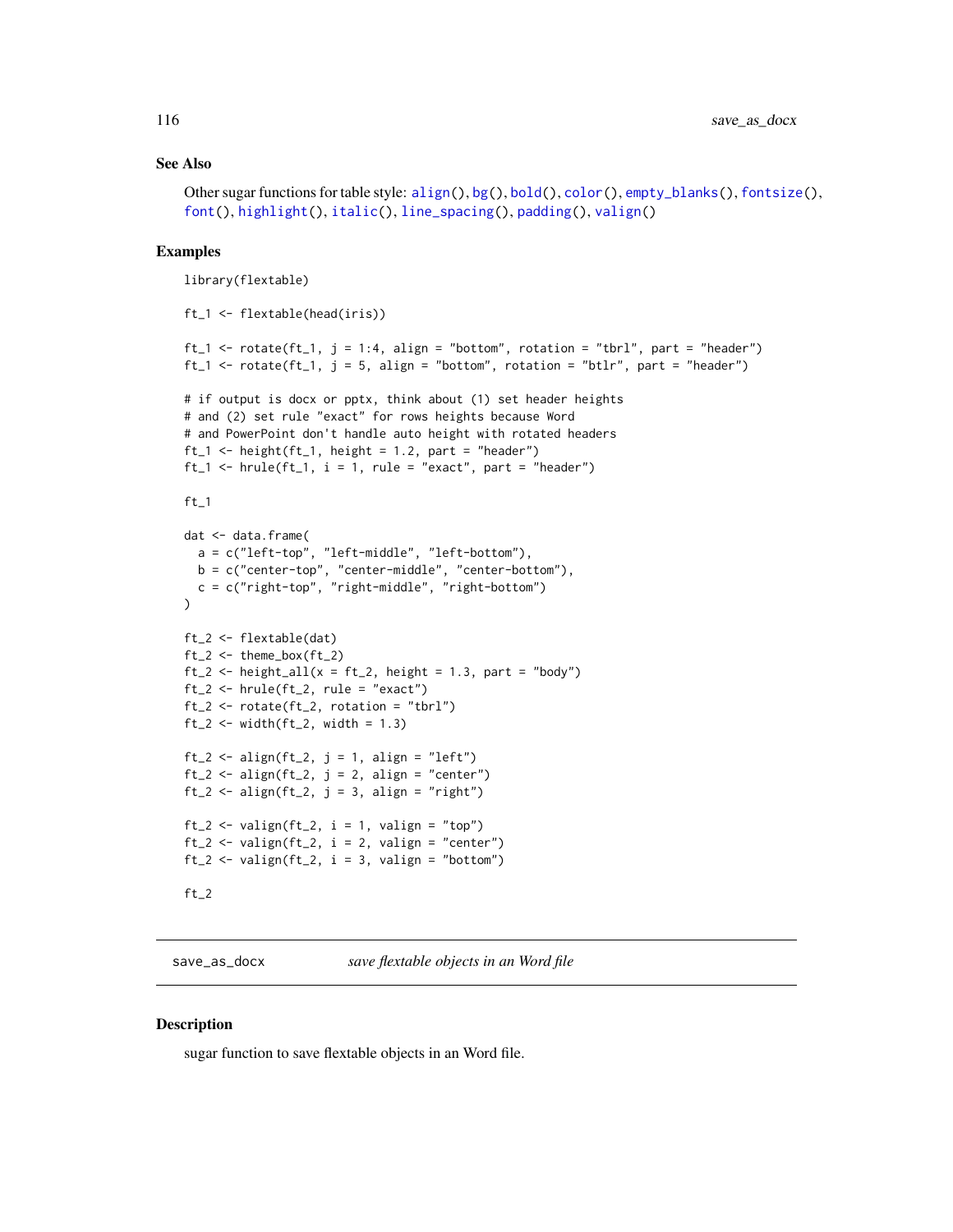## save\_as\_html 117

#### Usage

 $save\_as\_docx(..., values = NULL, path, pr\_section = NULL)$ 

#### Arguments

| $\cdots$   | flextable objects, objects, possibly named. If named objects, names are used as<br>titles.                                                          |
|------------|-----------------------------------------------------------------------------------------------------------------------------------------------------|
| values     | a list (possibly named), each element is a flextable object. If named objects,<br>names are used as titles. If provided, argument  will be ignored. |
| path       | Word file to be created                                                                                                                             |
| pr_section | a prop_section object that can be used to define page layout such as orientation,<br>width and height.                                              |

# See Also

Other flextable print function: [as\\_raster\(](#page-35-0)), [df\\_printer\(](#page-63-0)), [flextable\\_to\\_rmd\(](#page-71-0)), [htmltools\\_value\(](#page-90-0)), [knit\\_print.flextable\(](#page-92-0)), [plot.flextable\(](#page-109-0)), [print.flextable\(](#page-112-0)), [save\\_as\\_html\(](#page-116-0)), [save\\_as\\_image\(](#page-117-0)), [save\\_as\\_pptx\(](#page-119-0))

## Examples

```
tf <- tempfile(fileext = ".docx")
library(officer)
ft1 <- flextable( head( iris ) )
save_as_docx(ft1, path = tf)
ft2 <- flextable( head( mtcars ) )
sect_properties <- prop_section(
  page_size = page_size(orient = "landscape",
   width = 8.3, height = 11.7,
  type = "continuous",
  page_margins = page_mar()
\mathcal{L}save_as_docx(`iris table` = ft1, `mtcars table` = ft2,
  path = tf, pr_section = sect_properties)
```
<span id="page-116-0"></span>save\_as\_html *Save a Flextable in an HTML File*

## Description

save a flextable in an HTML file. This function is useful to save the flextable in HTML file without using R Markdown (it is highly recommanded to use R Markdown instead).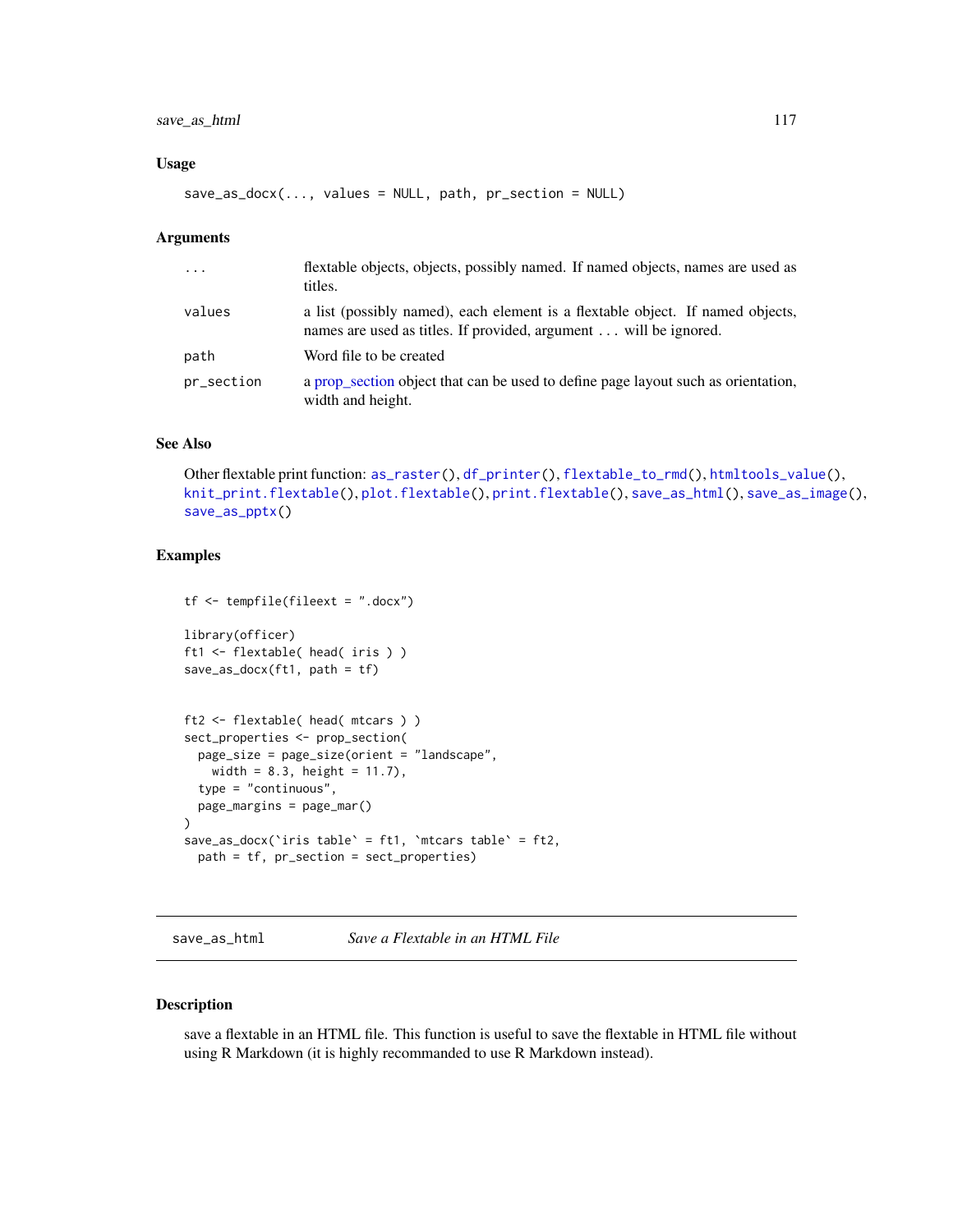## Usage

```
save_as_html(
  ...,
 values = NULL,
 path,
 encoding = "utf-8",
  title = deparse(sys.call())
)
```
# Arguments

| $\cdot$  | flextable objects, objects, possibly named. If named objects, names are used as<br>titles.                                                          |
|----------|-----------------------------------------------------------------------------------------------------------------------------------------------------|
| values   | a list (possibly named), each element is a flextable object. If named objects,<br>names are used as titles. If provided, argument  will be ignored. |
| path     | HTML file to be created                                                                                                                             |
| encoding | encoding to be used in the HTML file                                                                                                                |
| title    | page title                                                                                                                                          |

## See Also

```
Other flextable print function: as_raster(), df_printer(), flextable_to_rmd(), htmltools_value(),
knit_print.flextable(), plot.flextable(), print.flextable(), save_as_docx(), save_as_image(),
save_as_pptx()
```
# Examples

```
ft1 <- flextable( head( iris ) )
tf1 \leftarrow tempfile(fileext = ".html")save_as_html(ft1, path = tf1)
# browseURL(tf1)
ft2 <- flextable( head( mtcars ) )
tf2 <- tempfile(fileext = ".html")
save_as_html(
  `iris table` = ft1,
  `mtcars table` = ft2,
 path = tf2,title = "rhoooo")
# browseURL(tf2)
```
<span id="page-117-0"></span>save\_as\_image *save a flextable as an image*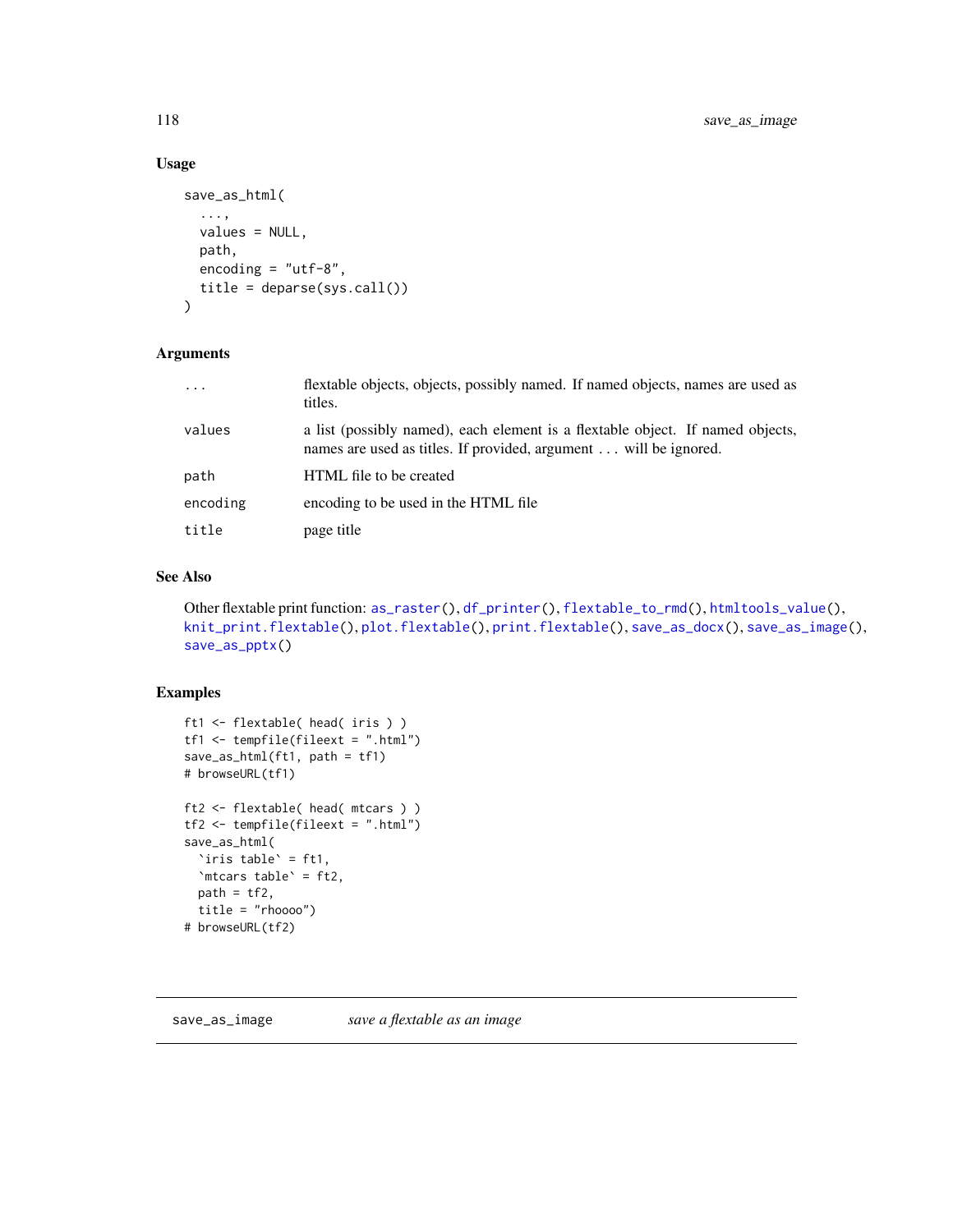#### Description

save a flextable as a png, pdf or jpeg image.

Image generated with package 'webshot' or package 'webshot2'. **Package 'webshot2' should be** prefered as 'webshot' can have issues with some properties (i.e. bold are not rendered for some users).

The image is coming from a screenshot of the 'HTML' output. save\_as\_image() is a tool to make life easier for users. Nevertheless, the features have some limitations that can't be solved with flextable because they are not related to flextable:

- png does support transparency,
- jpeg does not support transparency,
- webshot2 does not allow transparent background,
- webshot does allow transparent background.

#### Usage

```
save_as_image(x, path, zoom = 3, expand = 10, webshot = "webshot")
```
#### Arguments

| $\mathsf{x}$ | a flextable object                                                     |
|--------------|------------------------------------------------------------------------|
| path         | image file to be created. It should end with png, pdf, or .jpeg.       |
| zoom, expand | parameters used by webshot function.                                   |
| webshot      | webshot package as a scalar character, one of "webshot" or "webshot2". |

#### Note

This function requires package webshot or webshot2. The screenshot process is rather slow because it is managed by an external program (see webshot or webshot2 documentation).

## See Also

```
Other flextable print function: as_raster(), df_printer(), flextable_to_rmd(), htmltools_value(),
knit_print.flextable(), plot.flextable(), print.flextable(), save_as_docx(), save_as_html(),
save_as_pptx()
```

```
ft <- flextable( head( mtcars ) )
ft <- autofit(ft)
tf <- tempfile(fileext = ".png")
## Not run:
if( require("webshot") ){
  save_as_image(x = ft, path = "myimage.png")
}
## End(Not run)
```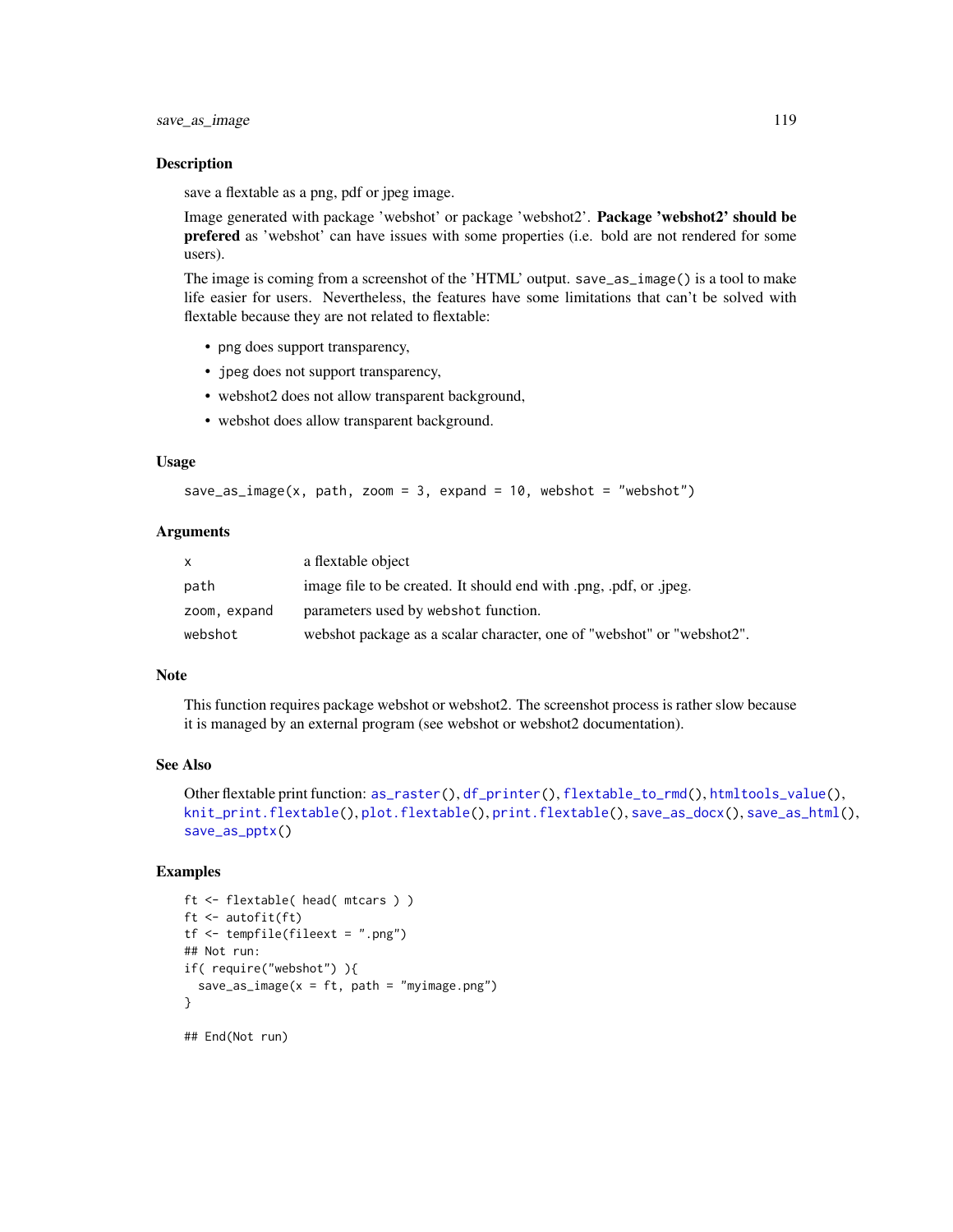<span id="page-119-0"></span>

## Description

sugar function to save flextable objects in an PowerPoint file.

#### Usage

save\_as\_pptx(..., values = NULL, path)

#### Arguments

| $\cdot$ | flextable objects, objects, possibly named. If named objects, names are used as<br>slide titles.                                                         |
|---------|----------------------------------------------------------------------------------------------------------------------------------------------------------|
| values  | a list (possibly named), each element is a flextable object. If named objects,<br>names are used as slide titles. If provided, argument will be ignored. |
| path    | PowerPoint file to be created                                                                                                                            |

## See Also

```
Other flextable print function: as_raster(), df_printer(), flextable_to_rmd(), htmltools_value(),
knit_print.flextable(), plot.flextable(), print.flextable(), save_as_docx(), save_as_html(),
save_as_image()
```
## Examples

```
ft1 <- flextable( head( iris ) )
tf \leftarrow tempfile(fileext = ".pptx")save_as_pptx(ft1, path = tf)
ft2 <- flextable( head( mtcars ) )
tf <- tempfile(fileext = ".pptx")
save_as_pptx(`iris table` = ft1, `mtcars table` = ft2, path = tf)
```

```
separate_header Separate collapsed colnames into multiple rows
```
## Description

If your variable names contain multiple delimited labels, they will be separated and placed in their own rows.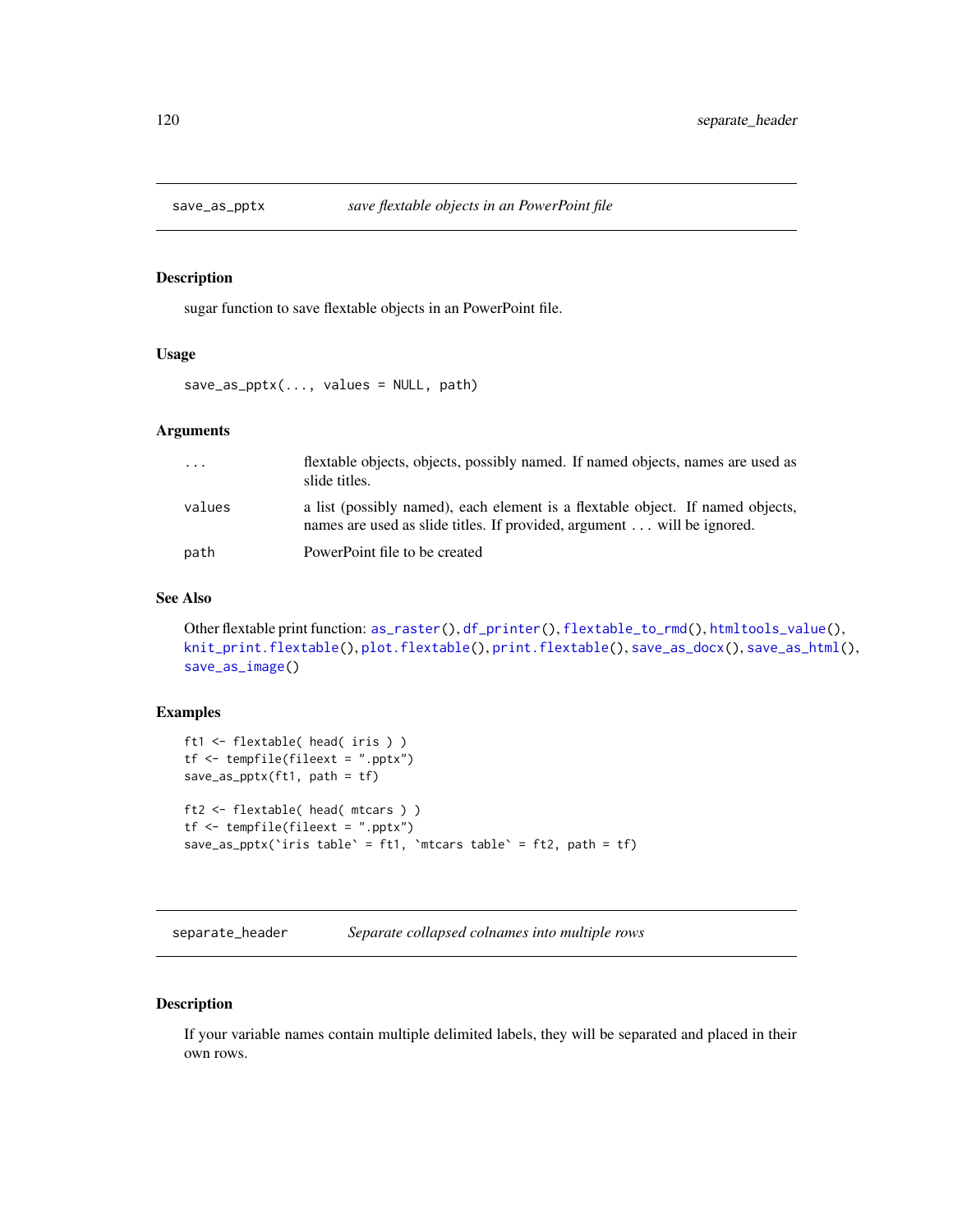separate\_header 121

## Usage

```
separate_header(
  x,
  opts = c("span-top", "center-hspan", "bottom-vspan", "default-theme"),
  split = "[\_ \setminus \ . \ ]",fixed = FALSE\lambda
```
## Arguments

| X     | a flextable object                                                                                                 |
|-------|--------------------------------------------------------------------------------------------------------------------|
| opts  | optional treatments to apply to the resulting header part as a character vector<br>with multiple supported values. |
|       | The supported values are:                                                                                          |
|       | • "span-top": span empty cells with the first non empty cell, this operation is<br>made column by column.          |
|       | • "center-hspan": center the cells that are horizontally spanned.                                                  |
|       | • "bottom-vspan": bottom align the cells treated when "span-top" is applied.                                       |
|       | • "default-theme": apply to the new header part the theme set in set_flextable_defaults(theme_fu<br>$= \ldots$ ).  |
| split | a regular expression (unless fixed = TRUE) to use for splitting.                                                   |
| fixed | logical. If TRUE match split exactly, otherwise use regular expressions.                                           |
|       |                                                                                                                    |

# Illustrations

## See Also

Other functions to add rows in header or footer: [add\\_footer\\_lines\(](#page-7-0)), [add\\_footer\\_row\(](#page-8-0)), [add\\_footer\(](#page-6-0)), [add\\_header\\_lines\(](#page-11-0)), [add\\_header\\_row\(](#page-12-0)), [add\\_header\(](#page-9-0)), [set\\_header\\_footer\\_df](#page-126-0), [set\\_header\\_labels\(](#page-127-0))

## Examples

library(flextable)

```
x < - data.frame(
```

```
Species = as.factor(c("setosa", "versicolor", "virginica")),
 Sepal.Length_mean = c(5.006, 5.936, 6.588),
 Sepal.Length_sd = c(0.35249, 0.51617, 0.63588),
 Sepal.Width_mean = c(3.428, 2.77, 2.974),
 Sepal.Width_sd = c(0.37906, 0.3138, 0.3225),
 Petal.Length_mean = c(1.462, 4.26, 5.552),
 Petal.Length_sd = c(0.17366, 0.46991, 0.55189),
 Petal.Width_mean = c(0.246, 1.326, 2.026),
 Petal.Width_sd = c(0.10539, 0.19775, 0.27465)
\mathcal{L}
```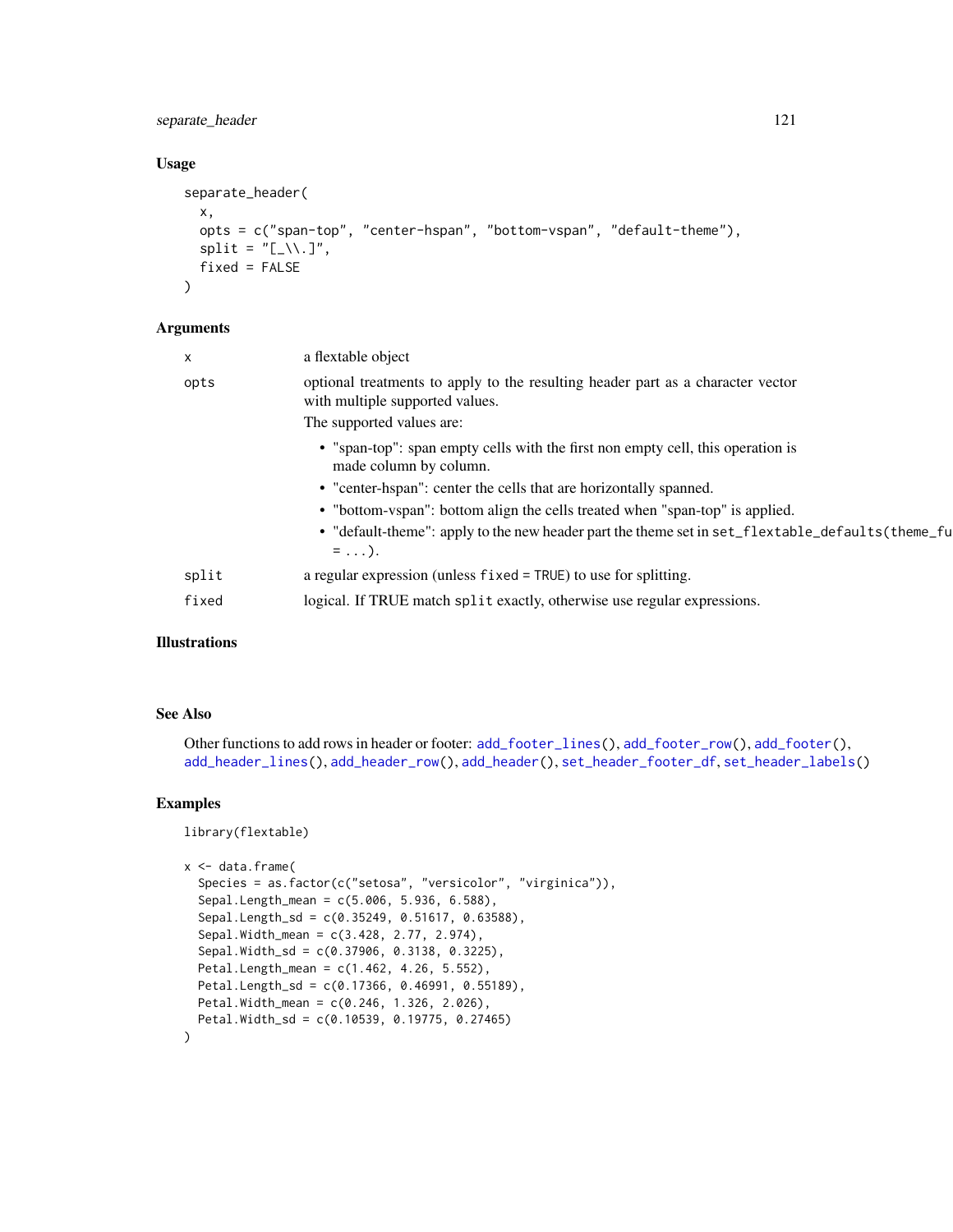```
ft_1 <- flextable(x)
ft_1 <- colformat_double(ft_1, digits = 2)
ft_1 <- theme_box(ft_1)
ft_1 <- separate_header(
 x = ft_1,opts = c("span-top", "bottom-vspan")
)
ft_1
```
set\_caption *Set Caption*

## Description

Set caption value in a flextable.

- The caption will be associated with a paragraph style when the output is Word. It can also be numbered as a auto-numbered Word computed value.
- The PowerPoint format ignores captions.

## Usage

```
set_caption(
 x,
 caption,
  autonum = NULL,
  style = "Table Caption",
 html_escape = TRUE
\lambda
```
# Arguments

| $\mathsf{x}$ | flextable object                                                                                                                                                                                                                                                         |
|--------------|--------------------------------------------------------------------------------------------------------------------------------------------------------------------------------------------------------------------------------------------------------------------------|
| caption      | caption value                                                                                                                                                                                                                                                            |
| autonum      | an autonum representation. See officer::run_autonum(). This has only an<br>effect when output is Word. If used, the caption is preceded by an auto-number<br>sequence. In this case, the caption is preceded by an auto-number sequence that<br>can be cross referenced. |
| style        | caption paragraph style name. These names are available with function officer: : styles_info()<br>when output is Word; if HTML, the value is set as class value in the caption<br>tag.                                                                                   |
| html_escape  | should HTML entities be escaped so that it can be safely included as text or an<br>attribute value within an HTML document.                                                                                                                                              |

#### R Markdown

flextable captions can be defined from R Markdown documents by using knitr::opts\_chunk\$set(). The following options are available with officedown::rdocx\_document and/or bookdown: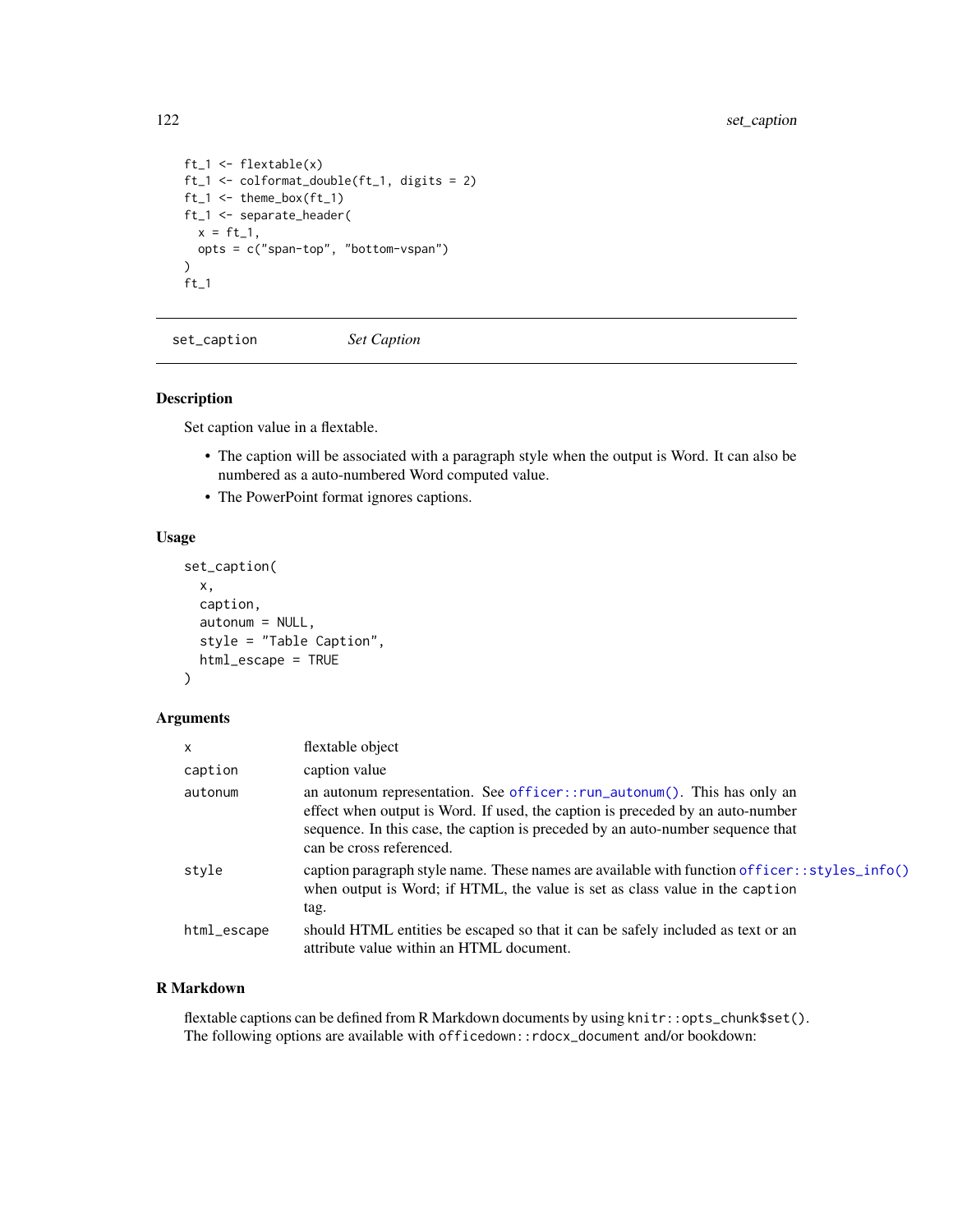| label                                            | name           | value       |
|--------------------------------------------------|----------------|-------------|
| Word stylename to use for table captions.        | tab.cap.style  | <b>NULL</b> |
| caption id/bookmark                              | tab.id         | <b>NULL</b> |
| caption                                          | tab.cap        | <b>NULL</b> |
| display table caption on top of the table or not | tab.topcaption | <b>TRUE</b> |
| caption table sequence identifier.               | tab.lp         | " $tab$ :"  |

The following options are only available when used with officedown::rdocx\_document:

| label                                                   | name        | value                                            |
|---------------------------------------------------------|-------------|--------------------------------------------------|
| prefix for numbering chunk (default to "Table ").       | tab.cap.pre | Table                                            |
| suffix for numbering chunk (default to ": ").           | tab.cap.sep | $\mathbf{H}$ . $\mathbf{H}$                      |
| title number depth                                      | tab.cap.tnd |                                                  |
| separator to use between title number and table number. | tab.cap.tns | $^{\prime\prime}$ $^{\prime\prime}$              |
| caption prefix formatting properties                    |             | $tab.cap.fp\_text$ $fp\_text\_litefbold = TRUE)$ |

See [knit\\_print.flextable](#page-92-0) for more details.

# See Also

[flextable\(\)](#page-68-0)

## Examples

```
ftab <- flextable( head( iris ) )
ftab <- set_caption(ftab, "my caption")
ftab
library(officer)
autonum \leq run_autonum(seq_id = "tab", bkm = "mtcars")
ftab <- flextable( head( mtcars ) )
ftab <- set_caption(ftab, caption = "mtcars data", autonum = autonum)
ftab
```
<span id="page-122-0"></span>set\_flextable\_defaults

*Modify flextable defaults formatting properties*

## Description

The current formatting properties (see [get\\_flextable\\_defaults\(\)](#page-81-0)) are automatically applied to every flextable you produce. Use set\_flextable\_defaults() to override them. Use init\_flextable\_defaults() to re-init all values with the package defaults.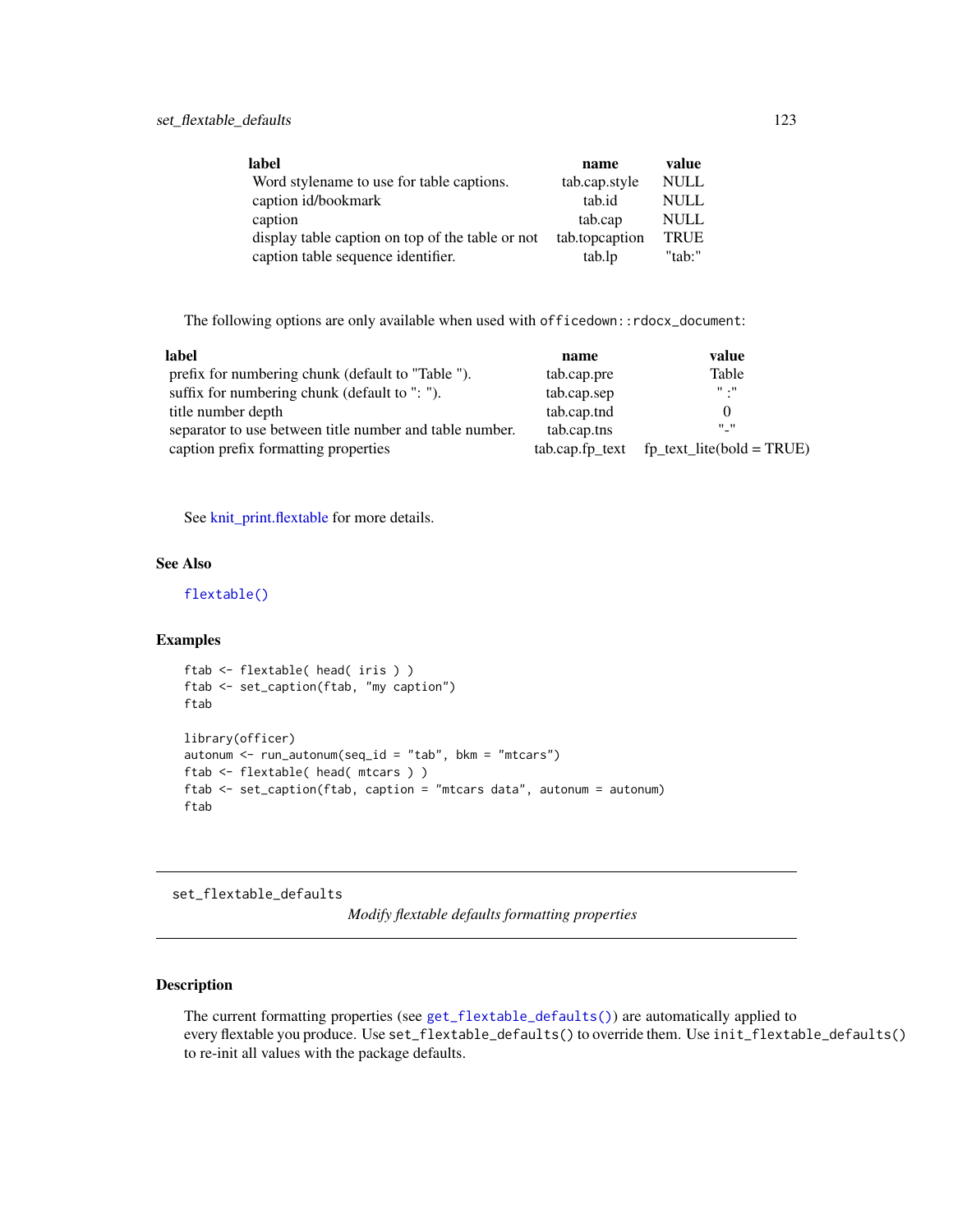## Usage

```
set_flextable_defaults(
  font.family = NULL,
  font.size = NULL,
  font.color = NULL,
  text.align = NULL,
  padding = NULL,
  padding.bottom = NULL,
 padding.top = NULL,
 padding.left = NULL,
 padding.right = NULL,
 border.color = NULL,
  background.color = NULL,
  line_spacing = NULL,
  table.layout = NULL,
  cs.family = NULL,
  eastasia.family = NULL,
  hansi.family = NULL,
  decimal.mark = NULL,
 big.mark = NULL,
  digits = NULL,
 na\_str = NULL,nan\_str = NULL,fmt_date = NULL,
  fmt_datetime = NULL,
  extra_css = NULL,
  fonts_ignore = NULL,
  thene_fun = NULL,post_process_pdf = NULL,
 post_process_docx = NULL,
 post_process_html = NULL,
 post_process_pptx = NULL
)
```

```
init_flextable_defaults()
```
## Arguments

| font.family | single character value. When format is Word, it specifies the font to be used to<br>format characters in the Unicode range $(U+0000-U+007F)$ . |
|-------------|------------------------------------------------------------------------------------------------------------------------------------------------|
| font.size   | font size (in point) $-0$ or positive integer value.                                                                                           |
| font.color  | font color - a single character value specifying a valid color (e.g. "#000000" or<br>"black").                                                 |
| text.align  | text alignment - a single character value, expected value is one of 'left', 'right',<br>'center', 'justify'.                                   |
| padding     | padding (shortcut for top, bottom, left and right padding)                                                                                     |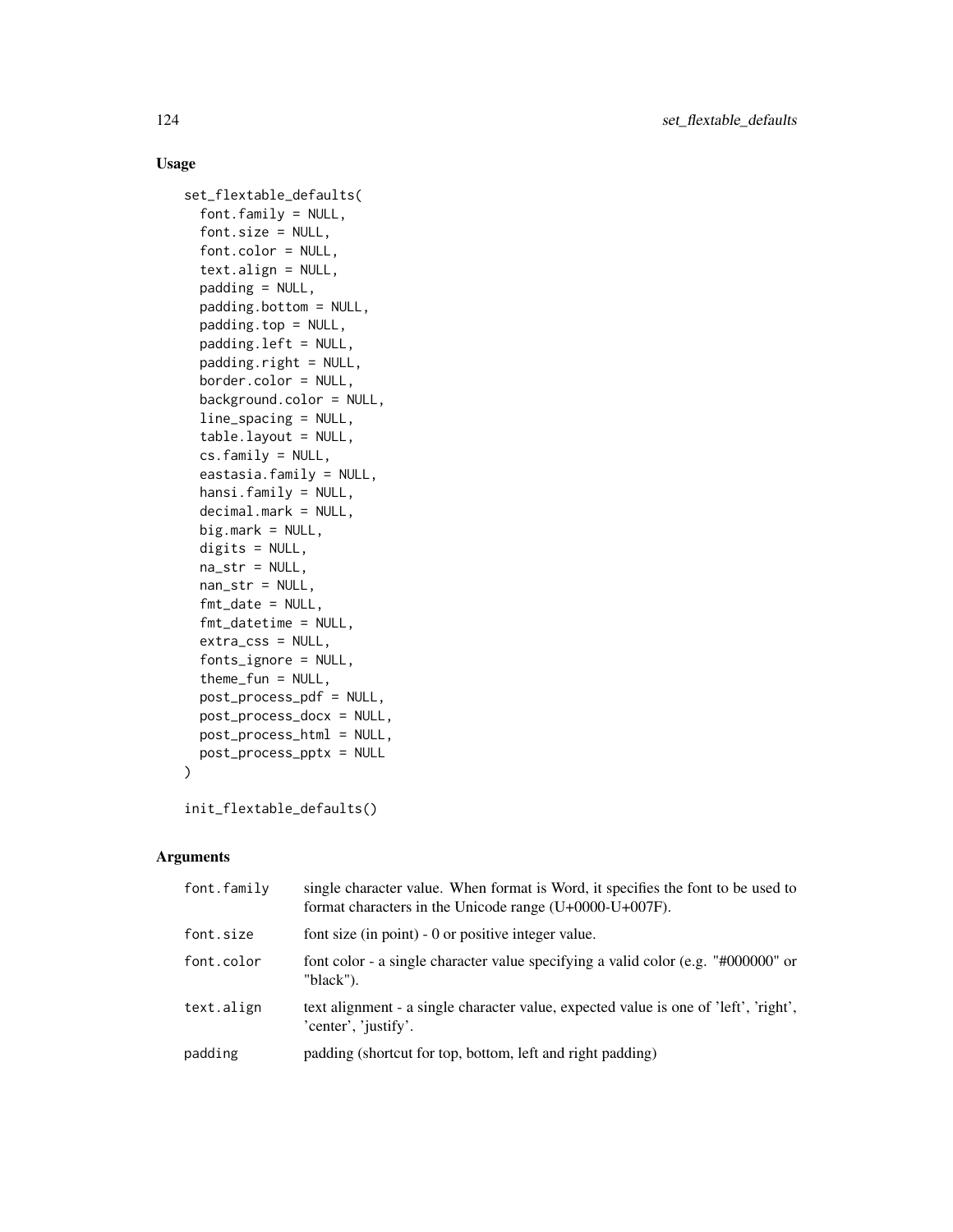|                        | padding.bottom, padding.top, padding.left, padding.right                                                                                                                                                                                         |
|------------------------|--------------------------------------------------------------------------------------------------------------------------------------------------------------------------------------------------------------------------------------------------|
|                        | paragraph paddings - 0 or positive integer value.                                                                                                                                                                                                |
| border.color           | border color - single character value (e.g. "#000000" or "black").                                                                                                                                                                               |
| background.color       |                                                                                                                                                                                                                                                  |
|                        | cell background color - a single character value specifying a valid color (e.g.<br>"#000000" or "black").                                                                                                                                        |
| line_spacing           | space between lines of text, 1 is single line spacing, 2 is double line spacing.                                                                                                                                                                 |
| table.layout           | 'autofit' or 'fixed' algorithm. Default to 'autofit'.                                                                                                                                                                                            |
| cs.family              | optional and only for Word. Font to be used to format characters in a complex<br>script Unicode range. For example, Arabic text might be displayed using the<br>"Arial Unicode MS" font.                                                         |
| eastasia.family        |                                                                                                                                                                                                                                                  |
|                        | optional and only for Word. Font to be used to format characters in an East<br>Asian Unicode range. For example, Japanese text might be displayed using the<br>"MS Mincho" font.                                                                 |
| hansi.family           | optional and only for Word. Font to be used to format characters in a Unicode<br>range which does not fall into one of the other categories.                                                                                                     |
|                        | decimal.mark, big.mark, na_str, nan_str                                                                                                                                                                                                          |
|                        | formatC arguments used by colformat_num(), colformat_double(), and colformat_int().                                                                                                                                                              |
| digits                 | formatC argument used by colformat_double().                                                                                                                                                                                                     |
| fmt_date, fmt_datetime |                                                                                                                                                                                                                                                  |
|                        | formats for date and date time columns as documented in strptime (). Default<br>to '%Y-%m-%d' and '%Y-%m-%d %H:%M:%S'.                                                                                                                           |
| extra_css              | css instructions to be integrated with the table.                                                                                                                                                                                                |
| fonts_ignore           | if TRUE, pdf-engine pdflatex can be used instead of xelatex or lualatex. If pdfla-<br>tex is used, fonts will be ignored because they are not supported by pdflatex,<br>whereas with the xelatex and lualatex engines they are.                  |
| theme_fun              | a single character value (the name of the theme function to be applied) or a<br>theme function (input is a flextable, output is a flextable).                                                                                                    |
|                        | post_process_pdf, post_process_docx, post_process_html, post_process_pptx<br>Post-processing functions that will allow you to customize the display by output<br>type (pdf, html, docx, pptx). They are executed just before printing the table. |

# Value

a list containing previous default values.

# Illustrations

## See Also

Other functions related to themes: [get\\_flextable\\_defaults\(](#page-81-0)), [theme\\_alafoli\(](#page-139-0)), [theme\\_booktabs\(](#page-140-0)), [theme\\_box\(](#page-141-0)), [theme\\_tron\\_legacy\(](#page-143-0)), [theme\\_tron\(](#page-142-0)), [theme\\_vader\(](#page-144-0)), [theme\\_vanilla\(](#page-145-0)), [theme\\_zebra\(](#page-146-0))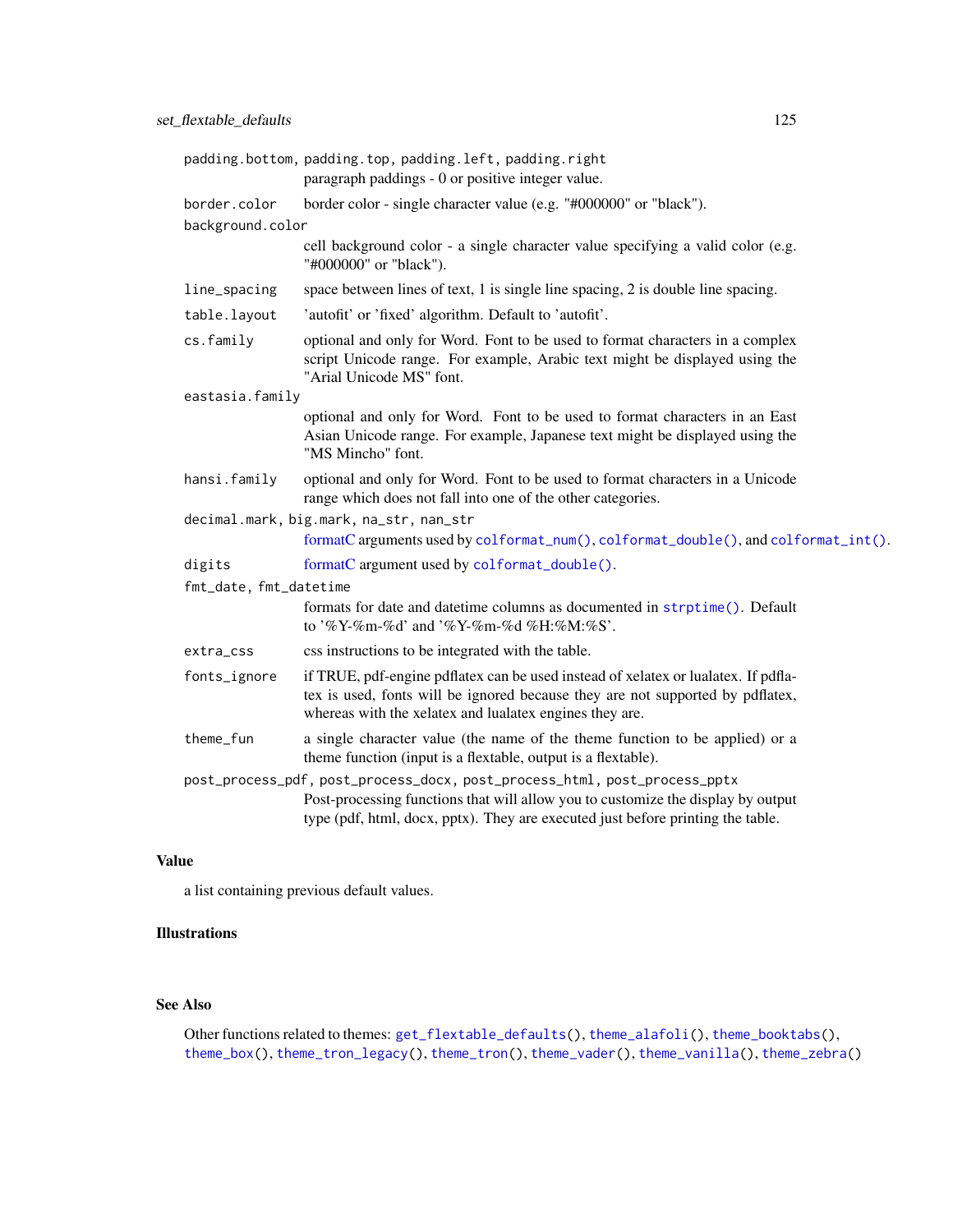# Examples

```
ft_1 <- qflextable(head(airquality))
ft_1old <- set_flextable_defaults(
  font.color = "#A48855",
 border.color = "#8855AA")
ft_2 <- qflextable(head(airquality))
ft_2do.call(set_flextable_defaults, old)
```
set\_formatter *set column formatter functions*

## Description

Define formatter functions associated to each column key. Functions have a single argument (the vector) and are returning the formatted values as a character vector.

## Usage

```
set_{formatter(x, ..., values = NULL, part = "body")set_formatter_type(
 x,
  fmt\_double = "%.03f",fmt_integer = "%.0f",
  fmt\_date = "XY-Xm-Xd",fmt_datetime = "%Y-%m-%d %H:%M:%S",
  true = "true",
 false = "false",
 na\_str = ""\mathcal{L}
```
#### Arguments

| a flextable object                                                                                                              |  |  |
|---------------------------------------------------------------------------------------------------------------------------------|--|--|
| Name-value pairs of functions, names should be existing col_key values                                                          |  |  |
| a list of name-value pairs of functions, names should be existing col_key values.<br>If values is supplied argument is ignored. |  |  |
| partname of the table (one of 'body' or 'header' or 'footer')                                                                   |  |  |
| fmt_double, fmt_integer                                                                                                         |  |  |
| arguments used by sprintf to format double and integer columns.                                                                 |  |  |
| fmt_date, fmt_datetime                                                                                                          |  |  |
| arguments used by format to format date and date time columns.                                                                  |  |  |
| string to be used for logical columns                                                                                           |  |  |
| string for NA values                                                                                                            |  |  |
|                                                                                                                                 |  |  |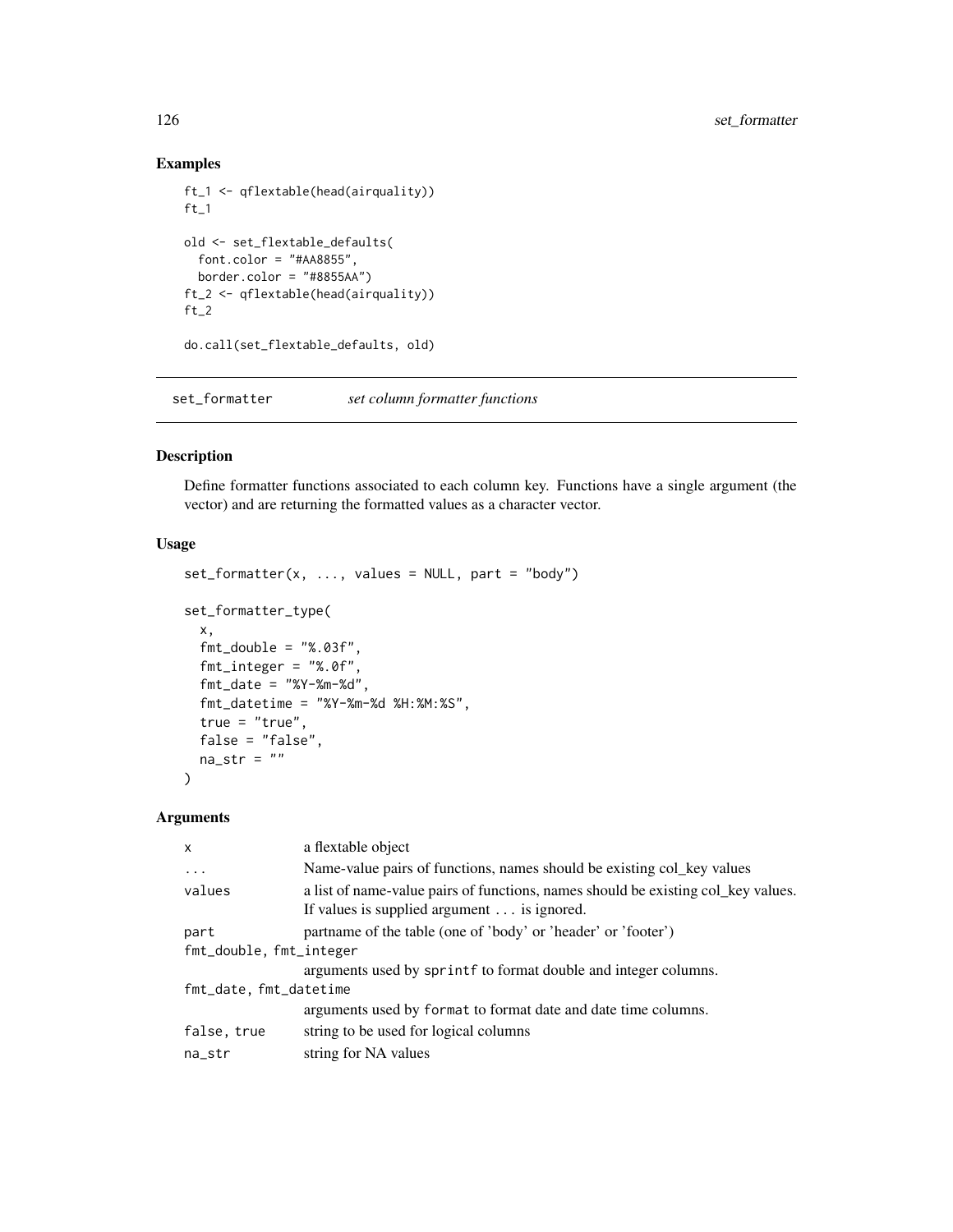#### set\_formatter\_type

set\_formatter\_type is an helper function to quickly define formatter functions regarding to column types.

This function will be deprecated in favor of the colformat\_ $\star$  functions, for example [colformat\\_double\(\)](#page-52-0).

#### See Also

Other cells formatters: [colformat\\_char\(](#page-49-0)), [colformat\\_datetime\(](#page-51-0)), [colformat\\_date\(](#page-50-0)), [colformat\\_double\(](#page-52-0)), [colformat\\_image\(](#page-54-0)), [colformat\\_int\(](#page-55-0)), [colformat\\_lgl\(](#page-56-0)), [colformat\\_num\(](#page-57-0))

Other cells formatters: [colformat\\_char\(](#page-49-0)), [colformat\\_datetime\(](#page-51-0)), [colformat\\_date\(](#page-50-0)), [colformat\\_double\(](#page-52-0)), [colformat\\_image\(](#page-54-0)), [colformat\\_int\(](#page-55-0)), [colformat\\_lgl\(](#page-56-0)), [colformat\\_num\(](#page-57-0))

## Examples

```
ft <- flextable( head( iris ) )
ft \leq set_formatter(x = ft,
        Sepal.Length = function(x) sprintf("%.02f", x),
        Sepal.Width = function(x) sprintf("%.04f", x)
      \lambdaft <- theme_vanilla( ft )
ft
```
<span id="page-126-0"></span>set\_header\_footer\_df *Set flextable's header or footer rows*

## **Description**

Use a data.frame to specify flextable's header or footer rows.

The data.frame must contain a column whose values match flextable col\_keys argument, this column will be used as join key. The other columns will be displayed as header or footer rows. The leftmost column is used as the top header/footer row and the rightmost column is used as the bottom header/footer row.

#### Usage

```
set_header_df(x, mapping = NULL, key = "col_keys")
```
 $set_footer_df(x, mapping = NULL, key = "col_keys")$ 

#### Arguments

|         | a flextable object                                              |
|---------|-----------------------------------------------------------------|
| mapping | a data. frame specyfing for each colname content of the column. |
| key     | column to use as key when joigning data_mapping.                |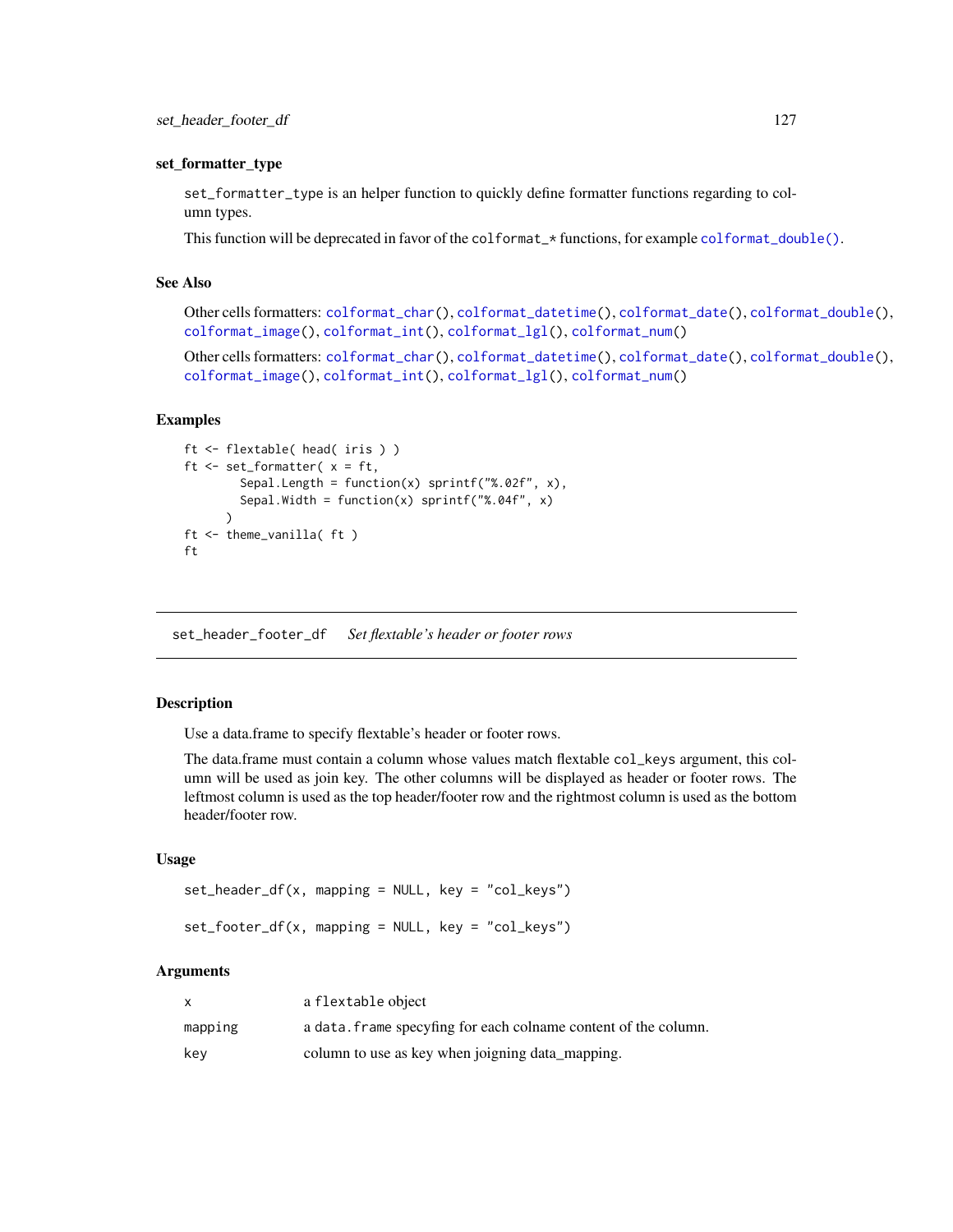#### Illustrations

#### See Also

Other functions to add rows in header or footer: [add\\_footer\\_lines\(](#page-7-0)), [add\\_footer\\_row\(](#page-8-0)), [add\\_footer\(](#page-6-0)), [add\\_header\\_lines\(](#page-11-0)), [add\\_header\\_row\(](#page-12-0)), [add\\_header\(](#page-9-0)), [separate\\_header\(](#page-119-1)), [set\\_header\\_labels\(](#page-127-0))

## Examples

```
typology <- data.frame(
  col\_keys = c("Sepal.Length", "Sepal.Width", "Petal.Length",
    "Petal.Width", "Species"
  ),
  what = c("Sepal", "Sepal", "Petal", "Petal", "Species"),
  measure = c("Length", "Width", "Length", "Width", "Species"),
  stringsAsFactors = FALSE
\mathcal{L}ft_1 <- flextable(head(iris))
ft_1 <- set_header_df(ft_1, mapping = typology, key = "col_keys")
ft_1 < - merge_h(ft_1, part = "header")
ft_1 \leftarrow merge_v(ft_1, j = "Species", part = "header")ft_1 <- theme_vanilla(ft_1)
ft_1 <- fix_border_issues(ft_1)
ft_1typology <- data.frame(
  col\_keys = c("Sepal.Length", "Sepal.Width", "Petal.Length",
    "Petal.Width", "Species"
  ),
  unit = c("cm)", "cm", "cm", "cm", "cm", "cm", "stringsAsFactors = FALSE
)
ft_2 <- set_footer_df(ft_1, mapping = typology, key = "col_keys")
ft_2 \leftarrow \text{ italic}(ft_2, \text{ italic} = \text{TRUE}, \text{ part} = \text{"footer"})ft_2 <- theme_booktabs(ft_2)
ft_2 <- fix_border_issues(ft_2)
ft_2
```
<span id="page-127-0"></span>set\_header\_labels *Change headers labels*

#### Description

This function set labels for specified columns in the bottom row header of a flextable.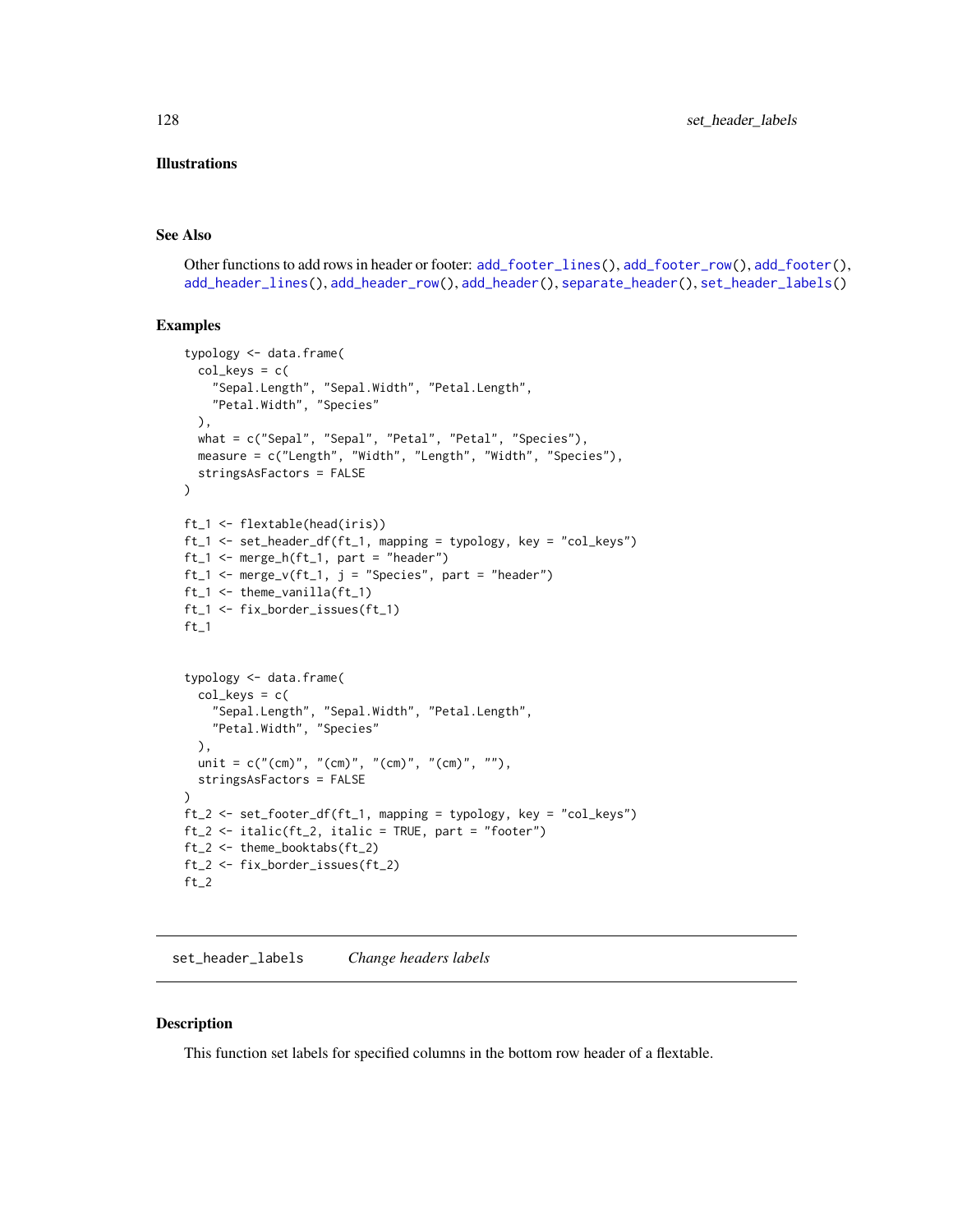## set\_table\_properties 129

#### Usage

set\_header\_labels(x, ..., values = NULL)

#### **Arguments**

| X         | a flextable object                                                                                                                                  |
|-----------|-----------------------------------------------------------------------------------------------------------------------------------------------------|
| $\ddotsc$ | named arguments (names are data colnames), each element is a single character<br>value specifying label to use.                                     |
| values    | a named list (names are data colnames), each element is a single character value<br>specifying label to use. If provided, argument will be ignored. |

# Illustrations

## See Also

Other functions to add rows in header or footer: [add\\_footer\\_lines\(](#page-7-0)), [add\\_footer\\_row\(](#page-8-0)), [add\\_footer\(](#page-6-0)), [add\\_header\\_lines\(](#page-11-0)), [add\\_header\\_row\(](#page-12-0)), [add\\_header\(](#page-9-0)), [separate\\_header\(](#page-119-1)), [set\\_header\\_footer\\_df](#page-126-0)

## Examples

```
ft <- flextable(head(iris))
ft <- set_header_labels(ft,
  Sepal.Length = "Sepal length",
  Sepal.Width = "Sepal width", Petal.Length = "Petal length",
  Petal.Width = "Petal width"
)
ft <- flextable(head(iris))
ft <- set_header_labels(ft,
  values = list(
    Sepal.Length = "Sepal length",
    Sepal.Width = "Sepal width",
    Petal.Length = "Petal length",
    Petal.Width = "Petal width"
  )
\mathcal{L}ft
```
set\_table\_properties *Global table properties*

## Description

Set table layout and table width. Default to fixed algorithm.

If layout is fixed, column widths will be used to display the table; width is ignored.

If layout is autofit, column widths will not be used; table width is used (as a percentage).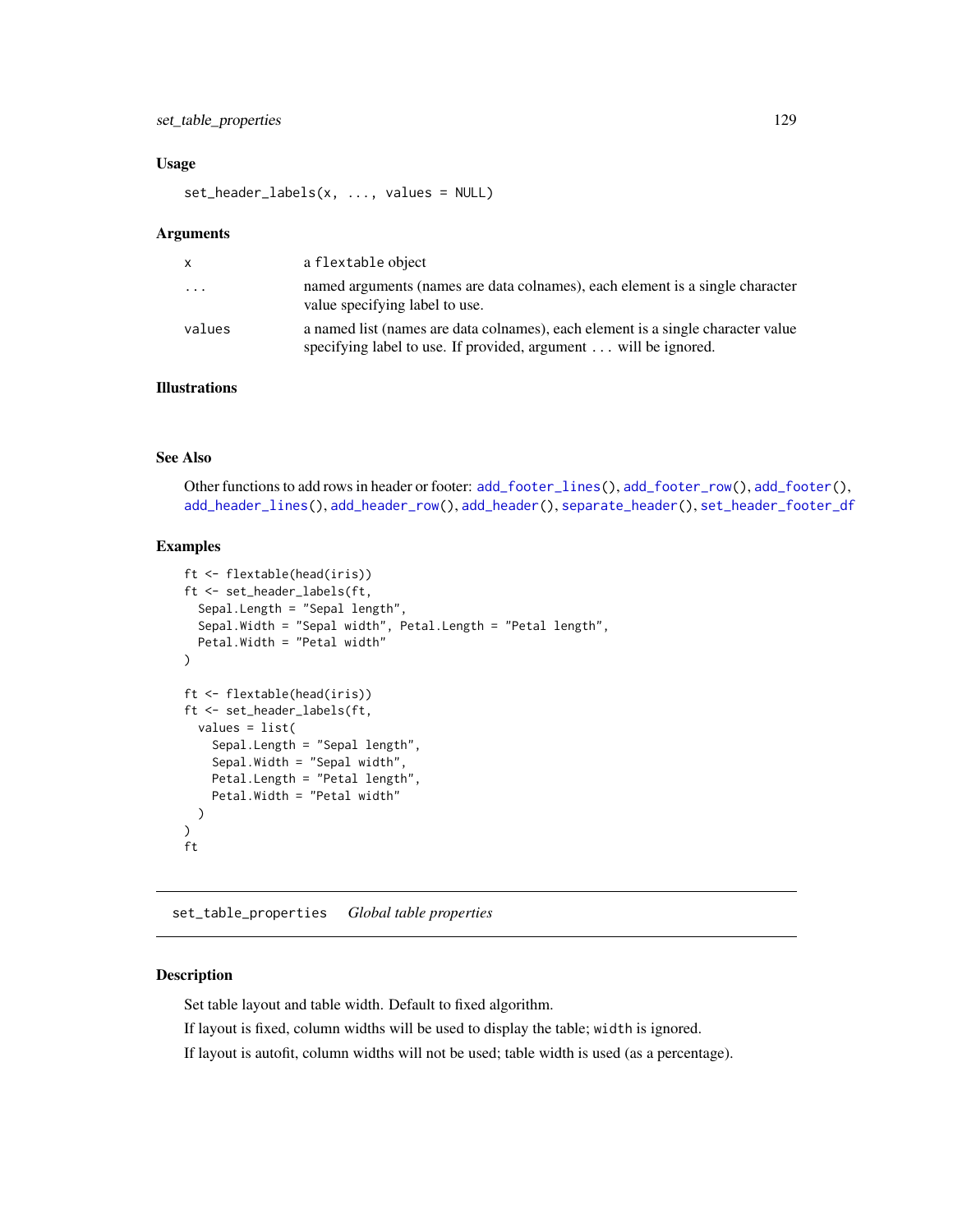## Usage

```
set_table_properties(x, layout = "fixed", width = 0)
```
## Arguments

| x      | flextable object                                                                                                                                                                                                                                                                                                                                                                                                                                                         |
|--------|--------------------------------------------------------------------------------------------------------------------------------------------------------------------------------------------------------------------------------------------------------------------------------------------------------------------------------------------------------------------------------------------------------------------------------------------------------------------------|
| lavout | 'autofit' or 'fixed' algorithm. Default to 'autofit'.                                                                                                                                                                                                                                                                                                                                                                                                                    |
| width  | The parameter has a different effect depending on the output format. Users<br>should consider it as a minimum width. In HTML, it is the minimum width of<br>the space that the table should occupy. In Word, it is a preferred size and Word<br>may decide not to strictly stick to it. It has no effect on PowerPoint and PDF<br>output. Its default value is 0, as an effect, it only use necessary width to display<br>all content. It is not used by the PDF output. |

## Illustrations

#### Note

PowerPoint output ignore 'autofit layout'.

## See Also

```
Other flextable dimensions: autofit(), dim.flextable(), dim_pretty(), fit_to_width(),
flextable_dim(), height(), hrule(), ncol_keys(), nrow_part(), width()
```
## Examples

```
library(flextable)
ft_1 <- qflextable(head(cars))
ft_2 <- set_table_properties(ft_1, width = .5, layout = "autofit")
ft_2
```
style *Set flextable style*

## Description

Modify flextable text, paragraphs and cells formatting properties. It allows to specify a set of formatting properties for a selection instead of using multiple functions (.i.e bold, italic, bg) that should all be applied to the same selection of rows and columns.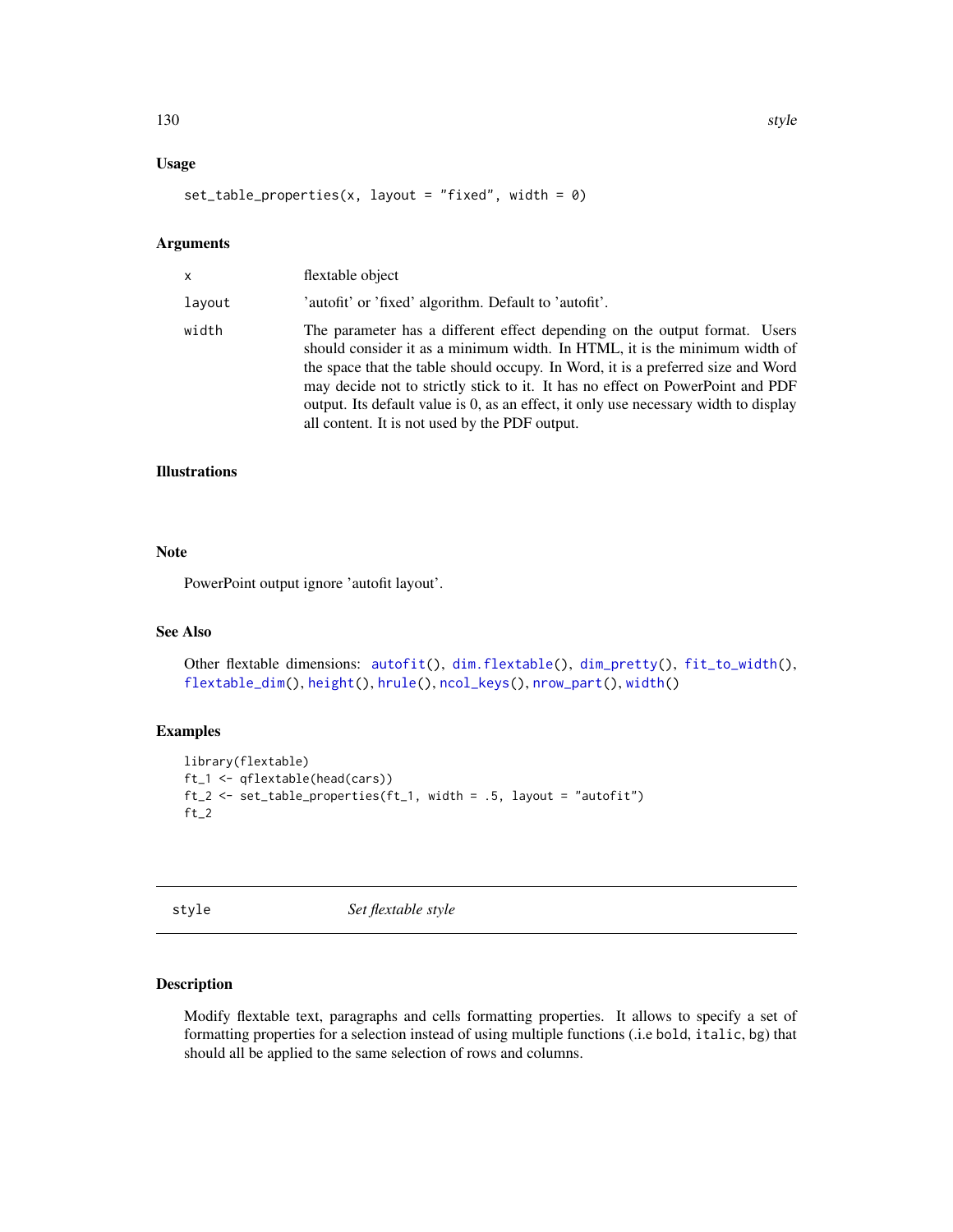style the contract of the contract of the contract of the contract of the contract of the contract of the contract of the contract of the contract of the contract of the contract of the contract of the contract of the cont

# Usage

```
style(
  x,
  i = NULL,j = NULL,pr_t = NULL,pr\_p = NULL,pr_c = NULL,part = "body"\mathcal{L}
```
# Arguments

| x    | a flextable object                                                 |
|------|--------------------------------------------------------------------|
| i    | rows selection                                                     |
| j    | columns selection                                                  |
| pr_t | object(s) of class $fp_{\text{text}}$                              |
| pr_p | object(s) of class $fp\_par$                                       |
| pr_c | object(s) of class $fp_{\text{cell}}$                              |
| part | partname of the table (one of 'all', 'body', 'header' or 'footer') |

## Illustrations

```
library(officer)
def_cell <- fp_cell(border = fp_border(color = "wheat"))
def_par <- fp_par(text.align = "center")
ft <- flextable(head(mtcars))
ft <- style(ft, pr_c = def_cell, pr_p = def_par, part = "all")
ft \le style(ft, \sim drat > 3.5, \sim vs + am + gear + carb,
 pr_t = fp_text(color = "red", italic = TRUE)
)
ft
```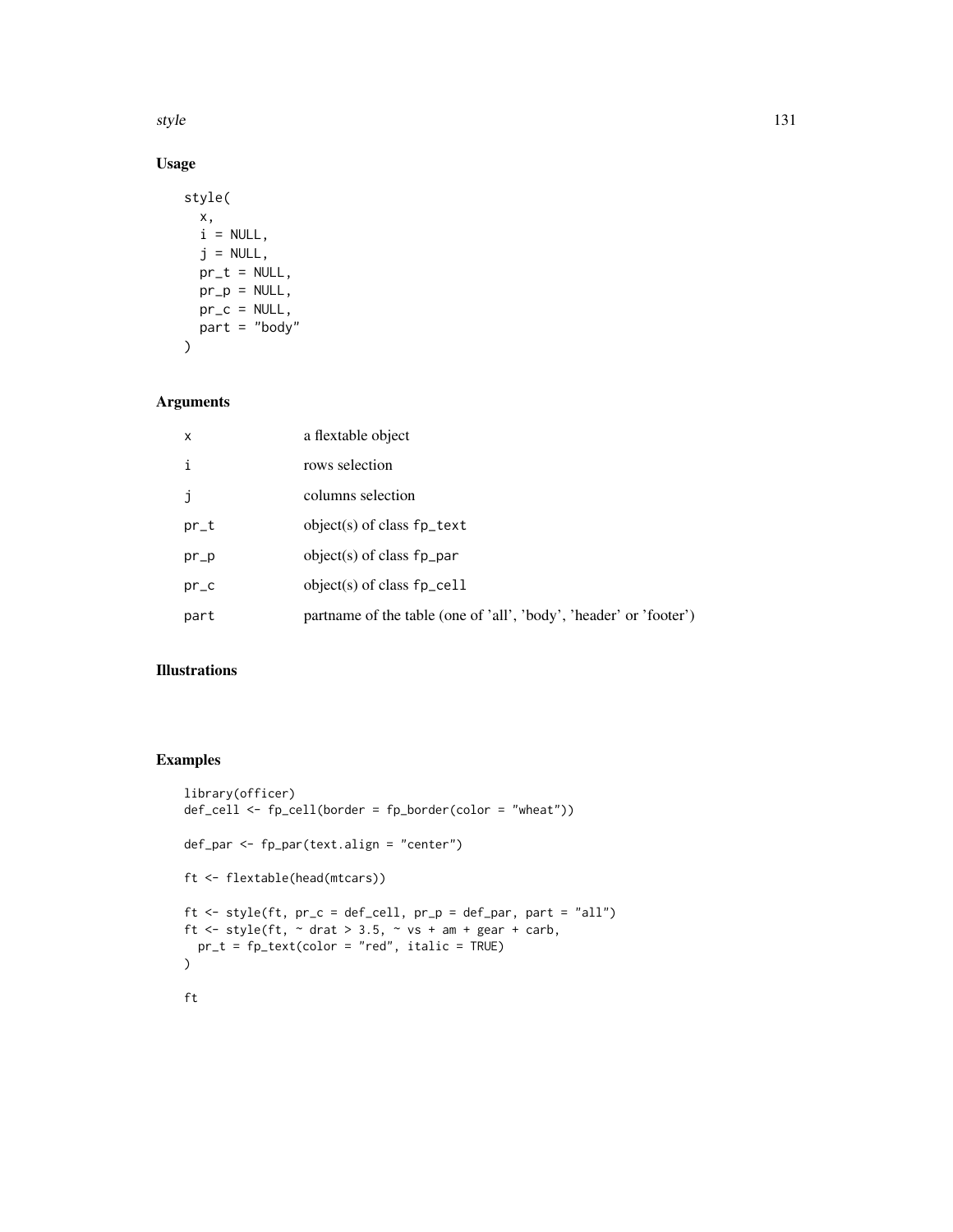<span id="page-131-0"></span>

## Description

It performs a univariate statistical analysis of a dataset by group and formats the results so that they can be used with the [tabulator\(\)](#page-134-0) function.

## Usage

summarizor(x, by = character(), overall\_label = NULL)

## Arguments

| x  | dataset                                      |
|----|----------------------------------------------|
| by | columns names to be used as grouping columns |
|    | overall_label label to use as overall label  |

## Illustrations

ft\_1 appears as:

ft\_2 appears as:

#### Note

This is very first version of the function; be aware it can evolve or change.

## See Also

[fmt\\_2stats\(\)](#page-73-0)

```
z \leftarrow summarizor(CO2[-c(1, 4)],
 by = "Treatment",
  overall_label = "Overall"
\mathcal{L}# version 1 ----
tab_1 <- tabulator(
  x = z,
  rows = c("variable", "stat"),
  columns = "Treatment",
  blah = as_paragraph(
```

```
as_chunk(
 fmt_2stats(
   num1 = stat, num2 = value, cts = cts, pcts = percent
```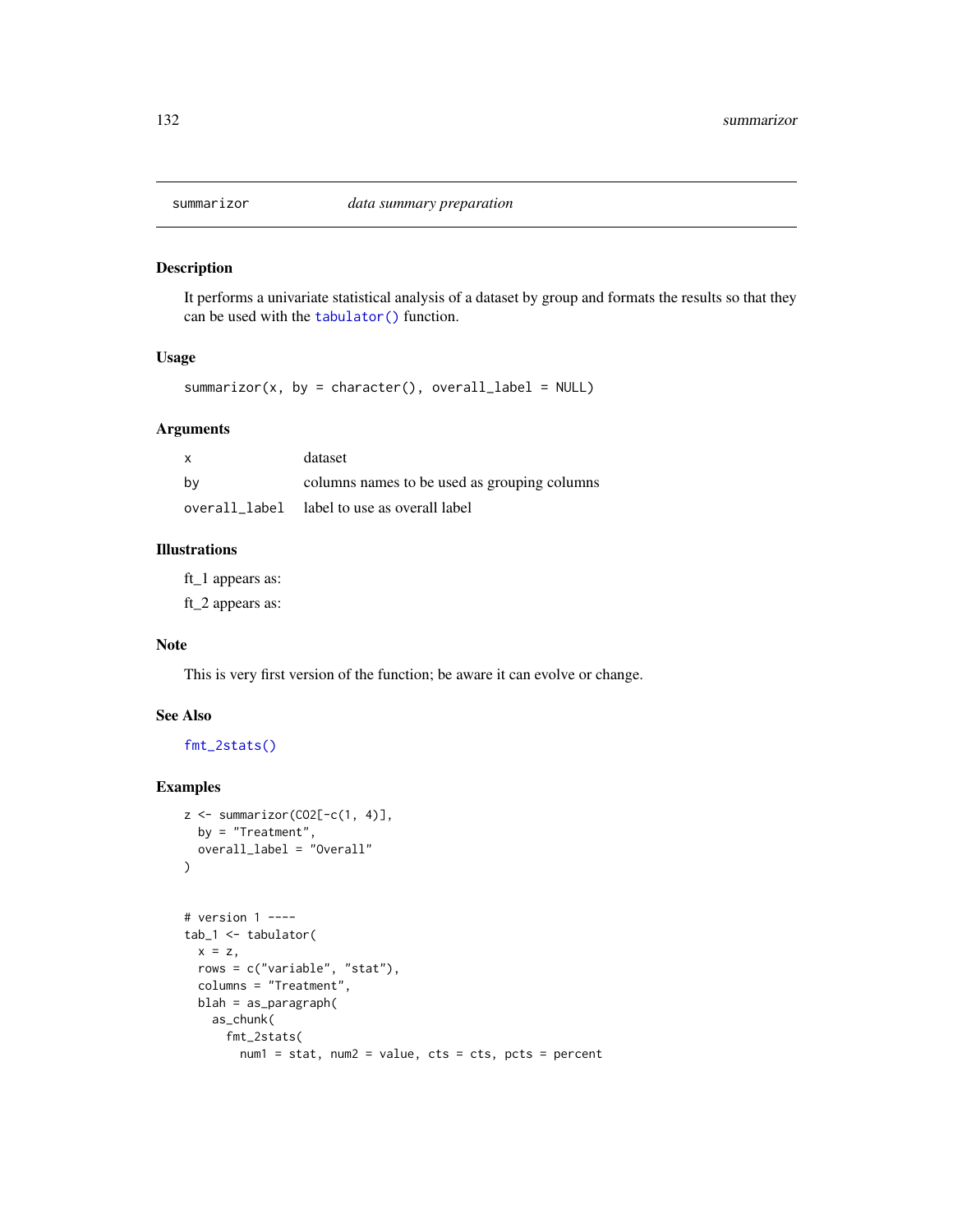```
)
    )
 )
\lambdaft_1 <- as_flextable(tab_1, separate_with = "variable")
ft_1# version 2 ----
n_format <- function(n, percent) {
  z \leq character(length = length(n))
  wcts < - !is.na(n)z[wcts] <- sprintf("%.0f (%.01f %%)", n[wcts], percent[wcts] * 100)
  z
}
stat_format <- function(value) {
  z <- character(length = length(value))
  wnum <- !is.na(value)
 z[wnum] <- sprintf("%.01f", value[wnum])
  z
}
tab_2 <- tabulator(z,
  rows = c("variable", "stat"),
  columns = "Treatment",
  `Est.` = as_paragraph(as_chunk(value)),
  `N` = as_paragraph(as_chunk(n_format(cts, percent)))
\mathcal{L}ft_2 <- as_flextable(tab_2, separate_with = "variable")
ft_2
```
surround *Set borders for a selection of cells*

## Description

Highlight specific cells with borders.

To set borders for the whole table, use [border\\_outer\(\)](#page-48-0), [border\\_inner\\_h\(\)](#page-46-0) and [border\\_inner\\_v\(\)](#page-47-0). All the following functions also support the row and column selector i and j:

- [hline\(\)](#page-86-0): set bottom borders (inner horizontal)
- [vline\(\)](#page-150-0): set right borders (inner vertical)
- [hline\\_top\(\)](#page-88-0): set the top border (outer horizontal)
- [vline\\_left\(\)](#page-151-0): set the left border (outer vertical)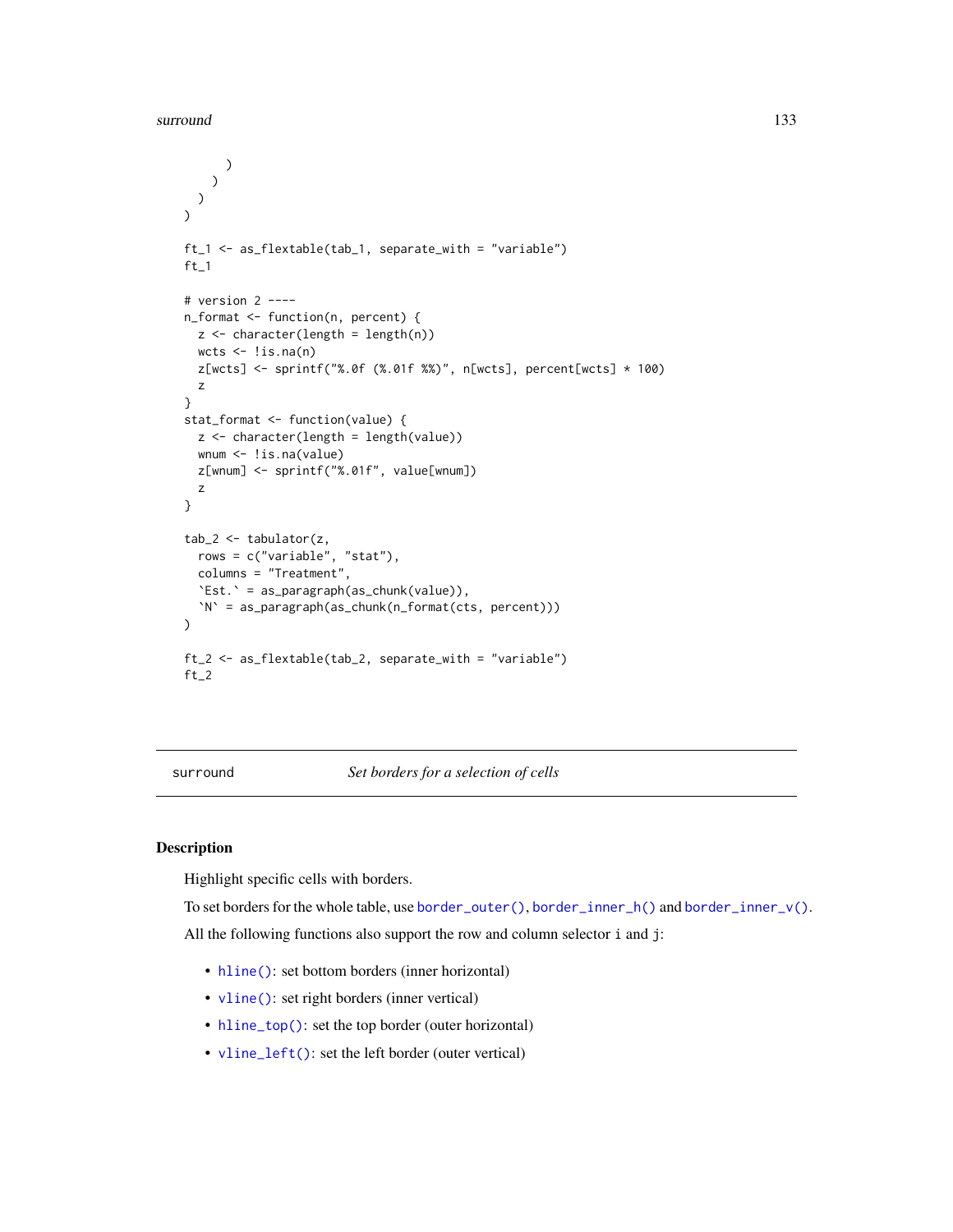#### 134 surround that the surround surround that the surround surround surround surround surround surround that the surround surround surround surround surround surround surround surround surround surround surround surround su

## Usage

```
surround(
 x,
 i = NULL,j = NULL,border = NULL,
 border.top = NULL,
 border.bottom = NULL,
 border.left = NULL,
 border.right = NULL,
 part = "body")
```
## Arguments

| x             | a flextable object                                               |
|---------------|------------------------------------------------------------------|
| i             | rows selection                                                   |
| j             | columns selection                                                |
| border        | border (shortcut for top, bottom, left and right)                |
| border.top    | border top                                                       |
| border.bottom | border bottom                                                    |
| border.left   | border left                                                      |
| border.right  | border right                                                     |
| part          | partname of the table (one of 'all', 'body', 'header', 'footer') |

## See Also

```
Other borders management: border_inner_h(), border_inner_v(), border_inner(), border_outer(),
border_remove(), hline_bottom(), hline_top(), hline(), vline_left(), vline_right(),
vline()
```

```
library(officer)
library(flextable)
# cell to highlight
vary_i <- 1:3
vary_j <- 1:3
std_border <- fp_border(color = "orange")
ft <- flextable(head(iris))
ft \le border_remove(x = ft)
ft \le border_outer(x = ft, border = std_border)
for (id in seq_along(vary_i)) {
```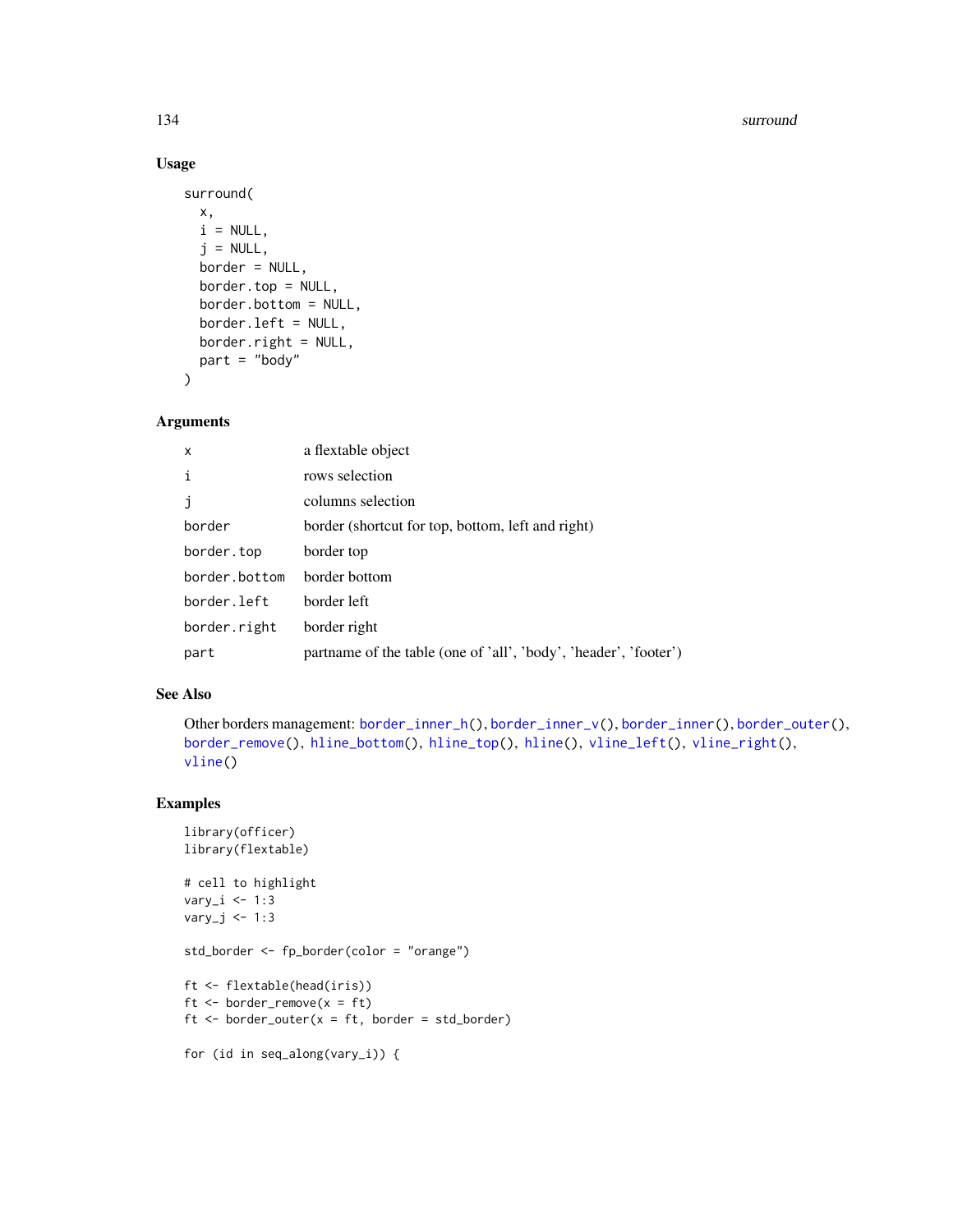tabulator 135

```
ft \leftarrow bg(
   x = ft,i = vary_i[id],j = vary_j[id], bg = "yellow")
  ft <- surround(
   x = ft,
   i = vary_i[id],j = vary_j[id],border.left = std_border,
   border.right = std_border,
   part = "body"
 )
}
ft <- autofit(ft)
ft
# # render
# print(ft, preview = "pptx")
# print(ft, preview = "docx")
# print(ft, preview = "pdf")
# print(ft, preview = "html")
```
<span id="page-134-0"></span>

tabulator *Tabulation of aggregations*

## Description

It tabulates a data.frame representing an aggregation which is then transformed as a flextable. The function allows to define any display with the syntax of flextable in a table whose layout is showing dimensions of the aggregation across rows and columns.

## Usage

```
tabulator(
 x,
 rows,
 columns,
 datasup_first = NULL,
  datasup_last = NULL,
 hidden_data = NULL,
  row\_composite = list(),
  ...
\lambda## S3 method for class 'tabulator'
summary(object, ...)
```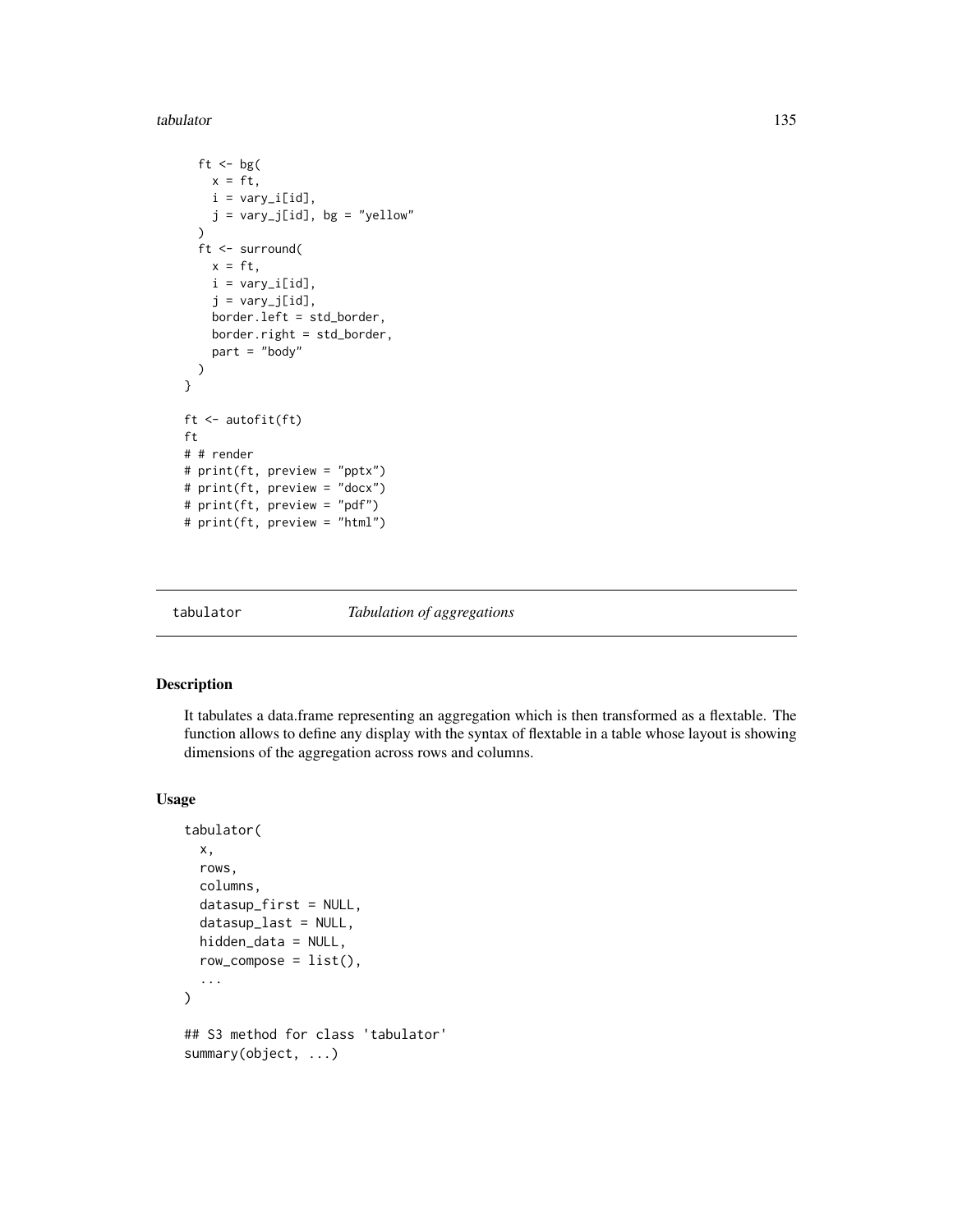## Arguments

| x             | an aggregated data.frame                                                                                                                                      |  |
|---------------|---------------------------------------------------------------------------------------------------------------------------------------------------------------|--|
| rows          | column names to use in rows dimensions                                                                                                                        |  |
| columns       | column names to use in columns dimensions                                                                                                                     |  |
| datasup_first | additional data that will be merged with table and placed after the columns pre-<br>senting the row dimensions.                                               |  |
| datasup_last  | additional data that will be merged with table and placed at the end of the table.                                                                            |  |
| hidden_data   | additional data that will be merged with table, the columns are not presented but<br>can be used with $\overline{\text{composite}}$ or $mk\_par$ () function. |  |
| row_compose   | a list of call to as paragraph () - these calls will be applied to the row dimen-<br>sions (the name is used to target the displayed column).                 |  |
| .             | named arguments calling function as paragraph(). The names are used as<br>labels and the values are evaluated when the flextable is created.                  |  |
| object        | an object returned by function tabulator().                                                                                                                   |  |

## Value

an object of class tabulator.

#### Methods (by generic)

• summary: call summary() to get a data.frame describing mappings between variables and their names in the flextable. This data.frame contains a column named col\_keys where are stored the names that can be used for further selections.

## Illustrations

ft\_1 appears as:

ft\_2 appears as:

## Note

This is very first version of the function; be aware it can evolve or change.

## See Also

[as\\_flextable.tabulator\(\)](#page-26-0), [summarizor\(\)](#page-131-0), [as\\_grouped\\_data\(\)](#page-30-0), [tabulator\\_colnames\(\)](#page-137-0)

```
n_fformat \leq function(z){
  x <- sprintf("%.0f", z)
  x[i s, na(z)] \leftarrow "-"
  x
}
set_flextable_defaults(digits = 2, border.color = "gray")
```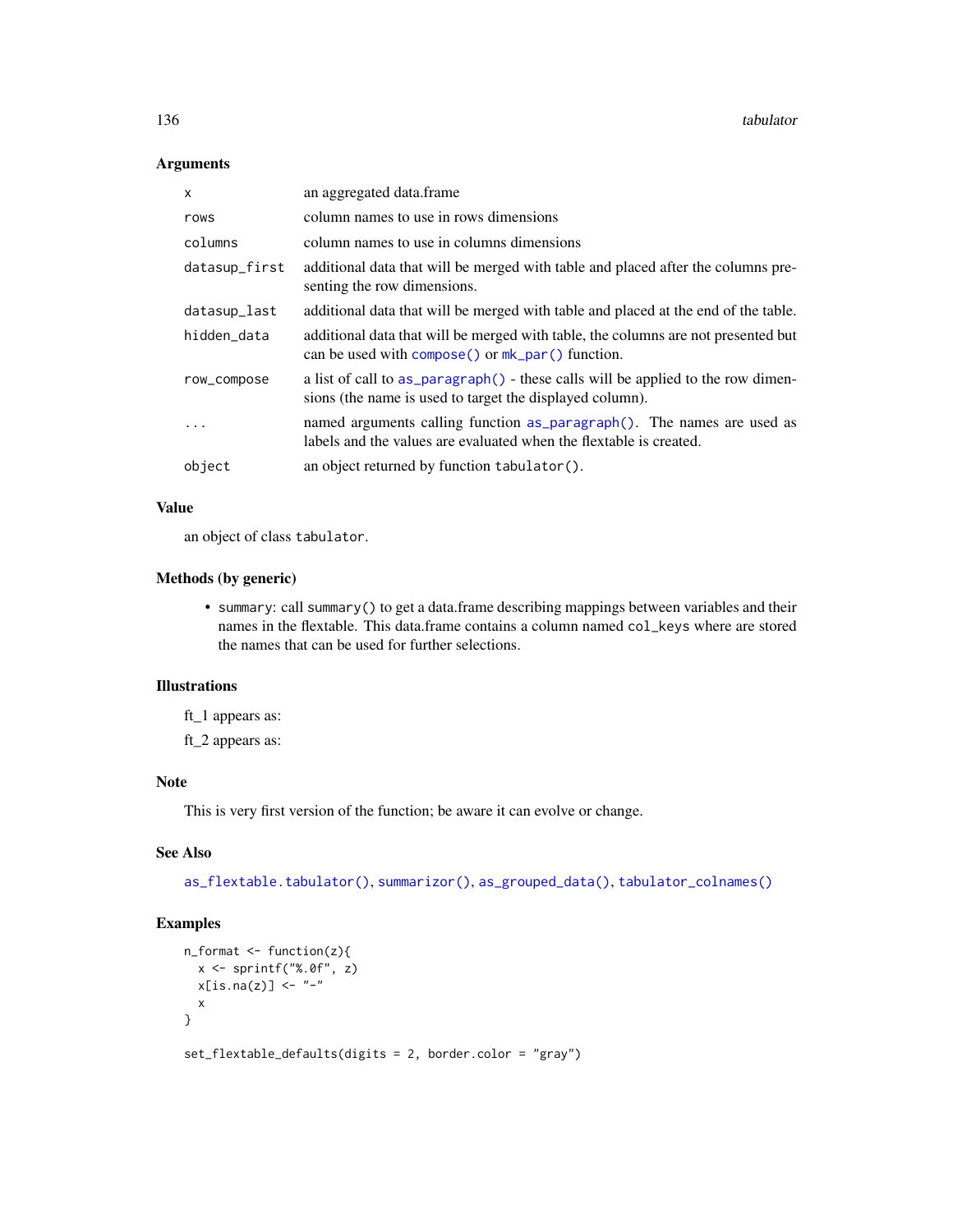```
if(require("stats")){
 dat <- aggregate(breaks ~ wool + tension,
   data = warpbreaks, mean)
 cft_1 <- tabulator(
   x = dat, rows = "wool",
   columns = "tension",
   `mean` = as_paragraph(as_chunk(breaks)),
   '(N)' = as\_paramph(as_chunk(length(breaks), formatter = n_format ))
 )
 ft_1 <- as_flextable(cft_1)
 ft_1}
if(require("data.table") && require("ggplot2")){
 multi_fun <- function(x) {
   list(mean = mean(x)),sd = sd(x)}
 myformat <- function(z){
   x \leftarrow sprintf("%.1f", z)
   x[i s, na(z)] \leftarrow "x
 }
 grey_txt <- fp_text_default(color = "gray")
 dat <- as.data.table(ggplot2::diamonds)
 dat <- dat[cut %in% c("Fair", "Good", "Very Good")]
 dat <- dat[clarity %in% c("I1", "SI1", "VS2")]
 dat <- dat[, unlist(lapply(.SD, multi_fun),
                      recursive = FALSE),
             SDCols = c("z", "y"),
             by = c("cut", "color", "clarity")]
 tab_2 <- tabulator(
   x = dat, rows = c("cut", "color"),
   columns = "clarity",
   `z stats` = as_paragraph(
     as_chunk(z.mean, formatter = myformat)),
    `y stats` = as_paragraph(
      as_chunk(y.mean, formatter = myformat),
      as_chunk(" (\u00B1 ", props = grey_txt),
      as_chunk(y.sd, formatter = myformat, props = grey_txt),
      as_chunk(")", props = grey_txt)
      )
  \lambdaft_2 <- as_flextable(tab_2)
```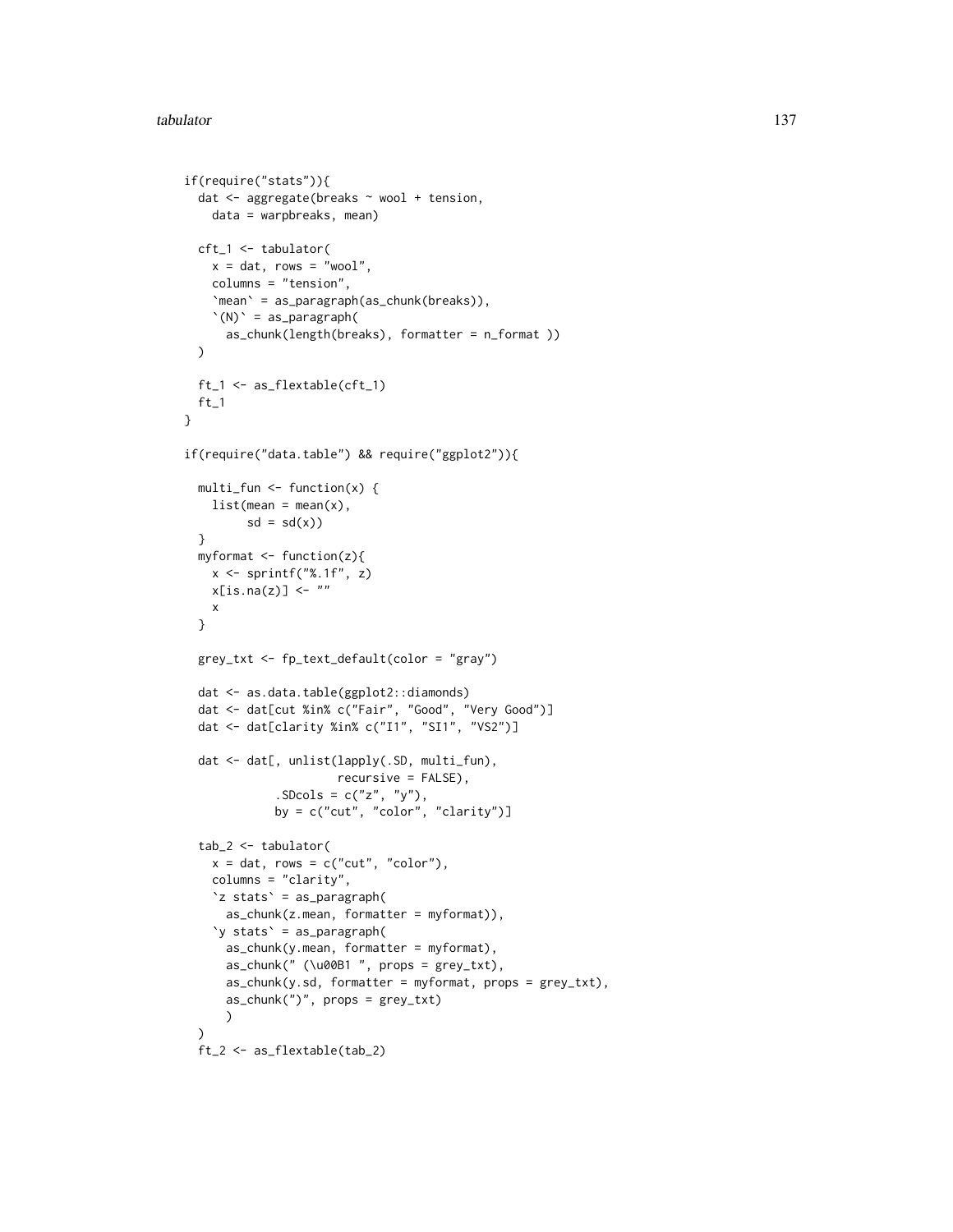```
ft_2 <- autofit(x = ft_2, add_w = .05)
  ft_2}
if(require("data.table")){
#' # data.table version
dat <- melt(as.data.table(iris),
           id.vars = "Species",
            variable.name = "name",value.name = "value")[,
             list(avg = mean(value, na.rm = TRUE),
                  sd = sd(value, na.rm = TRUE)),by = c("Species", "name")
            ]
# dplyr version
# library(dplyr)
# dat <- iris %>%
# pivot_longer(cols = -c(Species)) %>%
# group_by(Species, name) %>%
# summarise(avg = mean(value, na.rm = TRUE),
# sd = sd(value, na.rm = TRUE),
# .groups = "drop")
tab_3 <- tabulator(
  x = dat, rows = c("Species"),
  columns = "name",
  `mean (sd)` = as_paragraph( as_chunk(avg),
    " (", as_chunk(sd), ")")
  )
ft_3 <- as_flextable(tab_3, separate_with = character(0))
ft_3
}
init_flextable_defaults()
```
<span id="page-137-0"></span>tabulator\_colnames *column keys of tabulator objects*

## Description

The function provides a way to get column keys associated with the flextable corresponding to a [tabulator\(\)](#page-134-0) object. It helps in customizing or programing with tabulator.

The function is using column names from the original dataset, eventually filters and returns the names corresponding to the selection.

#### Usage

```
tabulator_{collames}(x, columns, type = NULL, ...)
```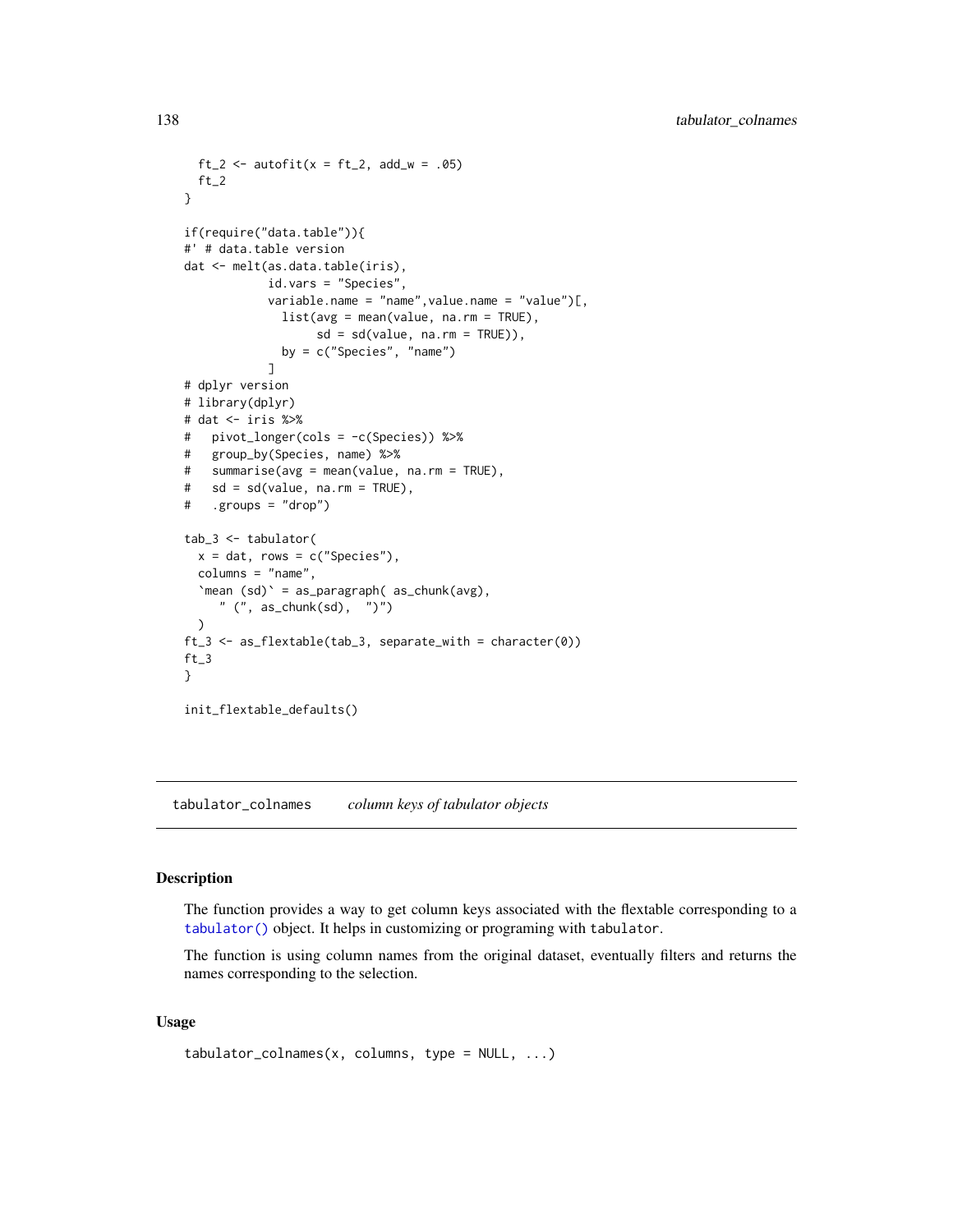#### Arguments

| X       | a tabulator () object                                                                                                                                          |  |
|---------|----------------------------------------------------------------------------------------------------------------------------------------------------------------|--|
| columns | column names to look for                                                                                                                                       |  |
| type    | the type of column to look for, it can be:                                                                                                                     |  |
|         | • 'columns': visible columns, corresponding to names provided in the ''<br>arguments of your call to 'tabulator()'.                                            |  |
|         | • 'hidden': unvisible columns, corresponding to names of the original dataset<br>columns.                                                                      |  |
|         | • 'rows': visible columns used as 'row' content                                                                                                                |  |
|         | • 'rows_supp': visible columns used as 'rows_supp' content                                                                                                     |  |
|         | • NULL: any type of column                                                                                                                                     |  |
| .       | any filter conditions that use variables names, the same than the argument columns<br>of function $tabulator()$ (tabulator (columns = $c("coll", "col2"))$ )). |  |

#### See Also

[tabulator\(\)](#page-134-0), [as\\_flextable.tabulator\(\)](#page-26-0)

```
library(flextable)
```

```
cancer_dat <- data.frame(
  count = c(9L, 5L, 1L, 2L, 2L, 1L, 9L, 3L, 1L, 10L, 2L, 1L, 1L, 2L, 0L, 3L,
   2L, 1L, 1L, 2L, 0L, 12L, 4L, 1L, 7L, 3L, 1L, 5L, 5L, 3L, 10L,
   4L, 1L, 4L, 2L, 0L, 3L, 1L, 0L, 4L, 4L, 2L, 42L, 28L, 19L, 26L,
   19L, 11L, 12L, 10L, 7L, 10L, 5L, 6L, 5L, 0L, 3L, 4L, 3L, 3L,
   1L, 2L, 3L
  ),
  risktime = c(
    157L, 77L, 21L, 139L, 68L, 17L, 126L, 63L, 14L, 102L, 55L,
    12L, 88L, 50L, 10L, 82L, 45L, 8L, 76L, 42L, 6L, 134L, 71L,
   22L, 110L, 63L, 18L, 96L, 58L, 14L, 86L, 42L, 10L, 66L,
   35L, 8L, 59L, 32L, 8L, 51L, 28L, 6L, 212L, 130L, 101L,
   136L, 72L, 63L, 90L, 42L, 43L, 64L, 21L, 32L, 47L, 14L,
   21L, 39L, 13L, 14L, 29L, 7L, 10L
  ),
  time = rep(as. character(1:7), 3),histology = rep(as.character(1:3), 21),
  stage = rep(as.character(1:3), each = 21)\mathcal{L}datasup_first <- data.frame(
  time = factor(1:7, levels = 1:7),
  zzz = runif(7))
z <- tabulator(cancer_dat,
```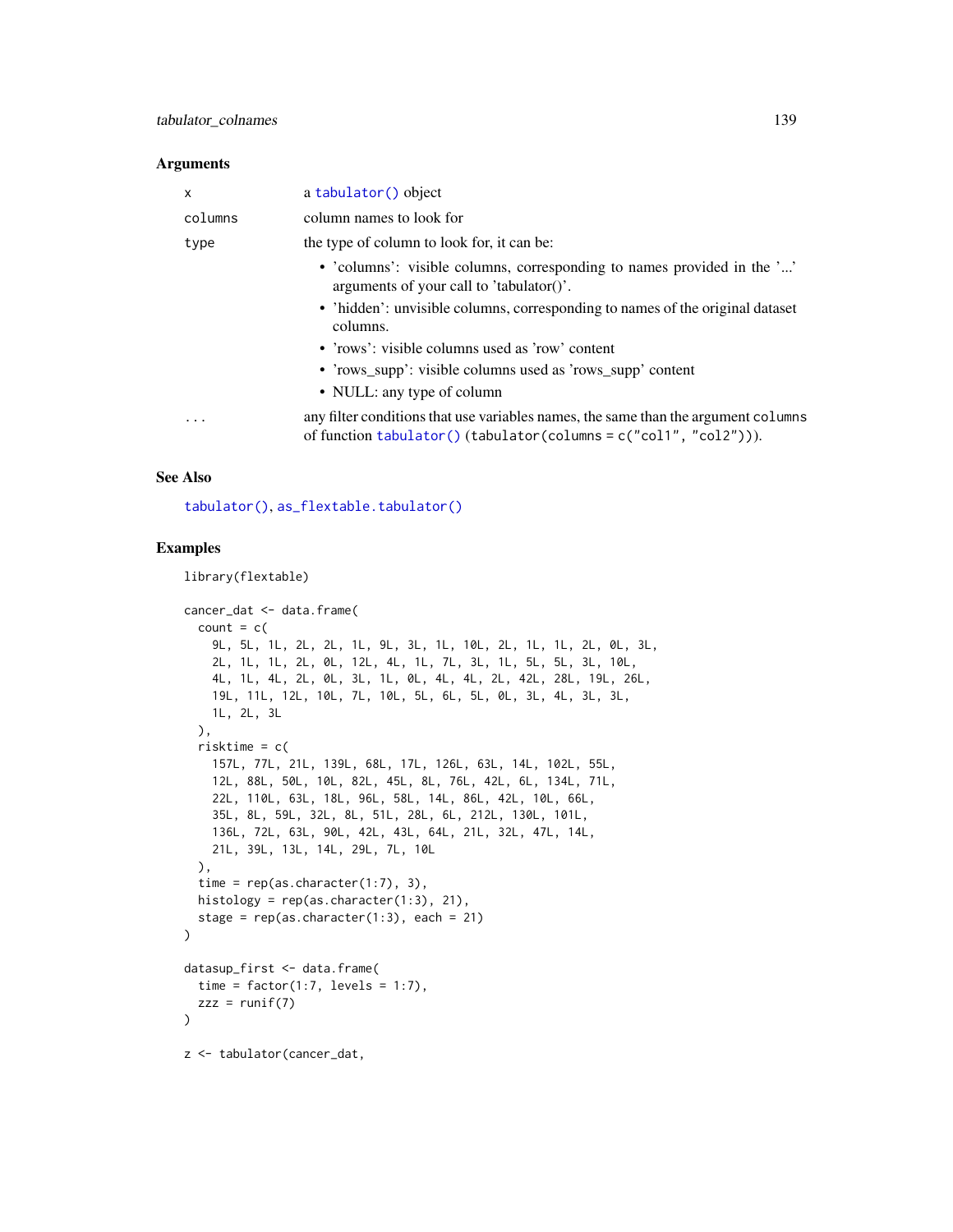```
rows = "time",columns = c("histology", "stage"),
  datasup_first = datasup_first,
  n = as_paragraph(as_chunk(count))
)
j <- tabulator_colnames(
  x = z, type = "columns",
  columns = c("n"),
  stage %in% 1
)
src <- tabulator_colnames(
  x = z, type = "hidden",
  columns = c("count"),
  stage %in% 1
)
if (require("scales")) {
  colourer <- col_numeric(
   palette = c("wheat", "red"),
   domain = c(\emptyset, 45))
  ft_1 <- as_flextable(z)
  ft_1 <- bg(ft_1,
   bg = colourer, part = "body",
   j = j, source = src
  )
  ft_1}
```
<span id="page-139-0"></span>theme\_alafoli *Apply alafoli theme*

## Description

Apply alafoli theme

## Usage

theme\_alafoli(x)

## Arguments

x a flextable object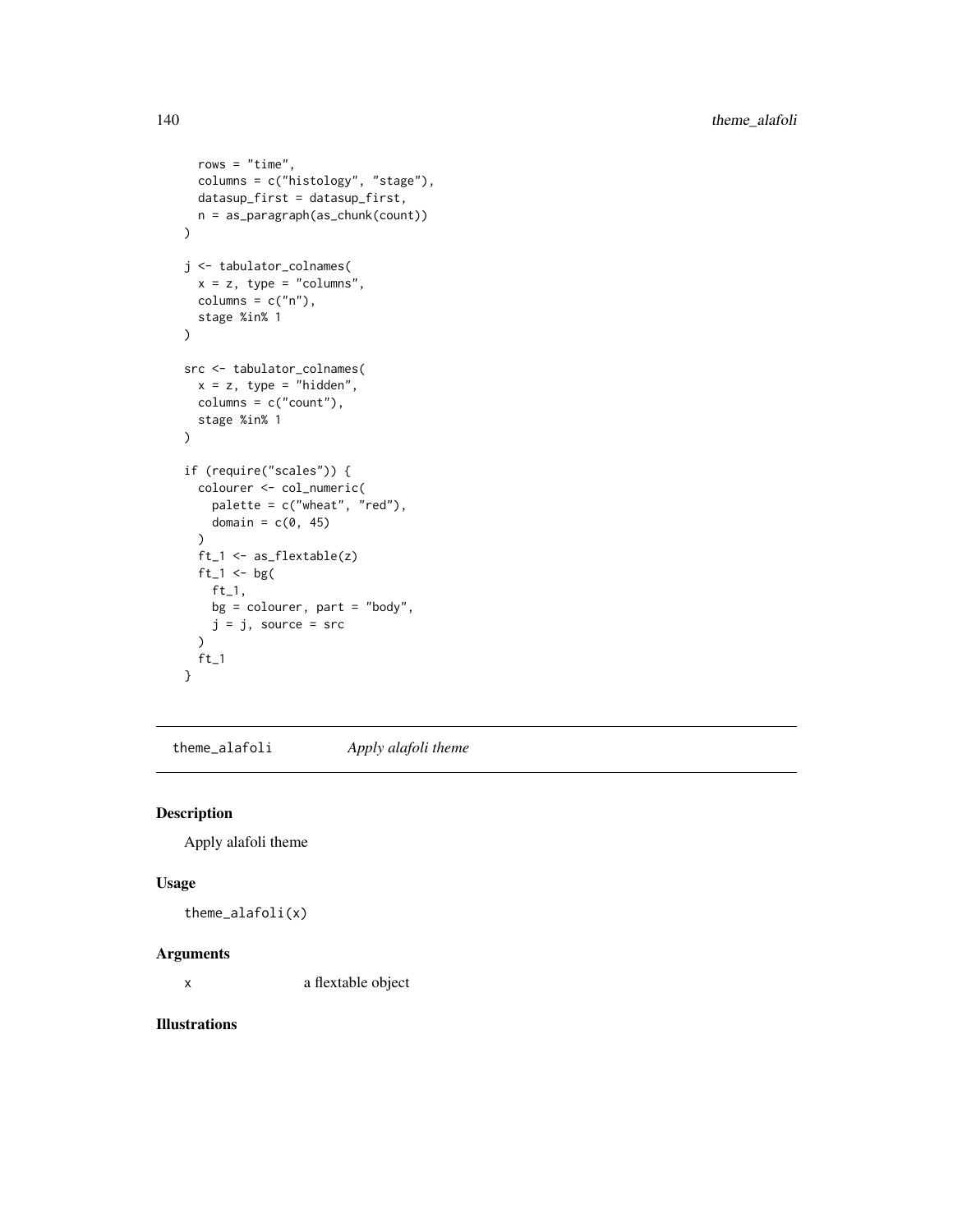## theme\_booktabs 141

#### behavior

Theme functions are not like 'ggplot2' themes. They are applied to the existing table **immediately**. If you add a row in the footer, the new row is not formatted with the theme. The theme function applies the theme only to existing elements when the function is called.

That is why theme functions should be applied after all elements of the table have been added (mainly additionnal header or footer rows).

If you want to automatically apply a theme function to each flextable, you can use the theme\_fun argument of [set\\_flextable\\_defaults\(\)](#page-122-0); be aware that this theme function is applied as the last instruction when calling flextable() - so if you add headers or footers to the array, they will not be formatted with the theme.

You can also use the post\_process\_html argument of [set\\_flextable\\_defaults\(\)](#page-122-0) (or post\_process\_pdf, post\_process\_docx, post\_process\_pptx) to specify a theme to be applied systematically before the flextable() is printed; in this case, don't forget to take care that the theme doesn't override any formatting done before the print statement.

## See Also

Other functions related to themes: [get\\_flextable\\_defaults\(](#page-81-0)), [set\\_flextable\\_defaults\(](#page-122-0)), [theme\\_booktabs\(](#page-140-0)), [theme\\_box\(](#page-141-0)), [theme\\_tron\\_legacy\(](#page-143-0)), [theme\\_tron\(](#page-142-0)), [theme\\_vader\(](#page-144-0)), [theme\\_vanilla\(](#page-145-0)), [theme\\_zebra\(](#page-146-0))

#### Examples

```
ft <- flextable(head(airquality))
ft <- theme_alafoli(ft)
ft
```
<span id="page-140-0"></span>theme\_booktabs *Apply booktabs theme*

## Description

Apply theme booktabs to a flextable

#### Usage

```
theme_booktabs(x, bold_header = FALSE, ...)
```
#### Arguments

| X           | a flextable object           |
|-------------|------------------------------|
| bold header | header will be bold if TRUE. |
| $\cdot$     | unused                       |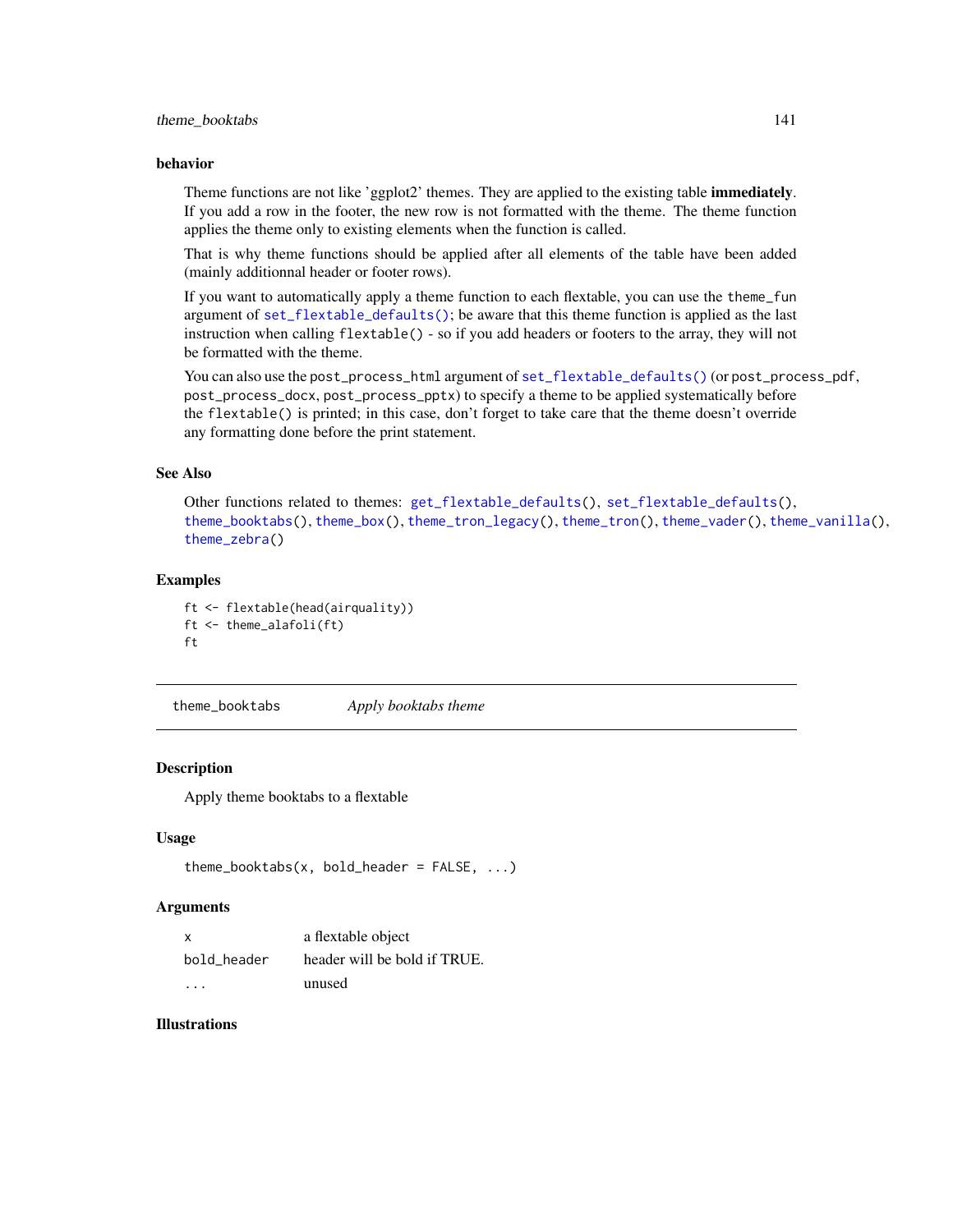## behavior

Theme functions are not like 'ggplot2' themes. They are applied to the existing table **immediately**. If you add a row in the footer, the new row is not formatted with the theme. The theme function applies the theme only to existing elements when the function is called.

That is why theme functions should be applied after all elements of the table have been added (mainly additionnal header or footer rows).

If you want to automatically apply a theme function to each flextable, you can use the theme\_fun argument of [set\\_flextable\\_defaults\(\)](#page-122-0); be aware that this theme function is applied as the last instruction when calling flextable() - so if you add headers or footers to the array, they will not be formatted with the theme.

You can also use the post\_process\_html argument of [set\\_flextable\\_defaults\(\)](#page-122-0) (or post\_process\_pdf, post\_process\_docx, post\_process\_pptx) to specify a theme to be applied systematically before the flextable() is printed; in this case, don't forget to take care that the theme doesn't override any formatting done before the print statement.

# See Also

Other functions related to themes: [get\\_flextable\\_defaults\(](#page-81-0)), [set\\_flextable\\_defaults\(](#page-122-0)), [theme\\_alafoli\(](#page-139-0)), [theme\\_box\(](#page-141-0)), [theme\\_tron\\_legacy\(](#page-143-0)), [theme\\_tron\(](#page-142-0)), [theme\\_vader\(](#page-144-0)), [theme\\_vanilla\(](#page-145-0)), [theme\\_zebra\(](#page-146-0))

## Examples

ft <- flextable(head(airquality)) ft <- theme\_booktabs(ft) ft

<span id="page-141-0"></span>theme\_box *Apply box theme*

#### Description

Apply theme box to a flextable

#### Usage

theme\_box(x)

#### Arguments

x a flextable object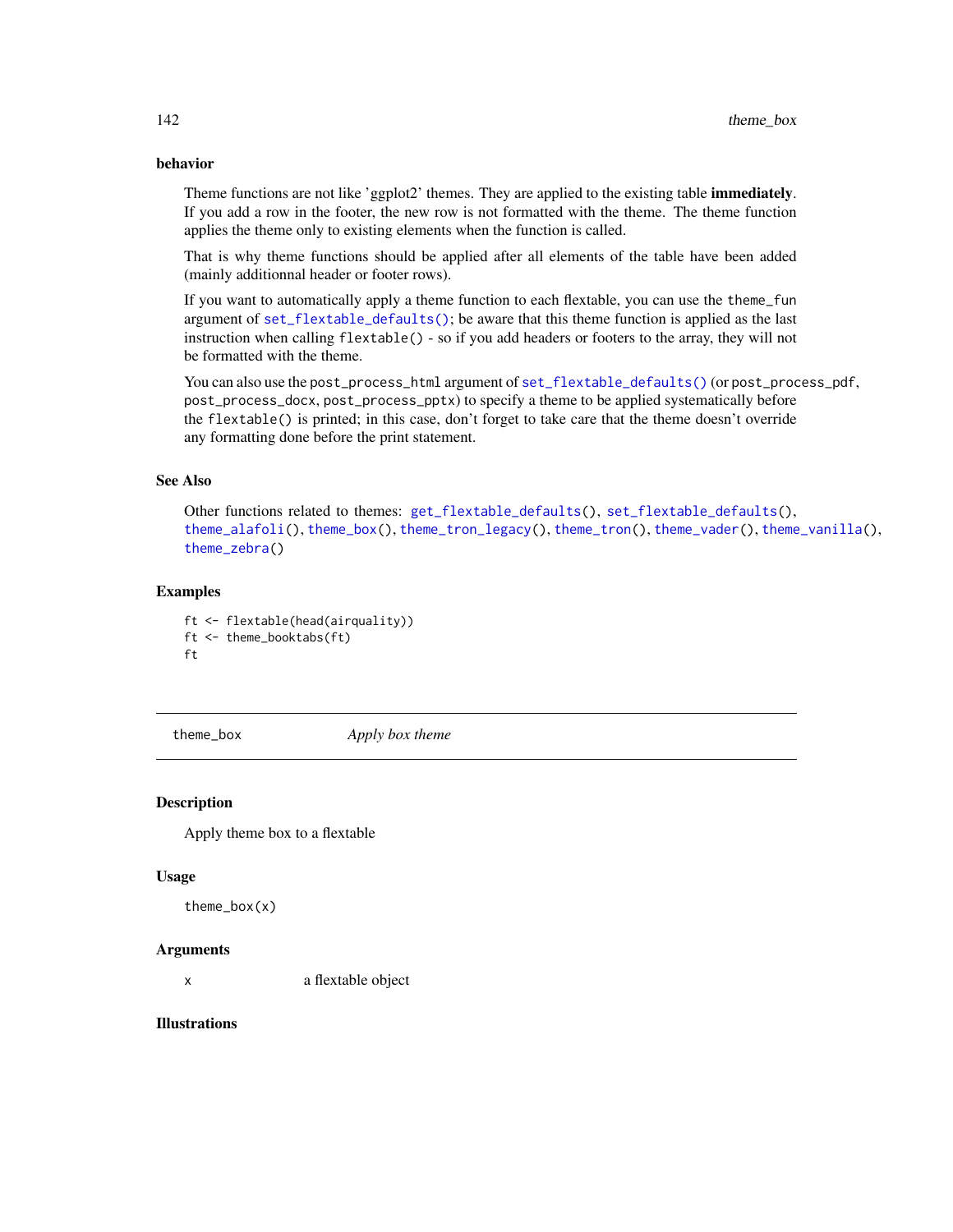## theme\_tron 143

#### behavior

Theme functions are not like 'ggplot2' themes. They are applied to the existing table **immediately**. If you add a row in the footer, the new row is not formatted with the theme. The theme function applies the theme only to existing elements when the function is called.

That is why theme functions should be applied after all elements of the table have been added (mainly additionnal header or footer rows).

If you want to automatically apply a theme function to each flextable, you can use the theme\_fun argument of [set\\_flextable\\_defaults\(\)](#page-122-0); be aware that this theme function is applied as the last instruction when calling flextable() - so if you add headers or footers to the array, they will not be formatted with the theme.

You can also use the post\_process\_html argument of [set\\_flextable\\_defaults\(\)](#page-122-0) (or post\_process\_pdf, post\_process\_docx, post\_process\_pptx) to specify a theme to be applied systematically before the flextable() is printed; in this case, don't forget to take care that the theme doesn't override any formatting done before the print statement.

#### See Also

```
Other functions related to themes: get_flextable_defaults(), set_flextable_defaults(),
theme_alafoli(), theme_booktabs(), theme_tron_legacy(), theme_tron(), theme_vader(),
theme_vanilla(), theme_zebra()
```
## Examples

ft <- flextable(head(airquality)) ft <- theme\_box(ft) ft

<span id="page-142-0"></span>theme\_tron *Apply tron theme*

#### Description

Apply theme tron to a flextable

#### Usage

```
theme_tron(x)
```
#### Arguments

x a flextable object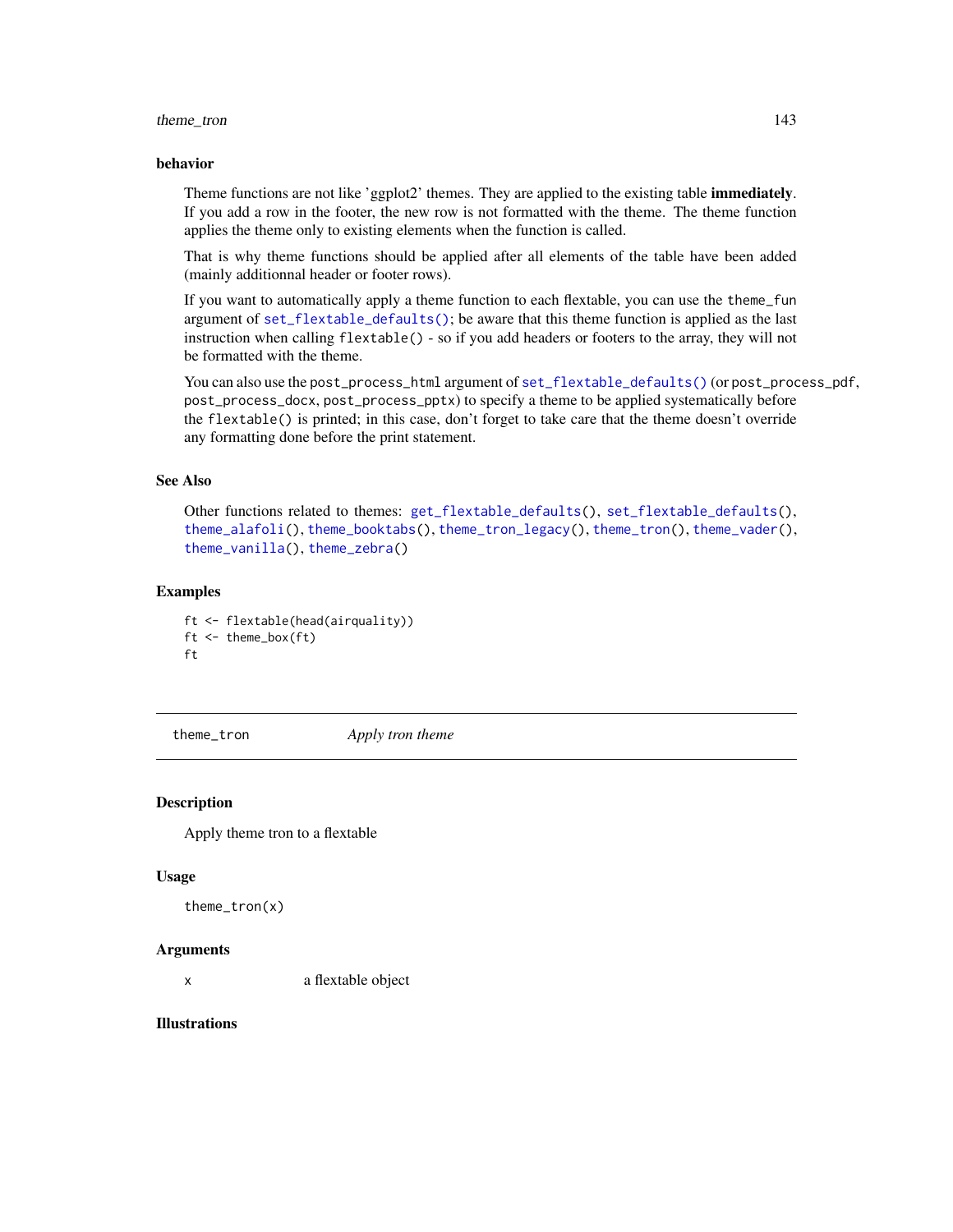## behavior

Theme functions are not like 'ggplot2' themes. They are applied to the existing table **immediately**. If you add a row in the footer, the new row is not formatted with the theme. The theme function applies the theme only to existing elements when the function is called.

That is why theme functions should be applied after all elements of the table have been added (mainly additionnal header or footer rows).

If you want to automatically apply a theme function to each flextable, you can use the theme\_fun argument of [set\\_flextable\\_defaults\(\)](#page-122-0); be aware that this theme function is applied as the last instruction when calling flextable() - so if you add headers or footers to the array, they will not be formatted with the theme.

You can also use the post\_process\_html argument of [set\\_flextable\\_defaults\(\)](#page-122-0) (or post\_process\_pdf, post\_process\_docx, post\_process\_pptx) to specify a theme to be applied systematically before the flextable() is printed; in this case, don't forget to take care that the theme doesn't override any formatting done before the print statement.

## See Also

```
Other functions related to themes: get_flextable_defaults(), set_flextable_defaults(),
theme_alafoli(), theme_booktabs(), theme_box(), theme_tron_legacy(), theme_vader(),
theme_vanilla(), theme_zebra()
```
## Examples

```
ft <- flextable(head(airquality))
ft <- theme_tron(ft)
ft
```
<span id="page-143-0"></span>theme\_tron\_legacy *Apply tron legacy theme*

#### Description

Apply theme tron legacy to a flextable

#### Usage

```
theme_tron_legacy(x)
```
#### Arguments

x a flextable object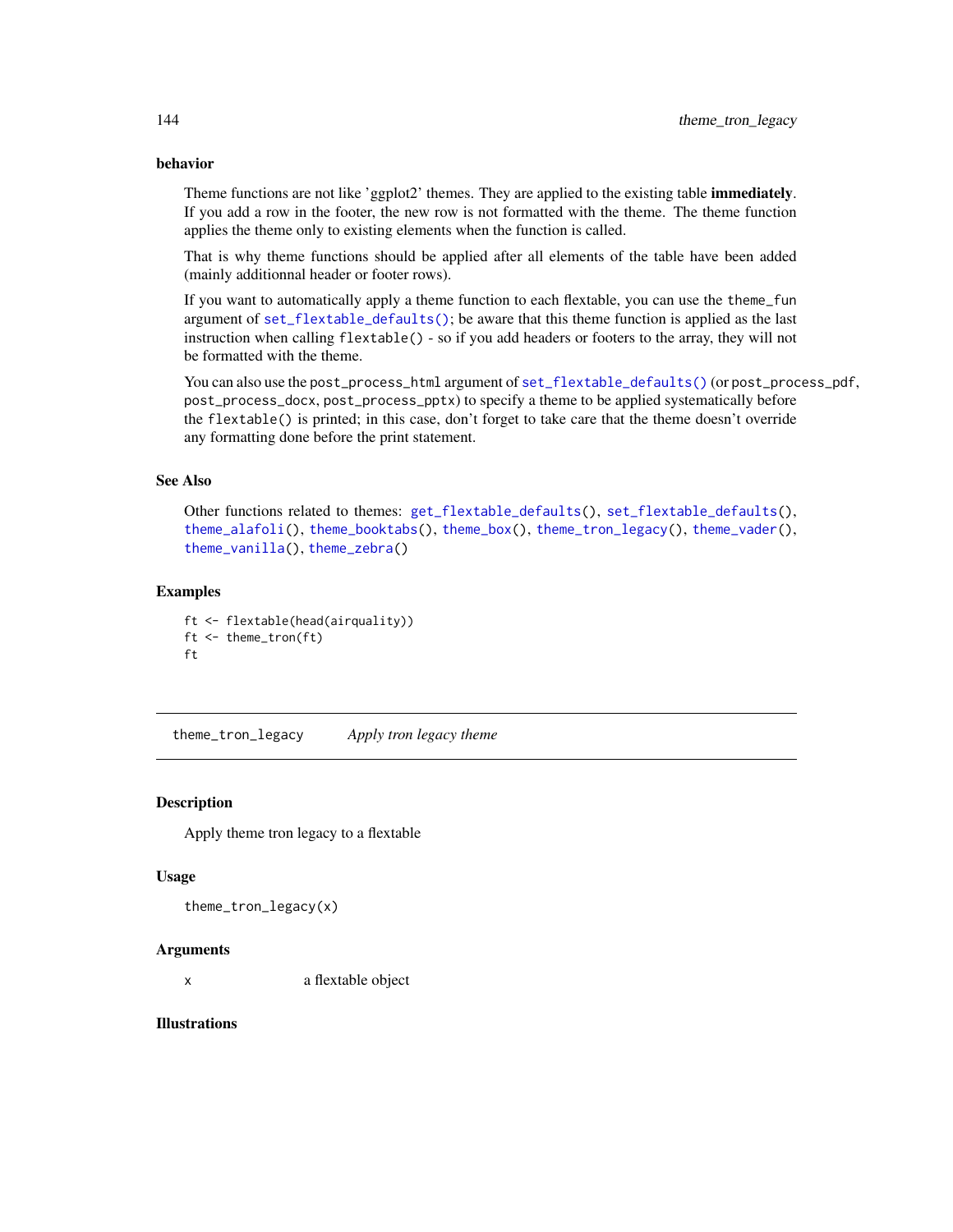#### <span id="page-144-1"></span>theme\_vader 145

#### behavior

Theme functions are not like 'ggplot2' themes. They are applied to the existing table **immediately**. If you add a row in the footer, the new row is not formatted with the theme. The theme function applies the theme only to existing elements when the function is called.

That is why theme functions should be applied after all elements of the table have been added (mainly additionnal header or footer rows).

If you want to automatically apply a theme function to each flextable, you can use the theme\_fun argument of [set\\_flextable\\_defaults\(\)](#page-122-0); be aware that this theme function is applied as the last instruction when calling flextable() - so if you add headers or footers to the array, they will not be formatted with the theme.

You can also use the post\_process\_html argument of [set\\_flextable\\_defaults\(\)](#page-122-0) (or post\_process\_pdf, post\_process\_docx, post\_process\_pptx) to specify a theme to be applied systematically before the flextable() is printed; in this case, don't forget to take care that the theme doesn't override any formatting done before the print statement.

#### See Also

Other functions related to themes: [get\\_flextable\\_defaults\(](#page-81-0)), [set\\_flextable\\_defaults\(](#page-122-0)), [theme\\_alafoli\(](#page-139-0)), [theme\\_booktabs\(](#page-140-0)), [theme\\_box\(](#page-141-0)), [theme\\_tron\(](#page-142-0)), [theme\\_vader\(](#page-144-0)), [theme\\_vanilla\(](#page-145-0)), [theme\\_zebra\(](#page-146-0))

#### Examples

```
ft <- flextable(head(airquality))
ft <- theme_tron_legacy(ft)
ft
```
<span id="page-144-0"></span>theme\_vader *Apply Sith Lord Darth Vader theme*

#### Description

Apply Sith Lord Darth Vader theme to a flextable

#### Usage

theme\_vader(x, ...)

#### Arguments

| X | a flextable object |
|---|--------------------|
| . | unused             |

#### Illustrations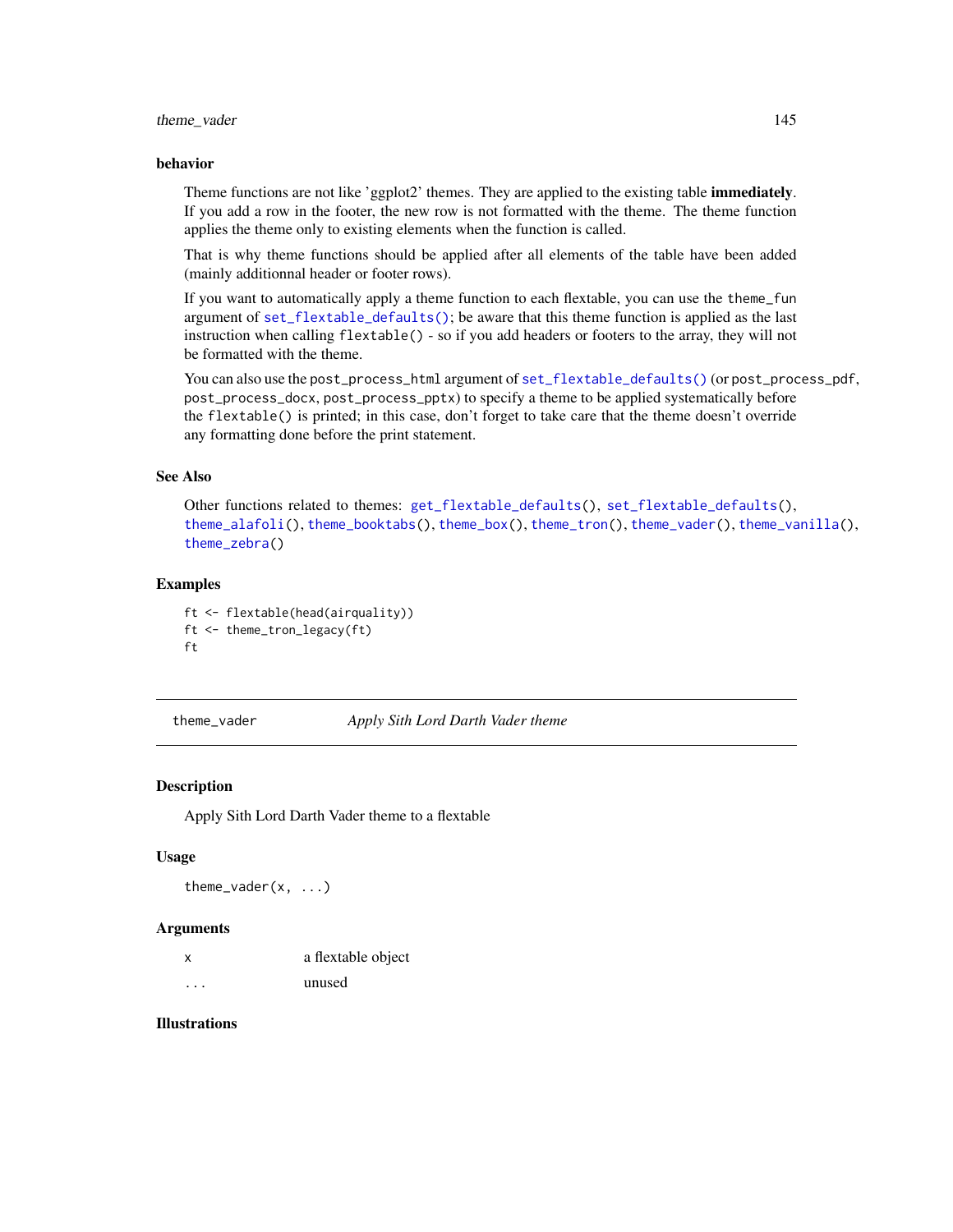#### <span id="page-145-1"></span>behavior

Theme functions are not like 'ggplot2' themes. They are applied to the existing table **immediately**. If you add a row in the footer, the new row is not formatted with the theme. The theme function applies the theme only to existing elements when the function is called.

That is why theme functions should be applied after all elements of the table have been added (mainly additionnal header or footer rows).

If you want to automatically apply a theme function to each flextable, you can use the theme\_fun argument of  $set_{\text{rel}}$  are  $dest_{\text{rel}}$  defaults(); be aware that this theme function is applied as the last instruction when calling flextable() - so if you add headers or footers to the array, they will not be formatted with the theme.

You can also use the post\_process\_html argument of [set\\_flextable\\_defaults\(\)](#page-122-0) (or post\_process\_pdf, post\_process\_docx, post\_process\_pptx) to specify a theme to be applied systematically before the flextable() is printed; in this case, don't forget to take care that the theme doesn't override any formatting done before the print statement.

#### See Also

```
Other functions related to themes: get_flextable_defaults(), set_flextable_defaults(),
theme_alafoli(), theme_booktabs(), theme_box(), theme_tron_legacy(), theme_tron(),
theme_vanilla(), theme_zebra()
```
#### Examples

```
ft <- flextable(head(airquality))
ft <- theme_vader(ft)
ft
```
<span id="page-145-0"></span>theme\_vanilla *Apply vanilla theme*

#### **Description**

Apply theme vanilla to a flextable: The external horizontal lines of the different parts of the table (body, header, footer) are black 2 points thick, the external horizontal lines of the different parts are black 0.5 point thick. Header text is bold, text columns are left aligned, other columns are right aligned.

### Usage

theme\_vanilla(x)

#### Arguments

x a flextable object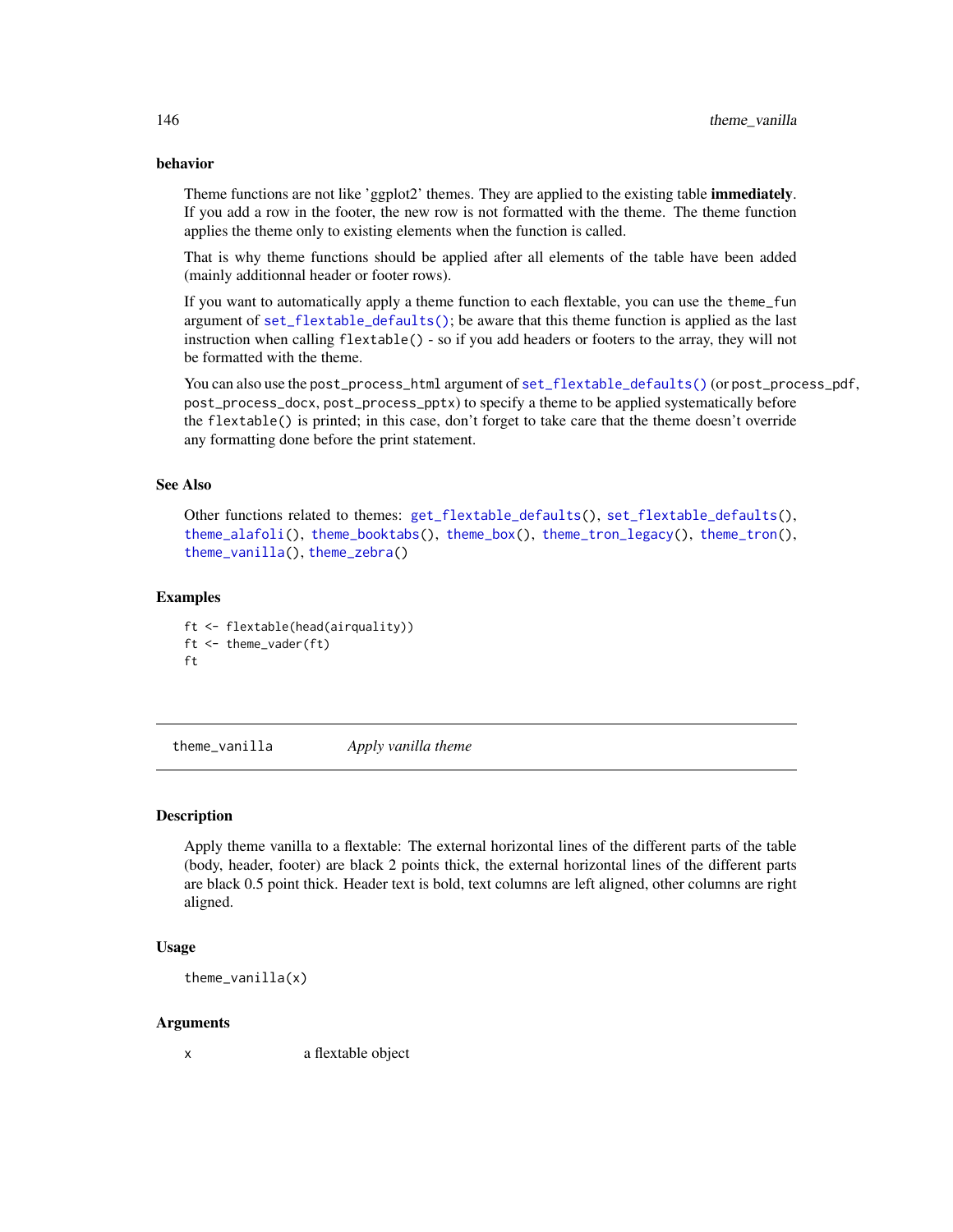#### <span id="page-146-1"></span>theme\_zebra 147

#### behavior

Theme functions are not like 'ggplot2' themes. They are applied to the existing table **immediately**. If you add a row in the footer, the new row is not formatted with the theme. The theme function applies the theme only to existing elements when the function is called.

That is why theme functions should be applied after all elements of the table have been added (mainly additionnal header or footer rows).

If you want to automatically apply a theme function to each flextable, you can use the theme\_fun argument of [set\\_flextable\\_defaults\(\)](#page-122-0); be aware that this theme function is applied as the last instruction when calling flextable() - so if you add headers or footers to the array, they will not be formatted with the theme.

You can also use the post\_process\_html argument of [set\\_flextable\\_defaults\(\)](#page-122-0) (or post\_process\_pdf, post\_process\_docx, post\_process\_pptx) to specify a theme to be applied systematically before the flextable() is printed; in this case, don't forget to take care that the theme doesn't override any formatting done before the print statement.

# Illustrations

#### See Also

Other functions related to themes: [get\\_flextable\\_defaults\(](#page-81-0)), [set\\_flextable\\_defaults\(](#page-122-0)), [theme\\_alafoli\(](#page-139-0)), [theme\\_booktabs\(](#page-140-0)), [theme\\_box\(](#page-141-0)), [theme\\_tron\\_legacy\(](#page-143-0)), [theme\\_tron\(](#page-142-0)), [theme\\_vader\(](#page-144-0)), [theme\\_zebra\(](#page-146-0))

#### Examples

ft <- flextable(head(airquality)) ft <- theme\_vanilla(ft) ft

<span id="page-146-0"></span>theme\_zebra *Apply zebra theme*

#### Description

Apply theme zebra to a flextable

#### Usage

```
theme_zebra(
  x,
  odd_header = "#CFCFCF",
  odd\_body = "HEFFEFF",
  even_header = "transparent",
  even_body = "transparent"
)
```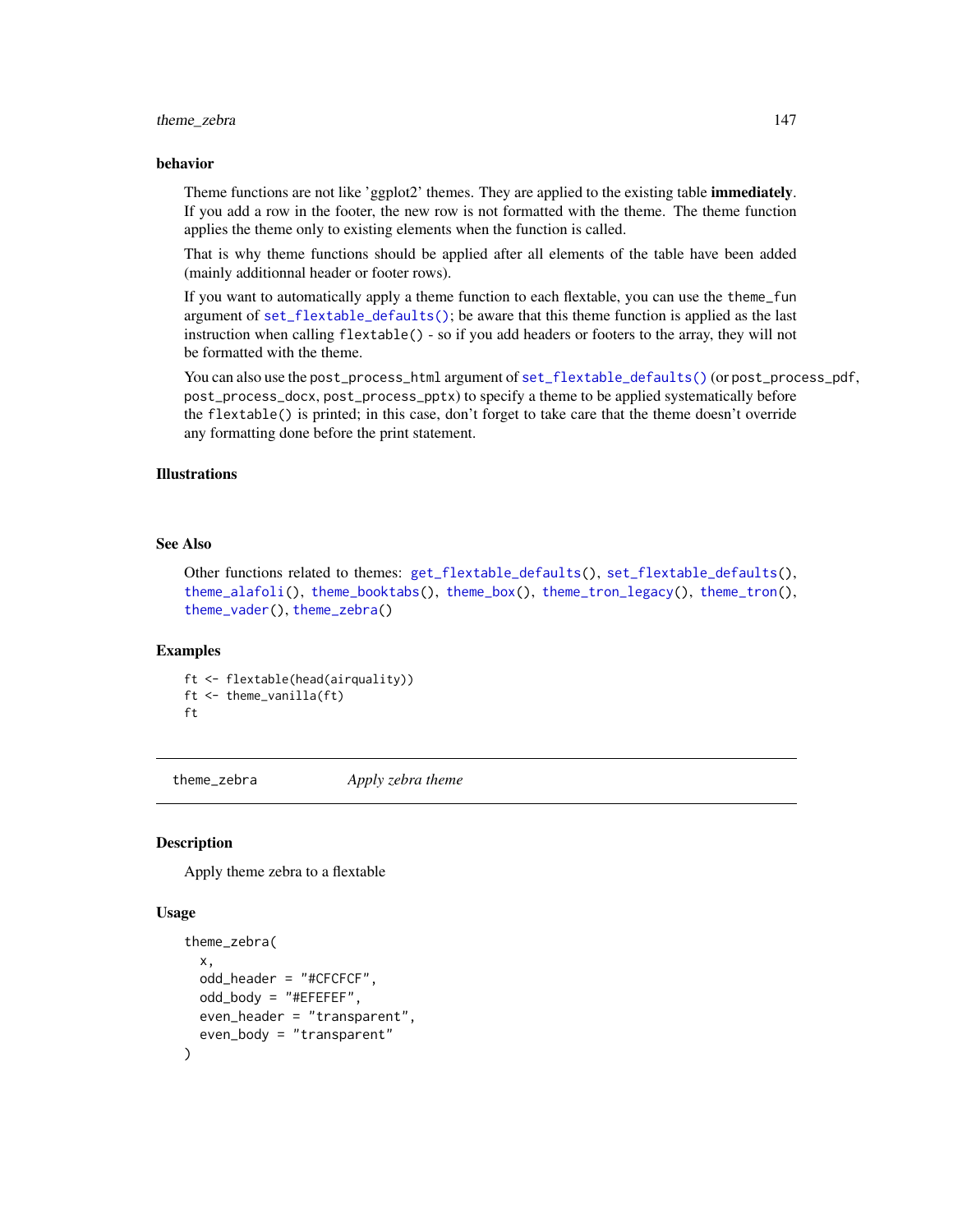<span id="page-147-1"></span>148 use\_df\_printer

#### Arguments

x a flextable object odd\_header, odd\_body, even\_header, even\_body odd/even colors for table header and body

#### Illustrations

#### behavior

Theme functions are not like 'ggplot2' themes. They are applied to the existing table **immediately**. If you add a row in the footer, the new row is not formatted with the theme. The theme function applies the theme only to existing elements when the function is called.

That is why theme functions should be applied after all elements of the table have been added (mainly additionnal header or footer rows).

If you want to automatically apply a theme function to each flextable, you can use the theme\_fun argument of [set\\_flextable\\_defaults\(\)](#page-122-0); be aware that this theme function is applied as the last instruction when calling flextable() - so if you add headers or footers to the array, they will not be formatted with the theme.

You can also use the post\_process\_html argument of [set\\_flextable\\_defaults\(\)](#page-122-0) (or post\_process\_pdf, post\_process\_docx, post\_process\_pptx) to specify a theme to be applied systematically before the flextable() is printed; in this case, don't forget to take care that the theme doesn't override any formatting done before the print statement.

#### See Also

Other functions related to themes: [get\\_flextable\\_defaults\(](#page-81-0)), [set\\_flextable\\_defaults\(](#page-122-0)), [theme\\_alafoli\(](#page-139-0)), [theme\\_booktabs\(](#page-140-0)), [theme\\_box\(](#page-141-0)), [theme\\_tron\\_legacy\(](#page-143-0)), [theme\\_tron\(](#page-142-0)), [theme\\_vader\(](#page-144-0)), [theme\\_vanilla\(](#page-145-0))

#### Examples

```
ft <- flextable(head(airquality))
ft <- theme_zebra(ft)
ft
```
<span id="page-147-0"></span>use\_df\_printer *set data.frame automatic printing as a flextable*

#### **Description**

Define [df\\_printer\(\)](#page-63-0) as data.frame print method in an R Markdown document.

In a setup run chunk:

flextable::use\_df\_printer()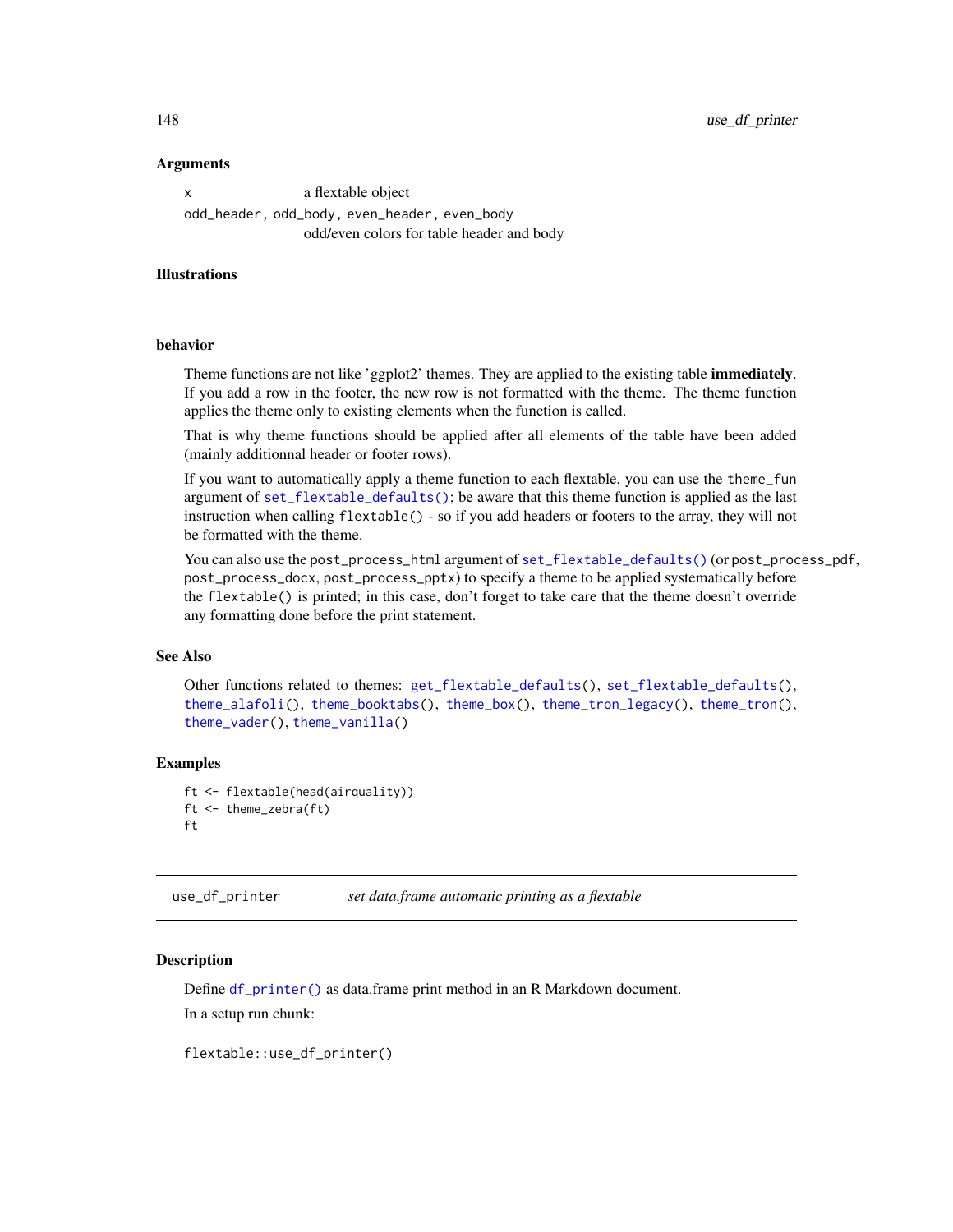<span id="page-148-0"></span>use\_model\_printer 149

# Usage

use\_df\_printer()

# See Also

[df\\_printer\(\)](#page-63-0), [flextable\(\)](#page-68-0)

use\_model\_printer *set model automatic printing as a flextable*

# Description

Define [as\\_flextable\(\)](#page-19-0) as print method in an R Markdown document for models of class:

- lm
- glm
- models from package 'lme' and 'lme4'
- htest (t.test, chisq.test, ...)
- gam
- kmeans and pam

In a setup run chunk:

flextable::use\_model\_printer()

# Usage

use\_model\_printer()

# See Also

[use\\_df\\_printer\(\)](#page-147-0), [flextable\(\)](#page-68-0)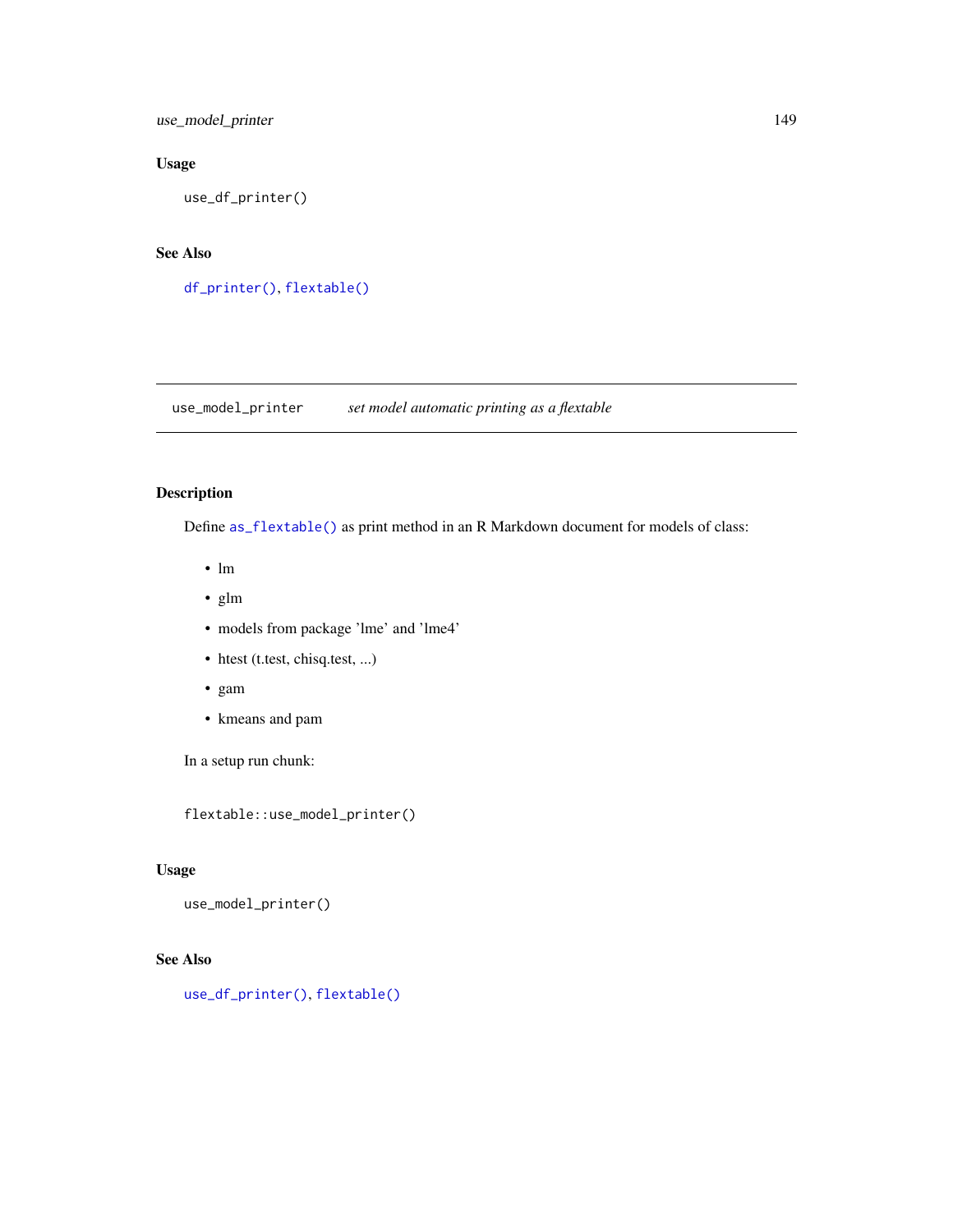<span id="page-149-0"></span>

change vertical alignment of selected rows and columns of a flextable.

#### Usage

```
valign(x, i = NULL, j = NULL, valign = "center", part = "body")
```
#### Arguments

| $\mathsf{x}$ | a flextable object                                                                 |
|--------------|------------------------------------------------------------------------------------|
| $\mathbf{i}$ | rows selection                                                                     |
| j.           | columns selection                                                                  |
| valign       | vertical alignment of paragraph within cell, one of "center" or "top" or "bottom". |
| part         | partname of the table (one of 'all', 'body', 'header', 'footer')                   |

#### Illustrations

## See Also

```
Other sugar functions for table style: align(), bg(), bold(), color(), empty_blanks(), fontsize(),
font(), highlight(), italic(), line_spacing(), padding(), rotate()
```

```
ft_1 <- flextable(iris[c(1:3, 51:53, 101:103), ])
ft_1 \leftarrow themebox(ft_1)ft_1 \leftarrow merge_v (ft_1, j = 5)ft_1ft_2 <- valign(ft_1, j = 5, valign = "top", part = "all")
ft_2
```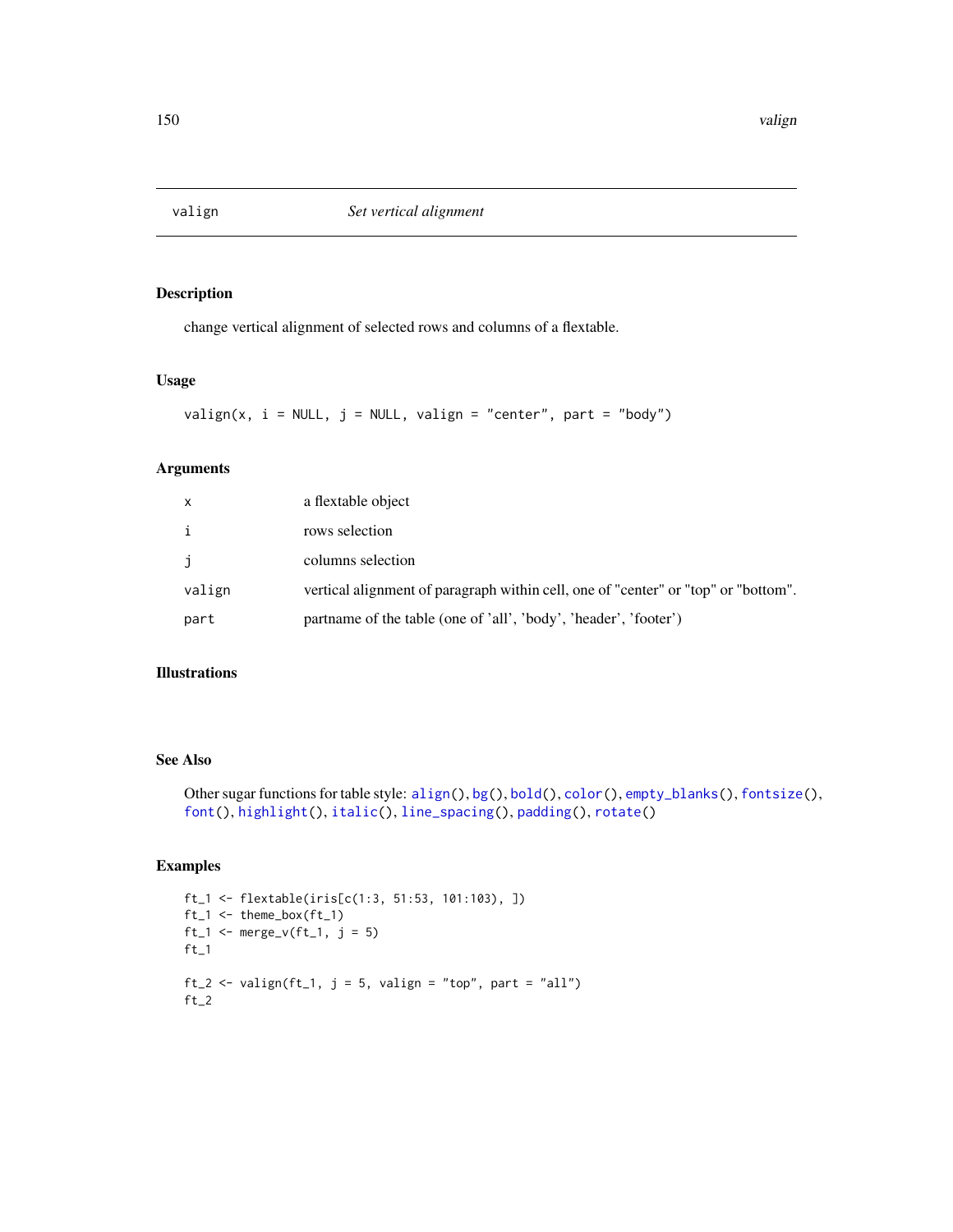<span id="page-150-1"></span><span id="page-150-0"></span>

The function is applying vertical borders to inner content of one or all parts of a flextable. The lines are the right borders of selected cells.

#### Usage

 $vline(x, i = NULL, j = NULL, border = NULL, part = "all")$ 

#### Arguments

| X            | a flextable object                                               |
|--------------|------------------------------------------------------------------|
| $\mathbf{i}$ | rows selection                                                   |
| j            | columns selection                                                |
| border       | border properties defined by a call to fp_border()               |
| part         | partname of the table (one of 'all', 'body', 'header', 'footer') |

# Illustrations

#### See Also

Other borders management: [border\\_inner\\_h\(](#page-46-0)), [border\\_inner\\_v\(](#page-47-0)), [border\\_inner\(](#page-45-1)), [border\\_outer\(](#page-48-0)), [border\\_remove\(](#page-49-0)), [hline\\_bottom\(](#page-87-0)), [hline\\_top\(](#page-88-0)), [hline\(](#page-86-0)), [surround\(](#page-132-0)), [vline\\_left\(](#page-151-0)), [vline\\_right\(](#page-152-0))

```
library(officer)
std_border = fp_border(color="orange")
ft <- flextable(head(iris))
ft <- border_remove(x = ft)
# add vertical borders
ft <- vline(ft, border = std_border )
ft
```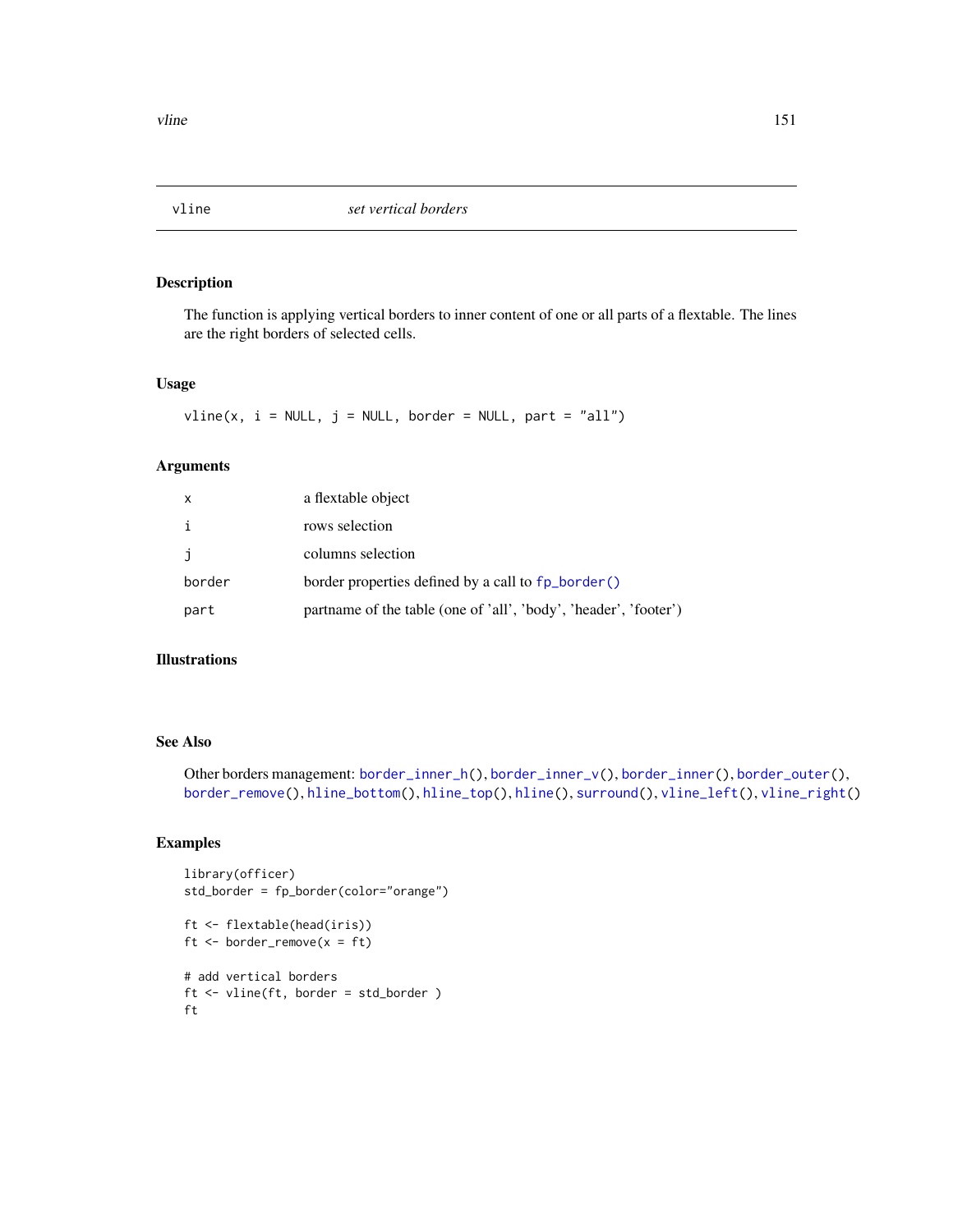<span id="page-151-1"></span><span id="page-151-0"></span>

The function is applying vertical borders to the left side of one or all parts of a flextable. The line is the left border of selected cells of the first column.

#### Usage

 $vline\_left(x, i = NULL, border = NULL, part = "all")$ 

# Arguments

| x      | a flextable object                                               |
|--------|------------------------------------------------------------------|
| i      | rows selection                                                   |
| border | border properties defined by a call to fp_border()               |
| part   | partname of the table (one of 'all', 'body', 'header', 'footer') |

# Illustrations

#### See Also

Other borders management: [border\\_inner\\_h\(](#page-46-0)), [border\\_inner\\_v\(](#page-47-0)), [border\\_inner\(](#page-45-1)), [border\\_outer\(](#page-48-0)), [border\\_remove\(](#page-49-0)), [hline\\_bottom\(](#page-87-0)), [hline\\_top\(](#page-88-0)), [hline\(](#page-86-0)), [surround\(](#page-132-0)), [vline\\_right\(](#page-152-0)), [vline\(](#page-150-0))

```
library(officer)
std_border = fp_border(color="orange")
ft <- flextable(head(iris))
ft \le border_remove(x = ft)
# add vertical border on the left side of the table
ft <- vline_left(ft, border = std_border )
ft
```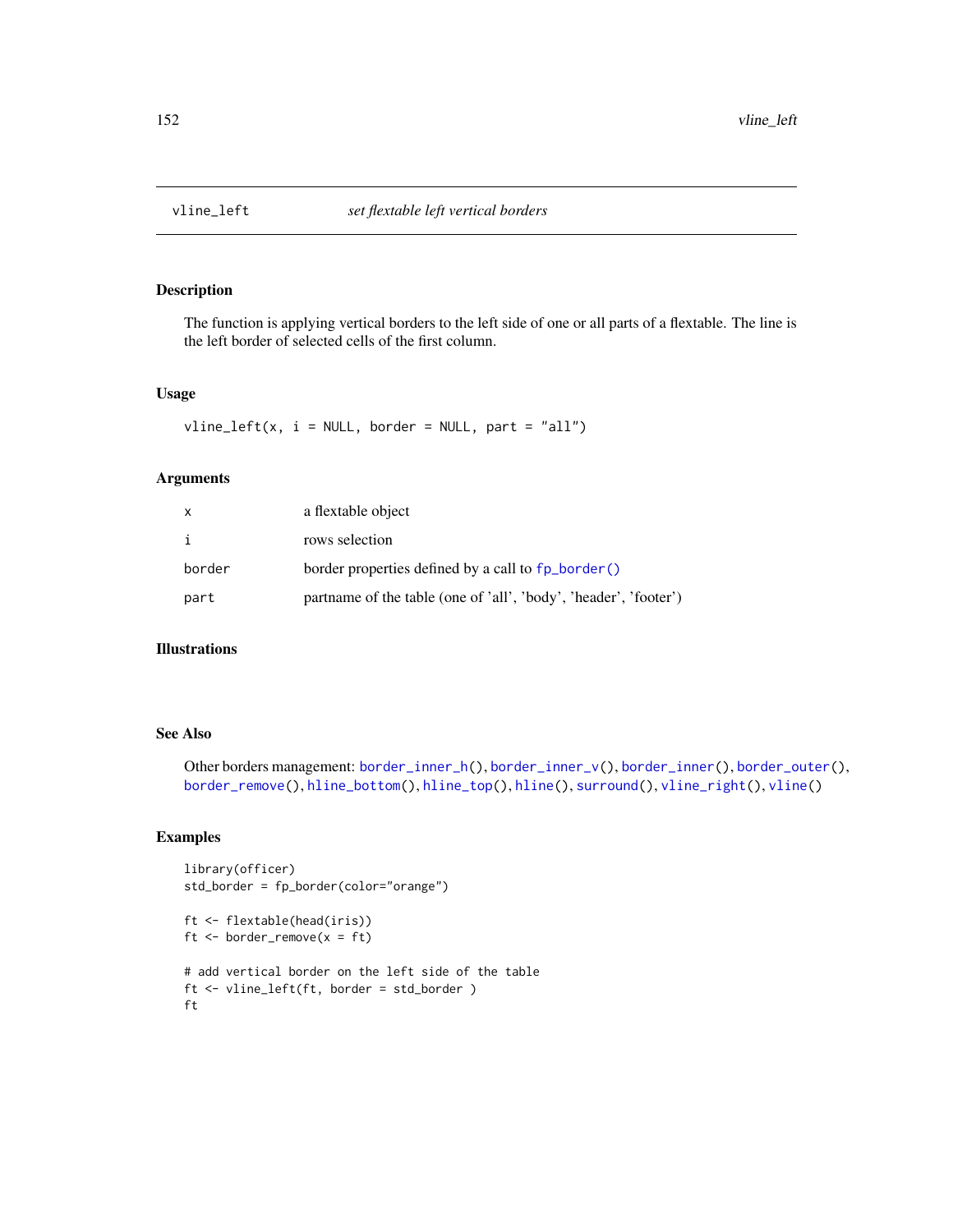<span id="page-152-1"></span><span id="page-152-0"></span>

The function is applying vertical borders to the right side of one or all parts of a flextable. The line is the right border of selected cells of the last column.

#### Usage

 $vline\_right(x, i = NULL, border = NULL, part = "all")$ 

# Arguments

| x      | a flextable object                                               |
|--------|------------------------------------------------------------------|
| i      | rows selection                                                   |
| border | border properties defined by a call to fp_border()               |
| part   | partname of the table (one of 'all', 'body', 'header', 'footer') |

# Illustrations

#### See Also

Other borders management: [border\\_inner\\_h\(](#page-46-0)), [border\\_inner\\_v\(](#page-47-0)), [border\\_inner\(](#page-45-1)), [border\\_outer\(](#page-48-0)), [border\\_remove\(](#page-49-0)), [hline\\_bottom\(](#page-87-0)), [hline\\_top\(](#page-88-0)), [hline\(](#page-86-0)), [surround\(](#page-132-0)), [vline\\_left\(](#page-151-0)), [vline\(](#page-150-0))

```
library(officer)
std_border = fp_border(color="orange")
ft <- flextable(head(iris))
ft \le border_remove(x = ft)
# add vertical border on the left side of the table
ft <- vline_right(ft, border = std_border )
ft
```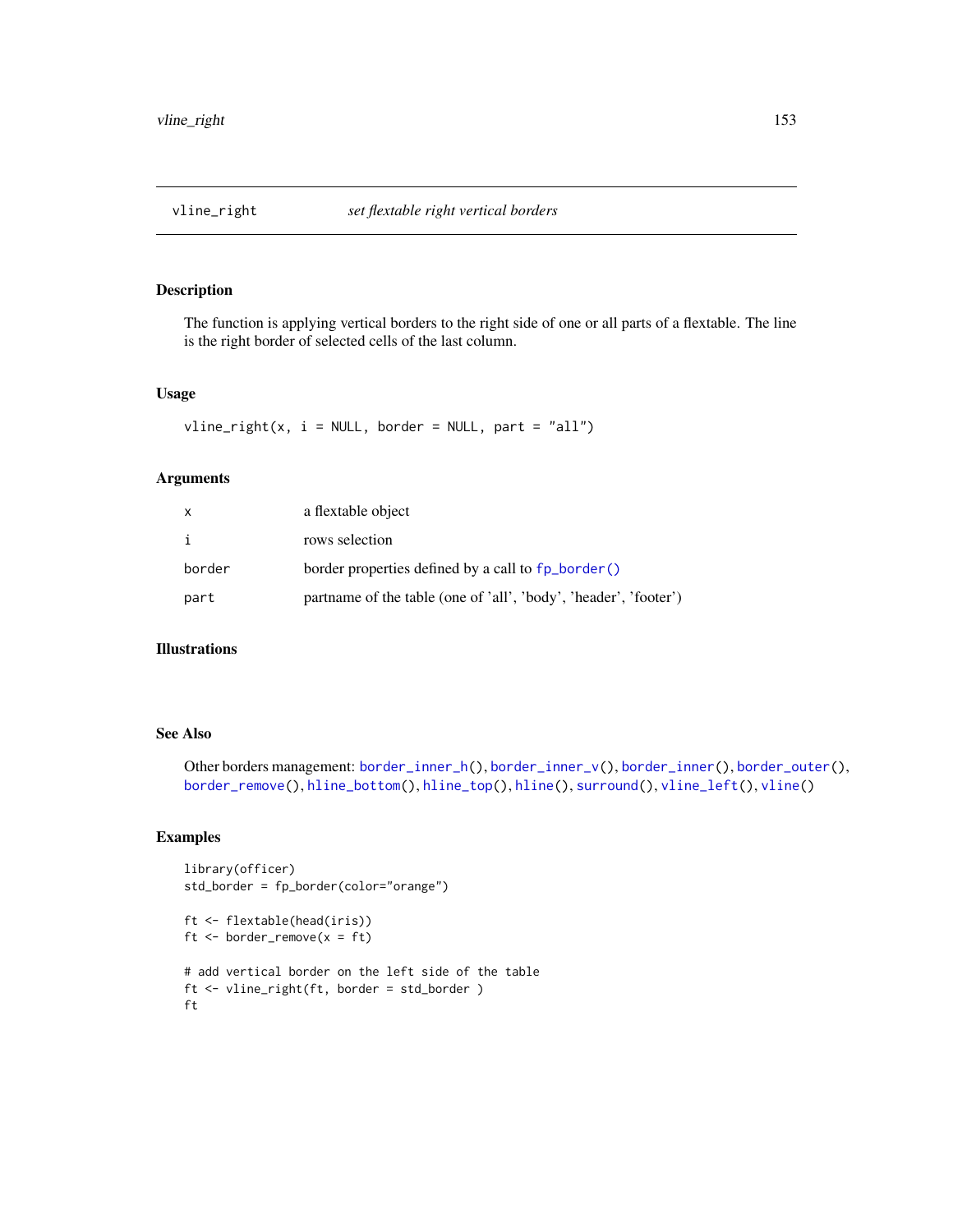<span id="page-153-0"></span>

Set content display as a blank " ".

# Usage

void(x,  $j = NULL$ , part = "body")

#### Arguments

| x    | flextable object      |
|------|-----------------------|
| j    | columns selection     |
| part | partname of the table |

#### Examples

```
ftab <- flextable(head(mtcars))
ftab <- void(ftab, ~ vs + am + gear + carb )
ftab
```

|  | width | Set columns width |  |
|--|-------|-------------------|--|
|--|-------|-------------------|--|

# Description

Defines the widths of one or more columns in the table. This function will have no effect if you have used set\_table\_properties(layout = "autofit").

[set\\_table\\_properties\(\)](#page-128-0) can provide an alternative to fixed-width layouts that is supported with HTML and Word output that can be set with set\_table\_properties(layout = "autofit").

# Usage

width(x,  $j = NULL$ , width, unit = "in")

# Arguments

| X     | a flextable() object                     |
|-------|------------------------------------------|
| j     | columns selection                        |
| width | width in inches                          |
| unit  | unit for width, one of "in", "cm", "mm". |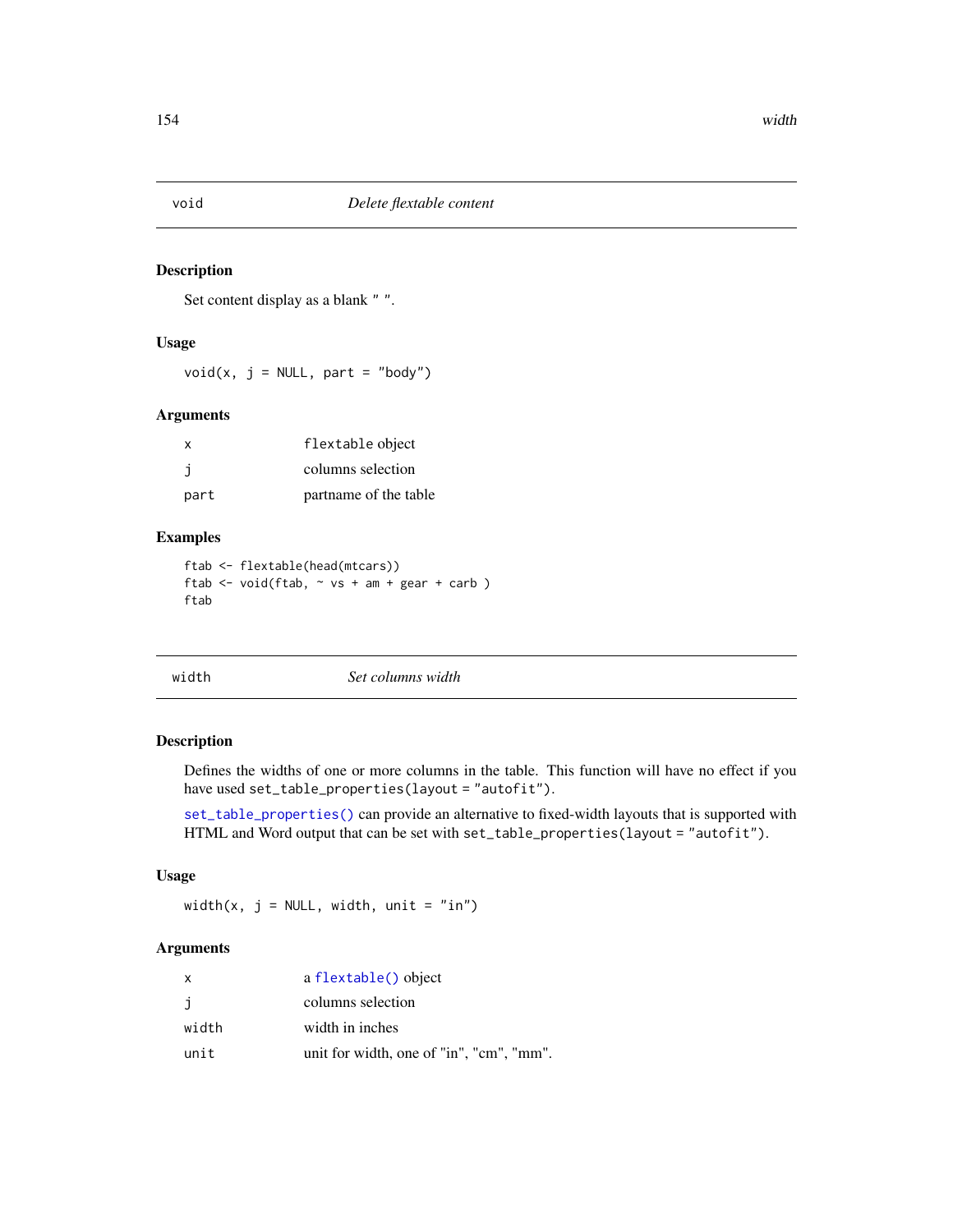<span id="page-154-0"></span>width the contract of the contract of the contract of the contract of the contract of the contract of the contract of the contract of the contract of the contract of the contract of the contract of the contract of the cont

# Details

Heights are not used when flextable is been rendered into HTML.

# Illustrations

# See Also

```
Other flextable dimensions: autofit(), dim.flextable(), dim_pretty(), fit_to_width(),
flextable_dim(), height(), hrule(), ncol_keys(), nrow_part(), set_table_properties()
```
# Examples

ft <- flextable(head(iris)) ft  $\le$  width(ft, width = 1.5) ft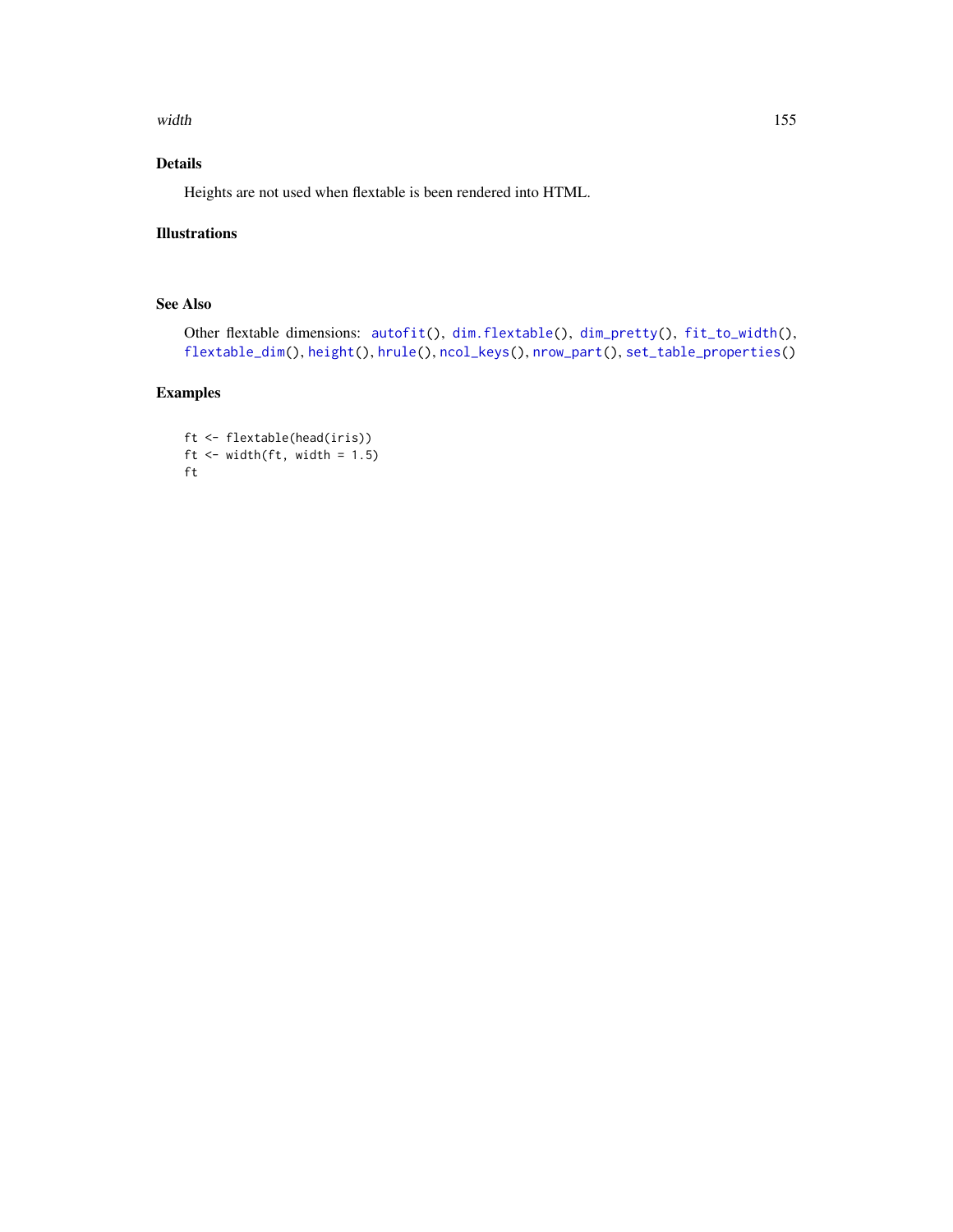# Index

∗ as\_flextable methods as\_flextable, [20](#page-19-1) as\_flextable.gam, [21](#page-20-0) as\_flextable.glm, [22](#page-21-0) as\_flextable.grouped\_data, [22](#page-21-0) as\_flextable.htest, [24](#page-23-0) as\_flextable.lm, [25](#page-24-0) as\_flextable.tabulator, [27](#page-26-0) as\_flextable.xtable, [29](#page-28-0) ∗ borders management border\_inner, [46](#page-45-2) border\_inner\_h, [47](#page-46-1) border\_inner\_v, [48](#page-47-1) border\_outer, [49](#page-48-1) border\_remove, [50](#page-49-1) hline, [87](#page-86-1) hline\_bottom, [88](#page-87-1) hline\_top, [89](#page-88-1) surround, [133](#page-132-1) vline, [151](#page-150-1) vline\_left, [152](#page-151-1) vline\_right, [153](#page-152-1) ∗ cells formatters colformat\_char, [50](#page-49-1) colformat\_date, [51](#page-50-0) colformat\_datetime, [52](#page-51-0) colformat\_double, [53](#page-52-0) colformat\_image, [55](#page-54-0) colformat\_int, [56](#page-55-0) colformat\_lgl, [57](#page-56-0) colformat\_num, [58](#page-57-0) set\_formatter, [126](#page-125-0) ∗ chunk elements for paragraph as\_b, [16](#page-15-0) as\_bracket, [17](#page-16-0) as\_chunk, [18](#page-17-0) as\_equation, [19](#page-18-0) as\_highlight, [32](#page-31-0) as\_i, [33](#page-32-0)

as\_image, [33](#page-32-0) as\_sub, [37](#page-36-0) as\_sup, [38](#page-37-0) as\_word\_field, [39](#page-38-0) colorize, [61](#page-60-0) gg\_chunk, [83](#page-82-0) hyperlink\_text, [91](#page-90-0) linerange, [97](#page-96-0) lollipop, [99](#page-98-0) minibar, [105](#page-104-0) plot\_chunk, [111](#page-110-0) ∗ flextable dimensions autofit, [40](#page-39-1) dim.flextable, [65](#page-64-1) dim\_pretty, [66](#page-65-1) fit\_to\_width, [68](#page-67-1) flextable\_dim, [71](#page-70-1) height, [84](#page-83-1) hrule, [90](#page-89-1) ncol\_keys, [106](#page-105-1) nrow\_part, [107](#page-106-1) set\_table\_properties, [129](#page-128-1) width, [154](#page-153-0) ∗ flextable merging function merge\_at, [101](#page-100-0) merge\_h, [102](#page-101-0) merge\_h\_range, [102](#page-101-0) merge\_none, [103](#page-102-0) merge\_v, [104](#page-103-0) ∗ flextable print function as\_raster, [36](#page-35-0) df\_printer, [64](#page-63-1) flextable\_to\_rmd, [72](#page-71-0) htmltools\_value, [91](#page-90-0) knit\_print.flextable, [93](#page-92-0) plot.flextable, [110](#page-109-0) print.flextable, [113](#page-112-0) save\_as\_docx, [116](#page-115-0) save\_as\_html, [117](#page-116-0)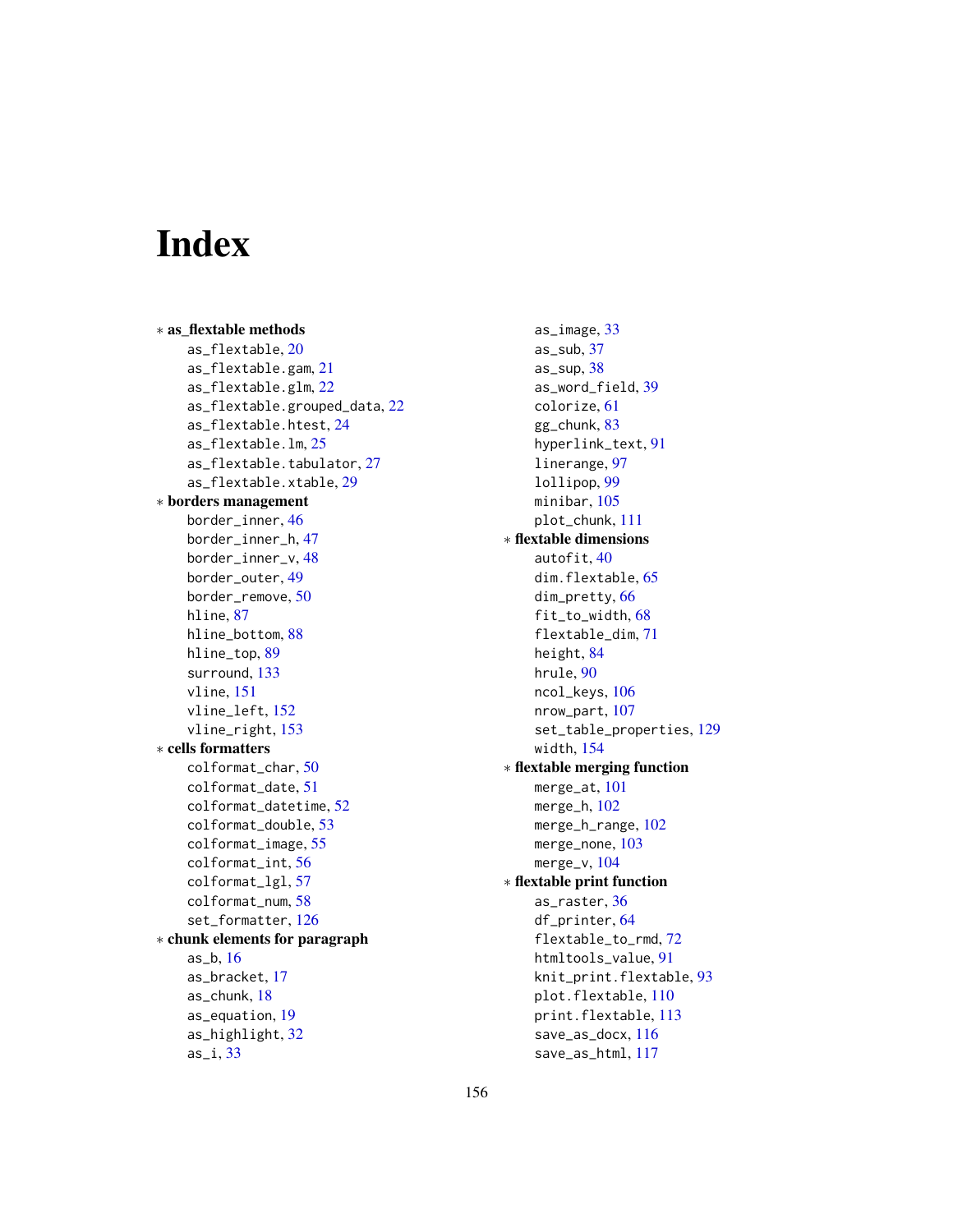save\_as\_image, [118](#page-117-0) save\_as\_pptx, [120](#page-119-0) ∗ functions for defining formatting properties fp\_border\_default, [79](#page-78-0) fp\_text\_default, [80](#page-79-0) ∗ functions for mixed content paragraphs append\_chunks, [15](#page-14-0) as\_paragraph, [35](#page-34-0) compose, [61](#page-60-0) prepend\_chunks, [112](#page-111-0) ∗ functions related to themes get\_flextable\_defaults, [82](#page-81-1) set\_flextable\_defaults, [123](#page-122-1) theme\_alafoli, [140](#page-139-1) theme\_booktabs, [141](#page-140-1) theme\_box, [142](#page-141-1) theme\_tron, [143](#page-142-1) theme\_tron\_legacy, [144](#page-143-1) theme\_vader, [145](#page-144-1) theme\_vanilla, [146](#page-145-1) theme\_zebra, [147](#page-146-1) ∗ functions that add lines in the table add\_body, [5](#page-4-0) add\_body\_row, [6](#page-5-0) add\_footer, [7](#page-6-0) add\_footer\_lines, [8](#page-7-0) add\_footer\_row, [9](#page-8-0) add\_header, [10](#page-9-0) add\_header\_row, [13](#page-12-0) ∗ functions that add rows in the table add\_header\_lines, [12](#page-11-0) ∗ functions to add rows in header or footer add\_footer, [7](#page-6-0) add\_footer\_lines, [8](#page-7-0) add\_footer\_row, [9](#page-8-0) add\_header, [10](#page-9-0) add\_header\_lines, [12](#page-11-0) add\_header\_row, [13](#page-12-0) separate\_header, [120](#page-119-0) set\_header\_footer\_df, [127](#page-126-0) set\_header\_labels, [128](#page-127-0) ∗ sugar functions for table style align, [14](#page-13-1) bg, [43](#page-42-1) bold, [46](#page-45-2) color, [59](#page-58-1) empty\_blanks, [67](#page-66-1)

font, [75](#page-74-1) fontsize, [76](#page-75-1) highlight, [86](#page-85-1) italic, [92](#page-91-1) line\_spacing, [98](#page-97-1) padding, [108](#page-107-1) rotate, [115](#page-114-1) valign, [150](#page-149-0) add\_body, [5,](#page-4-0) *[7](#page-6-0)[–11](#page-10-0)*, *[13](#page-12-0)* add\_body\_row, *[6](#page-5-0)*, [6,](#page-5-0) *[8](#page-7-0)[–11](#page-10-0)*, *[13](#page-12-0)* add\_footer, *[6,](#page-5-0) [7](#page-6-0)*, [7,](#page-6-0) *[9](#page-8-0)[–13](#page-12-0)*, *[121](#page-120-0)*, *[128,](#page-127-0) [129](#page-128-1)* add\_footer\_lines, *[6](#page-5-0)[–8](#page-7-0)*, [8,](#page-7-0) *[10](#page-9-0)[–13](#page-12-0)*, *[121](#page-120-0)*, *[128,](#page-127-0) [129](#page-128-1)* add\_footer\_row, *[6](#page-5-0)[–9](#page-8-0)*, [9,](#page-8-0) *[11–](#page-10-0)[13](#page-12-0)*, *[121](#page-120-0)*, *[128,](#page-127-0) [129](#page-128-1)* add\_header, *[6](#page-5-0)[–10](#page-9-0)*, [10,](#page-9-0) *[12,](#page-11-0) [13](#page-12-0)*, *[121](#page-120-0)*, *[128,](#page-127-0) [129](#page-128-1)* add\_header\_lines, *[8](#page-7-0)[–11](#page-10-0)*, [12,](#page-11-0) *[13](#page-12-0)*, *[121](#page-120-0)*, *[128,](#page-127-0) [129](#page-128-1)* add\_header\_row, *[6](#page-5-0)[–12](#page-11-0)*, [13,](#page-12-0) *[121](#page-120-0)*, *[128,](#page-127-0) [129](#page-128-1)* add\_header\_row(), *[7](#page-6-0)* add\_latex\_dep, [14](#page-13-1) add\_latex\_dep(), *[95](#page-94-0)* align, [14,](#page-13-1) *[43](#page-42-1)*, *[46](#page-45-2)*, *[60](#page-59-0)*, *[67](#page-66-1)*, *[76,](#page-75-1) [77](#page-76-0)*, *[86](#page-85-1)*, *[93](#page-92-0)*, *[99](#page-98-0)*, *[108](#page-107-1)*, *[116](#page-115-0)*, *[150](#page-149-0)* align\_nottext\_col *(*align*)*, [14](#page-13-1) align\_text\_col *(*align*)*, [14](#page-13-1) append\_chunks, [15,](#page-14-0) *[35](#page-34-0)*, *[62](#page-61-0)*, *[112](#page-111-0)* append\_chunks(), *[16](#page-15-0)[–19](#page-18-0)*, *[32,](#page-31-0) [33](#page-32-0)*, *[37](#page-36-0)[–39](#page-38-0)*, *[61](#page-60-0)*, *[81](#page-80-0)*, *[91](#page-90-0)* as\_b, [16,](#page-15-0) *[18,](#page-17-0) [19](#page-18-0)*, *[32](#page-31-0)[–34](#page-33-0)*, *[37](#page-36-0)[–39](#page-38-0)*, *[61](#page-60-0)*, *[83](#page-82-0)*, *[92](#page-91-1)*, *[98](#page-97-1)*, *[100](#page-99-0)*, *[106](#page-105-1)*, *[111](#page-110-0)* as\_b(), *[62](#page-61-0)* as\_bracket, *[17](#page-16-0)*, [17,](#page-16-0) *[18,](#page-17-0) [19](#page-18-0)*, *[32](#page-31-0)[–34](#page-33-0)*, *[37](#page-36-0)[–39](#page-38-0)*, *[61](#page-60-0)*, *[83](#page-82-0)*, *[92](#page-91-1)*, *[98](#page-97-1)*, *[100](#page-99-0)*, *[106](#page-105-1)*, *[111](#page-110-0)* as\_chunk, *[17,](#page-16-0) [18](#page-17-0)*, [18,](#page-17-0) *[19](#page-18-0)*, *[32](#page-31-0)[–34](#page-33-0)*, *[37](#page-36-0)[–39](#page-38-0)*, *[61](#page-60-0)*, *[83](#page-82-0)*, *[92](#page-91-1)*, *[98](#page-97-1)*, *[100](#page-99-0)*, *[106](#page-105-1)*, *[111](#page-110-0)* as\_chunk(), *[15,](#page-14-0) [16](#page-15-0)*, *[35](#page-34-0)*, *[61,](#page-60-0) [62](#page-61-0)*, *[81](#page-80-0)*, *[112](#page-111-0)* as\_equation, *[17,](#page-16-0) [18](#page-17-0)*, [19,](#page-18-0) *[32](#page-31-0)[–34](#page-33-0)*, *[37](#page-36-0)[–39](#page-38-0)*, *[61](#page-60-0)*, *[83](#page-82-0)*, *[92](#page-91-1)*, *[98](#page-97-1)*, *[100](#page-99-0)*, *[106](#page-105-1)*, *[111](#page-110-0)* as\_flextable, [20,](#page-19-1) *[21](#page-20-0)[–25](#page-24-0)*, *[28](#page-27-0)*, *[30](#page-29-0)* as\_flextable(), *[27](#page-26-0)*, *[149](#page-148-0)* as\_flextable.brmsfit *(*as\_flextable.merMod*)*, [26](#page-25-0) as\_flextable.gam, *[20](#page-19-1)*, [21,](#page-20-0) *[22](#page-21-0)[–25](#page-24-0)*, *[28](#page-27-0)*, *[30](#page-29-0)* as\_flextable.glm, *[20,](#page-19-1) [21](#page-20-0)*, [22,](#page-21-0) *[23](#page-22-0)[–25](#page-24-0)*, *[28](#page-27-0)*, *[30](#page-29-0)* as\_flextable.glmmadmb *(*as\_flextable.merMod*)*, [26](#page-25-0) as\_flextable.glmmTMB *(*as\_flextable.merMod*)*, [26](#page-25-0)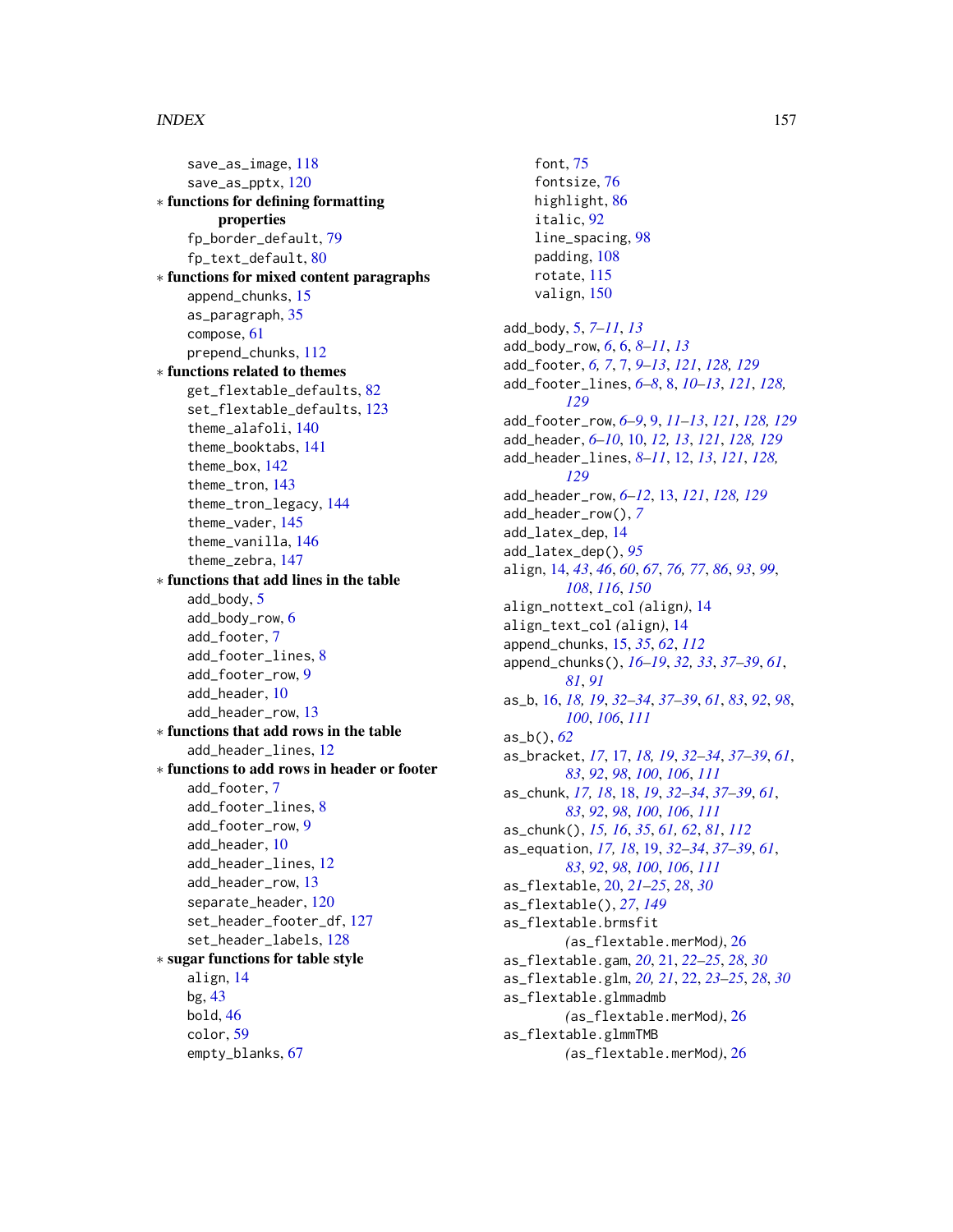as\_flextable.gls *(*as\_flextable.merMod*)*, [26](#page-25-0) as\_flextable.grouped\_data, *[20–](#page-19-1)[22](#page-21-0)*, [22,](#page-21-0) *[24,](#page-23-0) [25](#page-24-0)*, *[28](#page-27-0)*, *[30](#page-29-0)* as\_flextable.grouped\_data(), *[31](#page-30-0)* as\_flextable.htest, *[20–](#page-19-1)[23](#page-22-0)*, [24,](#page-23-0) *[25](#page-24-0)*, *[28](#page-27-0)*, *[30](#page-29-0)* as\_flextable.kmeans, [24](#page-23-0) as\_flextable.lm, *[20](#page-19-1)[–24](#page-23-0)*, [25,](#page-24-0) *[28](#page-27-0)*, *[30](#page-29-0)* as\_flextable.lme *(*as\_flextable.merMod*)*, [26](#page-25-0) as\_flextable.merMod, [26](#page-25-0) as\_flextable.nlme *(*as\_flextable.merMod*)*, [26](#page-25-0) as\_flextable.pam, [27](#page-26-0) as\_flextable.tabulator, *[20–](#page-19-1)[25](#page-24-0)*, [27,](#page-26-0) *[30](#page-29-0)* as\_flextable.tabulator(), *[136](#page-135-0)*, *[139](#page-138-0)* as\_flextable.xtable, *[20–](#page-19-1)[25](#page-24-0)*, *[28](#page-27-0)*, [29](#page-28-0) as\_grouped\_data, [31](#page-30-0) as\_grouped\_data(), *[22,](#page-21-0) [23](#page-22-0)*, *[28](#page-27-0)*, *[136](#page-135-0)* as\_highlight, *[17](#page-16-0)[–19](#page-18-0)*, [32,](#page-31-0) *[33,](#page-32-0) [34](#page-33-0)*, *[37–](#page-36-0)[39](#page-38-0)*, *[61](#page-60-0)*, *[83](#page-82-0)*, *[92](#page-91-1)*, *[98](#page-97-1)*, *[100](#page-99-0)*, *[106](#page-105-1)*, *[111](#page-110-0)* as\_i, *[17](#page-16-0)[–19](#page-18-0)*, *[32](#page-31-0)*, [33,](#page-32-0) *[34](#page-33-0)*, *[37–](#page-36-0)[39](#page-38-0)*, *[61](#page-60-0)*, *[83](#page-82-0)*, *[92](#page-91-1)*, *[98](#page-97-1)*, *[100](#page-99-0)*, *[106](#page-105-1)*, *[111](#page-110-0)* as\_image, *[17](#page-16-0)[–19](#page-18-0)*, *[32,](#page-31-0) [33](#page-32-0)*, [33,](#page-32-0) *[37–](#page-36-0)[39](#page-38-0)*, *[61](#page-60-0)*, *[83](#page-82-0)*, *[92](#page-91-1)*, *[98](#page-97-1)*, *[100](#page-99-0)*, *[106](#page-105-1)*, *[111](#page-110-0)* as\_image(), *[35](#page-34-0)*, *[61](#page-60-0)* as\_paragraph, *[16](#page-15-0)*, [35,](#page-34-0) *[62](#page-61-0)*, *[112](#page-111-0)* as\_paragraph(), *[18](#page-17-0)*, *[33,](#page-32-0) [34](#page-33-0)*, *[38](#page-37-0)*, *[62](#page-61-0)*, *[78](#page-77-0)*, *[83](#page-82-0)*, *[97](#page-96-0)[–100](#page-99-0)*, *[105,](#page-104-0) [106](#page-105-1)*, *[111](#page-110-0)*, *[136](#page-135-0)* as\_raster, [36,](#page-35-0) *[65](#page-64-1)*, *[74](#page-73-0)*, *[91](#page-90-0)*, *[96](#page-95-0)*, *[110](#page-109-0)*, *[113](#page-112-0)*, *[117](#page-116-0)[–120](#page-119-0)* as\_raster(), *[110](#page-109-0)* as\_sub, *[17](#page-16-0)[–19](#page-18-0)*, *[32](#page-31-0)[–34](#page-33-0)*, [37,](#page-36-0) *[38,](#page-37-0) [39](#page-38-0)*, *[61](#page-60-0)*, *[83](#page-82-0)*, *[92](#page-91-1)*, *[98](#page-97-1)*, *[100](#page-99-0)*, *[106](#page-105-1)*, *[111](#page-110-0)* as\_sub(), *[16](#page-15-0)* as\_sup, *[17](#page-16-0)[–19](#page-18-0)*, *[32](#page-31-0)[–34](#page-33-0)*, *[37](#page-36-0)*, [38,](#page-37-0) *[39](#page-38-0)*, *[61](#page-60-0)*, *[83](#page-82-0)*, *[92](#page-91-1)*, *[98](#page-97-1)*, *[100](#page-99-0)*, *[106](#page-105-1)*, *[111](#page-110-0)* as\_sup(), *[16](#page-15-0)*, *[61](#page-60-0)* as\_word\_field, *[17](#page-16-0)[–19](#page-18-0)*, *[32–](#page-31-0)[34](#page-33-0)*, *[37,](#page-36-0) [38](#page-37-0)*, [39,](#page-38-0) *[61](#page-60-0)*, *[83](#page-82-0)*, *[92](#page-91-1)*, *[98](#page-97-1)*, *[100](#page-99-0)*, *[106](#page-105-1)*, *[111](#page-110-0)* as\_word\_field(), *[62](#page-61-0)* autofit, [40,](#page-39-1) *[66](#page-65-1)*, *[68](#page-67-1)*, *[71](#page-70-1)*, *[85](#page-84-0)*, *[90](#page-89-1)*, *[107](#page-106-1)*, *[115](#page-114-1)*, *[130](#page-129-0)*, *[155](#page-154-0)* autofit(), *[71](#page-70-1)*, *[95](#page-94-0)*, *[109](#page-108-0)* before, [42](#page-41-0) bg, *[15](#page-14-0)*, [43,](#page-42-1) *[46](#page-45-2)*, *[60](#page-59-0)*, *[67](#page-66-1)*, *[76,](#page-75-1) [77](#page-76-0)*, *[86](#page-85-1)*, *[93](#page-92-0)*, *[99](#page-98-0)*, *[108](#page-107-1)*, *[116](#page-115-0)*, *[150](#page-149-0)*

body\_add\_flextable, [44](#page-43-0)

body\_replace\_flextable\_at\_bkm *(*body\_add\_flextable*)*, [44](#page-43-0) bold, *[15](#page-14-0)*, *[43](#page-42-1)*, [46,](#page-45-2) *[60](#page-59-0)*, *[67](#page-66-1)*, *[76,](#page-75-1) [77](#page-76-0)*, *[86](#page-85-1)*, *[93](#page-92-0)*, *[99](#page-98-0)*, *[108](#page-107-1)*, *[116](#page-115-0)*, *[150](#page-149-0)* border\_inner, [46,](#page-45-2) *[48](#page-47-1)[–50](#page-49-1)*, *[87](#page-86-1)[–89](#page-88-1)*, *[134](#page-133-0)*, *[151](#page-150-1)[–153](#page-152-1)* border\_inner\_h, *[47](#page-46-1)*, [47,](#page-46-1) *[48](#page-47-1)[–50](#page-49-1)*, *[87](#page-86-1)[–89](#page-88-1)*, *[134](#page-133-0)*, *[151](#page-150-1)[–153](#page-152-1)* border\_inner\_h(), *[133](#page-132-1)* border\_inner\_v, *[47,](#page-46-1) [48](#page-47-1)*, [48,](#page-47-1) *[49,](#page-48-1) [50](#page-49-1)*, *[87](#page-86-1)[–89](#page-88-1)*, *[134](#page-133-0)*, *[151](#page-150-1)[–153](#page-152-1)* border\_inner\_v(), *[133](#page-132-1)* border\_outer, *[47,](#page-46-1) [48](#page-47-1)*, [49,](#page-48-1) *[50](#page-49-1)*, *[87](#page-86-1)[–89](#page-88-1)*, *[134](#page-133-0)*, *[151](#page-150-1)[–153](#page-152-1)* border\_outer(), *[133](#page-132-1)* border\_remove, *[47](#page-46-1)[–49](#page-48-1)*, [50,](#page-49-1) *[87](#page-86-1)[–89](#page-88-1)*, *[134](#page-133-0)*, *[151](#page-150-1)[–153](#page-152-1)* colformat\_char, [50,](#page-49-1) *[52](#page-51-0)[–57](#page-56-0)*, *[59](#page-58-1)*, *[127](#page-126-0)* colformat\_date, *[51](#page-50-0)*, [51,](#page-50-0) *[53](#page-52-0)[–57](#page-56-0)*, *[59](#page-58-1)*, *[127](#page-126-0)* colformat\_datetime, *[51,](#page-50-0) [52](#page-51-0)*, [52,](#page-51-0) *[54](#page-53-0)[–57](#page-56-0)*, *[59](#page-58-1)*, *[127](#page-126-0)* colformat\_double, *[51](#page-50-0)[–53](#page-52-0)*, [53,](#page-52-0) *[55](#page-54-0)[–57](#page-56-0)*, *[59](#page-58-1)*, *[127](#page-126-0)* colformat\_double(), *[58](#page-57-0)*, *[125](#page-124-0)*, *[127](#page-126-0)* colformat\_image, *[51](#page-50-0)[–54](#page-53-0)*, [55,](#page-54-0) *[56,](#page-55-0) [57](#page-56-0)*, *[59](#page-58-1)*, *[127](#page-126-0)* colformat\_int, *[51](#page-50-0)[–55](#page-54-0)*, [56,](#page-55-0) *[57](#page-56-0)*, *[59](#page-58-1)*, *[127](#page-126-0)* colformat\_int(), *[125](#page-124-0)* colformat\_lgl, *[51](#page-50-0)[–56](#page-55-0)*, [57,](#page-56-0) *[59](#page-58-1)*, *[127](#page-126-0)* colformat\_num, *[51](#page-50-0)[–57](#page-56-0)*, [58,](#page-57-0) *[127](#page-126-0)* colformat\_num(), *[5](#page-4-0)*, *[8](#page-7-0)*, *[11](#page-10-0)*, *[125](#page-124-0)* color, *[15](#page-14-0)*, *[43](#page-42-1)*, *[46](#page-45-2)*, [59,](#page-58-1) *[67](#page-66-1)*, *[76,](#page-75-1) [77](#page-76-0)*, *[86](#page-85-1)*, *[93](#page-92-0)*, *[99](#page-98-0)*, *[108](#page-107-1)*, *[116](#page-115-0)*, *[150](#page-149-0)* colorize, *[17](#page-16-0)[–19](#page-18-0)*, *[32](#page-31-0)[–34](#page-33-0)*, *[37](#page-36-0)[–39](#page-38-0)*, [61,](#page-60-0) *[83](#page-82-0)*, *[92](#page-91-1)*, *[98](#page-97-1)*, *[100](#page-99-0)*, *[106](#page-105-1)*, *[111](#page-110-0)* colorize(), *[16](#page-15-0)* compose, *[16](#page-15-0)*, *[35](#page-34-0)*, [61,](#page-60-0) *[112](#page-111-0)* compose(), *[5](#page-4-0)*, *[16](#page-15-0)[–19](#page-18-0)*, *[32](#page-31-0)[–35](#page-34-0)*, *[37](#page-36-0)[–39](#page-38-0)*, *[61](#page-60-0)*, *[71](#page-70-1)*, *[81](#page-80-0)*, *[83](#page-82-0)*, *[91,](#page-90-0) [92](#page-91-1)*, *[97](#page-96-0)[–100](#page-99-0)*, *[105,](#page-104-0) [106](#page-105-1)*, *[111](#page-110-0)*, *[136](#page-135-0)* continuous\_summary, [63](#page-62-0) delete\_part, [64](#page-63-1)

df\_printer, *[36](#page-35-0)*, [64,](#page-63-1) *[74](#page-73-0)*, *[91](#page-90-0)*, *[96](#page-95-0)*, *[110](#page-109-0)*, *[113](#page-112-0)*, *[117](#page-116-0)[–120](#page-119-0)* df\_printer(), *[148,](#page-147-1) [149](#page-148-0)* dim.flextable, *[41](#page-40-0)*, [65,](#page-64-1) *[66](#page-65-1)*, *[68](#page-67-1)*, *[71](#page-70-1)*, *[85](#page-84-0)*, *[90](#page-89-1)*, *[107](#page-106-1)*, *[130](#page-129-0)*, *[155](#page-154-0)*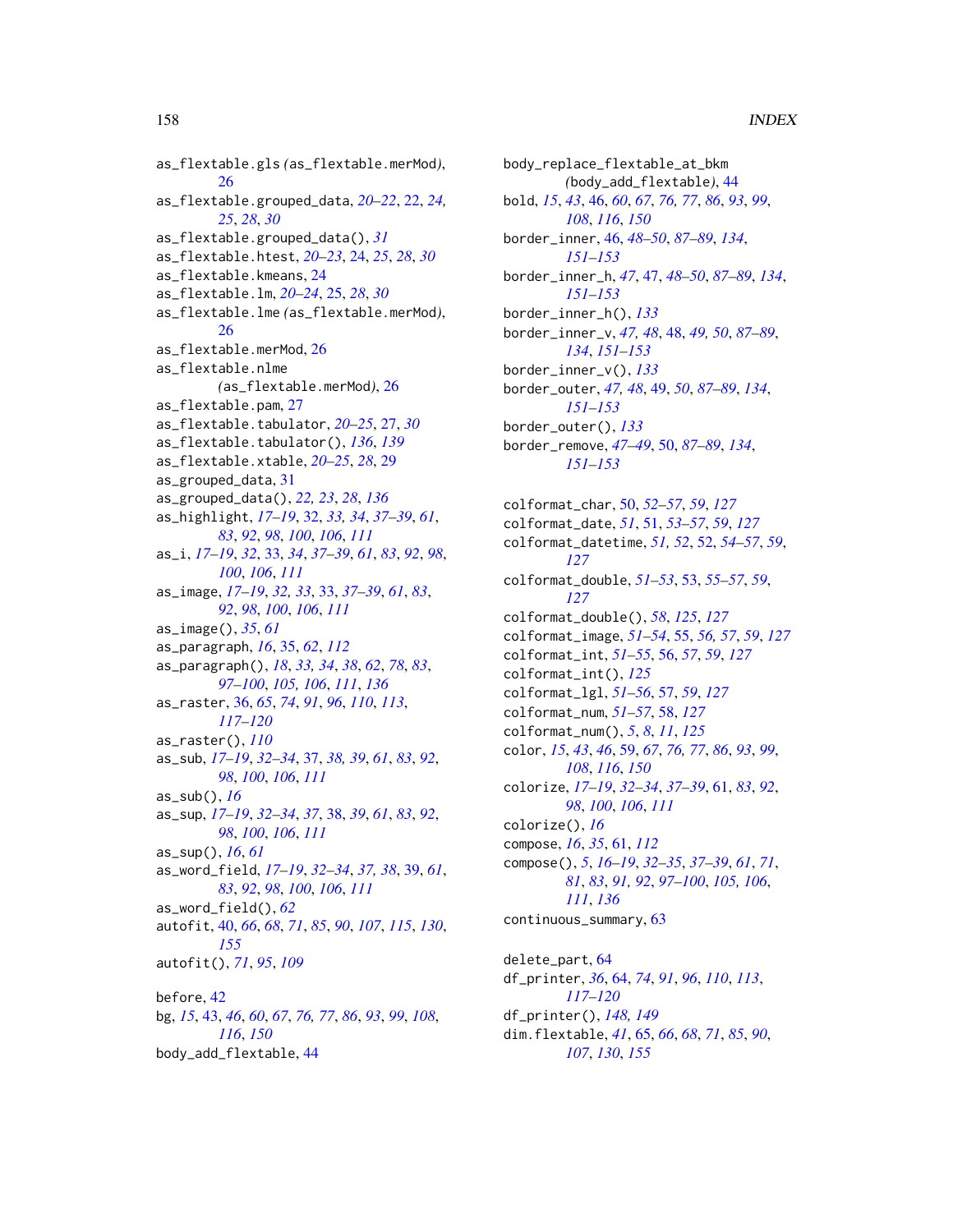dim\_pretty, *[41](#page-40-0)*, *[66](#page-65-1)*, [66,](#page-65-1) *[68](#page-67-1)*, *[71](#page-70-1)*, *[85](#page-84-0)*, *[90](#page-89-1)*, *[107](#page-106-1)*, *[115](#page-114-1)*, *[130](#page-129-0)*, *[155](#page-154-0)* dim\_pretty(), *[40](#page-39-1)*, *[109](#page-108-0)* div(), *[91](#page-90-0)* empty\_blanks, *[15](#page-14-0)*, *[43](#page-42-1)*, *[46](#page-45-2)*, *[60](#page-59-0)*, [67,](#page-66-1) *[76,](#page-75-1) [77](#page-76-0)*, *[86](#page-85-1)*, *[93](#page-92-0)*, *[99](#page-98-0)*, *[108](#page-107-1)*, *[116](#page-115-0)*, *[150](#page-149-0)* fit\_to\_width, *[41](#page-40-0)*, *[66](#page-65-1)*, [68,](#page-67-1) *[71](#page-70-1)*, *[85](#page-84-0)*, *[90](#page-89-1)*, *[107](#page-106-1)*, *[130](#page-129-0)*, *[155](#page-154-0)* fix\_border\_issues, [69](#page-68-1) flextable, [69](#page-68-1) flextable(), *[5](#page-4-0)[–7](#page-6-0)*, *[123](#page-122-1)*, *[149](#page-148-0)*, *[154](#page-153-0)* flextable-package, [5](#page-4-0) flextable\_dim, *[41](#page-40-0)*, *[66](#page-65-1)*, *[68](#page-67-1)*, [71,](#page-70-1) *[85](#page-84-0)*, *[90](#page-89-1)*, *[107](#page-106-1)*, *[130](#page-129-0)*, *[155](#page-154-0)* flextable\_html\_dependency, [72](#page-71-0) flextable\_to\_rmd, *[36](#page-35-0)*, *[65](#page-64-1)*, [72,](#page-71-0) *[91](#page-90-0)*, *[96](#page-95-0)*, *[110](#page-109-0)*, *[113](#page-112-0)*, *[117](#page-116-0)[–120](#page-119-0)* flextable\_to\_rmd(), *[94](#page-93-0)* fmt\_2stats, [74](#page-73-0) fmt\_2stats(), *[132](#page-131-0)* font, *[15](#page-14-0)*, *[43](#page-42-1)*, *[46](#page-45-2)*, *[60](#page-59-0)*, *[67](#page-66-1)*, [75,](#page-74-1) *[77](#page-76-0)*, *[86](#page-85-1)*, *[93](#page-92-0)*, *[99](#page-98-0)*, *[108](#page-107-1)*, *[116](#page-115-0)*, *[150](#page-149-0)* fontsize, *[15](#page-14-0)*, *[43](#page-42-1)*, *[46](#page-45-2)*, *[60](#page-59-0)*, *[67](#page-66-1)*, *[76](#page-75-1)*, [76,](#page-75-1) *[86](#page-85-1)*, *[93](#page-92-0)*, *[99](#page-98-0)*, *[108](#page-107-1)*, *[116](#page-115-0)*, *[150](#page-149-0)* footers\_flextable\_at\_bkm, [77](#page-76-0) footnote, [78](#page-77-0) footnote(), *[71](#page-70-1)* format(), *[56](#page-55-0)*, *[58,](#page-57-0) [59](#page-58-1)* formatC, *[125](#page-124-0)* formatC(), *[54](#page-53-0)*, *[59](#page-58-1)* fp\_border(), *[28](#page-27-0)*, *[47](#page-46-1)[–49](#page-48-1)*, *[79](#page-78-0)*, *[87–](#page-86-1)[89](#page-88-1)*, *[151–](#page-150-1)[153](#page-152-1)* fp\_border\_default, [79,](#page-78-0) *[81](#page-80-0)* fp\_border\_default(), *[28](#page-27-0)* fp\_text(), *[80](#page-79-0)* fp\_text\_default, *[80](#page-79-0)*, [80](#page-79-0) fp\_text\_default(), *[39](#page-38-0)*, *[62](#page-61-0)*

get\_flextable\_defaults, [82,](#page-81-1) *[125](#page-124-0)*, *[141–](#page-140-1)[148](#page-147-1)* get\_flextable\_defaults(), *[70](#page-69-0)*, *[123](#page-122-1)* gg\_chunk, *[17](#page-16-0)[–19](#page-18-0)*, *[32](#page-31-0)[–34](#page-33-0)*, *[37–](#page-36-0)[39](#page-38-0)*, *[61](#page-60-0)*, [83,](#page-82-0) *[92](#page-91-1)*, *[98](#page-97-1)*, *[100](#page-99-0)*, *[106](#page-105-1)*, *[111](#page-110-0)* gg\_chunk(), *[16](#page-15-0)*, *[112](#page-111-0)*

headers\_flextable\_at\_bkm, [84](#page-83-1) height, *[41](#page-40-0)*, *[66](#page-65-1)*, *[68](#page-67-1)*, *[71](#page-70-1)*, [84,](#page-83-1) *[90](#page-89-1)*, *[107](#page-106-1)*, *[130](#page-129-0)*, *[155](#page-154-0)* height(), *[109](#page-108-0)*, *[115](#page-114-1)* height\_all *(*height*)*, [84](#page-83-1)

highlight, *[15](#page-14-0)*, *[43](#page-42-1)*, *[46](#page-45-2)*, *[60](#page-59-0)*, *[67](#page-66-1)*, *[76,](#page-75-1) [77](#page-76-0)*, [86,](#page-85-1) *[93](#page-92-0)*, *[99](#page-98-0)*, *[108](#page-107-1)*, *[116](#page-115-0)*, *[150](#page-149-0)* hline, *[47](#page-46-1)[–50](#page-49-1)*, [87,](#page-86-1) *[88,](#page-87-1) [89](#page-88-1)*, *[134](#page-133-0)*, *[151](#page-150-1)[–153](#page-152-1)* hline(), *[42](#page-41-0)*, *[80](#page-79-0)*, *[133](#page-132-1)* hline\_bottom, *[47](#page-46-1)[–50](#page-49-1)*, *[87](#page-86-1)*, [88,](#page-87-1) *[89](#page-88-1)*, *[134](#page-133-0)*, *[151](#page-150-1)[–153](#page-152-1)* hline\_top, *[47](#page-46-1)[–50](#page-49-1)*, *[87,](#page-86-1) [88](#page-87-1)*, [89,](#page-88-1) *[134](#page-133-0)*, *[151](#page-150-1)[–153](#page-152-1)* hline\_top(), *[133](#page-132-1)* hrule, *[41](#page-40-0)*, *[66](#page-65-1)*, *[68](#page-67-1)*, *[71](#page-70-1)*, *[85](#page-84-0)*, [90,](#page-89-1) *[107](#page-106-1)*, *[130](#page-129-0)*, *[155](#page-154-0)* hrule(), *[84,](#page-83-1) [85](#page-84-0)*, *[115](#page-114-1)* HTML, *[91](#page-90-0)* htmltools\_value, *[36](#page-35-0)*, *[65](#page-64-1)*, *[74](#page-73-0)*, [91,](#page-90-0) *[96](#page-95-0)*, *[110](#page-109-0)*, *[113](#page-112-0)*, *[117](#page-116-0)[–120](#page-119-0)* hyperlink\_text, *[17](#page-16-0)[–19](#page-18-0)*, *[32](#page-31-0)[–34](#page-33-0)*, *[37](#page-36-0)[–39](#page-38-0)*, *[61](#page-60-0)*, *[83](#page-82-0)*, [91,](#page-90-0) *[98](#page-97-1)*, *[100](#page-99-0)*, *[106](#page-105-1)*, *[111](#page-110-0)* hyperlink\_text(), *[35](#page-34-0)*

init\_flextable\_defaults *(*set\_flextable\_defaults*)*, [123](#page-122-1) init\_flextable\_defaults(), *[70](#page-69-0)* italic, *[15](#page-14-0)*, *[43](#page-42-1)*, *[46](#page-45-2)*, *[60](#page-59-0)*, *[67](#page-66-1)*, *[76,](#page-75-1) [77](#page-76-0)*, *[86](#page-85-1)*, [92,](#page-91-1) *[99](#page-98-0)*, *[108](#page-107-1)*, *[116](#page-115-0)*, *[150](#page-149-0)*

kmeans(), *[25](#page-24-0)* knit\_meta\_add(), *[14](#page-13-1)* knit\_print.flextable, *[36](#page-35-0)*, *[65](#page-64-1)*, *[72](#page-71-0)*, *[74](#page-73-0)*, *[91](#page-90-0)*, [93,](#page-92-0) *[110](#page-109-0)*, *[113](#page-112-0)*, *[117](#page-116-0)[–120](#page-119-0)*, *[123](#page-122-1)* knit\_print.flextable(), *[69](#page-68-1)*, *[71](#page-70-1)*, *[113](#page-112-0)*

line\_spacing, *[15](#page-14-0)*, *[43](#page-42-1)*, *[46](#page-45-2)*, *[60](#page-59-0)*, *[67](#page-66-1)*, *[76,](#page-75-1) [77](#page-76-0)*, *[86](#page-85-1)*, *[93](#page-92-0)*, [98,](#page-97-1) *[108](#page-107-1)*, *[116](#page-115-0)*, *[150](#page-149-0)* linerange, *[17](#page-16-0)[–19](#page-18-0)*, *[32](#page-31-0)[–34](#page-33-0)*, *[37](#page-36-0)[–39](#page-38-0)*, *[61](#page-60-0)*, *[83](#page-82-0)*, *[92](#page-91-1)*, [97,](#page-96-0) *[100](#page-99-0)*, *[106](#page-105-1)*, *[111](#page-110-0)* lollipop, *[17](#page-16-0)[–19](#page-18-0)*, *[32](#page-31-0)[–34](#page-33-0)*, *[37](#page-36-0)[–39](#page-38-0)*, *[61](#page-60-0)*, *[83](#page-82-0)*, *[92](#page-91-1)*, *[98](#page-97-1)*, [99,](#page-98-0) *[106](#page-105-1)*, *[111](#page-110-0)*

merge\_at, [101,](#page-100-0) *[102](#page-101-0)[–104](#page-103-0)* merge\_h, *[101](#page-100-0)*, [102,](#page-101-0) *[103,](#page-102-0) [104](#page-103-0)* merge\_h(), *[11](#page-10-0)* merge\_h\_range, *[101,](#page-100-0) [102](#page-101-0)*, [102,](#page-101-0) *[103,](#page-102-0) [104](#page-103-0)* merge\_none, *[101](#page-100-0)[–103](#page-102-0)*, [103,](#page-102-0) *[104](#page-103-0)* merge\_v, *[101](#page-100-0)[–103](#page-102-0)*, [104](#page-103-0) merge\_v(), *[11](#page-10-0)* minibar, *[17](#page-16-0)[–19](#page-18-0)*, *[32](#page-31-0)[–34](#page-33-0)*, *[37](#page-36-0)[–39](#page-38-0)*, *[61](#page-60-0)*, *[83](#page-82-0)*, *[92](#page-91-1)*, *[98](#page-97-1)*, *[100](#page-99-0)*, [105,](#page-104-0) *[111](#page-110-0)* minibar(), *[35](#page-34-0)* mk\_par *(*compose*)*, [61](#page-60-0) mk\_par(), *[75](#page-74-1)*, *[136](#page-135-0)*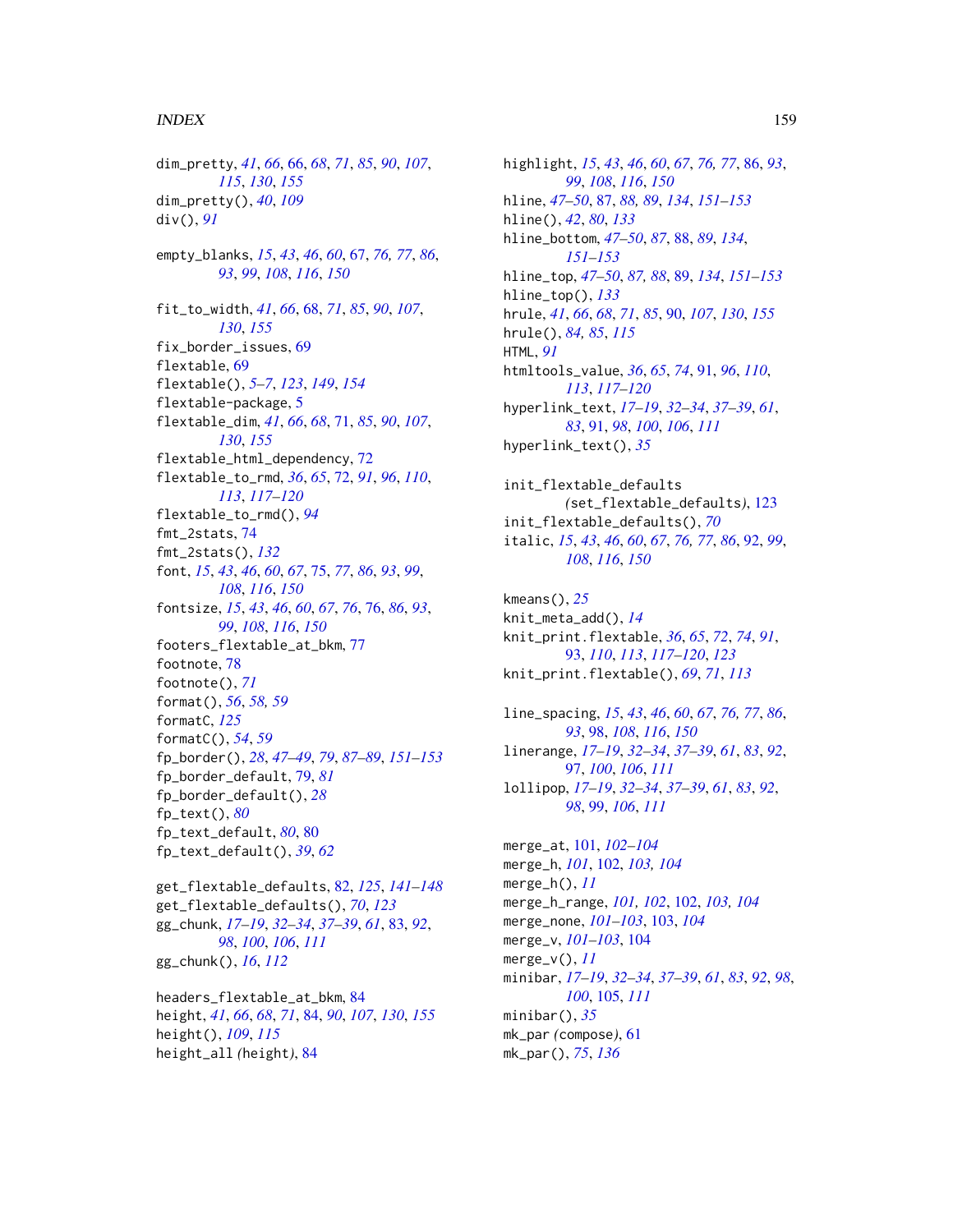ncol\_keys, *[41](#page-40-0)*, *[66](#page-65-1)*, *[68](#page-67-1)*, *[71](#page-70-1)*, *[85](#page-84-0)*, *[90](#page-89-1)*, [106,](#page-105-1) *[107](#page-106-1)*, *[130](#page-129-0)*, *[155](#page-154-0)* nrow\_part, *[41](#page-40-0)*, *[66](#page-65-1)*, *[68](#page-67-1)*, *[71](#page-70-1)*, *[85](#page-84-0)*, *[90](#page-89-1)*, *[107](#page-106-1)*, [107,](#page-106-1) *[130](#page-129-0)*, *[155](#page-154-0)* officer::fp\_text(), *[18](#page-17-0)*, *[39](#page-38-0)*, *[92](#page-91-1)* officer::ph\_location\_type(), *[109](#page-108-0)* officer::read\_pptx(), *[109](#page-108-0)* officer::run\_autonum(), *[122](#page-121-0)* officer::styles\_info(), *[122](#page-121-0)* padding, *[15](#page-14-0)*, *[43](#page-42-1)*, *[46](#page-45-2)*, *[60](#page-59-0)*, *[67](#page-66-1)*, *[76,](#page-75-1) [77](#page-76-0)*, *[86](#page-85-1)*, *[93](#page-92-0)*, *[99](#page-98-0)*, [108,](#page-107-1) *[116](#page-115-0)*, *[150](#page-149-0)* pam(), *[27](#page-26-0)* par(), *[111](#page-110-0)* ph\_with.flextable, [109](#page-108-0) plot.flextable, *[36](#page-35-0)*, *[65](#page-64-1)*, *[74](#page-73-0)*, *[91](#page-90-0)*, *[96](#page-95-0)*, [110,](#page-109-0) *[113](#page-112-0)*, *[117](#page-116-0)[–120](#page-119-0)* plot\_chunk, *[17](#page-16-0)[–19](#page-18-0)*, *[32–](#page-31-0)[34](#page-33-0)*, *[37–](#page-36-0)[39](#page-38-0)*, *[61](#page-60-0)*, *[83](#page-82-0)*, *[92](#page-91-1)*, *[98](#page-97-1)*, *[100](#page-99-0)*, *[106](#page-105-1)*, [111](#page-110-0) prepend\_chunks, *[16](#page-15-0)*, *[35](#page-34-0)*, *[62](#page-61-0)*, [112](#page-111-0) prepend\_chunks(), *[16–](#page-15-0)[19](#page-18-0)*, *[32,](#page-31-0) [33](#page-32-0)*, *[37–](#page-36-0)[39](#page-38-0)*, *[61](#page-60-0)*, *[81](#page-80-0)*, *[91](#page-90-0)* print.flextable, *[36](#page-35-0)*, *[65](#page-64-1)*, *[74](#page-73-0)*, *[91](#page-90-0)*, *[96](#page-95-0)*, *[110](#page-109-0)*, [113,](#page-112-0) *[117](#page-116-0)[–120](#page-119-0)* proc\_freq, [114](#page-113-0) prop\_section, *[117](#page-116-0)* qflextable *(*flextable*)*, [69](#page-68-1) rotate, *[15](#page-14-0)*, *[43](#page-42-1)*, *[46](#page-45-2)*, *[60](#page-59-0)*, *[67](#page-66-1)*, *[76,](#page-75-1) [77](#page-76-0)*, *[86](#page-85-1)*, *[93](#page-92-0)*, *[99](#page-98-0)*, *[108](#page-107-1)*, [115,](#page-114-1) *[150](#page-149-0)* save\_as\_docx, *[36](#page-35-0)*, *[65](#page-64-1)*, *[74](#page-73-0)*, *[91](#page-90-0)*, *[96](#page-95-0)*, *[110](#page-109-0)*, *[113](#page-112-0)*, [116,](#page-115-0) *[118](#page-117-0)[–120](#page-119-0)* save\_as\_html, *[36](#page-35-0)*, *[65](#page-64-1)*, *[74](#page-73-0)*, *[91](#page-90-0)*, *[96](#page-95-0)*, *[110](#page-109-0)*, *[113](#page-112-0)*, *[117](#page-116-0)*, [117,](#page-116-0) *[119,](#page-118-0) [120](#page-119-0)* save\_as\_image, *[36](#page-35-0)*, *[65](#page-64-1)*, *[74](#page-73-0)*, *[91](#page-90-0)*, *[96](#page-95-0)*, *[110](#page-109-0)*, *[113](#page-112-0)*, *[117,](#page-116-0) [118](#page-117-0)*, [118,](#page-117-0) *[120](#page-119-0)* save\_as\_pptx, *[36](#page-35-0)*, *[65](#page-64-1)*, *[74](#page-73-0)*, *[91](#page-90-0)*, *[96](#page-95-0)*, *[110](#page-109-0)*, *[113](#page-112-0)*, *[117](#page-116-0)[–119](#page-118-0)*, [120](#page-119-0) separate\_header, *[8](#page-7-0)[–13](#page-12-0)*, [120,](#page-119-0) *[128,](#page-127-0) [129](#page-128-1)* set\_caption, [122](#page-121-0) set\_caption(), *[71](#page-70-1)* set\_flextable\_defaults, *[82](#page-81-1)*, [123,](#page-122-1) *[141–](#page-140-1)[148](#page-147-1)* set\_flextable\_defaults(), *[69,](#page-68-1) [70](#page-69-0)*, *[79,](#page-78-0) [80](#page-79-0)*, *[141](#page-140-1)[–148](#page-147-1)* set\_footer\_df *(*set\_header\_footer\_df*)*, [127](#page-126-0)

set\_formatter, *[51](#page-50-0)[–57](#page-56-0)*, *[59](#page-58-1)*, [126](#page-125-0) set\_formatter(), *[59](#page-58-1)* set\_formatter\_type *(*set\_formatter*)*, [126](#page-125-0) set\_header\_df *(*set\_header\_footer\_df*)*, [127](#page-126-0) set\_header\_footer\_df, *[8](#page-7-0)[–13](#page-12-0)*, *[121](#page-120-0)*, [127,](#page-126-0) *[129](#page-128-1)* set\_header\_labels, *[8](#page-7-0)[–13](#page-12-0)*, *[121](#page-120-0)*, *[128](#page-127-0)*, [128](#page-127-0) set\_table\_properties, *[41](#page-40-0)*, *[66](#page-65-1)*, *[68](#page-67-1)*, *[71](#page-70-1)*, *[85](#page-84-0)*, *[90](#page-89-1)*, *[107](#page-106-1)*, [129,](#page-128-1) *[155](#page-154-0)* set\_table\_properties(), *[41](#page-40-0)*, *[71](#page-70-1)*, *[154](#page-153-0)* sprintf(), *[75](#page-74-1)* strptime(), *[52,](#page-51-0) [53](#page-52-0)*, *[125](#page-124-0)* style, [130](#page-129-0) style(), *[71](#page-70-1)* summarizor, [132](#page-131-0) summarizor(), *[28](#page-27-0)*, *[74,](#page-73-0) [75](#page-74-1)*, *[136](#page-135-0)* summary.tabulator *(*tabulator*)*, [135](#page-134-0) surround, *[47](#page-46-1)[–50](#page-49-1)*, *[87](#page-86-1)[–89](#page-88-1)*, [133,](#page-132-1) *[151](#page-150-1)[–153](#page-152-1)* tabulator, [135](#page-134-0) tabulator(), *[28](#page-27-0)*, *[75](#page-74-1)*, *[132](#page-131-0)*, *[138,](#page-137-0) [139](#page-138-0)* tabulator\_colnames, [138](#page-137-0) tabulator\_colnames(), *[136](#page-135-0)* theme\_alafoli, *[82](#page-81-1)*, *[125](#page-124-0)*, [140,](#page-139-1) *[142](#page-141-1)[–148](#page-147-1)* theme\_booktabs, *[82](#page-81-1)*, *[125](#page-124-0)*, *[141](#page-140-1)*, [141,](#page-140-1) *[143](#page-142-1)[–148](#page-147-1)* theme\_booktabs(), *[71](#page-70-1)* theme\_box, *[82](#page-81-1)*, *[125](#page-124-0)*, *[141,](#page-140-1) [142](#page-141-1)*, [142,](#page-141-1) *[144](#page-143-1)[–148](#page-147-1)* theme\_tron, *[82](#page-81-1)*, *[125](#page-124-0)*, *[141](#page-140-1)[–143](#page-142-1)*, [143,](#page-142-1) *[145](#page-144-1)[–148](#page-147-1)* theme\_tron\_legacy, *[82](#page-81-1)*, *[125](#page-124-0)*, *[141](#page-140-1)[–144](#page-143-1)*, [144,](#page-143-1) *[146](#page-145-1)[–148](#page-147-1)* theme\_vader, *[82](#page-81-1)*, *[125](#page-124-0)*, *[141–](#page-140-1)[145](#page-144-1)*, [145,](#page-144-1) *[147,](#page-146-1) [148](#page-147-1)* theme\_vanilla, *[82](#page-81-1)*, *[125](#page-124-0)*, *[141](#page-140-1)[–146](#page-145-1)*, [146,](#page-145-1) *[148](#page-147-1)* theme\_zebra, *[82](#page-81-1)*, *[125](#page-124-0)*, *[141](#page-140-1)[–147](#page-146-1)*, [147](#page-146-1) use\_df\_printer, [148](#page-147-1) use\_df\_printer(), *[64](#page-63-1)*, *[149](#page-148-0)* use\_model\_printer, [149](#page-148-0) valign, *[15](#page-14-0)*, *[43](#page-42-1)*, *[46](#page-45-2)*, *[60](#page-59-0)*, *[67](#page-66-1)*, *[76,](#page-75-1) [77](#page-76-0)*, *[86](#page-85-1)*, *[93](#page-92-0)*, *[99](#page-98-0)*, *[108](#page-107-1)*, *[116](#page-115-0)*, [150](#page-149-0) vline, *[47](#page-46-1)[–50](#page-49-1)*, *[87](#page-86-1)[–89](#page-88-1)*, *[134](#page-133-0)*, [151,](#page-150-1) *[152,](#page-151-1) [153](#page-152-1)* vline(), *[80](#page-79-0)*, *[133](#page-132-1)* vline\_left, *[47](#page-46-1)[–50](#page-49-1)*, *[87](#page-86-1)[–89](#page-88-1)*, *[134](#page-133-0)*, *[151](#page-150-1)*, [152,](#page-151-1) *[153](#page-152-1)* vline\_left(), *[133](#page-132-1)* vline\_right, *[47](#page-46-1)[–50](#page-49-1)*, *[87](#page-86-1)[–89](#page-88-1)*, *[134](#page-133-0)*, *[151,](#page-150-1) [152](#page-151-1)*, [153](#page-152-1) void, [154](#page-153-0) width, *[41](#page-40-0)*, *[66](#page-65-1)*, *[68](#page-67-1)*, *[71](#page-70-1)*, *[85](#page-84-0)*, *[90](#page-89-1)*, *[107](#page-106-1)*, *[115](#page-114-1)*, *[130](#page-129-0)*, [154](#page-153-0)